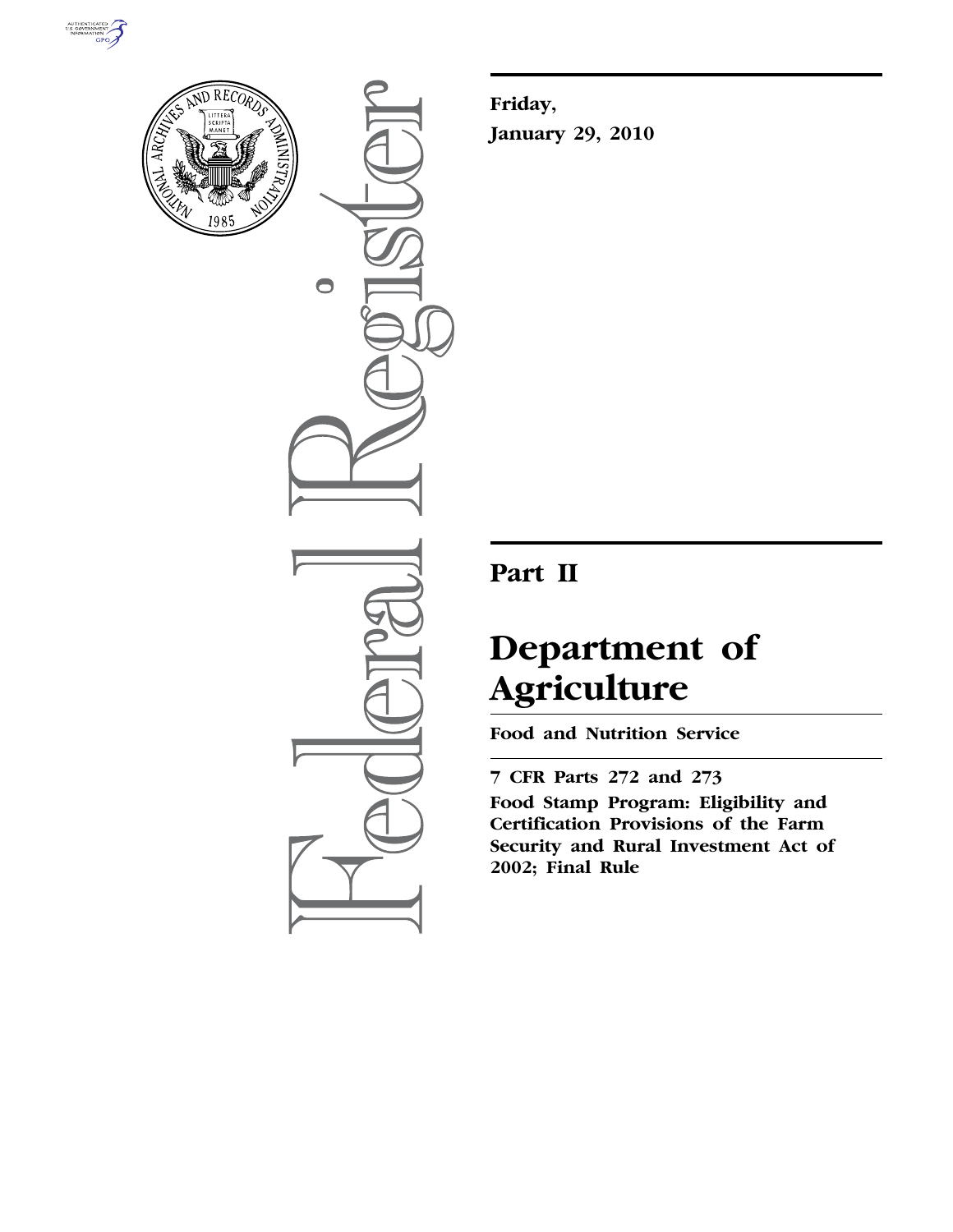#### **DEPARTMENT OF AGRICULTURE**

#### **Food and Nutrition Service**

#### **7 CFR Parts 272 and 273**

#### **[FNS–2007–0006]**

#### **RIN 0584–AD30**

#### **Food Stamp Program: Eligibility and Certification Provisions of the Farm Security and Rural Investment Act of 2002**

**AGENCY:** Food and Nutrition Service, USDA.

#### **ACTION:** Final rule.

**SUMMARY:** This final rule implements 11 provisions of the Farm Security and Rural Investment Act of 2002 (FSRIA) that establish new eligibility and certification requirements for the receipt of food stamps. The provisions of the final rule will simplify program administration, allow States greater flexibility, and provide enhanced access to eligible populations. This rule will allow States, at their option, to treat legally obligated child support payments to a non-household member as an income exclusion rather than a deduction; allow a State option to exclude certain types of income and resources that are not counted under the State's Temporary Assistance for Needy Families (TANF) cash assistance or Medicaid programs; replace the current, fixed standard deduction with a deduction that varies according to household size and is adjusted annually for cost-of-living increases; allow States to simplify the Standard Utility Allowance (SUA) if the State elects to use the SUA rather than actual utility costs for all households; allow States to use a standard deduction from income of \$143 per month for homeless households with some shelter expenses; allow States to disregard reported changes in deductions during certification periods (except for changes associated with new residence or earned income) until the next recertification; increase the resource limit for households with a disabled member from \$2,000 to \$3,000 consistent with the limit for households with an elderly member; allow States to extend simplified reporting of changes to all households; require State agencies that have a Web site to post applications on these sites in the same languages that the State uses for its written applications; allow States to extend from the current 3 months up to 5 months the period of time households may receive transitional food stamp benefits when they cease to receive

TANF cash assistance; and restore food stamp eligibility to qualified aliens who are otherwise eligible and who are receiving disability benefits regardless of date of entry, are under 18 years of age regardless of date of entry, or have lived in the United States for 5 years as qualified aliens beginning on the date of entry.

**DATES:** *Effective Date:* This final rule is effective April 1, 2010.

*Implementation Dates:* 

1. Sections 273.4(a)(6)(ii)(H), 273.8(b), and 273.9(d)(1)—amendments of this final rule were to be implemented October 1, 2002.

2. Sections 273.4(a)(6)(ii)(B) through  $(a)(6)(ii)(F)$  and 273.4(a)(6)(iii)amendments of this rule were to be implemented April 1, 2003.

3. Sections 273.4(a)(6)(ii)(J) and 273.4(c)(3)(vi)—amendments of this rule were to be implemented October 1, 2003.

4. State agencies must implement  $\S\S 273.4(c)(2)(v)$ , 273.4(c)(3)(iv), 273.4(c)(3)(vii), 273.9(b)(1)(vi), and 273.9(c)(3)(ii)(A) amendments no later than August 1, 2010.

5. State agencies may implement all other amendments on or after April 1, 2010.

6. States that implemented discretionary provisions, either under existing regulations or policy guidance issued by the Department, prior to the publication of this final rule have until August 1, 2010 to amend their policies to conform to the final rule requirements.

#### **FOR FURTHER INFORMATION CONTACT:**

Angela Kline, Branch Chief, Certification Policy Branch, Program Development Division, Food and Nutrition Service (FNS), USDA, 3101 Park Center Drive, Alexandria, Virginia 22302, (703) 305–2495. Her e-mail address is:

## *Angela.Kline@FNS.USDA.Gov.*

### **SUPPLEMENTARY INFORMATION:**

#### **Background**

The Farm Security and Rural Investment Act of 2002 (FSRIA), Public Law 107–171, enacted May 13, 2002, amended the Food Stamp Act of 1977, 7 U.S.C. 2011, *et seq.* (the Act), by establishing new eligibility and certification requirements for the receipt of food stamps. On April 16, 2004, we published a rule proposing to codify (published in the Code of Federal Regulations) the eligibility and certification requirements of the FSRIA. The period for comment on the proposed rule ended June 15, 2004. We received comments from 19 State and local agencies, 90 advocate groups, and

6 individuals. In this final rule, we will not discuss comments that supported our proposals. We will not discuss, in detail, comments that concerned merely technical corrections or inadvertent omissions; we have simply made the corrections. We will not discuss several provisions on which we received no comments. We will adopt these provisions as proposed. For a full understanding of the background of the provisions in this rule, see the proposed rulemaking which was published in the **Federal Register** on April 16, 2004 (69 FR 20724). With the exceptions noted above, we will discuss each provision and the comments made.

#### **Availability of Food Stamp Program Applications on the Internet—7 CFR 273.2(c)**

Section 11(e)(2)(B)(ii) of the Food Stamp Act (7 U.S.C. 2020(e)(2)(B)(ii)) requires State agencies to develop a Food Stamp Program application. Section 4114 of FSRIA amended Section 11(e)(2)(b)(ii) to require State agencies that maintain a Web site to make their State food stamp application available on that Web site in each language in which the State agency makes a printed application available. This final rule amends current regulations at 7 CFR 273.2(c)(3) to implement this provision. Section 4114 of FSRIA also required State agencies to provide the addresses and phone numbers of all State food stamp offices and a statement that the household should return the application form to its nearest local office.

Commenters suggested other information that the Department should require State agencies to place on their Web site such as fax numbers and the service area of each local office or some other means to connect individuals to the correct local office. We note that many State agencies do provide detailed local office information on their Web sites. However, we decided that requiring specific information about each local office such as a fax number and the service area of each office can be unduly burdensome to the State agencies, and should be a state option rather than a Federal mandate. The purpose of the statutory provision is to allow households to obtain a food stamp application without having to visit the local office and provide applicants with information to assist them in the application process. We believe that the commenter's proposal is best handled at the State level.

The Department proposed to include a reference to Section 504 of the Rehabilitation Act of 1973 (29 U.S.C. 794) in 7 CFR 273.2(c)(3) to ensure that documents on a State's Web site are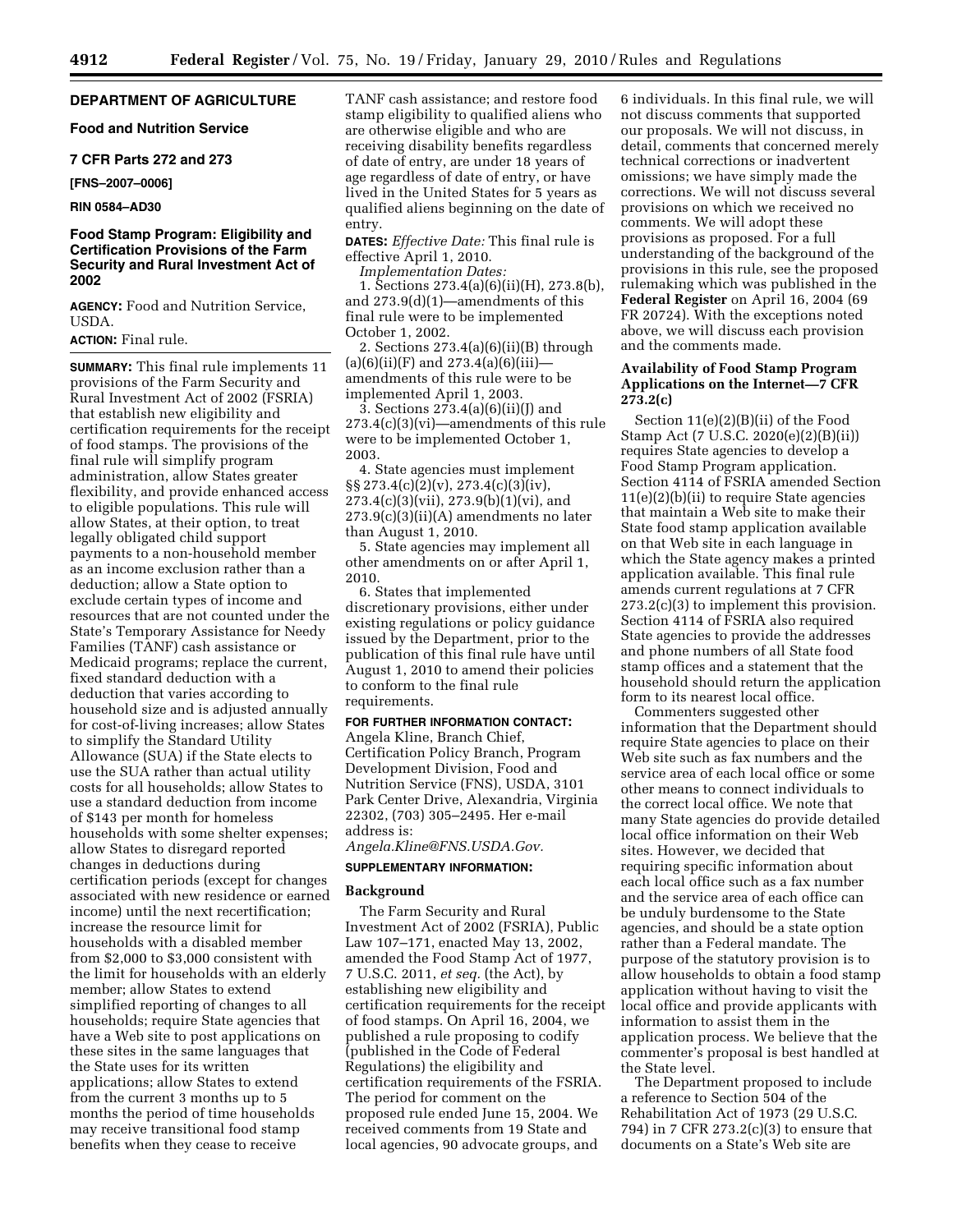accessible to persons with disabilities. Commenters suggested that the regulatory language specify examples of the kinds of services States must offer in order to make their applications accessible to people with disabilities. They also suggested that the Department reference helpful guidance written by the Architectural and Transportation Barriers Compliance Board on improving access to individuals with disabilities and how to comply with such guidance. Finally, they wanted the Department to provide information in the preamble of the final rule about various assessment tools available to determine whether or not a State meets accessibility standards.

Although the Department appreciates these recommendations, it is impracticable to include such guidance in a regulation due to its extensive detail. As stated by the commenters, other agencies have already provided helpful guidance on improving access to individuals with disabilities. The Department encourages State agencies that administer the Food Stamp Program to consult information such as the guidance written by the Architectural and Transportation Barriers Compliance Board in the development of accessible systems.

Commenters asked the Department to provide a report on State compliance with this provision in the preamble to the final rule. The Department will not provide such a report in the final rule because of the ever changing nature of State systems. Additionally, the Department does not provide reports in the **Federal Register** on State compliance with other regulatory provisions; therefore, it is not appropriate to provide a report on this provision.

However, the Department has made it clear to all State agencies that the information provided on their Web site must be easily accessible. The Department also developed a page on its own Web site to assist participants in accessing program information for all 50 States and the District of Columbia. The Department's Web site contains a map and list of all 50 States and the District of Columbia. Participants can click on their State and obtain, at a minimum, an English language application form, acquire the food stamp hotline number for their State, and find the nearest food stamp office.

#### **Partial Restoration of Benefits to Legal Immigrants—7 CFR 273.4**

#### *1. Expanded Eligibility for Certain Noncitizens*

Section 4401 of FSRIA substantially expanded eligibility for the Food Stamp Program for legal immigrants. Prior to the enactment of Section 4401, Section 402 of the Personal Responsibility and Work Opportunity Reconciliation Act of 1996 (PRWORA), as amended, limited eligibility for food stamps to United States citizens, non-citizen nationals, and certain alien groups. The requirements of Section 402 of PRWORA, as well as the alien eligibility requirements contained in Section 6(f) of the Act (7 U.S.C. 2015(f)), were implemented through current regulations at 7 CFR 273.4(a). That section lists the groups eligible for food stamps which include qualified aliens, as defined under 7 CFR 273.4(a)(5)(i), who meet at least one of the criteria specified at 7 CFR 273.4(a)(5)(ii). Some of the criteria make a noncitizen eligible for only 7 years, while other criteria make the noncitizen permanently eligible for the program. The proposed rule contained a detailed discussion of these requirements; interested parties can refer to the current regulations and proposed rule for further discussion.

Section 4401 of FSRIA amended Section 402 of PRWORA to expand food stamp eligibility for certain additional qualified aliens. First, Section 4401 extends eligibility for food stamps to any qualified alien who has resided in the United States for 5 years or more as a qualified alien. As written, Section 4401 could be read to require that the alien has been in a qualified status at the time he or she entered the United States in order to be eligible under this provision. However, in reviewing the legislative history behind FSRIA in the development of the proposed rule, the Department came to the conclusion that it was not the intent of Congress to deny the benefits of the provision to aliens who are not qualified when they enter the United States but later attain qualified status. Therefore, the Department proposed to amend current regulations at 7 CFR 273.4(a)(5)(ii) to extend eligibility for the Food Stamp Program to any alien who has resided in the United States in a qualified alien status as defined in PRWORA for 5 years.

While most commenters approved of the language in the proposed rule, they asked the Department to clarify the 5 year residency requirement to incorporate guidelines regarding the calculation of the 5-year period. First, they asked us to clarify that the 5 years

do not have to be consecutive. Second, they asked us to clarify that temporary absences of less than 6 months from the United States, with no intention of abandoning U.S. residency, do not terminate or interrupt the individual's period of U.S. residency. Third, they asked us to clarify that prior residence in any one or any combination of the immigrant statuses that confer eligibility counts toward the 5-year residency policy. Finally, to ensure that, when the U.S. Citizenship and Immigration Services grants qualified status retroactively, the retroactive time counts toward the 5-year requirement. The Department has considered these requests and the final rule reflects the recommended clarifications.

The 5-year residency rule effectively eliminates the 7-year time limit on food stamp participation for qualified aliens who are eligible for the program because they meet the criteria (for example, refugee or asylee status) set out in PRWORA and at current regulations 7 CFR  $273.4(a)(5)(ii)(B)$  through  $(a)(5)(ii)(F)$ . Because the 5-year residency rule effectively eliminates the 7-year time limit on food stamp eligibility, the Department proposed to amend current regulations at 7 CFR  $273.4(a)(5)(ii)(B)$  through  $(a)(5)(ii)(F)$  to remove the reference to the 7-year time limit. One commenter noted that while it is technically correct to strike the now irrelevant 7-year time limit language, they felt that the proposed regulations would have required a confusing, redundant two-pronged test. They suggested that the changes proposed by Section 4401 gave FNS an opportunity for a substantial reorganization of 7 CFR 273.4(a).

The commenter suggested that the Department move the ''refugee'' group to its own unencumbered section under 7 CFR 273.4(a) and separately group the remaining qualified immigrants who must meet the two-pronged test. They felt that eligibility workers would have difficulty determining what rule is applicable to the household and become confused about how a member of a refugee group can be both ''qualified'' and ''eligible'' under the same set of facts but other non-citizens must meet a twopronged test involving age, duration of status, disability, work history or veteran status. The commenter also recommended that the Department insert an additional provision to resolve any confusion around situations where an individual presents proof of lawful permanent residence (LPR) such as a Permanent Resident Card, I–551, which may have a "date of entry" based on when LPR status was granted, but the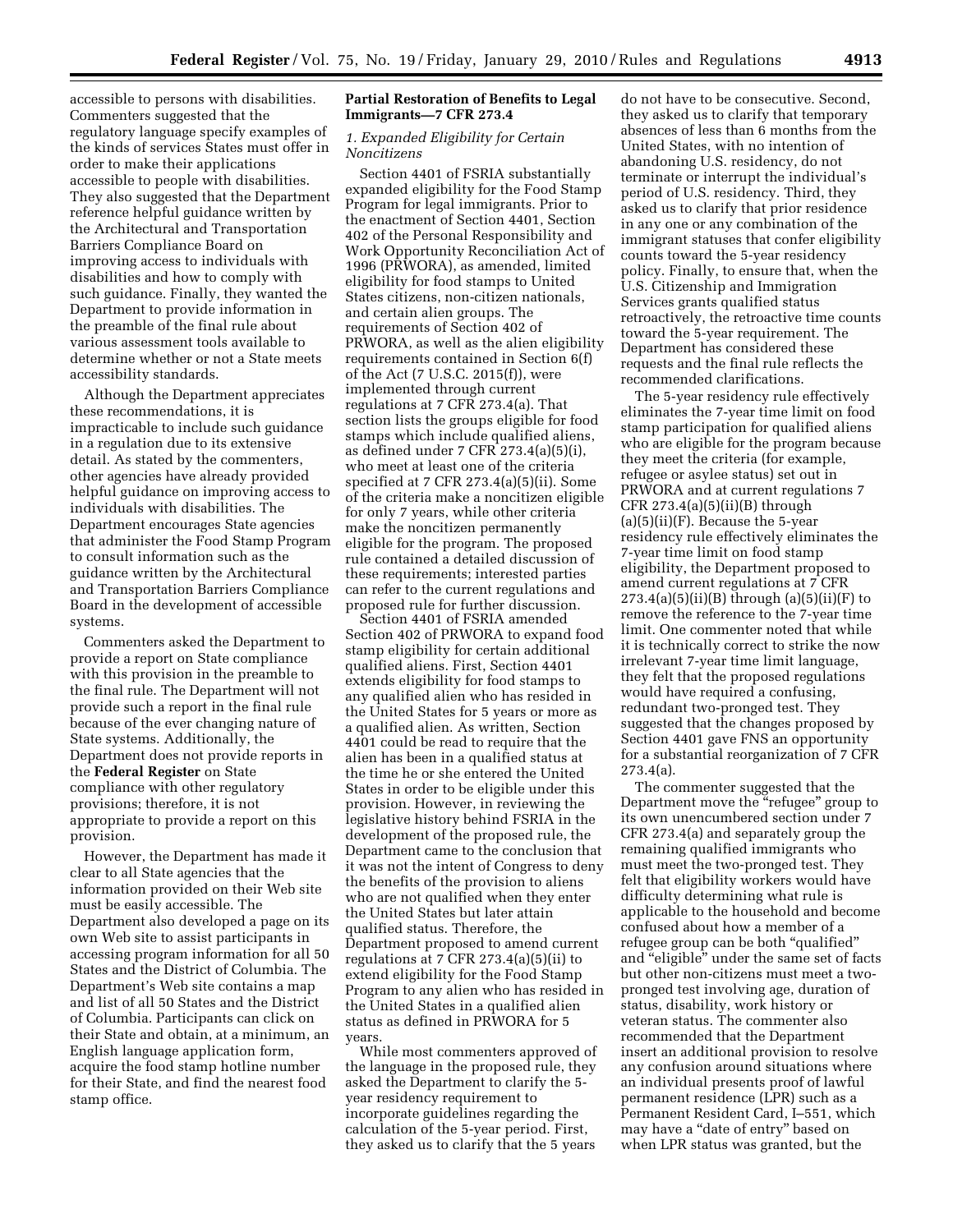immigrant may have previously entered in refugee or asylee status.

FNS has considered these suggestions, but maintains that the two-pronged test is a statutory requirement that must be addressed in the regulations. FNS finds that State agencies generally simplify their eligibility requirements for eligibility workers. We have attempted to simplify this provision by listing the requirements for eligibility for qualified aliens in one section at, 7 CFR 273.4(a)(6)(ii). In this section, we delete any reference to the 7-year time limit and delineate between those aliens that do not have to meet the 5-year residency requirement at 7 CFR  $273.4(a)(6)(ii)(A)$  $273.4(a)(6)(ii)(J)$  and those that must meet the 5-year residency requirement at 7 CFR 273.4(a)(6)(iii) in order to establish eligibility. We did not relocate the refugee group to a separate group as there are other exceptions to the 5-year residency requirement and we felt that all of the eligibility requirements for qualified aliens should be grouped together. We did not add a provision regarding the date of entry as current regulations at 7 CFR  $273.4(a)(6)(iv)$ address aliens who change from one status to another.

The 5-year residency rule also makes parolees and conditional entrants who retain qualified alien status for 5 years eligible for the program. Under the current rules, these two categories of qualified aliens have to meet one of the requirements under 7 CFR 273.4(a)(5)(ii) in addition to meeting the requirements for parolee or conditional entrant status. The Department proposed to amend the current regulations to accommodate this change in the law. These aliens are listed as qualified aliens in paragraph 273.4(a)(6)(i) of the final rule and are subject to the 5-year residency requirement listed at paragraph 273.4(a)(6)(iii) of the final rule. Section 4401 also effectively reduces the applicability of the 40 quarters of work requirement for aliens lawfully admitted for permanent residence under PRWORA and current regulation 7 CFR  $273.4(a)(5)(ii)(A)$ . Under the current rules, to be eligible to participate in the Food Stamp Program, an alien who is a qualified alien because he or she was admitted for permanent residence must have or be credited with 40 qualifying quarters of work to qualify for this exception. Thus, generally, a lawful permanent resident must work for 10 years before becoming eligible to participate in the Food Stamp Program. However, as a result of Section 4401, a lawful permanent resident will now become eligible for food stamps after residing in the United States for 5 years whether he or she has any qualifying

quarters or not. The 40 quarters requirement is only applicable in cases of lawful permanent residents who have been in the United States less than 5 years but can still claim 40 qualifying quarters of work, such as in the case of an individual who claims quarters credited from the work of a parent earned before the applicant became 18.

One commenter asked the Department to conform its regulations to those of the Supplemental Security Income (SSI) program and provide that quarters credited from a spouse are not lost if the couple divorces unless food stamp benefits actually terminate. The commenter believes that USDA should conform its policy to that of other programs, including SSI, to further simplify program administration. According to the commenter, individuals who meet the non-citizen requirements for SSI based on the quarters of a spouse retain SSI eligibility upon divorce but lose food stamp eligibility at their next recertification.

Pursuant to 8 U.S.C. 1645, when determining the number of qualifying quarters of coverage under title II of the Social Security Act (SSA) (42 U.S.C. 401, *et. seq.*), an alien shall be credited with all of the qualifying quarters worked by a spouse of such alien during their marriage if the alien remains married to such spouse. Under the guidelines of the Social Security Administration, provided in Section SI 00502.135 of the Program Operations Manual (POMS), the qualifying quarters of a spouse cannot be credited if the marriage has ended, unless by death, before a determination of alien eligibility is made for aliens lawfully admitted for permanent residence. However, the POMS also states that qualifying quarters credited from a spouse are not lost if the marriage ends for any reason after a determination of eligibility is made unless the benefits terminate and a new claim is required.

Unlike food stamp benefits which expire if there is no determination of eligibility for the new certification period, SSI benefits are provided on a continual basis with the Social Security Administration performing redeterminations on a schedule that is based on the likelihood that a recipient's situation may change. This difference has led the two agencies to apply different methodologies for crediting qualifying quarters worked by a spouse.

In 2000, the Department received a similar comment to the proposed Noncitizen Eligibility and Certification Provisions (NECP) Rule. The analysis of this comment can be found in the final rule at 65 FR 70134 on November 21,

2000. At that time, the Department rejected the proposal to conform their policies to mirror those of the SSI program. However, the Department did amend the regulation to allow the State agency to continue eligibility until the household's next recertification once they determine eligibility based on quarters of coverage of the spouse.

The commenter asked for the Department to revisit this issue based on a belief that the Department unnecessarily relied on the technicality that food stamps are provided on a timelimited certification period. The commenter felt that this reliance on a technicality in 2000 was unnecessary because the statute only requires that the couple "remain married" at the time the quarters are credited, not that they continue to be married at the time of recertification.

Although Congress intended to simplify program administration under the FSRIA, this was not an issue that they addressed. The FSRIA lists specific programs that the Department needs to work with to develop uniform policies. Congress did not include SSI in this list of specific programs. Additionally, the current regulations are consistent with the administration of the Food Stamp Program. As stated above, the certification period of the Food Stamp Program does not mirror that of the SSI program. Therefore, the Department developed a regulation that came as close to the SSI program policy as it could without violating the overall principles of the Food Stamp Program. All federal benefit programs are different in their administration of benefits because Congress implemented laws that fit the overall goals of each program. Therefore, the agencies governing these programs need to comply with Congressional intent and develop rules to achieve the specific goals of each program.

Although the 40 qualifying quarters requirement has been minimized as an eligibility requirement, it continues to play a role in the area of deeming of the income of a sponsor to a sponsored alien. Except for aliens exempt from the deeming requirement in accordance with 7 CFR 273.4(c)(3), the deeming requirement applies until the alien has worked or can receive credit for 40 qualifying quarters of work, gains United States citizenship, or his or her sponsor dies. Thus, even though a lawful permanent resident may be eligible for the Food Stamp Program after 5 years without any qualifying quarters of work, the deeming requirement may apply to the individual until he or she works or can receive credit for 40 qualifying quarters.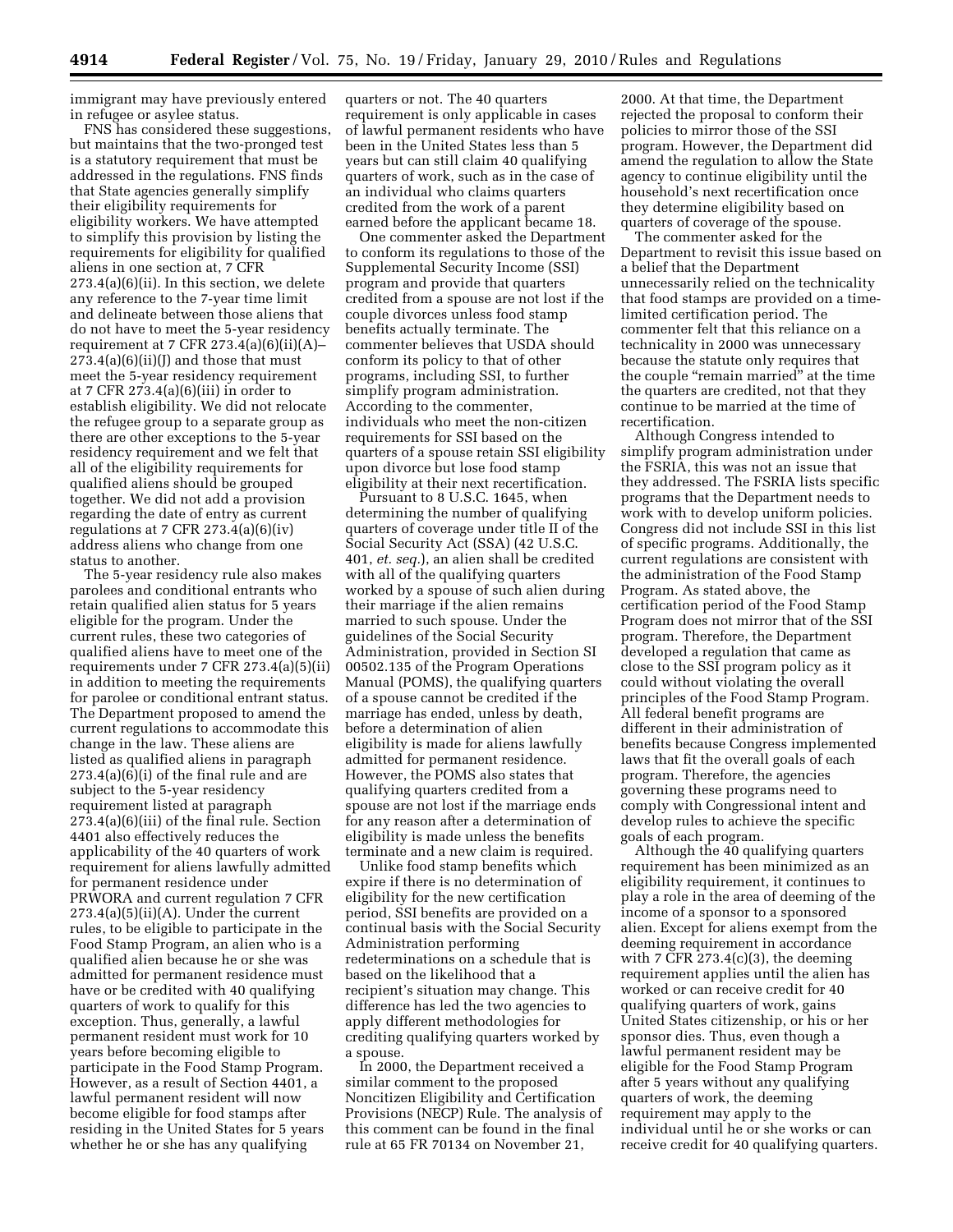The Department did receive comments regarding the deeming rules which will be discussed in detail below.

In addition to extending eligibility to aliens who satisfy the 5-year residency requirement, Section 4401 also extends eligibility to two other groups of qualified aliens. First, Section 4401 extends eligibility for the Food Stamp Program to all qualified aliens who meet the definition of disabled at Section 3(r) of the Act, regardless of the date they began residing in the United States. Second, Section 4401 extends eligibility to all qualified aliens who are under the age of 18. The Department proposed to amend current regulations at 7 CFR 273.4(a)(5)(ii) to incorporate the revised eligibility requirements for certain qualified aliens.

Under the Act, individuals are considered disabled if they receive certain federal or State disability benefits. Most of the benefits listed in the Act require an individual to provide proof of a disability. The Act also provides that persons receiving disability-related Medicaid, Statefunded medical assistance benefits, and State General Assistance (GA) benefits may be considered disabled for food stamp purposes if they are determined disabled using criteria as stringent as federal SSI criteria. One commenter noted that some States will provide disability-related general or medical assistance to residents based on age. They were concerned that although some of these individuals also meet the SSI definition of disabled, they may be denied food stamps because they did not have to provide proof of their disability to receive their State-funded assistance. To ensure that this does not happen, the commenter suggested that the final rule clarify that an individual may qualify as disabled for food stamp purposes if the individual has been determined by the State to have a disability that meets SSI standards, as long as the individual is receiving a State-funded, needs-based, benefit. Although these points are addressed in the preamble to the proposed rule and in program policies, the commenter wanted to have these policies codified to avoid the anomaly of denying food stamps to disabled elders while allowing food stamps to non-elderly disabled persons.

The Department has considered these comments and has determined that the issue presented by the commenter is so limited that it is not necessary to codify. Additionally, the Act requires the individual to receive these benefits based on their disability. The fact that the State agency has elected to provide benefits to individuals based on their

age and not their disability is not something that the Department can control. The Department must comply with the Act and maintain the provision that the individual receive benefits based on disability criteria. There is nothing in the Act that requires State agencies to accommodate disabled individuals and make a disability determination to qualify under this provision. Therefore, the Department cannot amend this provision of the proposed rule and finalizes it as proposed.

One commenter discovered what they believed to be conflicting language in the proposed rule. They noted that the preamble states that Section 4401 extends eligibility to qualified aliens who meet the definition of disabled and further discussion states that they need to be qualified aliens legally residing in the United States.

The language in the preamble to the proposed rule that refers to the term ''lawfully residing'' is in a discussion about the current regulations. The proposed rule clearly states that the requirement that an individual be ''lawfully residing'' as of a certain date would be amended. The proposed language for 7 CFR  $273.4(a)(5)(ii)(H)$  and 7 CFR 273.4(a)(5)(ii)(J) would have amended the current language for those sections by removing the words "on August 22, 1996, was lawfully residing in the U.S. and is now'' and adding in their place the word "is". Therefore, there is no conflict for the Department to correct in the final rule. Under the final rule, to be eligible under 7 CFR 273.4(a)(6)(ii)(H), a qualified alien must be receiving benefits or assistance for blindness or disability. Under revised 7 CFR  $273.4(a)(6)(ii)(J)$ , a qualified alien must be under 18.

As a result of the change in program rules qualifying individuals under the age of 18, the Department received several comments on the issue of sponsor liability regarding this group of newly qualified immigrants. Under the current rules, sponsors who sign a binding affidavit of support are responsible for food stamp benefits received by the immigrants they sponsor if those benefits were received during the period of time the affidavit of support is in effect. The affidavit of support remains in effect until the sponsored immigrant becomes a naturalized citizen, can be credited with 40 qualifying quarters of work, is no longer a lawful permanent resident and leaves the U.S. permanently, or until the sponsor or the sponsored immigrant dies.

The NCEP Rule clarified that a State agency cannot request reimbursement

from the sponsor during any period of time that the sponsor receives food stamps. The Department decided not to regulate the issue of sponsor liability any further until the Department has completed a thorough policy development process in coordination with other Federal agencies. Several commenters suggested that the Department amend the regulations to clarify that sponsors are not required to reimburse agencies for benefits provided to immigrant children. They believed that this would ensure that immigrant children have access to food stamps, as intended by the recent legislation.

Sponsors are normally shielded from liability in the first 5 years of residence because, under prior law, sponsored aliens were not eligible (with limited exceptions) for 5 years. In amending the Act to make legal immigrant children immediately eligible for benefits, Congress made sponsors of these children potentially immediately liable for benefits issued to them. The commenters believed that this was the result of a Congressional oversight. Therefore, they suggested that the Department consider the option of excluding benefits received by sponsored alien children from sponsor liability for the first 5 years that they are in residence.

The Department has considered these comments and will maintain the current rule as proposed. This was not an issue that Congress felt was necessary to raise in the statutory language and the Department does not want to regulate the issue of sponsor liability any further until the Department has completed a thorough policy development process in coordination with other Federal agencies. Since Congress did not raise this issue in the statutory language, the Department is following the statutory language and does not believe that it is necessary or proper to regulate beyond these statutory provisions.

Several commenters suggested that the Department amend the current regulations to clarify that human trafficking victims and certain family members are eligible for food stamps to ensure that victims and their families are not denied benefits. This was not addressed in the proposed rule. The Department included this issue among several it addressed in the "Eligibility" Determination Guidance: Noncitizen Requirements for the Food Stamp Program'' issued in January 2003 (and in further guidance issued in August 2004).

The guidance reflects the requirements under the ''Trafficking Victims Protection Act of 2000'' (Pub. L. 106–386), as reauthorized by the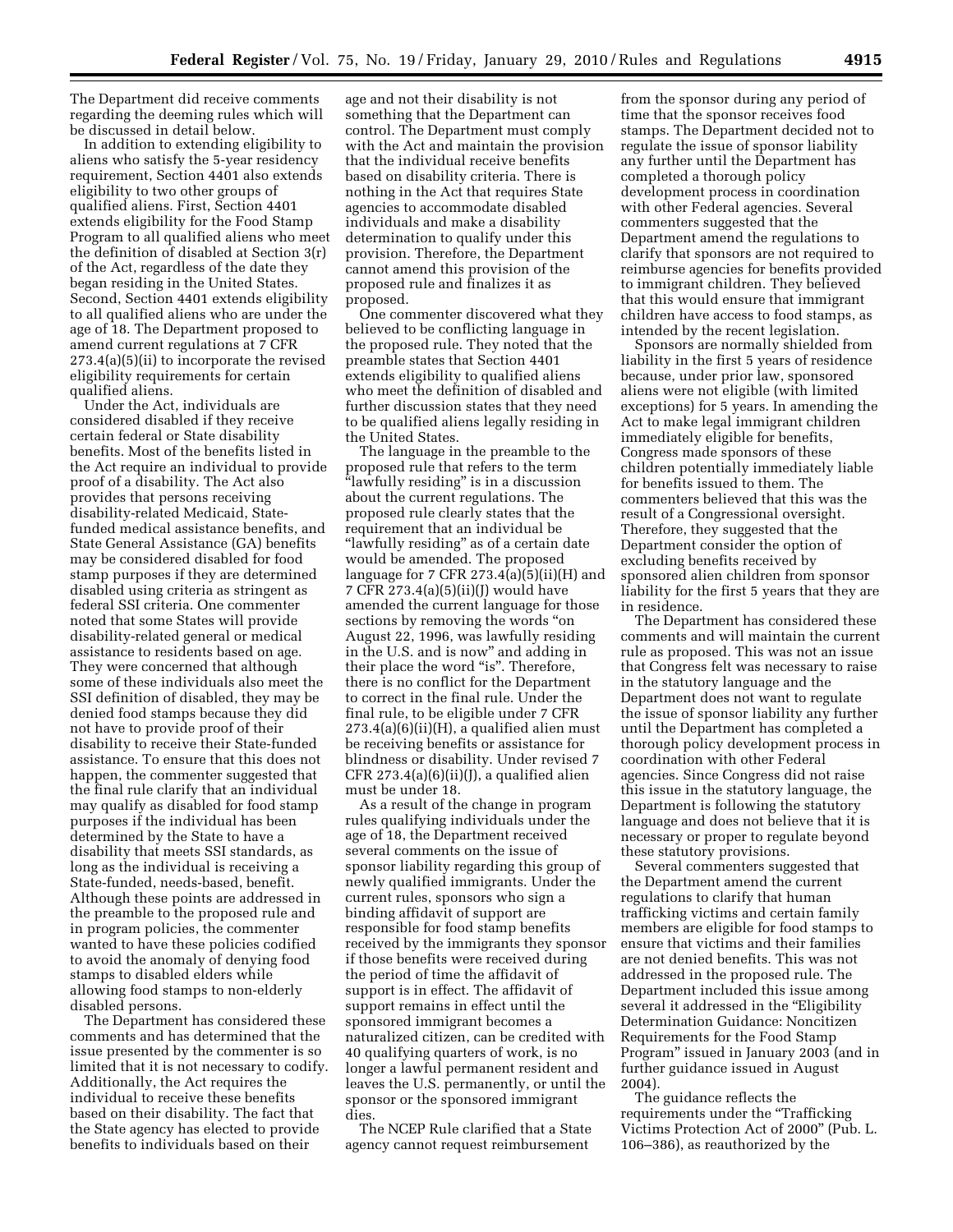Trafficking Victims Protection Reauthorization Act of 2003 (Pub. L. 108–193) that adult victims of trafficking who are certified by the U.S. Department of Health and Human Services (DHHS) are eligible for food stamp benefits to the same extent as refugees. Additionally, children who are under 18 years of age and have been subject to trafficking are also eligible on the same basis as refugees, but they do not need to be certified. The Department is making a technical amendment to reflect the eligibility status of victims of trafficking as required by statute, by adding these provisions to the final regulations. Therefore, the final rule includes a new 7 CFR 273.4(a)(5). This new paragraph will clarify that trafficking victims and certain family members are eligible for food stamp benefits.

#### *2. Elimination of the Deeming Requirement for Noncitizen Children*

In addition to expanding Food Stamp Program eligibility to certain noncitizens, Section 4401 of FSRIA also removed deeming requirements for immigrant children. Deeming is the process by which the State agency counts a portion of the income and resources of an alien's sponsor as income and resources belonging to the alien when determining the latter's eligibility for the Food Stamp Program and amount of benefits. Both Section 421(a) of PRWORA and Section 5(i) of the Act impose deeming requirements on the Food Stamp Program. As stated in the proposed rule, the requirements of the two laws are not fully consistent. However, the Department addressed and resolved the inconsistencies in the NCEP Rule.

Current deeming requirements appear in food stamp regulations at 7 CFR 273.4(c). A complete discussion of the current deeming rules is provided in the proposed rule. Section 4401 of FSRIA amends Section 421 of PRWORA and Section 5(i) of the Act (7 U.S.C. 2014(i)) to add aliens under the age of 18 to the list of sponsored aliens excluded from deeming requirements. Therefore, as of October 1, 2003, the effective date of the provision, the State agency may not count the income and resources of the sponsor of an alien under the age of 18 when determining the eligibility or benefit level of the sponsored alien's household. The Department proposed to amend current regulations at 7 CFR 273.4(c)(3) to add sponsored aliens under the age of 18 to the list of aliens exempt from deeming requirements.

Under current rules at 7 CFR  $273.4(c)(2)(v)$  if an alien's sponsor sponsors more than one alien, the State

agency will divide the sponsor's deemable income and resources by the number of sponsored aliens and deem to each alien his or her portion. However, because sponsored aliens under the age of 18 will now be exempt from deeming requirements, following current rules, the State agency must deem only a portion of the sponsor's income to the household. Even though the sponsored child is exempt from deeming requirements, the sponsor is still sponsoring that child. Thus, if an individual sponsors two aliens, an adult and a child who reside in the same food stamp household, the State agency must divide the sponsor's deemable income and resources by two and deem one-half of such income and resources to the sponsored adult alien. The State agency would deem nothing to the child. The Department proposed to amend current regulations at 7 CFR  $273.4(c)(2)(v)$  to clarify this point.

While most commenters supported this provision, several had issues with what they regarded inequitable treatment of households with U.S. citizen children versus those with immigrant children. In a case involving a sponsored immigrant adult and citizen child, the eligibility worker would deem all of the sponsor's income to the household. In a household with sponsored immigrant parents and immigrant children, the eligibility worker would deem only that portion of the sponsor's income attributable to the adult and disregard the portion attributed to the immigrant child. According to the commenters, this could result in the reduction or even the elimination of food stamp benefits for the citizen child with sponsored immigrant parents because all of the sponsor's countable income is added when determining a household's eligibility for the Food Stamp Program. Commenters noted that according to the Urban Institute, 85 percent of immigrant-headed households include at least one U.S. citizen, typically a child. They felt that Congress could not have intended to provide less assistance to households with U.S. citizen children.

The commenters asked the Department to place all sponsored households on equal footing by applying deemed income to households with citizen children in the same manner as it is applied to households with immigrant children. The deemed income would be divided equally among any sponsored immigrants and children in the household with the child's amount excluded. They felt that this would prevent the inequitable distribution of benefits among

sponsored households and decrease program complexity.

One commenter suggested that the household be divided into different units. In a household with a sponsored parent and two children (either immigrant or citizen children), for example, the two children would be considered separately with only their parent's income counted in determining their eligibility. Then the sponsored parent's eligibility would be determined separately, with the sponsor's income considered. This same commenter suggested an alternative approach which would allow the sponsored immigrant to "opt out" of the household and be treated under the State's formula for "PRWORA ineligible" immigrants.

The Department believes it was not the intent of Congress to create an inequity between citizen children and sponsored alien children that is fundamentally at odds with the overall goal of the program. Therefore, the final rule places all households on equal footing providing the same income deeming procedures to households with citizen children as those applied to households with immigrant children.

#### *3. Attorney General Notification of Indigency*

Current rules require that the State agency notify the Attorney General any time a sponsored alien has been determined indigent, and include in the notification the names of the sponsor and sponsored aliens. Moreover, under Section 423(b) of PRWORA, upon notification that a sponsored alien has received any benefit under any meanstested public benefits program, the appropriate Federal or State agency (or an agency of a political subdivision of a State) must request reimbursement by the sponsor in the amount of such assistance. Commenters raised concerns that some eligible aliens may be deterred from applying for food stamps because of the Attorney General notification requirement and sponsor liability, which could lead to reprisals from their sponsors. The groups suggested that the Department allow alien applicants to opt out of the indigence determination and have their eligibility and benefit levels determined under regular deeming rules. The Department agreed with this concern over the mandatory notification requirement as a deterrent to participation and so proposed to amend current regulations at 7 CFR 273.4(c)(3)(iv) to allow a household to opt out of the indigence determination and be subject to regular sponsor deeming rules at 7 CFR 273.4(c)(2). Under the sponsor deeming rules,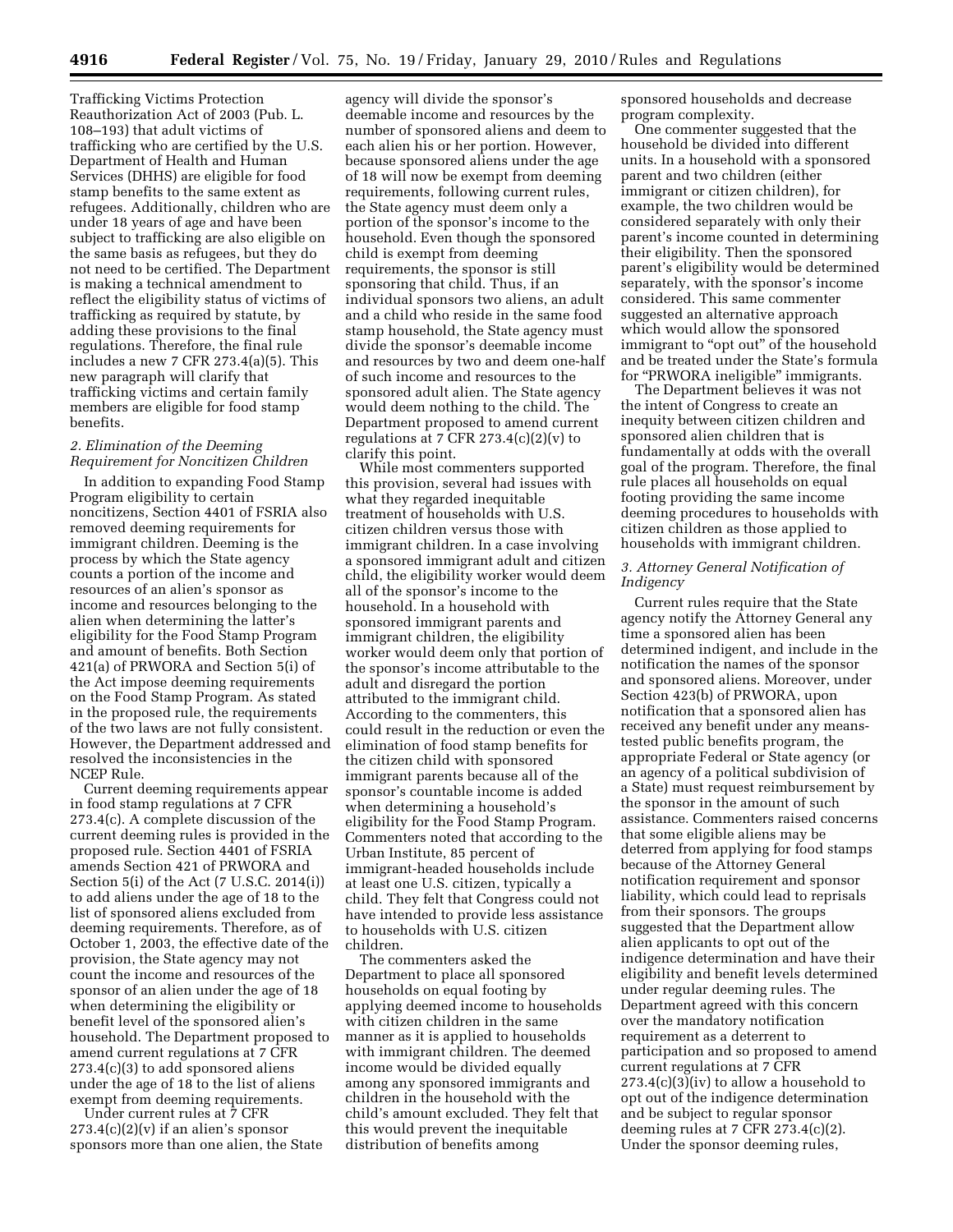failure to verify the sponsor's income and assets would result in the disqualification of the sponsored alien.

The Department received one comment from a State agency that saw little benefit in this provision. The commenter stated that most sponsored alien applicants who are determined to be indigent have either little or no contact with their sponsor, or are receiving no monetary assistance from their sponsor. Therefore, it makes little sense for the alien applicant to try to request information from the sponsor for purposes of regular sponsor deeming. Additionally, the commenter noted that allowing the applicants to opt out will not necessarily increase participation because the aliens typically opt out completely or become ineligible if the sponsor's income is deemed to them. However, the Department believes that opting out may increase participation by other household members, particularly children. Accordingly, the Department will adopt the revisions as proposed.

The Department also received a comment asking that the final rule contain a provision that will ensure that the sponsored alien is provided notice of the consequences of refusing an indigence determination. Namely, that if the household refuses the determination, the State agency will not complete the determination and will deem the sponsor's income and resources to the alien's household. The final rule contains language to ensure that participants are notified of these consequences.

Prior to the publication of the proposed rule, the Department was asked to permit State agencies to develop an administrative process which requires an eligible sponsored alien to provide consent before release of information to the Attorney General or the sponsor. Commenters suggested that many sponsored aliens would learn of the Attorney General notification and sponsor liability requirements only after they have disclosed their immigration status and social security number. Fearing adverse consequences as a result of the notification requirements, the sponsored alien may withdraw the entire application, resulting in other household members, in many cases U.S. citizen children, losing the opportunity to receive benefits. The Department stated in the proposed rule that it is within the discretion of the State agency to utilize a process under which information about the sponsored alien is not shared with the Attorney General or the sponsor without consent so long as the sponsored alien is aware of the consequences of failure to grant consent or failure to provide any other

information necessary for the purposes of deeming the sponsor's income to the alien. As stated previously, the consequence of failure to verify the sponsor's income and assets is the disqualification of the sponsored alien. The Department sees the new option as an administrative simplification, rather than a basic change in policy. The new provision allows the sponsored alien to opt out at the beginning of the application process. This results in an outcome that would have ensued under the existing regulations, but with much more time consuming administrative process. The Department received comments in favor of this provision. Therefore, we are incorporating this provision in this final rule.

#### *4. Comments Related to Department Guidance on Immigration*

In addition to the comments that addressed provisions of the proposed rule that are discussed above, the Department received comments that address additional immigration issues. Most of these comments reflect primarily on the guidance issued by the Department in January 2003. Since these issues were not addressed in the proposed rule, the comments are beyond the scope of this rulemaking and should be addressed in a future rulemaking in order to have the force and effect of law.

#### **Simplified Definition of Resources— 7 CFR 273.8**

For the purposes of this final rule, the Department is defining cash assistance under a program funded under part A of title IV of the SSA as ''assistance'' as defined in the TANF regulations at 45 CFR 260.31(a)(1) and (a)(2), except for programs grand-fathered under Section 404(a)(2) of the SSA. Under TANF, assistance includes cash and other forms of benefits designed to meet a family's ongoing basic needs including benefits conditioned on participation in work experience or community service. Programs grand-fathered under Section 404(a)(2) of the SSA include emergency foster care, the Job Opportunities and Basic Skills program and juvenile justice. We do not believe that these grand-fathered programs are what the Congress meant when it used the term "cash assistance" in the statute, even though they may involve a cash payment to a family.

In the final rule, the Department is defining medical assistance under Section 1931 of the SSA as Medicaid for low-income families with children. This section, which was added by PRWORA, allows low-income families with children to qualify for Medicaid. It

requires that States use the income and resource standards that were in effect in July 1996 for the Aid to Families with Dependent Children (AFDC) program, but also provides options for States to use less restrictive income and resources tests for these families.

This final rule adds a new paragraph at 7 CFR 273.8(e)(19) which provides State agencies the option to exclude from resource consideration for food stamp purposes any resources they exclude when determining eligibility for TANF cash assistance or medical assistance under Section 1931 of the SSA. However, the final rule prohibits State agencies from adopting resource exclusions, for food stamp purposes, of TANF cash assistance and Medicaid programs that do not evaluate the financial circumstances of adults in the household while determining eligibility and benefits.

The requirement at 7 CFR 273.8(c)(3) to deem the resources of sponsors of aliens as resources of the alien applicants continues to be in effect. However, if a State agency has chosen in accordance with the provisions of 7 CFR 273.8(e)(19) in this final rule to exclude a type of resource excluded for TANF or Medicaid, and the alien's sponsor owns that resource, the State agency would not include that resource when determining which resources to deem to the sponsored alien's household.

The final rule amends 7 CFR 273.8(b) to extend the \$3,000 resource limit to households which contain a disabled member or members. (The food stamp definition of an elderly or disabled member is reflected at 7 CFR 271.2).

A State agency that selects the option to use its TANF cash assistance or Medicaid resource rules in lieu of food stamp resource rules may not exclude the following:

1. Licensed vehicles not excluded under Section 5(g)(2)(C) or (D) of the Act  $(7 \text{ U.S.C. } 2014(g)(2)(C) \text{ and } (D)).$  (Section  $5(g)(2)(D)$ ) allows State agencies to substitute the vehicle rules they use in their TANF programs for the food stamp vehicle rules when doing so results in a lower attribution of resources to the household); and

2. Cash on hand and amounts in any account in a financial institution that are readily available to the household, including money in checking or savings accounts, stocks, bonds, or savings certificates.

The proposed rule would have required that the term "readily" available'' apply to resources, in financial institutions, that can be converted to cash in a single transaction without going to court to obtain access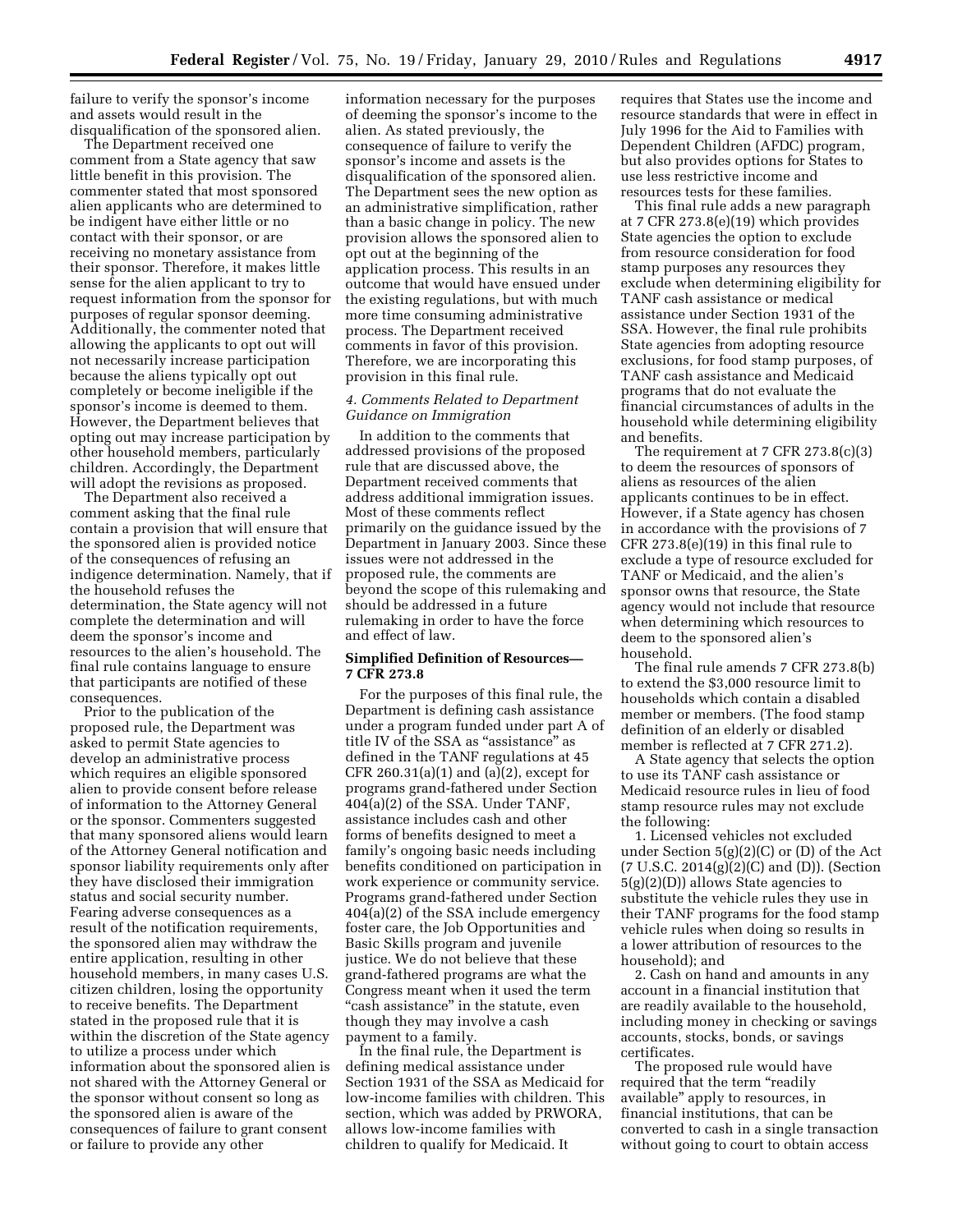or incurring a financial penalty other than loss of interest. While commenters found the proposed definition of "readily available" to be easy to understand and specific, they also found that it added complexity to program administration. Some suggested that making the term ''readily available'' apply to all financial instruments would be simpler than the proposed definition, which would be more restrictive than current policy. Others argued that we should allow State agencies to exclude stocks, bonds, and savings certificates if their TANF cash assistance or Section 1931 Medical assistance programs exclude them. We disagree. These financial instruments are generally easily converted to cash. In the rare instances where they are not easily cashed, current regulations would exclude them as inaccessible resources. As examples, a stock certificate without value, one whose value is not easily determined, or an inherited stock that has not yet cleared probate is considered inaccessible under current rules and would not be counted against a household's resource limit. For these reasons the final rule defines "readily available resources'' as resources the owner can simply withdraw from a financial institution. For example, one can withdraw funds from a money market account, or convert foreign currency stored in a safety deposit box to U.S. dollars, by simply going to the financial institution and going through the required procedures.

Under the proposed rule, State agencies would have been able to exclude deposits in individual development accounts (IDAs) made under written agreements that restrict the use of such deposits to home purchase, higher education, or starting a business. This provision drew over 100 comments reminding FNS that the intent of the legislation is to simplify food stamp resource rules and to conform them to other Federal assistance programs. Commenters argued that IDAs are intended to help break the poverty cycle and to encourage work. We agree. The final rule allows States to exclude any and all IDAs from resources, provided their TANF cash assistance or Section 1931 medical assistance programs exclude them.

The proposed rule would have offered States the option to exclude deposits in individual retirement accountants (IRAs) the terms of which enforce a penalty, other than forfeiture of interest, for early withdrawal. The intent of this language was to limit the exclusion to situations where converting the IRA to cash would entail significant loss of

resources. Title IV of the Food, Conservation and Energy Act of 2008 (Pub. L. 110–246)(FCEA) provided for the exclusion of all IRAs. Accordingly, any discussion of IRAs is dropped from this rule and will be discussed in a future rulemaking.

#### **Simplified Definition of Income—7 CFR 273.9(c)**

Current regulations at 7 CFR 273.9(c) specify the types of income that State agencies must exclude from a household's income when determining the household's eligibility for the Program and benefit levels. Provisions at 7 CFR 273.9(c)(1) through (c)(16) provide a long list of income exclusions that State and local agencies must apply when calculating a household's income.

Section 4102 of FSRIA amends Section 5(d) of the Act (7 U.S.C. 2014(d)) to add three new categories of income that, at the option of the State agency, may also be excluded from household income. Under the amendment, State agencies may, at their option, exclude the following types of income:

1. Educational loans on which payment is deferred, grants, scholarships, fellowships, veteran's educational benefits and the like that are required to be excluded under a State's Medicaid rules;

2. State complementary assistance program payments excluded for the purpose of determining eligibility for medical assistance under section 1931 of the SSA; and

3. Any type of income that the State agency does not consider when determining eligibility or benefits for TANF cash assistance or eligibility for medical assistance under section 1931. However, a State agency may not exclude the following:

• Wages or salaries;

• Benefits under Titles I (Grants to States for Old-Age Assistance for the Aged), II (Federal Old Age, Survivors, and Disability Insurance Benefits), IV (Grants to States for Aid and Services to Needy Families with Children and for Child-Welfare Services), X (Grants to States for Aid to the Blind), XIV (Grants to States for Aid to the Permanently and Totally Disabled) or XVI (Grants To States For Aid To The Aged, Blind, Or Disabled and Supplemental Security Income) of the SSA;

• Regular payments from a government source (such as unemployment benefits and general assistance);

• Worker's compensation;

• Legally obligated child support payments made to the household; or

• Other types of income that are determined by the Secretary through regulations to be essential to equitable determinations of eligibility and benefit levels.

Current regulations at 7 CFR 273.9(c)(3) provide an exclusion for educational assistance including grants, scholarships, fellowships, work-study, educational loans which defer payment, veterans' educational benefits and the like. These exclusions (based on an exclusion provided at Section 5(d) of the Act) are limited to educational assistance provided to a household member who is enrolled at a recognized institution of post-secondary education and that are used or earmarked for tuition or other allowable expenses. State agencies have the option of excluding this assistance from income for food stamp purposes to the extent that their Medicaid rules require exclusion of additional educational assistance, *i.e.,* educational assistance that would not be excludable under the current rules at 7 CFR  $273.9(c)(3)$ .

To implement section 4102 of FSRIA, the Department proposed to amend 7 CFR  $273.9(c)(3)$  by adding a new 7 CFR  $273.9(c)(3)(v)$  which grants State agencies the option to exclude any educational assistance required to be excluded under its State Medicaid rules that would not already be excluded under food stamp rules. State agencies that implement this option must include a statement in their State plan to that effect, including a statement of the types of educational assistance that are being excluded under the provision.

One commenter recommended the Department take the opportunity in this final rule to clarify the interaction of the federal Higher Education Act (Pub. L. 99–498) with the Food Stamp Program. The Higher Education Act, as amended, provides that certain types of student financial assistance shall not be taken into account in determining the need, eligibility or benefit level of any person for benefits or assistance under any Federal, State or local program financed in whole or in part with Federal funds (20 U.S.C. 1087uu). Food stamp regulations at 7 CFR 273.9(c)(3) differ from 20 U.S.C. 1087uu by counting student aid as income when such aid is used for normal living expenses, as opposed to tuition and books. The commenter recommended that the Department amend food stamp regulations to conform to 20 U.S.C. 1087uu.

The Department reviewed the applicable language in the Higher Education Act and confirmed that current regulations at 7 CFR 273.9(c)(3) are inconsistent with this law. The Food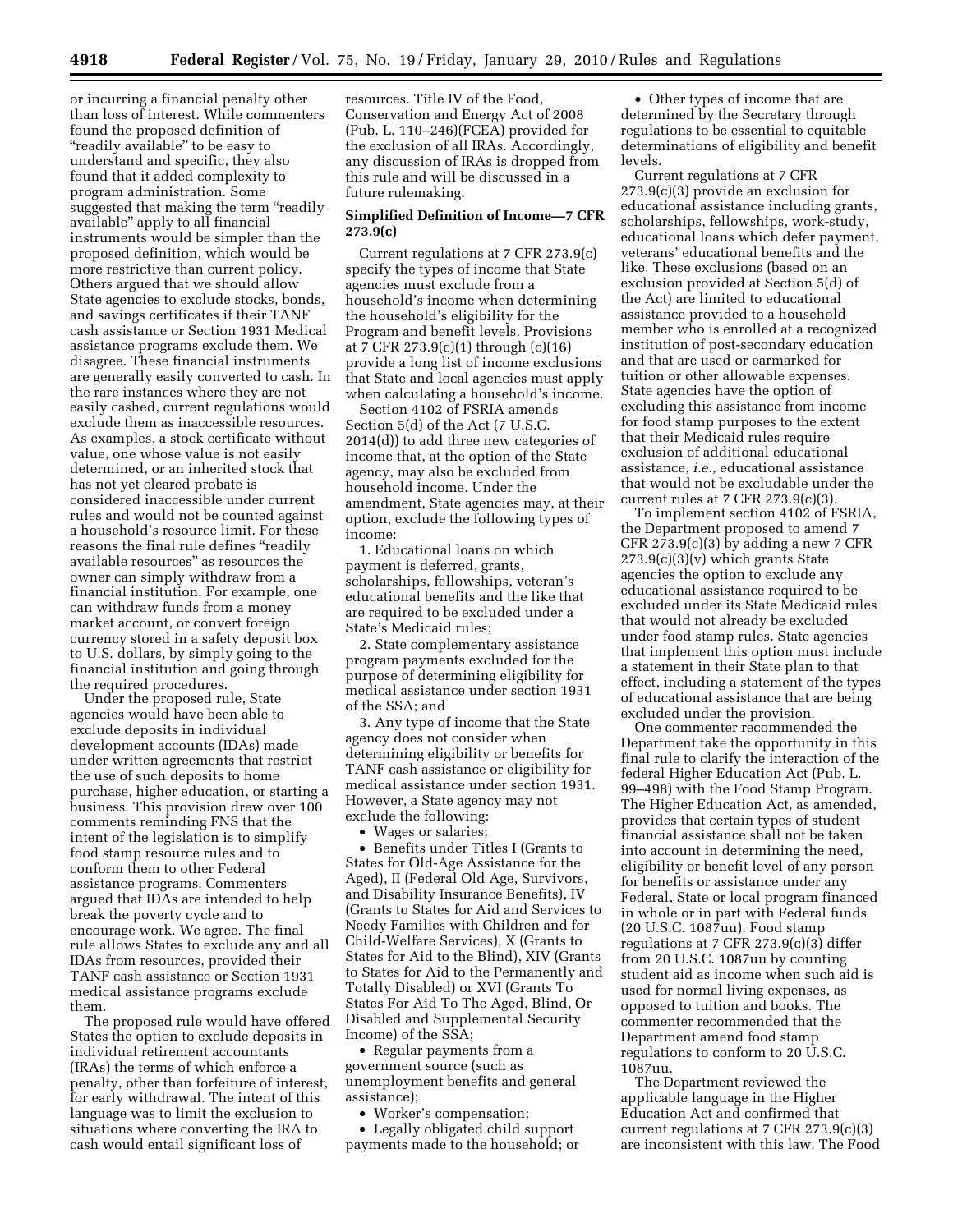Stamp Program is a federally funded program, thereby meeting the criteria of 20 U.S.C. 1087uu. Therefore, in addition to adopting 7 CFR  $273.9(c)(3)(v)$  as proposed, the Department is adding a new 7 CFR  $273.9(c)(3)(ii)(A)$  to exclude student financial assistance received under 20 U.S.C. 1087uu of the Higher Education Act. The Department notes that this section of the Higher Education Act funds work study programs. Therefore, any income received by an individual participating in a work study program funded under this section of the Higher Education Act shall not be counted when determining the individual's eligibility for food stamps. The final rule amends 7 CFR  $273.9(b)(1)(vi)$  to conform to this mandate.

The Department proposed a new 7 CFR 273.9(c)(18) to provide for the exclusion, at State agency option, of any State complementary assistance program payments excluded for the purpose of determining eligibility for medical assistance under section 1931 of the SSA. Complementary assistance relates to certain types of assistance provided under the old AFDC program. In the proposed rule, we specifically asked State agencies to include, in their comments, examples of the types of payments that fall under the category of State complementary assistance program payments. We received only one example of such a program, the Supplemental Living Program in New Jersey. Due to the low response rate, the final rule does not include specific examples of these payments. This rule adopts as final the proposed 7 CFR 273.9(c)(18).

To incorporate the changes mandated by section 4102 of FSRIA, the Department proposed to add a new 7 CFR 273.9 $(c)(19)$ , that would allow the State agency at its option to exclude from Food Stamp Program income the types of income that the State agency does not consider when determining eligibility or benefits for TANF cash assistance or eligibility for medical assistance under section 1931 of the SSA. However, this provision would not include programs that do not evaluate the financial circumstances of adults in the household and programs grandfathered under Section 404(a)(2) of the SSA. Additionally, a State would not be able to exclude wages or salaries, benefits under Titles I, II, IV, XIV or XVI of the SSA, regular payments from a government source, worker's compensation, or legally obligated child support payments made to the household.

The Department received several comments regarding proposed 7 CFR

273.9(c)(19). Most of these comments focused on the specific incomes or payments listed in the paragraph. We will address comments concerning specific incomes and payments in the order they appear in proposed 7 CFR 273.9(c)(19). Before we begin this detailed discussion, we wish to address two miscellaneous items. First, the Department is changing the format of the language in the proposed rule. The final rule lists each income or payment that section 4102 of FSRIA does not exclude as income in a list format, starting with 7 CFR  $273.9(c)(19)(i)$  and ending with  $(c)(19)(x)$ . We believe this revised format will make it easier for readers to understand what income or payments cannot be excluded.

Second, the Department received a comment regarding child support arrearages and whether such sums should be included or excluded as income. The commenter pointed out that, in some cases, a large arrearage of child support may accrue while the non-custodial parent is unemployed or working off the books to evade a wage attachment. State Child Support Enforcement offices (''State IV–D agencies'') sometimes are able to attach a bank account, tax refund, lottery winnings or other property of the noncustodial parent and may remit several months of support at once to the custodial parent. These non-recurring lump sums of child support must be excluded from the custodial parent's household income in accordance with 7  $CFR 273.9(c)(8)$ . However, the commenter thought that this may confuse some eligibility workers accustomed to querying their State IV– D agencies for information on child support received. The commenter asked the Department to include lump sums of child support arrearages to the examples of lump sums in 7 CFR 273.9(c)(8).

The Department disagrees with the comment. Current 7 CFR 273.9(c)(8) contains some, but not all, examples of non-recurring lump sum payments. The paragraph clearly indicates that the examples included in the text are not exclusive. The Department sees no need to add more specific examples of nonrecurring lump sum payments to this paragraph.

#### *1. Income Excluded by State Agencies When Determining TANF or Medical Assistance*

The Department proposed to amend the current regulations at 7 CFR 273.9(c) to permit exclusion of new types of income at State agency option. In addition to permitting the exclusion, one commenter expressed the desire to see this regulation apply to the

"treatment" of income as well. If the TANF or medical assistance program treats a certain income as earned income, the commenter would have the State agency also apply the same treatment for food stamps. For example, the regulations governing the TANF program treat workers' compensation as earned income if it is employer funded and if the recipient is still considered an employee of the company. However, current food stamp policy requires worker's compensation be counted as unearned income.

The definition of earned and unearned income, as well as how much of a particular type of income to count is set by regulation, not statute (although Section 5(d) of the Food Stamp Act does say household income includes all income from whatever source except that which is specifically excluded). Thus, even though FSRIA speaks only to types of income to count or exclude for food stamp purposes, the Department agrees with the commenter that having consistency among TANF, medical assistance, and food stamps in how they "treat" income would simplify budgeting for State or local staff who administer multiple programs and would be another step toward simplifying the Program. Therefore, the Department is amending 7 CFR 273.9 to expand the list of allowable earned income to include certain income as earned income if the household is receiving TANF and/or State medical assistance and this income is treated as earned income by a State's TANF or medical assistance program.

Even though a State may exclude income in its TANF or medical assistance program, section 4102 mandated that certain types of income cannot be excluded. Many commenters said these specific income exclusions disregarded the clearly expressed Congressional intent that the Department only supplements the list in the case of unforeseen gamesmanship by some States. Others claimed the additional mandatory income exclusions would increase the administrative burdens on caseworkers and paperwork burdens on households. For example, State agencies would be required to ask about these types of incomes on the application forms and certification interviews even if a State does not find them worth counting for TANF and Medicaid. Moreover, commenters noted that each type of income affects very few households and the Department does not collect data on them through its quality control database. Commenters stated that by supplementing the Congressional list of exclusions, the language in the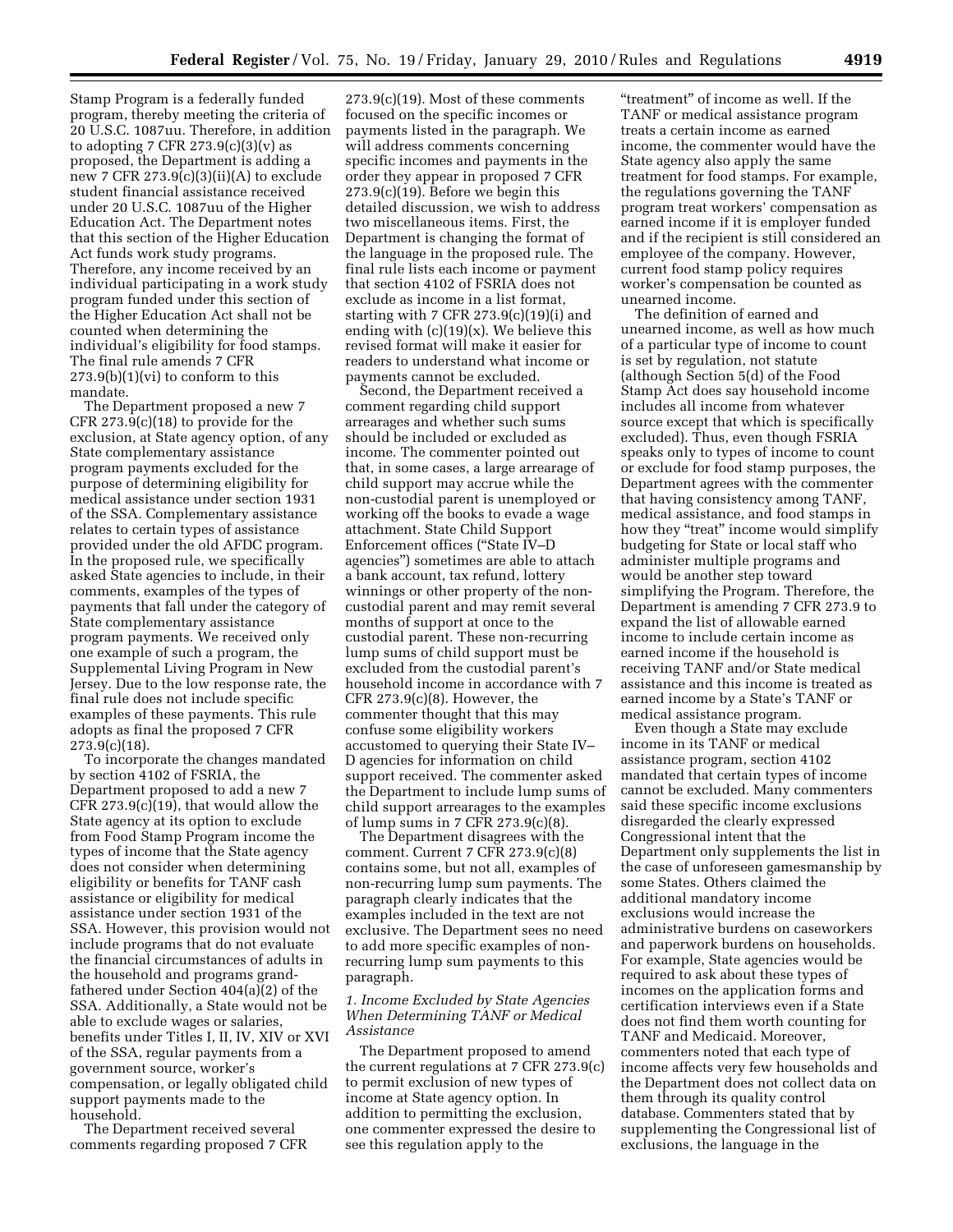proposed rule largely eliminates the simplifying purpose of the provision.

The Department gave serious consideration to these comments. While Congress supported simplifying program administration, it did give the Department the authority to add types of income to the list of mandatory inclusions viewed essential to the equitable determination of eligibility and benefit levels. The Department has determined that the additional types of income included in the proposed rule can be significant sources of income to households and should be counted in determining food stamp eligibility and benefits.

#### *2. Exemption of Gross Income From a Self-employment Enterprise*

Three commenters argued that States are unlikely to want to bear the expenses of a blanket disregard of selfemployment income in their TANF and medical assistance programs. They believe the Department should leave it to the States to determine which particular types of self-employment income are rare and erratic forms of income and not worth the trouble to ask about through application questions and/or verification requirements. Commenters also stated that if the Department is determined to regulate in the area of self-employment income, it should only require the counting of selfemployment income that is the household's primary source of support. The amount of income received from some self-employment sources, such as garage sales and sale of blood plasma, is sometimes minimal and is not a regular source of net income to the household.

The Department does not see a need to clarify this point in the final rule. In determining a household's income for the certification period, State agencies are instructed by current regulations at 7 CFR 273.10(c)(1) to consider income already received by the household during the certification period and anticipate income that the household and State agency are reasonably certain will be received during the certification period. Thus, the Department contends that State agencies should only count self-employment income that at certification can be anticipated with reasonable certainty. Income from rare or erratic sources, like garage sales and the sale of blood plasma, does not meet the standard of reasonable anticipation. Another commenter stated that there

is no need for a single uniform definition of self-employment income for food stamp purposes. Most States count self-employment income in their TANF programs but take a range of approaches in their TANF definitions.

The commenter felt that there are very legitimate reasons why a State may wish to develop or test an alternative approach. The commenter stated that imposing the uniform definition has the effect of forcing States to either adopt that definition for TANF purposes or have inconsistent TANF and food stamp definitions. This could greatly increase the complexity of eligibility and benefit determinations for self-employed households. This commenter suggested that the final rule specify that while States must count self-employment income, a State may elect to use the methodology it uses in its TANF or medical assistance program for counting such income.

The Department disagrees with this comment. The methodology a State uses to count self-employment income in its TANF or medical assistance program may not conform to the rules and regulations of the Food Stamp Program. Moreover, these methodologies, if applied to the Food Stamp Program, could allow a greater number of individuals to qualify for benefits than would be the case if States had used a specific food stamp methodology. Selfemployed individuals must be found eligible for food stamp benefits through the use of a food stamp methodology. State agencies that believe there is an administrative and cost advantage for applying TANF or medical assistance program methodologies for counting self-employed income to the Food Stamp Program may present their case to FNS through the certification waiver process.

A commenter asked if it was the Department's intent to say that no selfemployment income can be excluded under this provision. Currently, 7 CFR 273.9(b)(1) indicates that gross selfemployment income is counted and 7 CFR 273.11(a)(2) allows for excluding some self-employed income due to allowable costs. The commenter stated that the Department's proposal implies that gross self-employment income is countable without regard for allowable costs. The commenter noted that if this is the Department's intent, it is a major change and will exclude many from receiving food stamps. They also noted that the Department did not propose to revise the regulations at 7 CFR 273.11(a)(2) and this regulation continues to provide that the costs for making the self-employment income are excluded.

In developing the language for the proposed rule, the Department intended that States would count selfemployment income just as they do currently, with the exclusions permitted under 7 CFR 273.11(a)(2). The

Department appreciates the commenter pointing out this contradiction between 7 CFR 273.9(b)(1) and 7 CFR 273.11(a)(2). To address this conflict, the final rule includes a reference in 7 CFR 273.9(c)(19) to 7 CFR 273.11(a)(2) and requires States to calculate selfemployment income in accordance with this part.

#### *3. Foster Care and Adoption Payments*

A commenter presented reasons why the Department should exempt adoption assistance for special needs children. Adoption assistance for special needs children are negotiated payments made to families who adopt a child with special needs. Such payments are meant to reimburse the adoptive parents for the additional costs incurred due to the child's needs, such as modifying a home, respite care, and medical and counseling needs.

The commenter discussed a situation where a foster care family is receiving food stamps for its household, which includes a foster child with special needs. If the family decides to adopt the special needs child, once they adopt him/her, the child will become part of their household and the family will be eligible for the federal title IV adoption assistance program. The commenter noted that under the proposed rule, the adoption assistance payments will count, which may result in the household facing a reduction or, more likely, termination of their food stamp benefits. The commenter urged the Department to examine the issue and facilitate a change that will serve as an incentive for foster care families to adopt special needs children and proposed a remedy. The commenter suggested the Department exempt part of the adoption assistance that reimburses the family for special needs of the child.

In the preamble for the proposed rule, the Department answered a specific question regarding whether adoption or foster care payments made to a household must be counted as income if they are excluded for TANF or Medicaid purposes. The Department said that section 4102 of FSRIA specifically requires that the State include benefits paid under title IV of the SSA as income for food stamp purposes. Title IV–E of the SSA authorizes federal payments for foster care and adoption assistance. Any benefits received by a food stamp household pursuant to a program operated under title IV–E must be counted as income to the household. The Department has no discretion to exempt adoption subsidies for families received under a title IV–E program.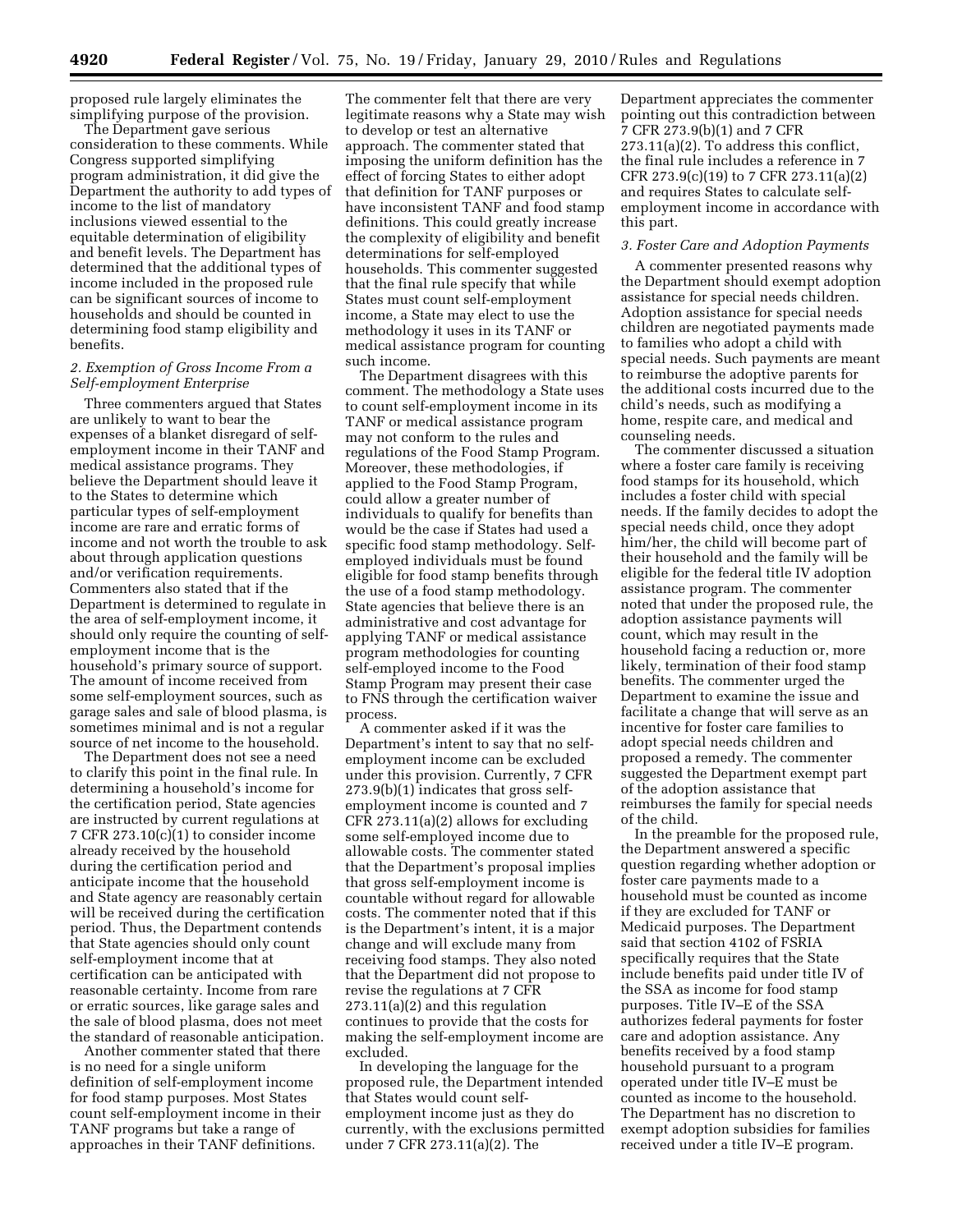Therefore, the Department cannot exempt part of these subsidies as requested by the commenter.

Another commenter stated that the proposed rule is unnecessarily restrictive by limiting States' discretion. For example, by specifying that foster care and adoption payments must be counted as income, the proposed rule did not accommodate the broad range of different purposes and funding streams for these payments. As noted by the commenter, portions or all of these payments may be funded by State or local programs, and not just under title IV–E, and may be based on a child's special needs beyond normal living expenses. Thus, the commenter believed that it should be within a State's discretion to exclude foster care or adoption subsidies paid by State or local programs as income for the purposes of determining food stamp eligibility and benefit amounts.

The final rule does not give States discretion to exclude foster care or adoption subsidies paid by a State or local agency. The Congressional intent in the 2002 FSRIA was to ensure that payments from a government source, such as foster care or adoption subsidies from a State or local agency, would not be excluded. Although it may be possible that funding for adoption or foster care payments may come from several funding sources, the legislation specifically refers to payments from a government source. This would include payments from a State or local government. Neither Title IV–E of the SSA nor the Act addresses adoption or foster care payments from a nongovernmental source. Therefore, States have discretion in determining the exclusion of such payments. The final rule at 7 CFR 273.9(c)(19) does not grant State agencies the option to exempt any portion of adoption and foster care payments that are paid through federal, State or local government funds.

#### *4. Regular Payments From a Government Source*

Section 4102 of FSRIA does not exclude regular payments from a government source. To fulfill this mandate, the Department proposed to add a new 7 CFR 273.9(c)(19). The proposed rule would require counting direct payments from a government source as income to a household. In addition, the proposed rule would also require counting of indirect payments or allowances from a government source that are paid to a household through an intermediary. For example, as stated in the proposed rule, if a household is participating in an on-the-job training program and is being paid by an

employer with funds provided by a Federal, State or local government, the State agency must count those payments as income for food stamp purposes. This rule would apply even if such payments would be excluded under the State TANF or medical assistance program. This requirement would not apply to payments which are excluded from income for the purposes of determining food stamp eligibility under another provision of law.

Several commenters objected to this section of the proposed rule. The commenters contend that requiring States to count governmental payments, even if the household receives these funds from a non-government source, can be extremely complex and goes against the idea of program simplification. For example, fuel funds and similar utility assistance programs may be available to assist low-income households to buy low-cost heating and cooking fuel or to pay utility bills. The commenters noted that these programs may be funded by a combination of money from State and local governments, utility companies, and voluntary contributions from individual ratepayers.

The Department gave careful consideration to these comments. State agencies, the entities directly responsible for implementing food stamp rules, did not comment on this subject. The silence of State agencies leads us to believe that this may not be as serious a problem for State agencies as the commenters believe. Nevertheless, to ensure the regulation is understood, the final rule clarifies in 7 CFR 273.9(c)(19) that States should count money paid through a private intermediary when it is clear that all the funding money comes from a government source.

In the preamble to the proposed rule, the Department provided another example of a regular payment from a government source—Volunteers in Service to America (VISTA) payments made under Title I of the Domestic Volunteer Service Act of 1973. (42 U.S.C. 4950, *et. seq.*) A commenter stated that States should be able to decide whether or not they want to exclude VISTA payments for VISTA volunteers who apply for food stamps after joining VISTA. The commenter noted that the proposed policy is inequitable because VISTA volunteers who are already receiving food stamps have these payments excluded but volunteers who apply for benefits after they become part of VISTA must have their subsidy counted as income. The commenter believed that this policy is

inconsistent with the goals of State flexibility and program simplification.

Current regulations at 7 CFR 273.9(c)(10)(iii) require that VISTA payments be counted as income only if the households applies for benefits after joining the VISTA program. There is nothing in the FSRIA that indicates current food stamp policy should be changed to exempt VISTA subsidies from income for these applicants. Therefore, the Department adopts in the final rule the portion of proposed 7 CFR 273.9(c)(19) pertaining to regular payments from a government source.

#### *5. Child Support Payments Made by a Non-Household Member*

Section 4102 explicitly requires that legally obligated child support payments made to households be counted as income. This requirement includes any portion of a household's child support payments that are passedthrough to the household under the State's TANF program. Therefore, the Department proposed that all child support payments made to a household be counted as income for food stamp purposes.

We received several comments about voluntary child support payments. A couple of commenters agreed that voluntary child support should not be treated differently from court-ordered child support. However, they stated that the Department should explicitly reassure States that they should not count voluntary child support payments received by a household as income unless they are reasonably certain a voluntary child support payment will be received in a month. The commenters believed that no quality control error or claim should result when an irregular voluntary child support payment is received that the State did not budget when determining the household's income. Moreover, they stated that States need some guidance on the treatment of these payments but the Department failed to provide such guidance in the proposed rule. The Department disagrees with these comments. We discussed the issue of legally obligated or voluntary child support payments in the preamble to the proposed rule. The Department explained that voluntary child support payments should not be treated more favorably than legally obligated payments. Moreover, the Department noted that there may be circumstances in which voluntary child support payments to a household are paid infrequently or irregularly. The Department reminded State agencies that infrequent and irregular income can be excludable under current regulations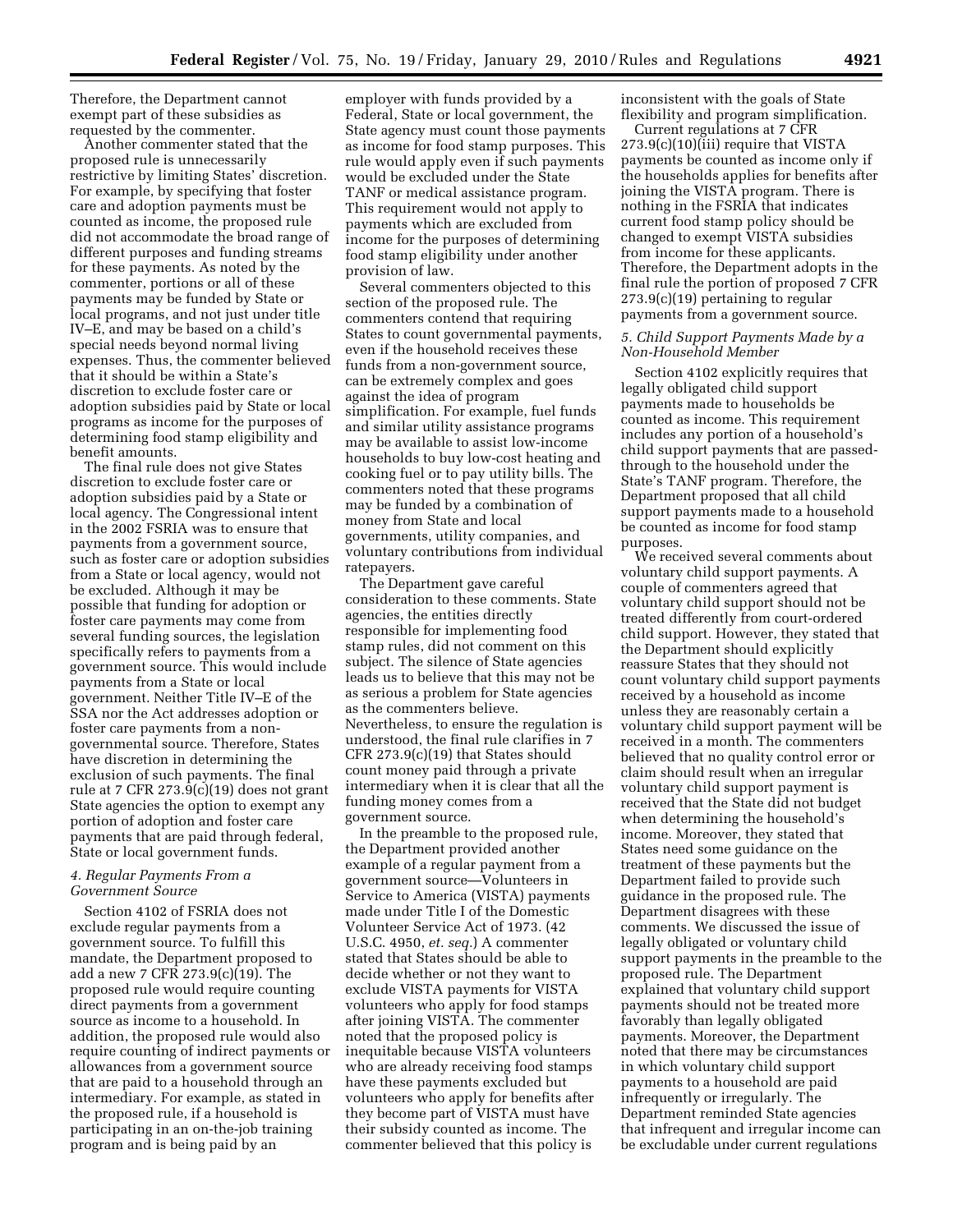at 7 CFR  $273.9(c)(2)$  if not in excess of \$30 per quarter. State agencies are expected to apply appropriate food stamp policy and use their judgment in cases where a household receives voluntary child support payment. Therefore, the Department is adopting this provision in our final rule.

#### *6. Monies Withdrawn or Dividends Received by a Household From Trust Funds*

The Department proposed that State agencies count monies withdrawn or dividends received by a household from trust funds considered to be excludable resources under 7 CFR 273.8(e)(8). The Department believes that trust fund disbursements may be of a significant amount and may be made on a regular basis to a household.

A commenter expressed the view that trust fund disbursements are typically made for specific purposes, such as medical or educational expenses. The commenter noted that if such disbursements are made for normal living expenses, they are not excludable under 7 CFR 273.8(e)(8). In most cases, the household should be able to show that trust fund money is not accessible, is a non-recurring lump sum payment, or is an excluded reimbursement. The commenter stated that the final rule should allow any State to exclude these funds for food stamps, if it is willing to do so for TANF and medical assistance eligibility. This would avoid the burdensome and confusing process that the proposed rule imposes on States.

The Department disagrees. As we stated in the proposed rule, trust fund disbursements may be of a significant amount and may be made on a regular basis to a household. While the trust account itself may not be accessible to a household, the household may still receive a trust fund disbursement that is accessible and available to them. The household must report this information. It is prudent for State agencies to ask about trust income at certification and recertification, and note the household's answer. Even if the household receives irregular trust disbursements, they must be reminded of their obligation to report any trust disbursements in conformance with the household's reporting requirement. This portion of proposed 7 CFR 273.9(c)(19) is adopted in the final rule.

#### **Child Support Payments—7 CFR 273.9(c) and (d)**

#### *1. State Option To Treat Child Support Payments as an Income Exclusion or Deduction*

Current rules at 7 CFR 273.9(d)(5) provide households with a deduction from income for legally obligated child support payments paid by a household member to or for a non-household member, including vendor payments made on behalf of the non-household member. Section 4101 of FSRIA amended Section 5(d) of the Act (7 U.S.C. 2014(d)) to add legally obligated child support payments made by a household member to a non-household member to the list of income exclusions. It also amended Section 5(e) by removing existing paragraph (4), which established the child support deduction, and inserting a new paragraph (4) giving State agencies the option of treating child support payments as an income deduction rather than as an exclusion.

In order to implement Section 4101, the Department proposed to amend 7 CFR 273.9 to add a new paragraph (c)(17) which would provide that legally obligated child support payments be excluded from household income. The proposed paragraph (c)(17) would give State agencies the option to treat child support payments as an income deduction rather than an income exclusion, and included a reference to 7 CFR 273.9(d)(5) which contains existing requirements for the child support deduction. In the proposed rule, 7 CFR 273.9(d)(5) would be amended to reference a new 7 CFR  $273.9(c)(17)$ , and would provide that if the State agency chooses not to exclude legally obligated child support payments from household income, then it must provide eligible households with an income deduction for those payments. Commenters generally supported this new option while noting that it may benefit only a small number of households. However, commenters had several concerns regarding the implementation of this option and its effect on other eligibility calculations which will be discussed in further detail below. The proposed rule would further amend 7 CFR 273.9(d)(5) to require State agencies that choose to provide a deduction rather than an exclusion to include a statement to that effect in their State plan of operation. The Department did not receive any comments regarding this requirement so we are adopting it as proposed.

Under the proposed rule, child support payments that qualify under the existing regulations for the income deduction would also qualify for the income exclusion. Under current

regulations at 7 CFR 273.9(d)(5), a household can receive a deduction only for legally obligated child support payments paid by a household member to or for a non-household member, including payments made to a third party on behalf of the non-household member (vendor payments). No deduction is allowed for any amount that the household member is not legally obligated to pay. State agencies, in consultation with the State IV–D agency, may determine what constitutes a legal obligation to pay child support under State law.

The preamble for the proposed rule also stated that if State agencies provide a household an exclusion for legally obligated child support payments rather than a deduction, households may reap the benefit of both. The proposed exclusion would cause the household to have a lower gross income, making it more likely that the household would meet the program's monthly gross income limit and be eligible for benefits. In addition, the excluded payments would not be counted as part of the household's net income, in effect deducting the payments from income. A detailed discussion of this provision follows.

#### *2. Order of Determining Deductions*

Current rules at 7 CFR  $273.10(e)(1)$ specify the order in which State agencies must subtract deductions from income when calculating a household's net income. Under the rules, the order of subtraction is as follows: First, the 20 percent earned income deduction; second, the standard deduction; third, the excess medical deduction; fourth, dependent care deductions; fifth, the child support deduction; and finally the excess shelter deduction (or homeless shelter deduction for homeless households). The excess shelter deduction is subtracted last because, pursuant to Section 5(e)(6) of the Act (7 U.S.C. 2014(e)(6)), households are entitled to a deduction for monthly shelter costs that exceed 50 percent of their monthly income after all other program deductions have been allowed.

Section 4101 of FSRIA requires that if the State agency opts to provide households a deduction for legally obligated child support payments rather than an exclusion, the deduction must be determined before computation of the excess shelter deduction. The Department proposed to make a minor change to current rules at 7 CFR  $273.10(e)(1)(i)(F)$  to indicate that treating legally obligated child support payments as a deduction is a State option. The Department did not receive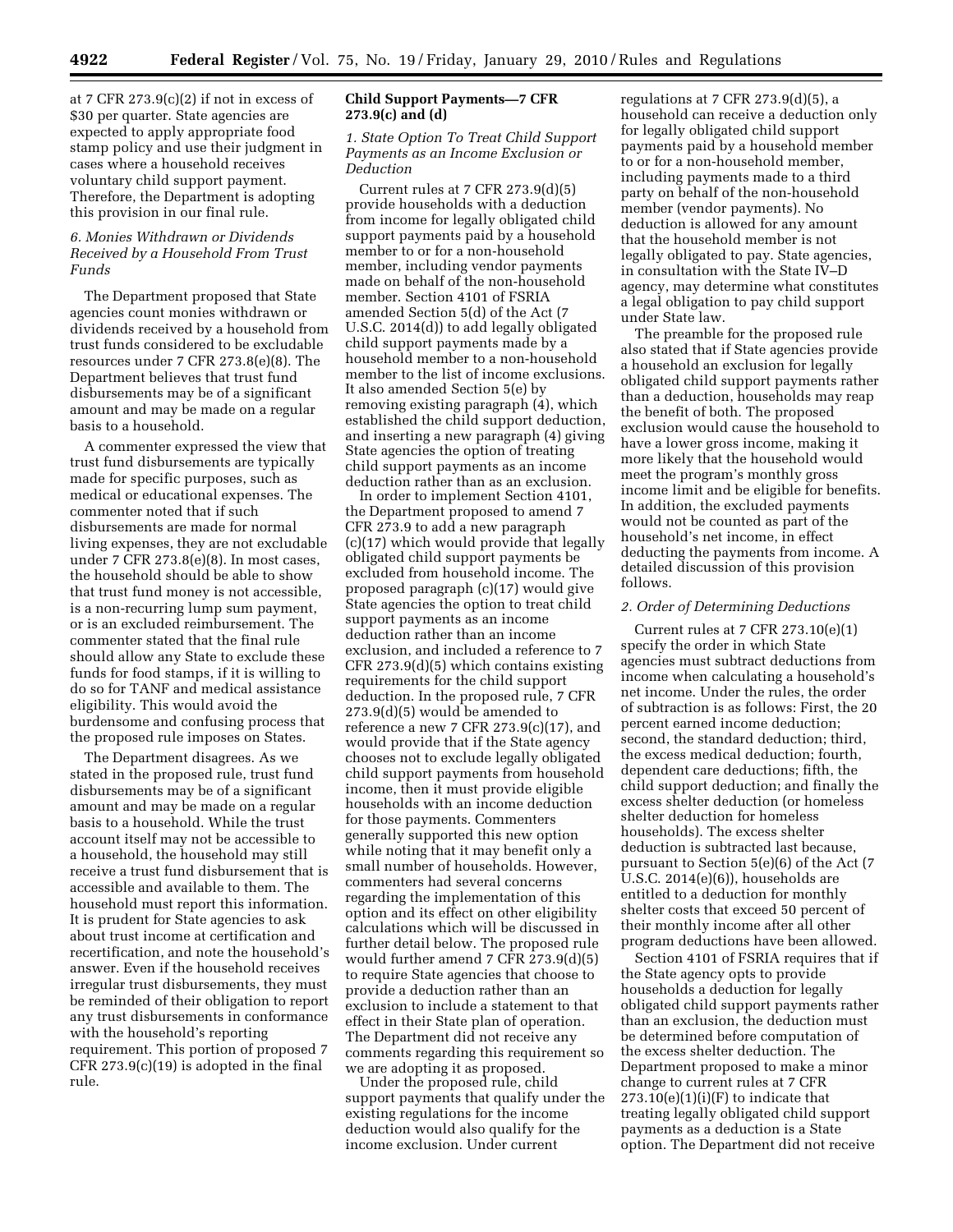any specific comments about this provision so adopts it as proposed.

Prior to the publication of the proposed rule, several State agencies asked the Department how a household's earned income deduction should be computed if the State agency grants an income exclusion for child support payments rather than a deduction. Under current rules at 7 CFR 273.9(d)(2), the earned income deduction is equal to 20 percent of the household's gross earned income. Child support payments that are excluded from income are subtracted from the household's gross income. Thus, under the current rules, if the State agency provides the household an income exclusion for child support payments, the earned income used to make child support payments will not be part of the household's gross income when the State agency calculates the earned income deduction.

The Department proposed to address this problem by amending current rules at 7 CFR 273.9(d)(2) and 7 CFR  $273.10(e)(1)(i)(B)$  to specify that in determining the earned income deduction, the State agency must count any earnings used to pay child support that were excluded from the household's income in accordance with the child support exclusion at 7 CFR 273.9(c)(17). The Department asked interested parties for suggestions on other methods for ensuring that households receive the full earned income deduction when they receive an exclusion for child support payments.

While the Department received comments supporting the proposed amendment, several commenters expressed concern with the time consuming calculations involved. Some thought it was going to be difficult to train workers and administer a system where the State agency needs to exclude payments from gross income to come up with an adjusted gross income and then add it back in to determine the earned income deduction. They felt this two tier approach was complex and error prone. Some also addressed concern regarding time and cost factors associated with system implementation.

One commenter proposed an example of a household with a monthly gross income of \$1,000 who has \$400 in child support payments excluded. The commenter asked if the rule intends to take 20 percent of the total gross income prior to the exclusion (\$1,000) or 20 percent of the countable gross income (\$600) in calculating the earned income deduction. The answer to this question is that when a State agency utilizes the child support exclusion, the State agency shall take 20 percent of the total

gross income (\$1,000) prior to the exclusion to calculate the earned income deduction.

According to the State Options Report, published by FNS in June 2009, thirteen (13) States are complying with the rule and have effectively added legally obligated child support to their list of exclusions. The remaining States have opted to treat child support payments as an income deduction rather than an exclusion. Most of the State agencies that apply child support as an exclusion have programmed their computer system to handle this calculation. The caseworker simply types in the data for the amount of child support paid by the applicant and the system performs the computation for the caseworker. Most State agencies have not had to provide any extensive training to eligibility workers about this calculation because it is performed by their computer system. Although State agencies and other commenters have expressed concern over the complexity of this formula, the Department adopts the amendment as proposed. Most State agencies are computerized so they can program their systems to handle the calculation.

One commenter noted that the purpose of choosing the exclusion over the deduction is to help a family become eligible for food stamps by reducing their countable income. They felt that it was inequitable to allow an earned income deduction on one type of excluded income but not on other types. The Department has considered this comment but adopts the change as proposed because it is consistent with Congress's intent in the implementation of this option in the FSRIA.

#### *3. State Option To Simplify the Determination of Child Support Payments*

Current rules at 7 CFR  $273.2(f)(1)(xii)$ require the State agency to verify, prior to a household's initial certification, the household's legal obligation to pay child support, the amount of the obligation, and the monthly amount of child support the household actually pays. The rules strongly encourage the State agency to obtain information regarding a household member's child support obligation and payments from Child Support Enforcement (CSE) agency automated data files.

Section 4101 of FSRIA amended Section 5 of the Act (7 U.S.C. 2014) to add a new paragraph (n) that directs the Department to establish simplified procedures that State agencies, at their option, can use to determine the amount of child support paid by a household, including procedures to allow the State

agency to rely on information collected by the State's CSE agency concerning payments made in prior months in lieu of obtaining current information from the household.

To implement Section 4101, the Department proposed to amend current rules at 7 CFR 273.2(f)(1)(xii) to permit State agencies, in determining a household's legal obligation to pay child support, the amount of its obligation, and amounts the household has actually paid, to rely solely on information provided through its State's CSE agency and not require further reporting or verification by the household. This proposed option would only be available in the cases of households that pay their child support through their State CSE agency.

The Department received a number of comments expressing concern with this proposed amendment. Most of the comments involved the reliance by State agencies on information received from the State CSE agency and the method for obtaining this information. Some commenters did not completely understand the fact that the provision only applied to households who pay their child support through their State CSE agency. They were concerned that the Department's use of the word "solely" would disadvantage individuals with legal obligations who make payments outside of the CSE system. However, the Department notes that the rule clearly states that this provision only applies to those households who make payments through the State CSE agency.

Other commenters noted that the use of the word ''solely'' could be limiting for individuals who make payments through the State CSE agency but who either contest the information provided by the CSE agency or need time to accommodate for the lapse between the date of the order and the time it is recorded into the State CSE system. Commenters requested that the final rule allow for a corroboration of sources. One commenter also asked for clarification regarding procedures for an obligor who has multiple child support cases and for child support cases that cross State boundaries.

The Department has considered these comments and the final rule modifies the proposed language so that State agencies will not rely on this information as their sole source of verification. The final rule gives State agencies the opportunity to rely on this information but it will not have to be the sole source of verification for households who participate in the State CSE system. Additionally, the final rule contains language that will provide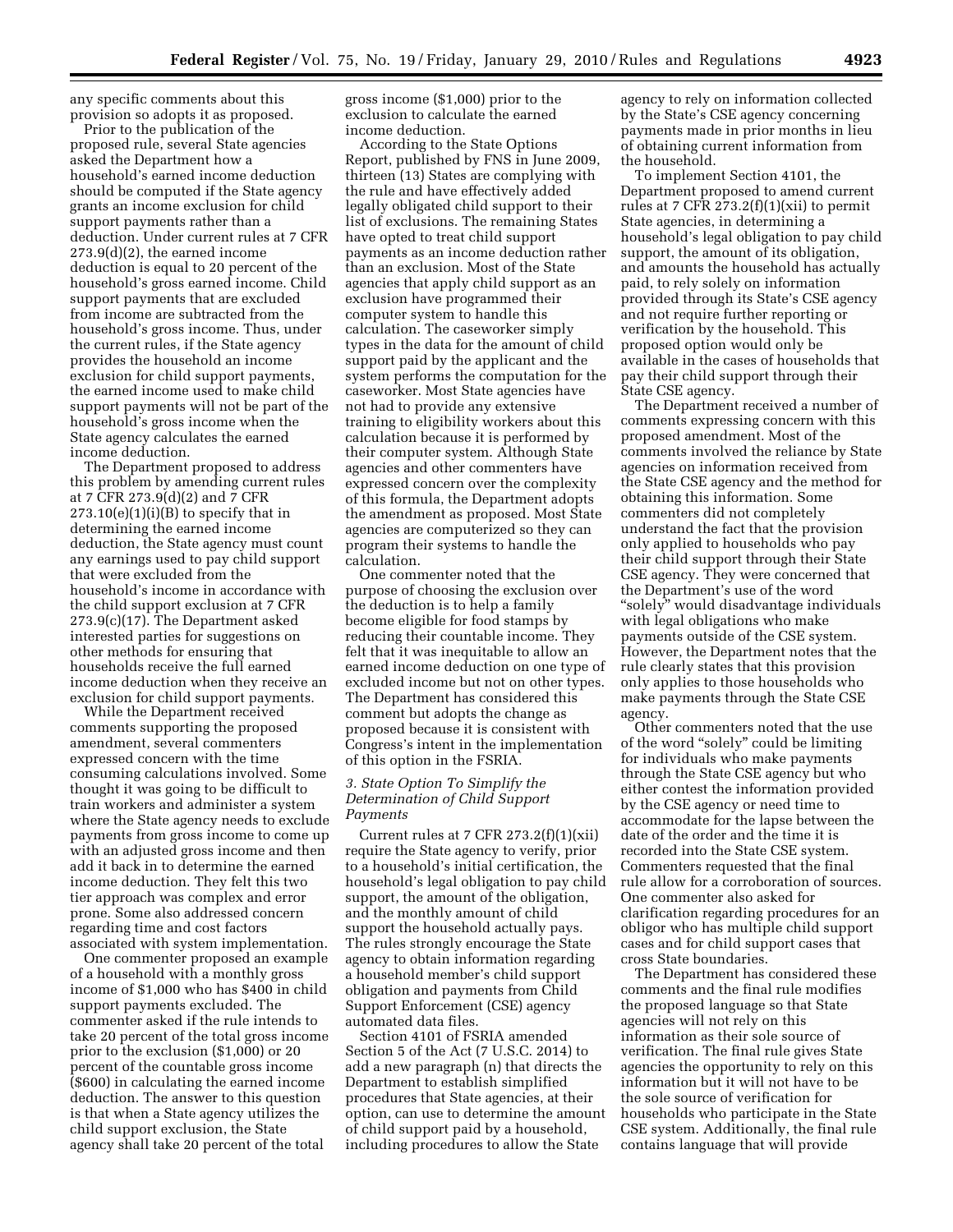households with the opportunity to challenge information provided by the State CSE agency.

If an obligor has multiple child support cases, the payments from these cases should be combined to determine the total obligation of the household. The removal of the requirement for State agencies to rely solely on information received from the State CSE agency should eliminate any complication that could arise from cases that cross State boundaries. However, under the regulations governing the Office of Child Support Enforcement (OCSE) at 45 CFR 303.7(a), State CSE agencies must establish an interstate central registry responsible for receiving, distributing and responding to inquiries on all incoming interstate CSE cases. Therefore, any problems arising from interstate cases should be minimal and do not need to be addressed in regulatory form for Food Stamp Program participants.

Several commenters stated that the FSRIA suggests that the Department develop a number of approaches to simplified reporting of a household's child support obligation. They felt that the single proposed approach, the use of CSE, was insufficient to satisfy the mandate of Congress. In the proposed rule, the Department asked for suggestions as to other simplified methods State agencies could employ to determine the amount of legally obligated child support payments made by households. A detailed discussion of the proposals made by commenters is provided below.

In order to allow the State's CSE agency to share information with the Food Stamp Program, the proposed rule would have required State agencies following this procedure to have households eligible for the exclusion or deduction sign a statement authorizing the release of the household's child support payment records to the State agency. Several commenters opposed this proposed procedure saying that it was unnecessary and burdensome. Some State agencies already have a system in place allowing local offices access to CSE records without any authorization. They asked the Department to omit this requirement and leave the accessibility of this information to be worked out between the local food stamp office and CSE. One commenter suggested that getting a signature might not be enough if there is no agreement between the food stamp office and CSE.

The Department proposed the provision in this manner because under the Child Support Enforcement Act and the regulations governing the OCSE, the

State's computerized child support enforcement system must provide security to prevent unauthorized access to, or use of, the data in the system. Both the Child Support Enforcement Act (42 U.S.C. 654a(f)(3)) and the regulations governing the OCSE (45 CFR 307.13(a)) limit the accessibility of the Child Support Enforcement data to agencies that are necessary to perform the duties under the Child Support Enforcement Act, the TANF program and the Medicaid program. Therefore, legally, the State agencies administering the Food Stamp Program will have to obtain authorization for the use of the data in the State CSE system. The Department adopts this requirement as proposed. For those State agencies who are having difficulties in working with their counterparts in the State CSE agency, the Department is willing to work with DHHS or OCSE to assist any State that wants to take up this option and requests such assistance.

Commenters asked the Department to address what procedures a State agency should follow when a non-custodial parent declines to authorize the release of CSE information to the local food stamp office. As stated above, the removal of the requirement for States to rely solely on information provided by the State CSE agency should clarify any issues that may arise for individuals who make payments through the CSE agency but wish to provide alternative verification. The information provided by the individual must satisfy program verification requirements. The language in the proposed rule would have required State agencies that chose this option to include a statement indicating that they have implemented the option in their State plan of operation. The Department adopts this change as proposed since no comments regarding this requirement were received. The Department also proposed to make conforming amendments to 7 CFR 273.2(f)(8)(i)(A), and 7 CFR 273.12(a)(1)(vi) and (a)(4). The Department did not propose any changes to the monthly reporting and retrospective budgeting rules at 7 CFR 273.21 because under 7 CFR 273.21(h) and (i) the State agency may determine what information must be reported on the monthly report and what information must be verified.

In the proposed rule, the Department asked State agencies interested in implementing this proposed provision whether there are any additional issues that the Department needs to address by regulation in order to make this an effective option for States. Commenters pointed out that issues may arise in instances of reunification or change in

custody. They asked for clarification from the Department about how to handle these situations. They felt that it would be egregious to disregard a deduction or exclusion because the payment is being made to a household member and also require the household to report the payment as income.

The proposed rule refers parties to the final rule implementing the child support deduction, published on October 17, 1996, at 61 FR 54282 to find information on what qualifies as a child support payment for purposes of the income deduction and exclusion. That rule amended 7 CFR 273.9(d)(5) to allow a deduction for child support payments to or for a non-household member. The rule does not permit a deduction if a child support payment is made to a household member. However, if the child and the payor move into the same household but the payor is still obligated to make payments to a nonhousehold member due to an arrearage or other circumstance, the payor is still allowed a deduction or exclusion. The proposed rule reflected this in the language that allowed a deduction, and now exclusion, ''to or for a nonhousehold member" and for "amounts paid toward child support arrearages.'' The proposed language addressed the concerns of the commenters so there is no need for further clarification. The Department adopts this amendment as proposed.

The Department also asked for suggestions from interested parties as to other simplified methods State agencies could employ to determine the amount of legally obligated child support payments made by households. In addition to the suggestions discussed above, commenters suggested taking the opportunity to conform the treatment of outgoing child support payments to that of deductible dependent care or medical costs. This would make them an optional change reporting item. They proposed the deletion, rather than the amendment, of 7 CFR 273.12(a)(1)(vi). Some commenters proposed the codification of a provision of a question and answer policy memorandum that the Department issued following the passage of the FSRIA. That memorandum addressed the issue of a household's responsibility to report a change in their child support obligation. The memorandum clarifies that the requirement to report a change depends on the household's reporting requirements. It provides general guidance for procedures a State agency can utilize in setting forth these requirements. The guidance gives an example of a procedure that a State agency could use to address this issue.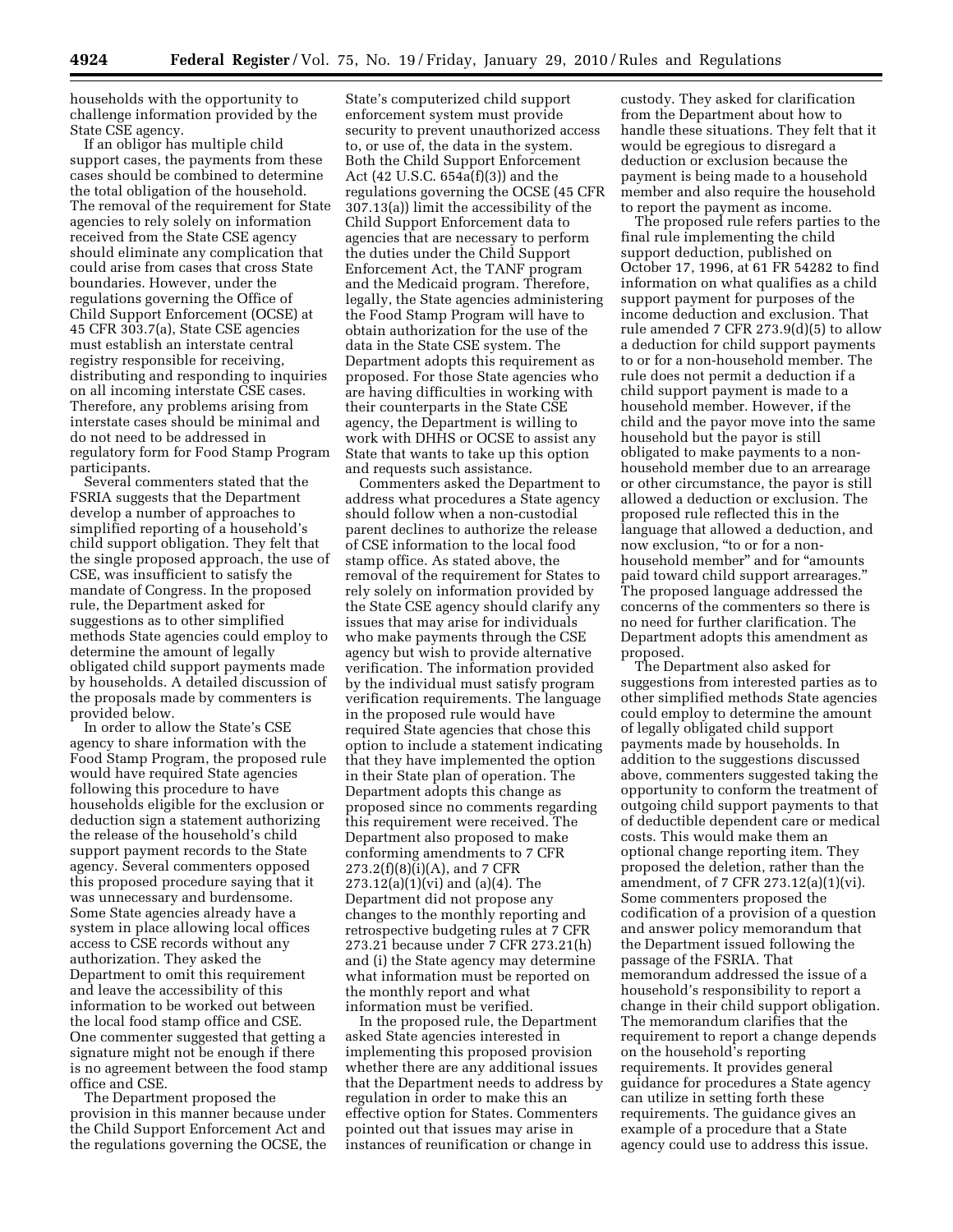The alternative approach listed in the memorandum states that an eligibility worker would provide each household with a reporting threshold. This threshold would include the sum of the monthly gross income limit for the household and its child support exclusion amount and then direct the household to report when its income exceeds this limit. The memorandum also highlights that there are other alternatives for reporting a change but does not go into details about these alternatives. Commenters felt that any other approach subjects child support to less favorable treatment than other deductible expenses, contrary to the intent of the FSRIA.

While the FSRIA permits the Department to develop simplified procedures for State agencies to determine the amount of a household's child support obligation, it does not speak to reporting changes in this obligation. In general, child support obligations change due to an unanticipated change in circumstances that may occur during the certification period. Given the small number of households claiming this deduction, and the fact that changes in the amount of the obligation do not have to be reported under simplified reporting, there should be little or no cost attributable to making this an optional change reporting item. Therefore, the Department will make reporting changes in a household's child support obligation an optional change reporting item. The final rule amends the language in newly redesignated 7 CFR 273.12(a)(6) and other sections of the rule to reflect this change.

Finally, commenters noted a numbering problem in the proposed rule. The rule proposed to insert new material on child support in 7 CFR 273.12(a)(4). The proposed rule did not take into consideration the redesignation of 7 CFR 273.12(a)(4) as 7 CFR 273.12(a)(5) in the final change reporting regulation. The Department appreciates the commenters calling this error to our attention. The final rule adopts the changes proposed for 7 CFR 273.12(a)(4) but inserts them into 7 CFR 273.12(a)(5) instead. Other provisions of the final rule are renumbered accordingly.

#### **Standard Deduction—7 CFR 273.9(d)(1)**

As noted above, a household's net income for food stamp purposes is its nonexcluded gross income minus any deductions for which the household is eligible. Section 5(e) of the Act (7 U.S.C. 2014(e)) lists the six allowable deductions. Section 5(e)(1) requires that the Department provide all households

with a standard deduction. Section 4103 of FSRIA amended section 5(e)(1) of the Act to replace the fixed standard deduction with one that is adjusted annually and that also varies by household size.

Under the new provision, each household applying for or receiving food stamps in the 48 contiguous States, the District of Columbia, Hawaii, Alaska, and the U.S. Virgin Islands will receive a standard deduction that is equal to 8.31 percent of the Food Stamp Program's monthly net income for its household size, except for household sizes greater than six, which will receive the same standard deduction as a 6 person household. Section 4103 also requires that the standard deduction for any household not fall below the standard deduction in effect for FY 2002.

To implement Section 4103, the Department adjusts the standard deduction every October 1 by multiplying the Food Stamp Program's monthly net income limits for household sizes one through six for the 48 contiguous States and the District of Columbia, Alaska, Hawaii, and the U.S. Virgin Islands by .0831, and rounding the result to the nearest whole dollar. If 0.5 or higher, the amount is rounded up to the next highest dollar; if 0.49 or lower, the amount is rounded down. If the result is less than the FY 2002 standard deduction for any household size, that household size will receive the standard deduction in effect in FY 2002 for its geographic area. The proposed rule contains a chart illustrating how the standard deduction for FY 2003 was calculated for the 48 contiguous States and the District of Columbia.

Section 4103 requires that for Guam, the standard deduction for household sizes one to six be equal to two times the monthly net income standard times 8.31 percent. The same rules for households over six and the minimum deduction amount indicated above apply to applicants and current recipients in Guam.

Although some commenters felt that final rule should maintain the proposed rounding rules for the standard deduction, others pointed out that the rounding rules could lead to a calculation that is fractionally less than 8.31 percent of the net income limit. They noted that FSRIA requires that households receive a standard deduction equal to 8.31 percent of the program's net income limit. The provision in the proposed rule that called for the Department to round down where the number of odd cents in the exact figure is less than 0.50, would lead to a standard that is fractionally

less than 8.31 percent. Therefore, commenters are requesting that the Department round up all fractional results to ensure that no household is denied a standard deduction ''equal to'' 8.31 percent of the net income limits.

The Department finds the comment has merit and simplifies program administration. Therefore, the final rule automatically rounds up the 8.31 percent calculation to the nearest whole dollar. This ensures that households are not denied a standard deduction ''equal to'' 8.31 percent. For example, if 8.31 percent of the monthly net income limit equals \$146.34, the figure would be rounded up to a standard deduction of \$147.

The Department also proposed that ineligible and disqualified members would not be included when determining the household's size for the purpose of assigning a standard deduction to the household. This would be consistent with other regulatory provisions that do not include ineligible and disqualified members in their calculations, including assigning a benefit amount.

While some commenters agreed that keeping this provision consistent with other eligibility provisions that look at household composition would help in achieving the goal of program simplification, others felt that treating some households as smaller than they actually are is inconsistent with the FSRIA's recognition that larger households have larger, inescapable costs. Additionally, commenters noted that Section 3(i) of the Food Stamp Act (7 U.S.C. 2012(i)) defines a household in terms of food purchasing and preparation patterns, family relationships, and living arrangements. Under that definition, an individual could be considered a member of the household whether or not they are eligible to receive food stamps. These commenters felt that the Department had no reason to deny households with ineligible members the full standard deduction, especially when it would unfairly reduce a household's food stamp allotment.

The Department has considered these comments but we continue to believe that only eligible household members should be included in the calculation for the standard deduction. Only eligible household members should be receiving the benefit; for that reason they are the only ones considered in determining the standard deduction amount. Therefore, the Department adopts the language from the proposed rule.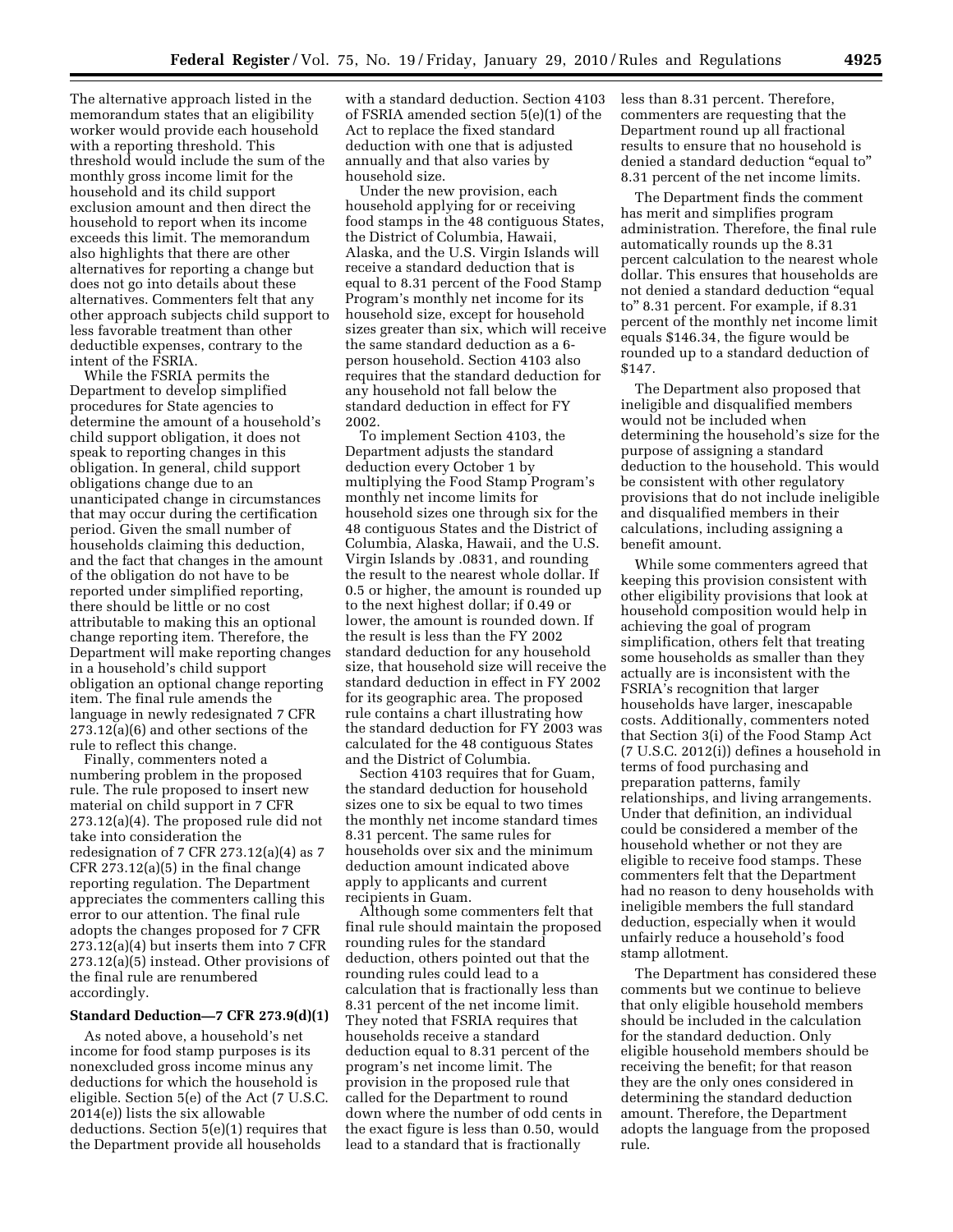#### **Simplified Determination of Housing Costs—7 CFR 273.9(d)(6)(i)**

Current rules at 7 CFR 273.9(d)(6)(i) provide that State agencies may develop a homeless household shelter deduction to be used in place of the excess shelter deduction in determining the net income of homeless households. Under the rules, State agencies may set the homeless household shelter deduction at any amount up to a maximum of \$143 per month. State agencies may make households with extremely low shelter costs ineligible for the deduction. Homeless households with actual shelter expenses that exceed their State's homeless household shelter deduction can opt to receive the excess shelter deduction instead of the homeless household shelter deduction if their actual shelter costs are verified.

Section 4105 of FSRIA amended Section 5(e) of the Act (7 U.S.C. 2014(e)) to grant State agencies the option of providing homeless households with a monthly shelter deduction of \$143 in lieu of providing them an excess shelter deduction. Current regulations at 7 CFR 273.9(d)(6)(i) already reflect most of the requirements of Section 4105 of FSRIA. The only difference between the current rules and the requirements of Section 4105 is that the current rules permit State agencies to develop their own homeless household shelter deduction up to a maximum of \$143 per month, whereas Section 4105 mandates that the homeless household shelter deduction be \$143 per month.

Commenters suggested that 7 CFR 273.2(f)(2)(iii) could be read to require homeless households to verify some shelter costs in order to receive the old and the new shelter deduction. They noted that the provision does not limit itself to cases where the homeless family's statements are questionable and the verification requirement largely undercuts the goal of simplification. Commenters suggested deleting 7 CFR  $273.2(f)(2)(iii)$ . The removal of verification requirements and proposed deletion of 7 CFR  $273.2(f)(2)(iii)$ originates from a concern that eligibility workers may take it upon themselves to require verification from homeless households when it is not necessary. This may lead to fewer households receiving the homeless shelter deduction.

The Department has considered these comments. The final rule relocates 7 CFR 273.2(f)(2)(iii) from the provision about verification of questionable information to 7 CFR 273.2(f)(4) which addresses sources of verification. The final rule contains language to reflect that these sources of verification are for

households who seek to claim actual expenses or if the State agency determines that households with extremely low shelter costs are ineligible for the deduction. It is necessary for the final rule to retain the provision about verification because households can still claim actual costs and amended Section 5(e) of the Act still makes it permissible for State agencies to make households with extremely low shelter costs ineligible for this deduction. However, current regulations clearly allow the State worker to give the deduction solely on the basis of the applicant's statement.

Commenters suggested that the Department has the latitude to allow States to assume that all homeless households have shelter expenses and wants the Department to provide the homeless shelter deduction simply based on a household's meeting the program definition of being homeless. One commenter noted that some States do not require verification of expenses for households to qualify for the standard homeless shelter deduction. They felt that this provides simple administration for the State and substantial benefit to households. Although this is a good point, other households are required to provide some evidence of shelter costs so the Department believes that State agencies should be provided with the latitude to ensure that households have some shelter costs before making a deduction. However, as stated above, the final rule relocates and amends the language of the provision to discourage State agencies from requiring verification from homeless households when it is not necessary.

Although Section 4105 only addresses the homeless household shelter deduction, the Conference Report (H.R. Conf. Rep. No. 107–424, at 537–538 (2002)) in its discussion of Section 4105, directs the Department to review current rules regarding allowable shelter costs and determine if, within existing statutory authority, the Department could make the rules less complicated and error prone for food stamp participants and eligibility workers. In response to this directive, the Department asked commenters to identify ways to further simplify existing procedures for determining eligible shelter expenses. The reason that the Department asked for recommendations and suggestions for simplification was to help identify program complexities so they could be addressed in future rulemaking. However, very few commenters provided suggestions that would be feasible under the current law.

One commenter suggested that States should be given the option to allow shelter expenses based on a standard such as project area or household size instead of the current dollar for dollar deduction. This option would be similar to the Standard Utility Allowance (SUA) that is revised annually based on current costs for residents.

The Department cannot establish a standard shelter deduction because the Food Stamp Act does not authorize the Department to develop such a deduction. Under Section 5(e)(6) of the Food Stamp Act, a household can only obtain a shelter deduction if their monthly shelter costs exceed 50 percent of their monthly income. In order for a caseworker to determine if the household's shelter costs meet this requirement those costs need to be assessed. Therefore, a standard deduction cannot be used in determining whether or not a household qualifies for a shelter deduction.

Another commenter suggested that the Department should have taken this opportunity to review the desk guide for eligibility workers and its underlying regulations to identify other complexities in the deduction that do not serve important purposes and can be eliminated without violating Congressional prohibitions. Commenters also urged the Department to further simplify the process to support low-wage workers' ability to obtain assistance but failed to identify ways to simplify existing procedures other than the proposed development of a standard shelter deduction. As stated above, the purpose of this request was to address issues that had rulemaking authority and ask for specific suggestions, not issue overall directives for the Department. Since commenters did not provide this information to the Department, the final rule adopts this section as proposed.

#### **Simplified Standard Utility Allowance—7 CFR 273.9(d)(6)(iii)**

Current rules at 7 CFR 273.9(d)(6)(iii) provide State agencies the option of developing a SUA to be used in place of a household's actual utility costs when determining the household's excess shelter expenses deduction. State agencies may develop an SUA for any allowable utility expense listed in the regulations at 7 CFR  $273.9(d)(6)(ii)(C)$ . Allowable utility expenses listed in 7 CFR  $273.9(d)(6)(ii)(C)$  include the costs of heating and cooling; electricity or fuel used for purposes other than heating and cooling; water; sewerage; well and septic tank installation and maintenance; garbage collection; and telephone. State agencies may establish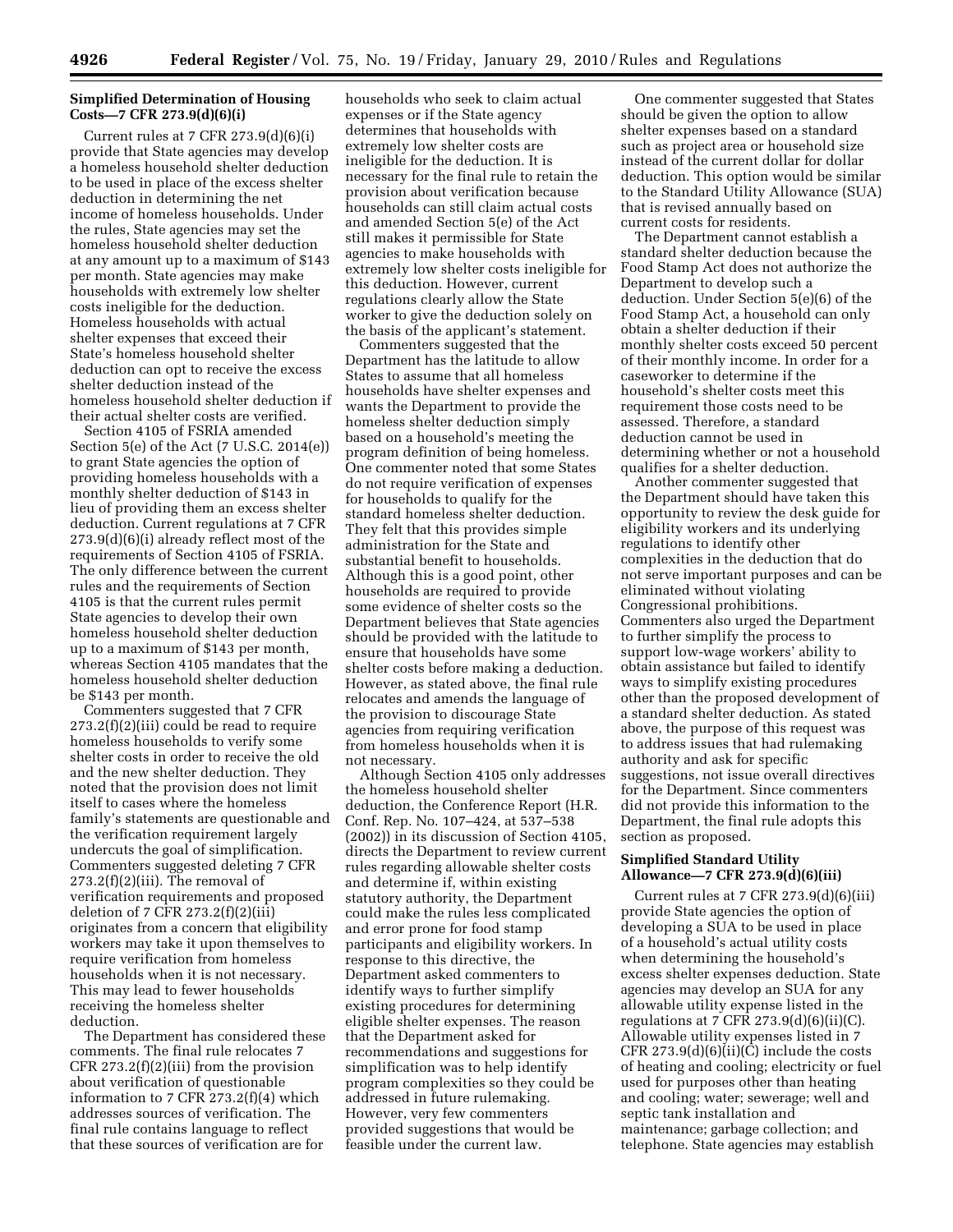separate SUAs for each utility, an SUA that includes expenses for all allowable utilities including heating or cooling costs, and a limited utility allowance (LUA) which includes expenses for at least two allowable utility costs. The LUA may not include heating or cooling costs, except that if the State agency is offering the LUA to public housing residents it may include excess heating or cooling costs incurred by such residents.

The current rules at 7 CFR 273.9(d)(6)(iii) implement Section 5(e)(7)(C) of the Act (7 U.S.C. 2014(e)(7)(C)), which generally leaves it to the Department to develop regulations relating to SUAs. Section 5(e)(7)(C), however, does impose certain requirements on the use of SUAs. Section 4104 of FSRIA amends Section 5(e)(7)(C) of the Act to simplify current rules relating to the SUA when the State agency elects to make the SUA mandatory. First, Section 4104 allows State agencies that elect to make the SUA mandatory to provide a SUA that includes heating and cooling costs to residents of public housing units which have central utility meters and which charge the households only for excess heating or cooling costs. Second, it eliminates the current requirement to prorate the SUA when a household shares the living quarters with others. Therefore, if the State agency mandates the use of SUAs, a household eligible for an SUA that includes heating or cooling costs and lives and shares heating or cooling expenses with others must receive the full SUA.

The Department proposed to amend current regulations at 7 CFR  $273.9(d)(6)(iii)$  to incorporate the new requirements. Several State agencies commented that they have implemented this option and it has simplified policy significantly. No one opposed the implementation of this provision. However, one commenter noted that current regulations require States to update their SUAs annually to reflect changes in energy costs. That commenter wanted the final rule to clarify that this requirement applies to mandatory as well as non-mandatory SUAs.

The requirement for States to update their SUAs is based upon changes in energy costs, not on whether the SUA is mandatory. The regulations already clarify that State agencies must review their standards annually and make adjustments to reflect changes in energy costs. Therefore, the Department does not need to amend the current regulation regarding updating the SUA and adopts this section of the proposed rule as written.

The proposed rule also addressed two SUA-related issues. First, the Department proposed a technical correction to the title of 7 CFR 273.9(d)(6). The title to the section was inadvertently changed in the NCEP final rule from "shelter costs" to "standard utility allowance.'' The Department proposed to amend 7 CFR 273.9(d)(6) to restore the proper title. We did not receive any comments on this change; therefore, the final rule restores the proper title to 7 CFR 273.9(d)(6).

Under the current rule, State agencies follow different procedures for prorating the SUA when the household includes an ineligible member. Some follow the rule at 7 CFR 273.11(c)(2)(iii) which requires the proration of shelter expenses if the ineligible member is billed for or pays the expense; others follow the rule at 7 CFR 273.9(d)(6)(iii)(F) which prohibits the proration of the SUA when the household shares the expense with an ineligible household member. Because the SUA is a component of shelter costs, State agencies have interpreted both sets of regulations as applying to the SUA. However, on their face, the regulations appear to conflict.

To resolve any confusion related to prorating the SUA when ineligible members are present in the household, the Department proposed two alternative procedures and asked for comments on which procedure commenters prefer. The Department said it would incorporate the procedure that gets the most support into the final rule.

The first option allows State agencies to implement the Department's original intention and not prorate the SUA when a household contains an ineligible member. The second option requires State agencies to prorate the SUA when the ineligible member pays either part or all of the expenses included in the SUA. Under the latter option, the household would be entitled to the full SUA if the expenses were paid in their entirety by eligible household members, even if they were billed to the ineligible member.

A significant majority of the commenters believed that the SUA should not be prorated for households with ineligible members for program simplification and benefit maximization. Field workers have a much better understanding of the SUA procedures when the full SUA is always allowed. Therefore, allowing the full SUA decreases the error rate for State agencies. One commenter stated that the regulations and Department policy made it clear that States must not prorate the SUA so there was no need

for this clarification and if the Department decided to change this policy that it would be burdensome for the States, detrimental to recipients, and decrease participation rates. Based on the support for the first option, which does not allow States to prorate the SUA for households with ineligible members, the Department incorporates this option into this final rule.

One commenter noted that the proposed rule does not mention ineligible students. That commenter asserted that it is confusing to allow the entire utility allowance for all ineligible members except students. Ineligible members should include all individuals who reside in the household and purchase and prepare meals together but are excluded from participation based on regulations governing the Food Stamp Program. Under the current regulations, students are not included as household members; therefore the Department did not have to specifically mention them in the proposed rule.

One commenter proposed a third option, to allow the full SUA when the ineligible person pays only a portion of the utility bill and to prorate the SUA when the ineligible person pays the entire bill or is responsible for all expenses even if they are not paid. This same commenter suggested that the Department incorporate all three options into the final rule and allow States to select the option that they want to implement, giving States maximum flexibility. Due to the overwhelming support of the first option and the fact that this provision is meant to simplify the program, the final rule does not incorporate this third option.

Although the proposed rule did not address the issue of the LUA or propose any changes to the provision in the current regulations governing this allowance, the Department received a significant number of comments asking the Department to allow States to use the SUA for households that pay for only one utility. They noted that the proposed rule would continue to prohibit States from using a LUA for households that do not pay for heating or cooling and pay only one other utility bill. States have to collect information on actual expenses instead. Therefore, States have to keep questions about actual expenses on the application which undermines the purpose of the new law in simplifying the SUA. These commenters asked the Department to eliminate this complexity and allow States to use the SUA for households that pay for only one utility.

One commenter noted that the legislative history for the FSRIA suggests that it was the intent of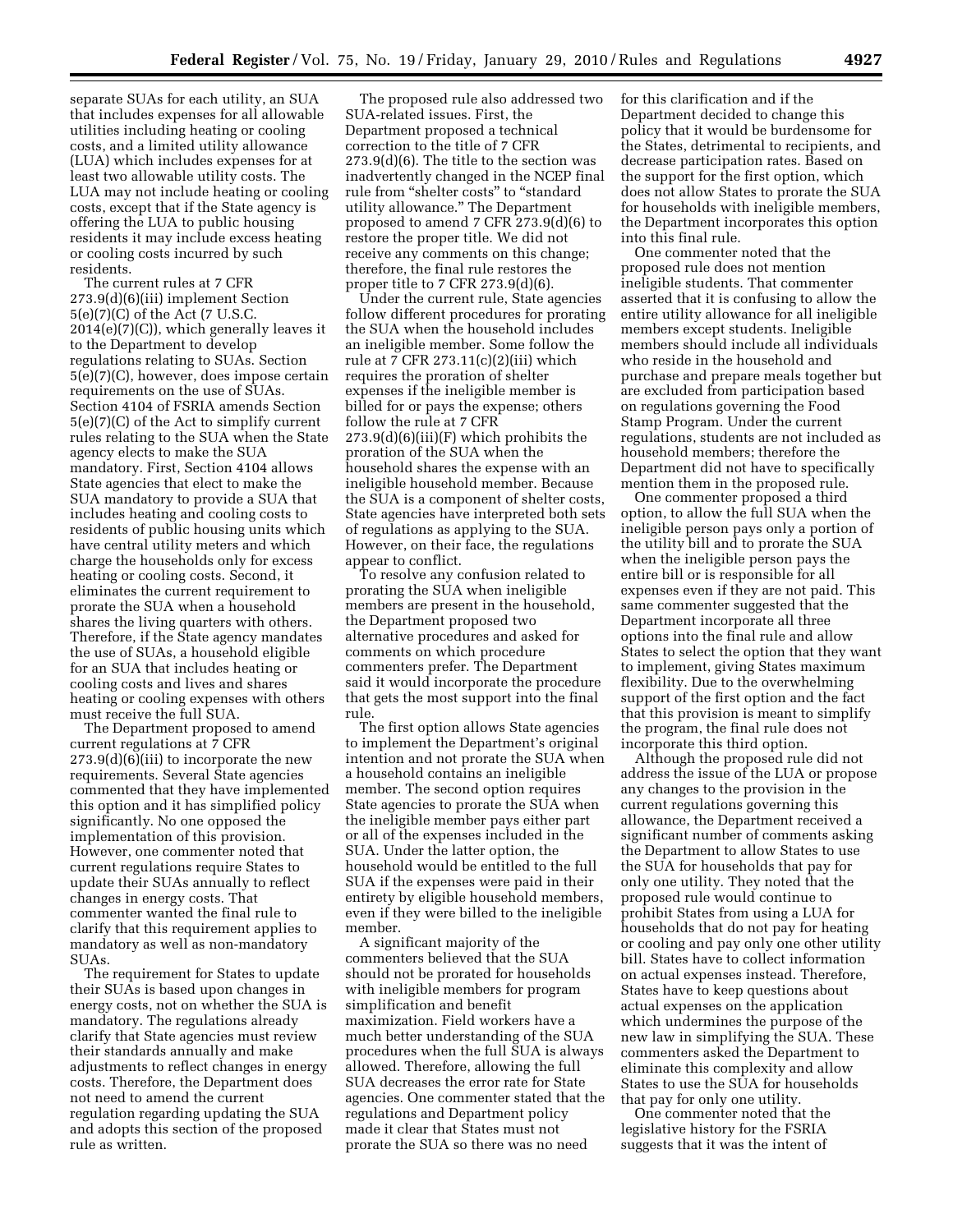Congress to give States the option of providing a utility allowance to households with only one utility bill so more eligible families would find it easier to get the help they need. That commenter suggested that to deny the LUA to households who pay only one utility bill would be contrary to the intent of Congress and should be corrected.

The Department notes that the current regulations allow States to develop an individual standard for each type of utility expense. About fifteen States currently have single utility standards in place for certain utilities including non-heat electric, cooking fuel, water/ sewer and garbage. Since there is already a provision in the current regulations that allow States to develop single standards, there is no need to amend the current rule.

#### **State Option To Reduce Reporting Requirements—7 CFR 273.12(a)(1)(vii)**

Current regulations at 7 CFR 273.12(a)(1)(vii) allow State agencies to simplify reporting requirements for households with earned income who are assigned certification periods of 6 months or longer. State agencies may require such households to report only changes in income that result in their gross monthly income exceeding 130 percent of the monthly poverty income guideline (*i.e.,* the program's monthly gross income limit) for their household size. Households with earned income certified for longer than 6 months must submit an interim report at 6 months that includes all of the items subject to reporting under 7 CFR 273.12(a)(1)(i) through  $(a)(1)(vi)$ . Section 4109 of FSRIA amends Section 6(c)(1) of the Act (7 U.S.C. 2015(c)(1)) to provide State agencies the option to extend simplified reporting procedures from just households with earnings to all food stamp households. In addition, Section 4109 amends Section 6(c)(1) to provide that State agencies may require households that submit periodic reports, in lieu of change reporting, to submit such reports at least once every 6 months, but not more often than once a month.

#### *1. In General*

The Department proposed to move current regulations on simplified reporting from 7 CFR 273.12(a)(1)(vii) to 7 CFR 273.12(a)(5). The Department also proposed to amend the current rules to include several requirements that will be discussed in detail below. In general, commenters expressed overall support for the concept of simplified reporting; indicating that by reducing the reporting burden it would benefit both the State

agency and the participating households. One State agency even noted that reforms like simplified reporting, which alleviate the workload for caseworkers, are critical for an overstressed and understaffed State agency. However, this commenter was concerned about additional requirements imposed by the proposed rule, as were many commenters.

The Department has decided to make very few major changes to the language contained in the proposed rule. This decision is due in part to the success of 50 State agencies who have implemented expanded simplified reporting systems with terms similar to those in the proposed rule. These State agencies are operating these expanded systems under the authority of waiver requests approved by the Department. These systems have addressed most of the potential adverse consequences proposed by commenters.

One commentator expressed the belief that eliminating the requirement to report circumstances that impact a client's eligibility and/or benefit levels is not in the best interests of the client or the taxpaying public. The same commenter, a State fraud investigator, also expressed the belief that the rules as proposed all but eliminate the ability to pursue an intentional program violation and/or sanction a client with the exception of an instance of the client's failure to report having exceeded certain income thresholds. Although we understand the commenter's concerns, simplified reporting is based on a statutory mandate. Therefore, we do not have the discretion to withhold implementation of expanded simplified reporting or to rescind the current regulations that provide State agencies with the simplified reporting option. Additionally, the program allows State agencies to ensure that participants are not committing intentional program violations.

Participants in a simplified reporting system are required to report changes at least twice a year, once during their periodic report and then again at recertification. At that time, the State agency has the opportunity to scrutinize any changes in the household circumstances that may go unreported, pursue any intentional program violations and sanction clients, if necessary. The goal of simplified reporting is to provide stable benefits to households with minor fluctuations in the benefit amount. Additionally, the simplified reporting option provides overall improvements in program administration and reduces error rates. The Department is satisfied that the

simplified reporting system is efficient and maintains program integrity.

Commenters also suggested that FNS use this opportunity to correct a technical error in 7 CFR  $273.12(a)(1)(v)$ . This section requires households to report when the value of its resources equals or exceeds \$2,000. The commenters noted that the provision fails to mention the \$3,000 resource limit for households with an elderly or disabled member. Contrary to the belief of the commenters, this was not a technical error. The provision was designed to give all households one threshold to adhere to for reporting the value of their resources. Therefore, the Department will not amend this provision.

Under the proposed rule, a State agency that opts to utilize simplified reporting procedures would be required to include in its State plan of operation a statement that it has implemented the option and a description of the types of households to whom the option applies. The Department did not receive any comments specifically addressing this provision so adopts the requirement as proposed.

#### *2. Households To Include Under a Simplified Reporting System*

Under the proposed rule, a State agency could include any household certified for at least 4 months within a simplified reporting system, except households subject to monthly reporting under 7 CFR 273.21 or quarterly reporting under 7 CFR 273.12(a)(4). The statute does not provide the Department authority to apply simplified reporting to households certified for less than 4 months. The Department did not receive any comments regarding this specific provision. Therefore, we are adopting this requirement as proposed.

#### *3. Application of Simplified Reporting to Households Exempt From Periodic Reporting Requirements*

Under the proposed rule, households exempt from periodic reporting under Section  $6(c)(1)(A)$  of the Act, which includes homeless households and migrant and seasonal farm workers, would be subject to simplified reporting but would not be required to submit periodic reports. The certification periods of such households would be at least 4 months but not more than 6 months. Those that offered comments on this provision offered support. However, the FCEA provided that simplified reporting could be extended to all households. Therefore, in the final regulatory provisions on simplified reporting, we are dropping all references to the exclusion of elderly, disabled,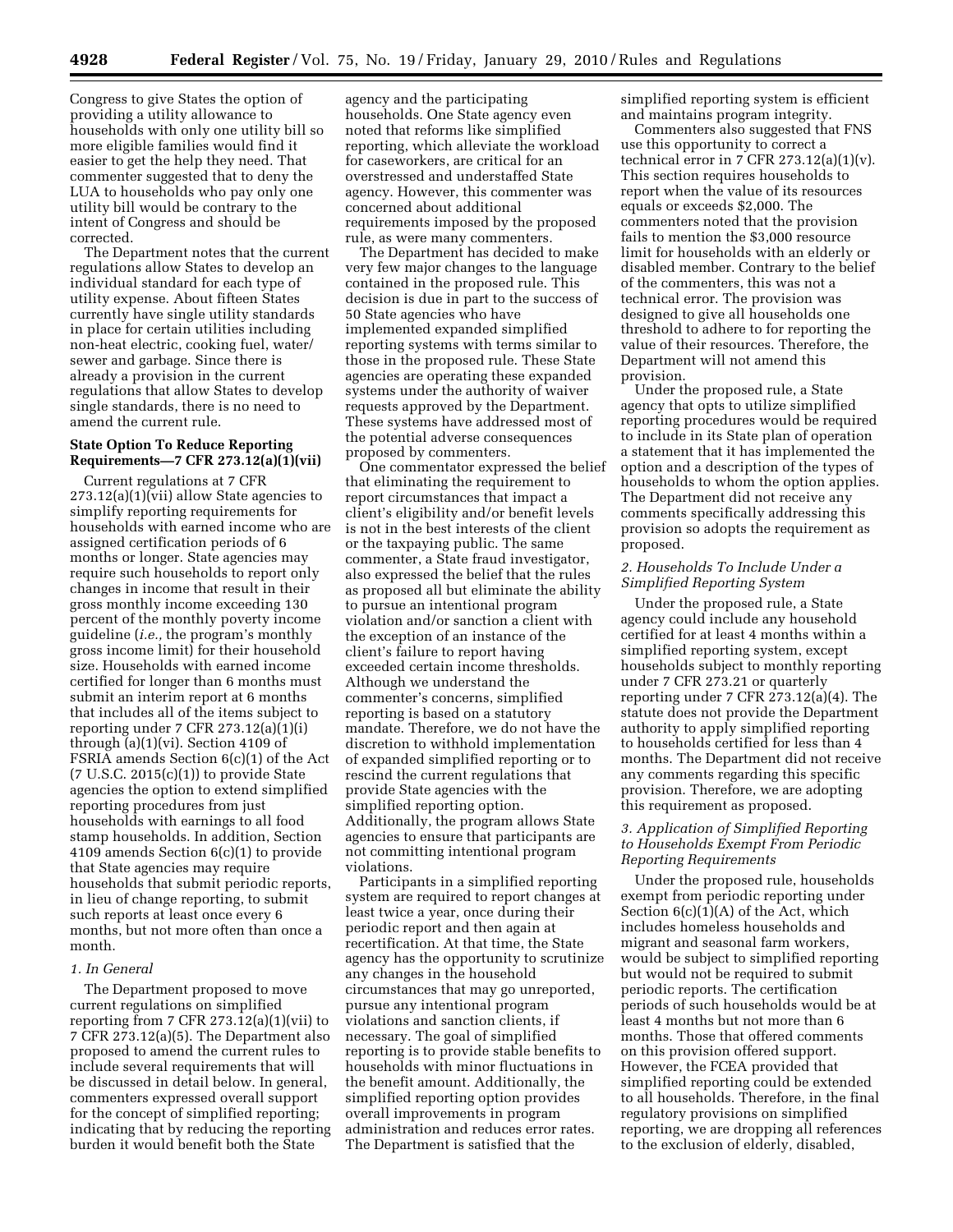homeless, and migrant and seasonal farm worker households in simplified reporting systems in a subsequent proposed rulemaking to implement provisions of the FCEA. Although not included in this preamble discussion, we note that commenters addressed reporting issues involving these households, particularly the elderly and disabled households. Commenters asked that the final rule include an option for the States to extend the simplified reporting option to any participant in their respective food stamp program, regardless of the household's gross income. They felt this would allow for a more consistent approach for clients and workers alike. One commenter expressed the mistaken belief that simplified reporting was limited to households with at least some countable income. Under the proposed rule, all households would have been included in a simplified reporting system. However, as discussed above, it is not to the advantage of the State agency or the participants to include certain households in a simplified reporting system due to the rules governing their participation in the Food Stamp Program. Therefore, this final rule adopts the proposed language.

#### *4. Periodic Reports*

Under the proposed rule, the State agency could have required most households subject to simplified reporting to submit periodic reports on their circumstances from once every 4 months up to once every 6 months. The Department did not receive any comments that specifically addressed this provision.

Under the proposed rule, the State agency would not have to require periodic reporting by any household certified for 6 months or less. However, households certified for more than 6 months would be required to submit a periodic report at least every 6 months. The periodic report form would request from the household information on any of the changes in circumstances listed at 7 CFR 273.12(a)(1)(i) through (a)(1)(vii). The periodic report form would be the sole reporting requirement for any information that is required to be reported on the form, except that households would be required to report when their monthly gross income exceeds the monthly gross income limit for its household size and able-bodied adults subject to the time limit of 7 CFR 273.24 would be required to report whenever their work hours fall below 20 hours per week, averaged monthly.

Commenters felt that the proposed language (regarding who must submit a periodic report and how frequently) was somewhat confusing and suggests that a State may impose both a periodic report and a recertification requirement on a household for the same month. They asked that final rule clarify that States may not require a periodic report at recertification.

The final rule does not make this clarification because it is highly unlikely that State agencies would engage in such a practice. Requiring households to submit a periodic report at recertification would burden a State agency as much as a household, create confusion at recertification, and completely undermine the purpose of simplified reporting.

Several commenters suggested that because monthly, quarterly and simplified reporting are forms of periodic reporting, the procedures for quarterly and simplified reporting should be moved from 7 CFR 273.12 to 7 CFR 273.21. These commenters also expressed the opinion that the move would provide for consistent client protection for all forms of periodic reporting.

Although the commenters raise a valid point, we still feel that it would be more appropriate to include the procedures for simplified reporting in 7 CFR 273.12. First, not all households subject to simplified reporting would be submitting periodic reports since State agencies would have the option of utilizing four to six-month certification periods rather than periodic reports. Second, certain households, such as homeless and migrant farmworker households, would be included in a simplified reporting system if they are assigned a 4- to 6-month certification period. Finally, 7 CFR 273.21 provides an alternative to the prospective budgeting system provided in the preceding sections with a system that provides for the use of retrospective information in calculating household benefits.

Under the language in the proposed rule, if a household fails to submit a complete periodic report or if it submits a complete report that results in a reduction or termination of benefits, the State agency should follow the same procedure used for quarterly reporting at 7 CFR 273.12(a)(4)(iii). Under the quarterly reporting requirements, if a household fails to file a complete report by the specified filing date, the State agency sends a notice to the household advising it of the missing or incomplete report no later than 10 days from the date the report should have been submitted. If the household does not respond to the notice, the household's participation is terminated. If the household files a complete report

resulting in the reduction or termination of benefits, the State agency shall send an adequate notice, as defined in 7 CFR 271.2. The notice must be issued so that the household will receive it no later than the time that its benefits are normally received. If the household fails to provide sufficient information or verification regarding a deductible expense, the State agency will not terminate the household, but will instead determine the household's benefits without regard to the deduction.

The Department also proposed to subject periodic reports to the requirements of 7 CFR 273.12(b)(2), which currently apply only to quarterly reports. This provision requires that quarterly reports be written in clear, simple language, and meet the program's bilingual requirements described in 7 CFR 272.4(b). It also requires that the quarterly report form specify the date by which the State agency must receive the form and the consequences of submitting a late or incomplete form; the verification the household must submit with the form; where the household can call for help in completing the form; and that it include a statement to be signed by a member of the household indicating his or her understanding that the information provided may result in a reduction or termination of benefits.

Several commenters felt that the proposed notice and form requirements for periodic reports would provide inadequate protections for households that participate in simplified reporting. Commenters noted that in the 1980s, during the Reagan Administration, FNS recognized that periodic reporting systems carry the risk that some eligible households may lose benefits for purely procedural reasons. As a result, the agency built into its monthly reporting regulations provisions to ensure that the potentially burdensome requirements of monthly reporting are implemented as fairly as possible. The commenters felt that the Congress clearly intended to extend monthly reporting protections to simplified reporting. They believed that Representative Stenholm specifically insisted that the monthly reporting protections would apply to simplified reporting in his floor statement on the final bill. In his statement, which can be found in the Congressional Record at 148 Cong. Rec. H2044, Representative Stenholm stated that Congress assumed that the Department's rules for monthly reporting would apply to the simplified reporting option. This would include providing households with the opportunity to supply missing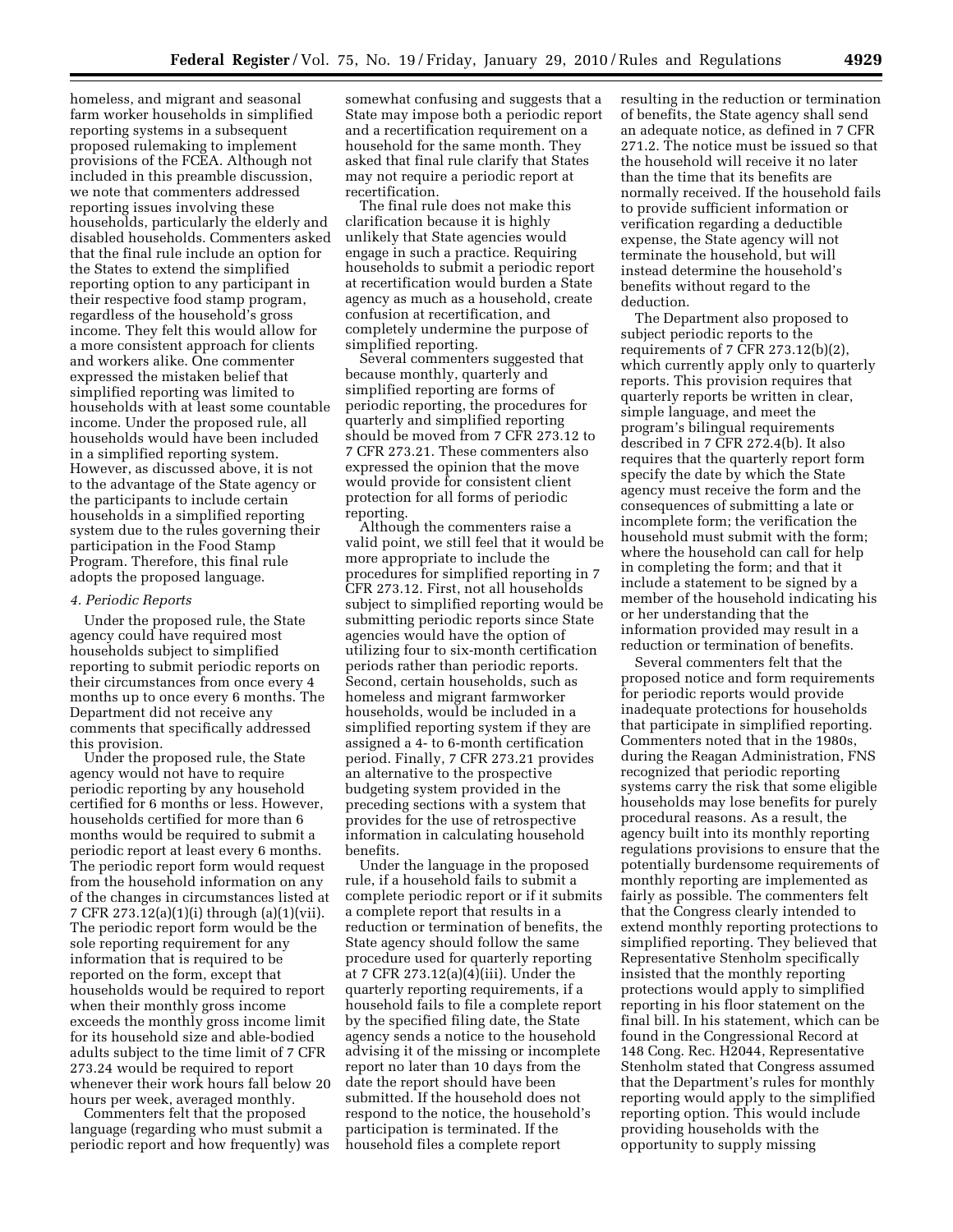information when submitting a late or incomplete semiannual report.

The commenters believed that the proposed rule failed to follow Congressional intent because it does not extend these protections to all forms of periodic reporting. They felt that it is critical that FNS extend the most important monthly reporting procedures to all other forms of periodic reporting. They noted that this could be accomplished by a reference to the appropriate sections of the monthly reporting regulations at 7 CFR 273.21(c), 273.21(h), 273.21(j), and 273.21(k). The commenters felt that the most important monthly reporting procedures include using: (1) Forms and processes that participants can understand; (2) procedures for missing or incomplete reports that do not penalize households that may be attempting to comply; and (3) procedures for issuing benefits that allow for timely issuance. The commenters provided a detailed list of the citations and provisions that they felt should be referenced.

The Department agrees with the basic premise of these comments. The final rule modifies the proposed language to incorporate the procedural protections the Department feels are necessary to provide protections for households participating in simplified reporting. Several of the procedures applicable to a monthly reporting system are not applicable to simplified reporting. Additionally, several of the procedures that are listed in these sections are either provided under this rule or are contained within the current regulations in a manner that is applicable to the provisions of 7 CFR 273.12. For example, 7 CFR 273.12 contains provisions regarding processing reports, issuing notices, the timely issuance of benefits and consequences for incomplete filing as they relate to various changes. Since the rules governing periodic, quarterly, change and monthly reporting vary, the regulations need to contain provisions consistent with each type of reporting system. Therefore, the Department has applied those procedures that it feels are necessary to provide protection to participants while maintaining the overall principles of simplification.

Commenters also asked that the regulations clarify that if a household files a report on time, its benefits may not be terminated simply because the State agency fails to process the report. They pointed out that some computer systems may automatically terminate benefits if an eligibility worker does not process a periodic report, even if the household filed the report on time and it contained all of the necessary

information. They felt that since quality control counts improper issuances but not improper denials, States will set their systems to err on the side of caution and implement systems that operate in favor of automatic suspensions. The commenters felt that the final rule should prohibit the reduction or termination of benefits to a household unless an affirmative decision is made that the household is either ineligible or in default of its procedural obligations.

The Department will not amend the regulations to accommodate this comment because a State agency will not avoid quality control or fiscal sanctions by suspending or terminating benefits due to the untimely processing of a periodic report. In assessing a case for quality control purposes, the reviewer conducts an analysis of all variances in elements of eligibility and basis of issuance. If the benefits of a household are suspended, the case may still be selected for quality control review. State agencies are expected to process reports in a timely manner and when they fail to accomplish this goal, they may be sanctioned accordingly. Benefits shall not be terminated due to an untimely processing of a periodic report but a suspension will help avoid making an overpayment or an underpayment to the household.

One commenter noted that under the proposed rule, a State agency would be allowed to elect to combine a notice of a missing or incomplete report with a notice of termination. Should a State agency make this election, it is not clear how long a household has to respond to the notice and be reinstated. The Department proposed that if a household fails to complete a report by a specified filing date, the State agency would then send a notice to the household advising it of the missing or incomplete report no later than 10 days from the date the report should have been submitted. If the household does not respond to that notice, then the household's participation would be terminated. The language in the proposed rule would have allowed State agencies to combine the notice of a missing or incomplete report with the adequate notice termination. As stated above, the final rule amends the language in the proposed rule to include some procedural protections for households participating in simplified reporting.

One commenter disagreed with the requirement that all able-bodied adults without dependants (ABAWDs) report as soon as their work hours go below 20 hours per week if they are in a simplified reporting system. The

commenter felt that this rule needlessly complicates simplified reporting and is inconsistent with the current regulatory provision that requires an ABAWD to report changes in work hours in accordance with the reporting system to which he is subject. The commenter interpreted this provision to permit an ABAWD subject to simplified reporting to only report a loss of job on their interim report or at recertification. The commenter asked that the Department clarify the ABAWD reporting requirement to ensure that these participants only report a change in their hours as a part of the reporting system to which they are subjected, and no more. This same commenter also asked that the Department eliminate the additional ABAWD reporting requirement for those on quarterly reporting at 7 CFR  $273.12(a)(4)(iv)$ . We disagree with the commenter and adopt the language as proposed. First, we believe that compliance with the ABAWD work requirement is a condition of eligibility, and, as such, must be reported as soon as the household member's hours of work change. Second, we wish to note that the language in 7 CFR 273.12(a)(5)(iii)(E) of the final rule (the phrase ''as part of the reporting system to which they are subject'') was intended to harmonize reporting requirements for all households containing ABAWDs. The Department initially added the phrase to the regulations at a time when households were either subject to change reporting under 7 CFR 273.12(a) or monthly reporting under 7 CFR 273.21. We determined that a consistent reporting standard should apply to these participants because the ABAWD work requirement is an explicit condition of eligibility and up to 6 months may elapse before a household may be required to report a change in income.

#### *5. Reporting When Income Exceeds Gross Income Limit for Household Size*

Under the language in the proposed rule, households subject to simplified reporting would be required to report when their monthly gross income exceeds the monthly gross income limit for their household size. Households would be required to report only if their income exceeds the monthly gross income limit for the household size that existed at the time of the household's most recent certification or recertification. The Department did receive support for this provision. Commenters noted that under the current rules, State agencies take different approaches to these reporting requirements. Some agencies use the income limit for the household size at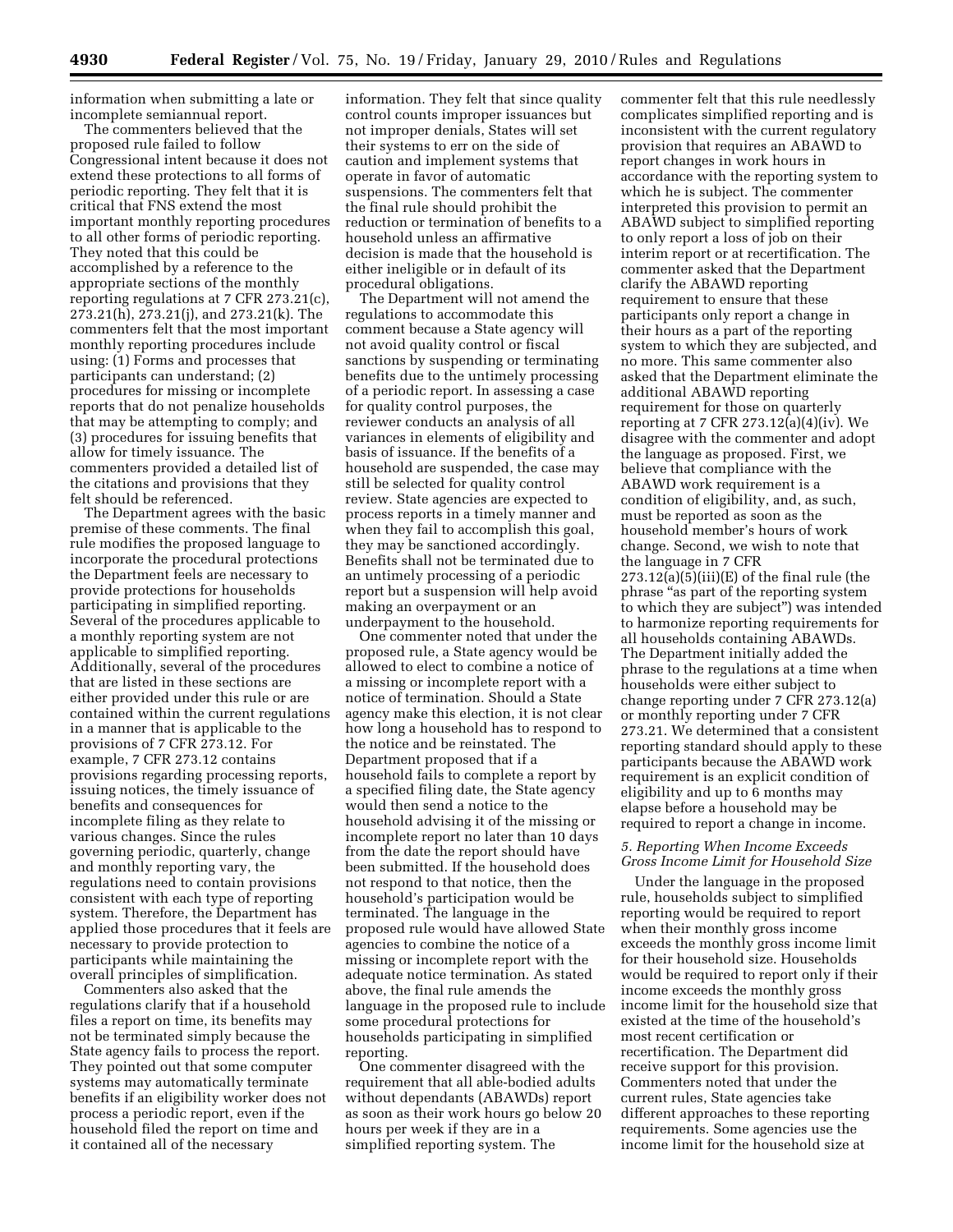the time of the initial certification while others use the household size at the time of the report. These commenters believe that the proposed language would resolve this confusion by requiring State agencies to use the income limit for the household size at the time of their initial certification. The commenters noted that this change is easier for households to understand. It allows local offices to give households one figure, and explain that if the household income goes over this set figure then the household needs to report to the local office.

Although commenters provided overall support, they did have some issues with the proposed regulatory language. Some felt that the proposed regulatory language was incomplete because virtually all States have some participating households with a gross income in excess of the 130 percent threshold, including elderly and disabled households with earned income or households who are categorically eligible. The commenters asked the Department to clarify that States may use simplified reporting for these households and articulate that States may set their reporting threshold to equal the Program's gross income limit that triggers categorical eligibility. They felt that this requirement could prohibit States from extending simplified reporting to these households.

The Department does not see the need to amend the proposed regulatory language to accommodate the few households who may fall under this scenario. The Department has already issued guidance that leaves the treatment of these households up to the States. Because these households are not subject to the gross income guidelines, they would not be subject to this income threshold. Therefore, the guidance issued by the Department suggests that once households report going over the 130 percent threshold, their reporting requirement is met and States need not require further reporting. This practice will be easier to administer than throwing off an entire system for a few households for whom this reporting threshold would apply.

Commenters also stated that the proposed language for this requirement was confusing because the language did not specify what action the State agency should take. The commenters noted that by contrast, the proposed rule at 7 CFR  $273.12(a)(5)(v)(A)$  would instruct State agencies to act in accordance with 7 CFR 273.12(c) when they receive information that the household was not required to report. Commenters felt that the final regulation should amend the

proposed language at 7 CFR  $273.12(a)(5)(v)$  to require State agencies to act in accordance with 7 CFR 273.12(c) when acting on a household report that its gross monthly income exceeds the gross monthly income limit for its household size.

These commenters were concerned that State agencies may issue a Notice of Adverse Action (NOAA) to households experiencing a temporary increase in their income which would normally not result in ineligibility. This could result in a decrease or termination of benefits if the household fails to clarify that the increase was only temporary. Therefore, they asked the Department to remind States that it is inappropriate to routinely issue a NOAA in response to a report that the household's income has exceeded the gross income limit. In many cases, further information is needed to determine the appropriate course of action.

While we agree that, in certain cases, the State agency should follow-up on reported changes to ensure that the household's eligibility would actually be affected, we fail to see why there is a need to elaborate on this in the regulatory language. A similar situation currently exists with respect to change reporting and, for the most part, States have not experienced problems in determining when a change is temporary or when it would actually affect the household's eligibility.

One commenter, a State agency, expressed the opinion that requiring households to report when income exceeds 130 percent of the federal poverty level does not work well for households with an ineligible noncitizen. In this instance, the State agency prorates income according to the rules at 7 CFR 273.11(c)(3). Because determining the countable gross income for households with ineligible members can be complex, the commenter implied that it may be difficult to implement this reporting requirement for households with ineligible members.

Since this income limit is applicable to most households, except elderly or disabled households, the final rule also includes this reporting requirement. Under the current rules at 7 CFR 273.11(c)(3), State agencies who prorate income must elect one State-wide option for determining the eligibility and benefit level of households with ineligible aliens. The State agency should continue to follow the same formula for determining whether the income of the household has exceeded the 130 percent threshold. For example, if the State agency excludes the ineligible members for determining

household size at the initial eligibility determination, they will continue to do so for this reporting requirement.

#### *6. Acting on Changes Outside of the Periodic Report*

The Department proposed to give the State agency two options for acting on changes in household circumstances reported outside the periodic report (other than changes in monthly gross income that exceed the monthly gross income limit for the household's size). First, the State agency would be allowed to follow current procedures at 7 CFR  $273.12(a)(1)(vii)(A)$ . Those rules generally require that the State agency only act on changes that a household reports outside its periodic report if the changes would increase the household's benefits. Other than increases in income that result in income exceeding the monthly gross income limit, the State agency may only act on changes that would decrease benefits if the change, reported by the household or by another source, is verified upon receipt or is a change in the household's public assistance or general assistance grant.

Second, the State agency would be allowed to act on all reported client changes, regardless of whether such changes increase or decrease the household's benefits. Following implementation of simplified reporting in the NCEP Rule, the Department approved a number of waivers requesting this latter procedure. To eliminate the need to approve future waivers, the Department proposed to incorporate the procedure as an option in the regulations.

While the proposed provision providing State agencies the option to act on all changes did receive support, several commenters felt that this option could adversely impact millions of food stamp households. Most of the concerns lay with the possibility that State agencies would act on changes reported to other benefit programs. This will be discussed in detail below. However, some commenters also had concerns because this proposed option would allow States to reduce benefits and limit food stamp participation which is contrary to the intent of simplified reporting. As stated above, the Department incorporated this provision into the proposed rule to further simplify reporting requirements. Several State agencies are currently implementing this option successfully under waivers with it having a minimal impact on limiting participation.

Several commenters expressed the opinion that allowing State agencies to act on all changes will reduce the advantage of using simplified reporting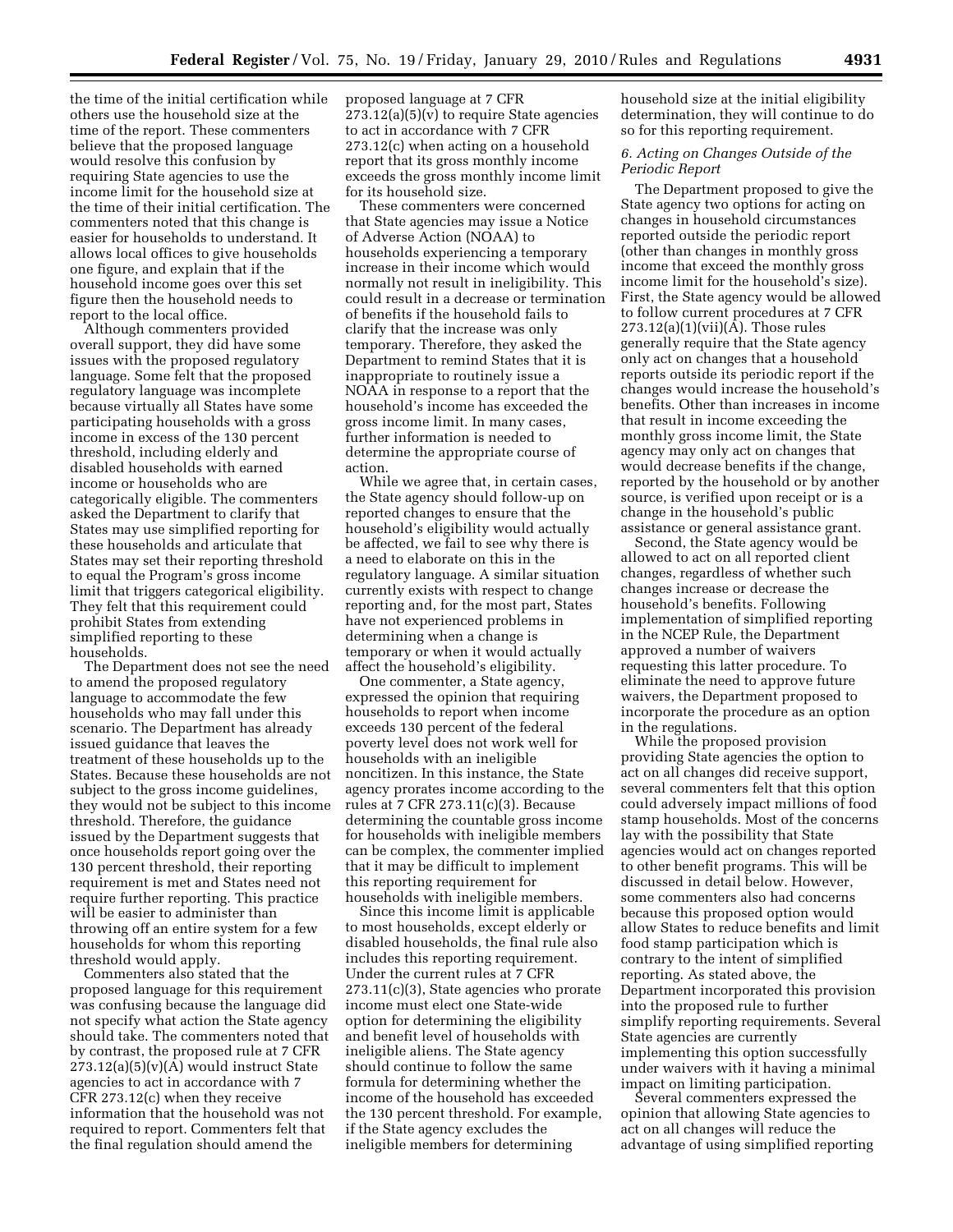because it will not reduce the workload. While the Department encourages State agencies to limit the action it takes on changes reported in a simplified reporting system, the Department also understands that the Food Stamp Program is not operated in a vacuum. Therefore, State agencies need a common automated system to effectively operate all of their benefit programs. To simplify these automated systems, it is easier for an eligibility worker to enter a change into the system and allow the system to process the necessary calculations and issue the proper notices as a result of those calculations for all benefit programs rather than determine the impact of the change on each individual benefit program. The Department encourages State agencies to harmonize their systems to allow this option to reach its full potential. However, we cannot require State agencies to perform such an act and, as stated above, the success of this option for State agencies currently initiating it under a waiver demonstrates that it should be maintained in this final rule.

#### *7. Acting on Changes That a Household Reports to Another Public Assistance Program*

Under the proposed rule, State agencies that choose to act on all reported changes would not be required to act on changes that a household reports for another public assistance program when the change does not trigger action in that other program but would decrease the household's food stamp benefit. For example, if a household receiving Medicaid as well as food stamps reports an increase in income to its Medicaid office that it is not required to report for food stamp purposes (*i.e.,* the income does not push the household over the monthly gross income limit for its household size), the State agency would not have to reduce the household's food stamp benefit if the income change would not trigger a change in the household's Medicaid eligibility or benefits. This provision was proposed to relieve State agencies that choose to act on all reported changes from the burden of acting on reports required by another public assistance program that do not trigger action in that other program and would not increase the household's food stamp benefit.

The Department received several comments on this provision. First, commenters suggested that the Department prohibit State agencies from acting on changes reported to other programs that would result in a decrease in benefits if the changes are not

otherwise subject to the simplified reporting requirements. The Department does not include this prohibition in the final rule because the primary purpose of the simplified reporting option under Section 4109 of FSRIA is to increase State flexibility and decrease administrative burden.

Commenters also felt that the Department went beyond the Congressional intent by including an option for making adjustments based on reports made to other assistance programs. The commenters point out that the statutory language governing simplified reporting expressly limits reporting to circumstances in which the household's benefit exceeds the gross income limit. Congress did not include a provision for benefits to be adjusted based on information provided to another program.

The reason why the Department includes this provision as an option is to assist State agencies that have multiprogram computer systems. This option provides simplification to those agencies because they do not have to adjust their computer systems to account for changes reported to the Food Stamp Program and those reported to other benefit programs. It also assists households because they do not have to remember the various reporting requirements for each assistance program and can make one report that will impact all of their benefits.

Additionally, commenters expressed concern with the State option to act on changes reported to other programs, based on the belief that the option would add administrative complexity to the simplified reporting system. One commenter pointed out that, in their State, eligibility workers manage several programs for the same client. In a situation like that, the caseworker has to first determine what program the client is reporting the change for, then make adjustments based on the impact that the change has on the other program's benefits and the potential change it may have on the client's food stamp benefits.

The commenters felt that this would be very complex and time consuming for eligibility workers in addition to being error prone. They asked that the Department allow them to act on changes reported to another program if it is verified by the other program. Commenters also asked that the final rule include exemptions for follow-up requirements for simplified reporters who have joint benefits with another program that has more stringent reporting requirements.

We wish to emphasize that allowing a State agency to utilize information reported to other programs is an option

and we anticipate that only States with automated systems designed to implement changes in multiple programs simultaneously would utilize the option. Therefore, the time consuming, complex formula will be handled by a computer system, not the eligibility worker. Additionally, if a State agency needs to verify information and the other program has more stringent reporting requirements, the information provided for that program will satisfy the reporting requirements for the Food Stamp Program.

As stated above, in the last several years, the Department has approved a number of waivers allowing States to act on all changes reported to other assistance programs, primarily because these States utilize multi-program automated systems that simultaneously implement changes in all of the Stateadministered assistance programs, including the Food Stamp Program. Although participating households may benefit from the delayed implementation of changes that would reduce their benefits, this benefit to a few participating households is outweighed by the overall increase in administrative efficiency for the State agencies. Additionally, households have protection because before making a reduction in benefits, State agencies must follow the advance notice procedures of 7 CFR  $273.12(c)(2)$ . These procedures enable households to contest their benefit reduction and continue receiving benefits.

Commenters also asked the Department to define what it means to ''trigger an action in another program.'' Apparently they were concerned that most changes reported to other programs would trigger an action in the other program. Therefore, the State agency would have to take action in the food stamp case for almost all of the changes reported to other programs.

The intent of this provision is to give States the ability to develop a simplified reporting system that would meet the needs of their multi-program eligibility system. The Department is allowing the State agencies, in their policies, to define what it means to "trigger an action in another program.'' State agencies are required to have clear, uniform rules on what changes they should act on and what changes they should not act on. The State agency cannot leave it up to the eligibility worker to determine how to define the ''triggers''; the policy needs to be implemented in their Statewide policies and procedures.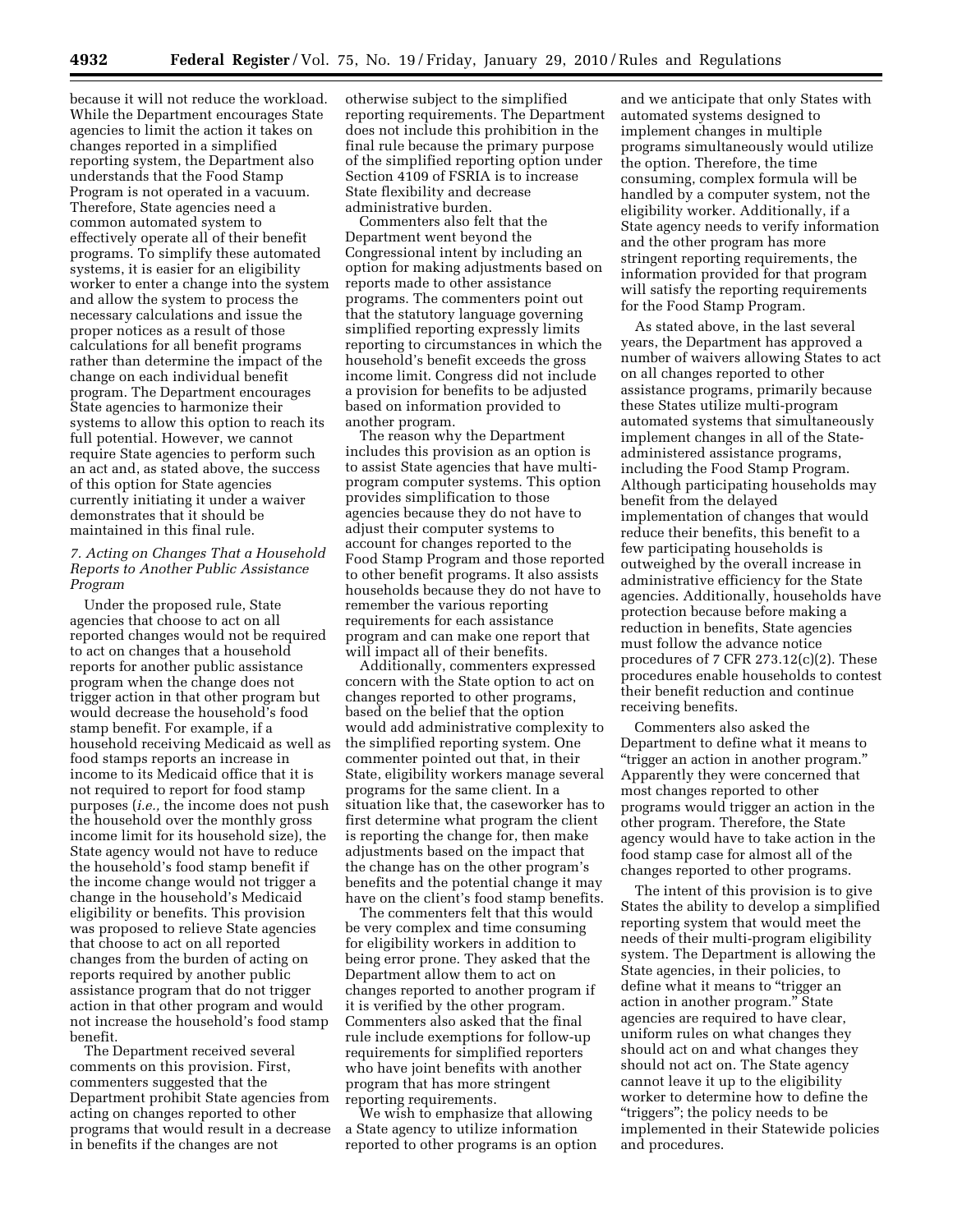#### *8. Using the Request for Contact for Verification of Changes That Are Not Subject to Mandatory Reporting*

In cases involving changes reported to another program, issues of verification arise because the requirements for the various benefit programs differ. Although it would be ideal for all benefit programs to develop similar verification requirements, State agencies do not have the authority to develop their own, uniform verification requirements. Under the current and proposed regulations, States are permitted to pursue clarification and verification of reported changes that may be unclear to the caseworker. Commenters expressed concern over the use of the Request for Contact (RFC), specifically it's used to obtain clarification of information not subject to mandatory reporting in a State's simplified reporting system. Under simplified reporting, most changes do not need to be reported between reviews or reports. As discussed above, if a household reports information pursuant to the reporting requirements in another program, such as Medicaid or TANF, current rules often require (and the proposed rule would require) the caseworker to evaluate the report for its impact on the household's food stamp benefits.

Commenters felt that the most clientfriendly approach would be to follow the existing procedures at 7 CFR  $273.12(c)(1)$  and  $(c)(2)$ . Using these rules, the State would send a food stamp request for verification if the household reports a change that would lead to an increase in benefits. If the household fails to respond to the request for verification, it would forfeit the benefit increase but would not lose eligibility. If the change suggests a decrease in benefits, but not ineligibility, the State would send a Notice of Adverse Action (NOAA) informing the household that benefits would be reduced unless the household disagrees. If the household fails to respond to this notice, the caseworker would reduce the benefits without terminating the household.

Commenters also noted that one of the reasons for the use of the RFC process set out in 7 CFR 273.12(c)(3) is that it provides States with better quality control protection because there is no risk that a quality control reviewer will question the caseworker's decision to freeze or adjust benefits without verification. Unfortunately, if the household fails to respond to the RFC, it will be terminated from the Food Stamp Program. This is true even when the household is eligible for a benefit increase based on the reported change.

Commenters felt that this outcome clearly contravenes the intent of simplified reporting. The system was intended to reduce paperwork and decrease the number of households who fall out of the Food Stamp Program because they do not respond to a RFC. Commenters expressed the belief that as the result of quality control pressure and the need to respond to unverified reports for other programs, simplified reporting has been reduced to a version of change reporting.

Although the Department does not agree with the overall principle of utilizing the RFC process to obtain additional verification in a simplified reporting system, we need to provide the State agencies with the flexibility to request verification of reported information that they may deem questionable. Under the current regulations, State agencies should only resort to the RFC process to obtain information about changes where they cannot readily determine the effect of the change on the household's benefit amount. Therefore, the Department encourages State agencies to only resort to this process when they deem information to be questionable. However, as stated above, we need to allow States to utilize this process for information that they deem unclear. Therefore, we will not amend the language from the proposed rule to accommodate this comment and adopt this language as proposed.

Commenters noted that the Congressional intent in crafting simplified reporting was to establish a 6-month benefit freeze. The only exception was to require households to report if their income exceeds 130 percent of the federal poverty limit. The commenters felt that by requiring States to seek additional verification from households that report to other programs, the Department is suggesting that Congress intended to single out these households who comply with other program requirements and subject them to additional verification requirements. This results in putting their case at risk. As stated above, the Department discourages State agencies from utilizing this process unless they feel that the information provided is too unclear for the State agency to determine the effect of the change on the household's benefit level.

#### **Simplified Determination of Deductions—7 CFR 273.12(c)**

Current rules at 7 CFR 273.9(d) provide households with six income deductions. The deductions are subtracted from a household's nonexcluded monthly gross income to

determine its monthly net income. A household's eligibility for and the amount of a deduction are established at the household's certification. Current rules require a participating household to report certain changes in circumstances that occur during the certification period. These rules vary depending on the reporting system utilized for the household. Some of the changes that must be reported may affect a household's deductions.

Section 4106 of FSRIA amends Section 5(f)(1) of the Act (7 U.S.C. 2014(f)(1)) to provide State agencies the option of disregarding, until a household's next recertification, any changes that affect the amount of deductions for which a household is eligible. In other words, if a household reports a change in circumstances that would change a deduction amount or the household's eligibility for the deduction, the State agency may disregard the change and continue to provide the deduction amount that was established at certification until the household's next recertification, when it would have to amend the deduction to reflect the household's then current circumstances. However, section 4106 requires the State agency to act on two types of reported changes that affect deductions. First, the State agency must act on any change in a household's excess shelter cost stemming from a change in residence. Second, the State agency must act on changes in earned income in accordance with regulations established by the Department.

The Department proposed to amend current regulations at 7 CFR 273.12(c) to comply with the provisions of Section 4106 of FSRIA discussed above. To provide State agencies with maximum flexibility, the Department proposed that State agencies be permitted to ignore changes that affect deductions that are reported by the household and changes that the State agency learns from a third party. However, the State agency would continue to be required to act on changes in earned income and changes in shelter costs arising from a change in residence.

Commenters requested that the Department clarify that whenever the State recomputed the household's earned income for any reason, it should adjust the household's earned income deduction to be 20 percent of the new amount. The Department addressed this in the proposed rule by stating that it is retaining the current rules in the area of making appropriate changes to the household's deductions when there is a reported change in earned income. This would include adjusting the household's earned income deduction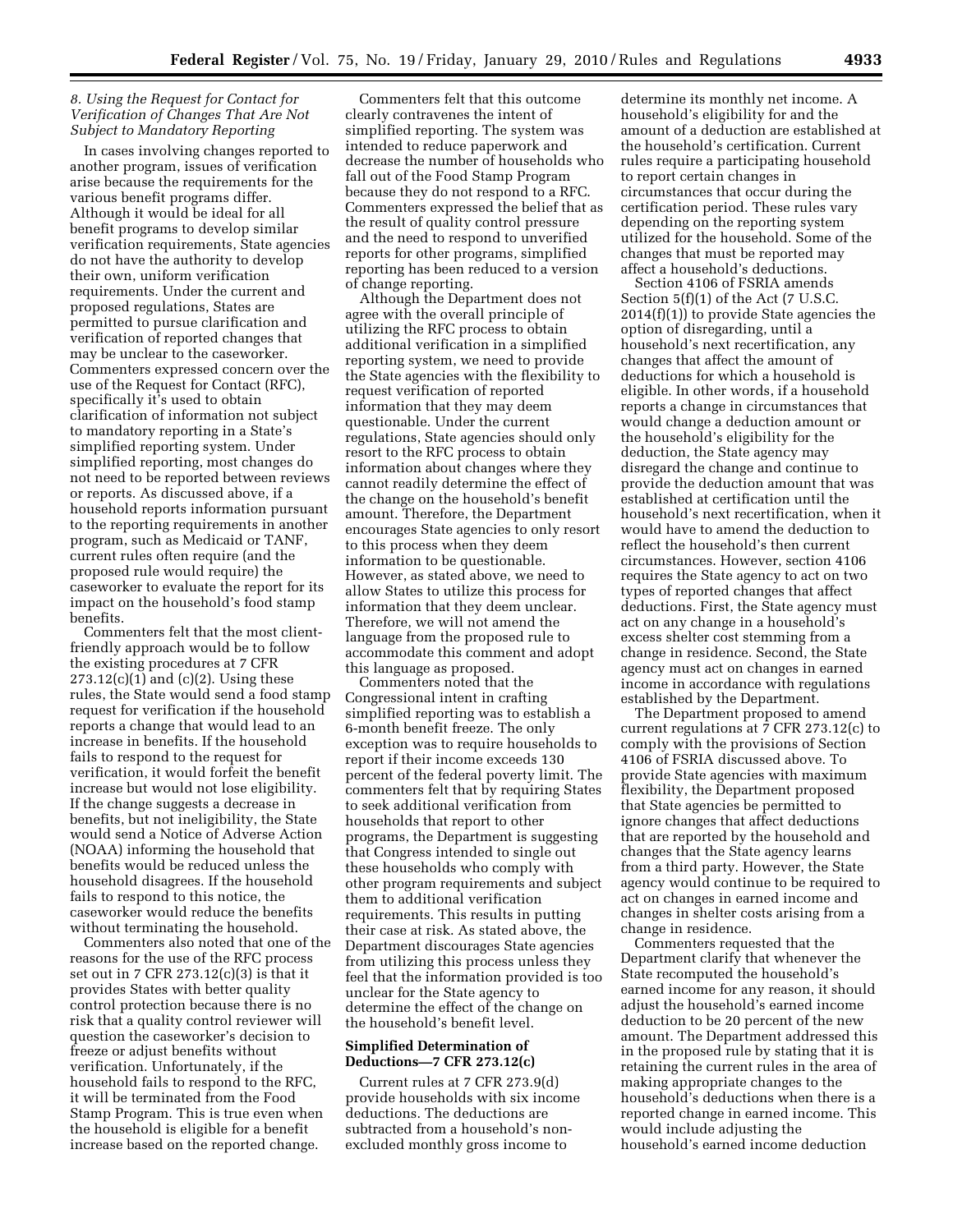to be 20 percent of the new amount. The Department does not believe that there is a need for further clarification in the final rule so adopts this change as proposed.

Several commenters supported the provision in the proposed rule that would permit States to ignore changes that affect deductions because it would ease administrative burden. However, commenters asked the Department to clarify what procedures States should follow when a household reports a change in address but does not report or verify the shelter costs associated with the new residence. The commenters believed that if a State opts to ignore changes that affect deductions and a household just reports a new address, the household has no obligation to report a change in shelter costs.

Under current program guidelines, if a household reports a change in residence but fails to report the associated shelter costs those costs may be removed from the household budget. Regardless of any verification requirements, if a household fails to report a change in shelter costs and these costs have changed due to a reported change in residence, it is inappropriate to continue to allow a deduction for the former amount. With regard to any potential verification necessary for clarification, if a State agency has elected to verify these costs, it is also inappropriate to continue to allow a deduction for the former amount. However, if a State agency opts to verify this deductible expense, they need to advise the household of additional verification requirements and state that failure to provide verification shall result in a recalculation of their benefits without the deduction. This final rule amends the appropriate regulatory language to clarify this procedure.

Additionally, commenters noted that sending a household a RFC requiring the household to submit shelter expense information when it reports a change in residence is inappropriate because the consequence of the household's failure to respond would be closing the case. It was suggested that a better approach would be for the food stamp office to send the household a notice stating that its allotment will be recalculated without the shelter deduction unless the household provides verification of its new shelter expenses within a specified period. The notice would make it clear that the household does not need to wait until it makes its first regular utility or rental payments to contact the food stamp office with verification, as alternative forms of verification can be accepted.

As stated above, the Department believes that although shelter costs are not listed among the traditional mandatory verification requirements, a State agency may elect to verify this information if it is questionable. However, they should not close a case for failure to verify. Instead, they should recalculate the benefit amount without the deductible expense.

Another commenter asked that the final rule make it explicit that State agencies are not required to change the shelter deduction of households with unreported changes in address to avoid inappropriate attribution of claims and quality control errors. The Department adopts the change as proposed and does not amend current regulatory language for two reasons. First, the regulations already require State agencies to change the shelter deduction for change reporting households but not for simplified reporting households. Second, the regulations specifically state that required change in shelter expenses would result from a reported change in residence.

Under the proposed rule, a State agency would have the option of ignoring changes (other than changes in earned income and changes in shelter costs related to a change in residence) for all deductions or for any particular deduction. Commenters noted that allowing State agencies to disregard reported changes in deductions would avoid client errors, reduce paperwork and be beneficial to the local offices since customers would feel better served when they do not have to constantly report changes to the local office. However, commenters also noted that if a State takes the option to freeze deductions, denying households the deductions for which they are newly eligible could involve a much more radical benefit reduction than anything Congress intended. As a result of these comments, the final rule requires States who choose to freeze deductions to allow households to claim deductions for which they become newly eligible during their certification period.

The State agency may also ignore changes in deductions for certain categories of households while acting on changes in those same deductions for other types of households. The Department proposed that a State agency cannot act on changes in only one direction. If the State agency chooses to act on changes that affect a deduction, then it must act on both changes that increase the deduction and changes that decrease the deduction. Acting only on changes that would decrease a deduction would unfairly harm households, while acting only on

changes that would increase a deduction would increase program costs beyond what was anticipated when the provision was enacted.

Commenters supported this provision because it will simplify program administration. However, one commenter stated that the rigidity of the proposed rule in this area is not consistent with the rule's other provisions and the intent of FSRIA to provide State flexibility. The commenter asked the Department to provide State agencies the flexibility to act only on changes that would increase a household's benefit. As stated above, the Department believes such a course of action is untenable. The impact of this provision is so minimal and so few commenters opposed the provision that the Department adopts this proposed amendment as final based on the rationale set forth in the proposed rule.

Another commenter suggested that the Department make this provision consistent with simplified reporting rules by requiring States to act on changes only if they are verified upon receipt. Under simplified reporting, the verified upon receipt rule applies to changes that decrease benefits. Since this provision differs in that we are discussing changes that would increase or decrease benefits, the rules will differ. Therefore, the Department rejects the commenter's suggestion and adopts the language as proposed.

The Department also proposed to include in the final regulation one of two potential limitations on the provisions that would protect households: (1) Requiring State agencies that take this option to act on reported changes in expenses that exceed a certain dollar threshold; or (2) requiring State agencies that take this option to act on changes that affect deductions after the 6th month for households that are certified for 12 months. The Department asked for opinions on these restrictions in addition to suggestions for reducing their potentially harmful effect.

One commenter supported the limitation of requiring State agencies to act on changes that affect deductions after the 6th month for households who are certified for 12 months. They noted that this would be relatively easy for a State agency to administer given the requirement that certain households need to file a periodic report after 6 months. Another commenter supported the requirement that States act on changes that exceed a certain dollar threshold while noting that they were unsure that either limitation would adequately prevent the potential hardship caused by freezing all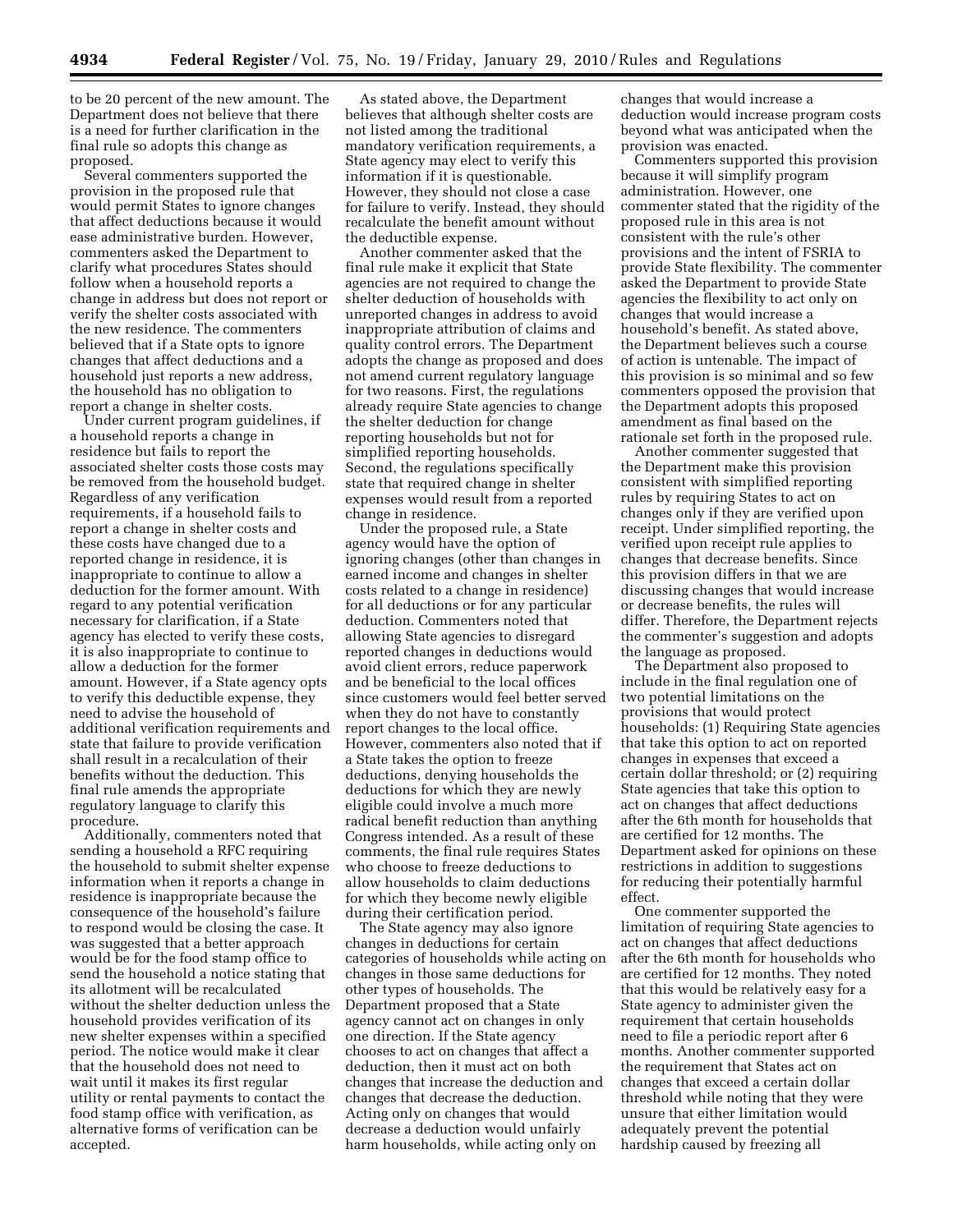deductions. Other commenters were opposed to both limitations stating that each one would unnecessarily complicate program administration and defeat the purpose of simplification. It was suggested that States be permitted to act only on reported and verified changes that result in an increase in deductions. None of the commenters provided viable alternatives to the options listed by the Department. The Department has considered these comments and the final rule incorporates a provision that requires State agencies to act on changes that affect deductions after the 6th month for households who are certified for 12 months. The Department also proposed a limitation on the State agency option to disregard reported changes that affect deductions for households assigned 24 month certification periods. Under current regulations at 7 CFR 273.10(f)(1), State agencies may assign certification periods of up to 24 months for households in which all adult members are elderly or disabled. Section 3(c) of the Act (7 U.S.C. 2012(c)) and the regulations at 7 CFR 273.10(f)(1) require the State agency to have at least one contact every 12 months with elderly and disabled households certified for 24 months.

The Department proposed that the State agency act on changes affecting deductions that are reported by these households during the first 12 months of their certification period at the required 12-month contact. Changes reported during the second 12 months could be disregarded until the household's next recertification. Most commenters supported this provision because it provides a good compromise between protecting these households from the adverse effects of an increase in household expenses and simplifying program administration. One commenter supported the provision but asked that the Department allow State agencies to have the option to act immediately on changes that would result in an increase in deductions or benefits. Another commenter disagreed with the proposed rule and suggested that an alternative approach be identified but did not offer any suggestions for this alternative approach. The Department has considered these comments and adopts the language as proposed.

In addition to amending current rules at 7 CFR 273.12(c), the Department proposed to amend current regulations at 7 CFR 273.21 to allow the State agency to disregard changes that affect deductions for households subject to monthly reporting and retrospective budgeting. As with prospectively

budgeted households, the State agency may not disregard the effect of reported changes in earned income and changes in shelter costs related to a change in residence. The Department did not receive any comments specific to this provision so we are adopting the language as proposed.

The Department also proposed to modify current rules at 7 CFR 273.12(b)(1) and (b)(2) and 7 CFR 273.21(h)(2) to require the State agency to give notice in all change, periodic, and monthly report forms if it intends to postpone changing deductions until the household's next recertification. The Department did not receive any comments specific to this provision, so we are adopting the change as proposed.

#### **Transitional Food Stamps for Families Moving From Welfare—7 CFR 273.12(f)(4)**

#### *1. Transitional Benefit Program Summary*

Current regulations at 7 CFR 273.12(f)(4) provide State agencies the option to offer transitional food stamp benefits to households leaving the TANF program. Transitional benefits ensure that such households can continue to meet their nutritional needs as they adjust to the loss of cash assistance. The Department adopted the transitional benefit option in the NCEP final rule at 65 FR 70134. The option was not specifically authorized by statute, but was developed in response to comments received on the NCEP proposed rule. Interested parties may refer to the preamble of the NCEP final rule and 7 CFR 273.12(f)(4) for a complete description of the regulatory scheme. Section 4115 of FSRIA amends Section 11 of the Act to add a transitional benefits provision (7 U.S.C. 2020(5)). This new statutory provision incorporates the current regulatory option but expands its scope in significant ways. To accommodate changes to this option and clarify the current regulations, the final rule divides Part 273 into subparts. Except for the addition of Subpart H, this restructuring is for clarification purposes only and does not result in any substantive change to the current regulations. The final rule implements the statutory changes by removing 7 CFR 273.12(f)(4) and restructuring the regulations to add a new Subpart H that contains the revised policy in 7 CFR 273.26 through 7 CFR 273.32. A distribution table is published at the end of the preamble of this final rule for reference purposes and adjustments have been made to any references made

to this provision in other sections of the regulations.

#### A. Households Who Are Eligible

The Department proposed to amend the current regulations at 7 CFR  $273.12(f)(4)$  by eliminating the requirement that transitional benefits be provided, at a minimum, to all households with earnings who leave TANF. In addition to households disqualified by statute, the Department proposed to give State agencies unqualified authority to designate the categories of households eligible for transitional benefits.

The proposed rule would have given State agencies the option to provide transitional benefits to formerly mixed TANF households as well as households where all members received TANF. A mixed TANF household is one in which only some members were receiving TANF. Commenters supported this provision because it provides States with needed flexibility. The Department adopts this amendment as proposed.

#### B. Households Who Are Ineligible

Section 4115 modified the types of households who are ineligible for transitional benefits. The Department proposed to amend 7 CFR 273.12(f)(4) to update the list of households that are ineligible for transitional benefits to reflect the requirements of Section 4115. Because Section 4115 refers to ineligible households rather than ineligible household members, the Department interpreted this provision as applying only when the entire household is ineligible under Section 6 of the Act. A household with an ineligible member would be still eligible for transitional benefits if the remaining members of the household are eligible for food stamps.

Commenters supported the Department's judgment and agreed that it was Congress's intent to give States the option to provide transitional benefits to a household that contains members who are not in the TANF unit as well as those that contain ineligible members or members who are under a TANF sanction. Commenters asked that the Department clarify that when a household is under partial sanction but is still receiving TANF, if the assistance ends for another reason, the household may receive transitional benefits.

There has been confusion among State agencies about whether households under a partial TANF sanction can receive transitional benefits if the case closes during the sanction period for another reason. The language in the proposed rule clearly states that the State agency may not provide transitional benefits when a household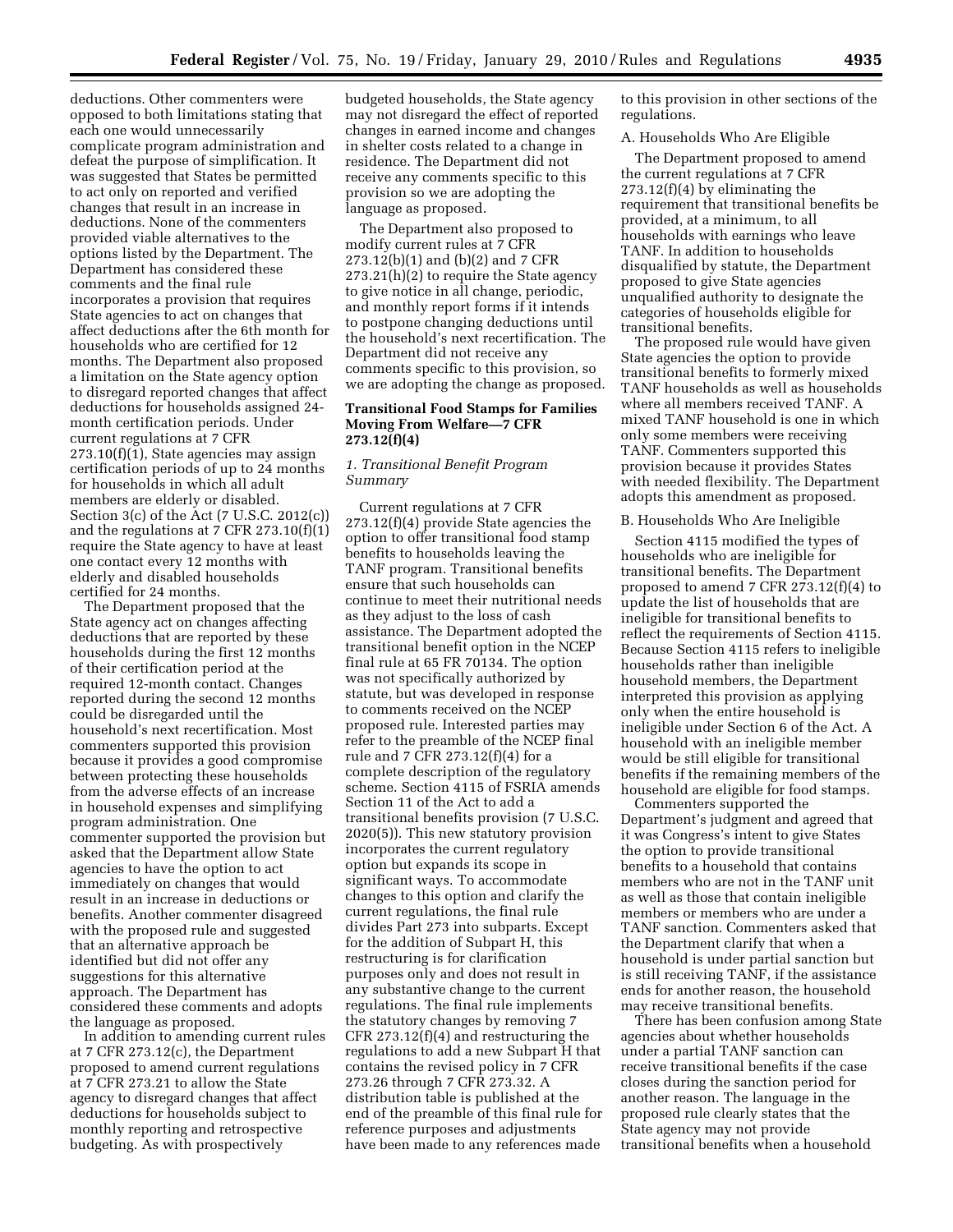is leaving TANF due to a TANF sanction. Therefore, a household will not be penalized because they were under a partial sanction; the sanction has to be the cause of the case closure in order for the household to be deemed ineligible for transitional benefits. Therefore, the Department adopts this amendment as proposed.

#### *2. Administrative and Procedural Changes*

#### A. The State Plan

The Department proposed to require State agencies to include in their State plan of operation that they are providing transitional benefits and specify the categories of households eligible for such benefits and the maximum number of months for which the transitional benefits will be provided. The Department also proposed to add a provision to remind State agencies that they must follow the procedures at 7 CFR 273.12(f)(3) to determine the continued eligibility and benefit levels of households leaving TANF who are denied transitional benefits. Current rules at 7 CFR 273.12(f)(3) prohibit the State agency from terminating a household's food stamp benefit when the household loses TANF eligibility without a separate determination that the household fails to meet the Food Stamp Program's eligibility requirements. The Department adopts the amendment as proposed since we did not receive comments directly opposed to this provision.

#### B. The Transition Notice

The Department proposed to maintain the existing requirement that the State agency issue a transition notice. However, the Department proposed to modify the contents of the notice. The notice would have to inform the household of its eligibility for transitional benefits, the length of the transitional period, and that it has a right to apply for recertification at any time during the transitional period. The language in the proposed rule also would have required the notice to explain any changes in the household's benefit amount, and that the household is not required to report or verify changes in household circumstances until the deadline established in a written RFC or at their recertification interview.

The Department also proposed to remove the requirement that the State agency notify the household through the transition notice that it may report during the transition period if its income decreases or its expenses or household size increases. The

Department proposed to remove this requirement to simplify program administration. However, the language in the proposed rule would have required that the notice clearly advise households to apply for recertification if they experience a decrease in income, an increase in expenses or an increase in household size during the transition period.

Commenters asked that the Department include in the list of notice requirements a statement that households that apply for TANF cash assistance will be asked to reapply for food stamps at the same time. Proposed 7 CFR 273.12(f)(4)(vi)(C) states that the transition notice must contain a statement that if the household returns to TANF during its transitional benefit period, the State agency will either reevaluate the household's food stamp case or require the household to undergo a recertification. The Department believes that this provides parties the needed flexibility and notifies participants of the procedures they will undergo if they apply for TANF cash assistance. Therefore, the Department will not incorporate the commenter's recommendation into the final rule and adopts this amendment as proposed.

Commenters also requested that the Department include a requirement that States inform households that they do not need to receive TANF to be eligible for food stamps at the end of the transitional period and that they are likely to remain eligible at the end of the transitional period if their income remains low. Additionally, commenters requested that the notice encourage people to reapply for food stamps. The Department has considered these comments and while we encourage State agencies to include this sort of information in their notice, it is not something that the Department will prescribe in regulations.

#### *3. Increase in Transitional Period*

Section 4115 lengthens the transitional period from up to 3 months to up to 5 months. In view of this requirement, we proposed language that would permit State agencies to extend the household's certification period beyond the limits established in 7 CFR 273.10(f) to provide the household with up to a full 5 months of transitional benefits. The Department proposed to amend 7 CFR 273.12(f)(4) to change the length of the transitional period from up to 3 months to up to 5 months.

The Department did receive one comment stating that the proposed extension from 3 months up to 5 months is not warranted as the current

transitional period is ample time for households to make the transition from TANF, bounce back from their hardship and apply for other benefits. This provision was mandated by the FSRIA and not something that the Department has the authority to modify. Therefore, we are adopting this amendment as proposed.

#### *4. Adjusting Benefit Amount*

Currently, 7 CFR 273.12(f)(4)(ii) requires the State agency to notify the household through the transition notice that it may report during the transition period if its income decreases or its expenses or household size increases. The provision at 7 CFR  $273.12(f)(4)(iii)$ addresses the State agency's requirement to act on changes in circumstances that the household reports during its transitional period. In addition, this provision requires that if a household reports a change during the transitional period that would increase its benefit, the State agency must act on the change during the transitional period. However, if the household reports a change that would decrease its benefit, the State agency must not act on the change until after the transitional period has ended.

Section 4115 requires that the household's benefit during the transitional period be equal to the benefit it was receiving in the month preceding termination of TANF, adjusted for the loss of TANF income and, at the State agency's option, changes in household circumstances that the State agency learned of from another program in which the household participates. The Department proposed to amend the regulations at 7 CFR 273.12(f)(4) to note that in addition to adjusting the household's food stamp benefit amount before initiating the transition period to account for decrease in income due to the loss of TANF, the State agency may also adjust the benefit to account for changes in household circumstances that it learns from another program in which the household participates.

Commenters wanted the Department to clarify that the correct transitional food stamp benefit amount for all purposes, including quality control, is the amount of food stamps received in the month prior to TANF case closure, adjusted for the loss of cash assistance. The Department's quality control guidance has followed and will continue to follow certification policy. Therefore, there is no need to place an additional provision about quality control under this section. Additionally, the proposed rule already contains language about how to calculate the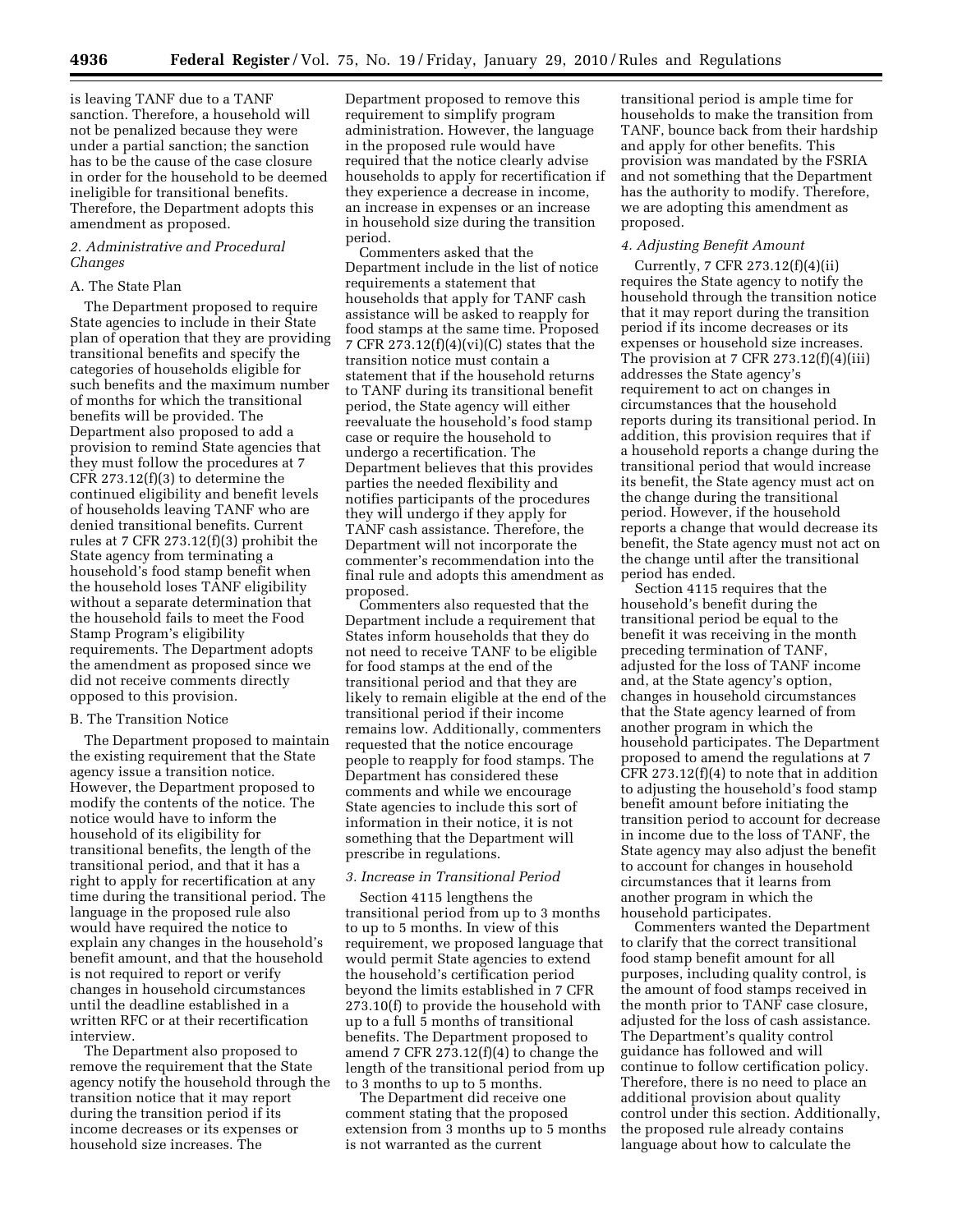correct transitional benefit level. Therefore, the Department adopts this amendment as proposed.

The Department believes that requiring the State agency to act on any reported changes in circumstances during a household's transitional period defeats the intent of the transitional benefit, which is to provide the household with the same benefit it received prior to termination of TANF for a fixed number of months, with the benefit adjusted only for the loss of TANF income and, at State agency option, other changes that the State agency learns of from the household's participation in another program. The household is protected from being denied an increase in benefits by having the option of applying for recertification at any time during the transitional period. Therefore, the Department proposed to remove the requirements at 7 CFR 273.12(f)(4)(ii) and (f)(4)(iii) regarding the State agency's obligation to notify the household that it may report changes during the transitional period and the requirement that the State agency act on changes reported by the household that would increase the household benefits. The Department did not receive any specific comments opposed to the deletion of these requirements so adopts the amendment as proposed.

Although the Department deleted these provisions as requirements, the proposed rule still would have provided State agencies with the option to adjust the household's benefit amount in accordance with 7 CFR 273.12(c) or make the change effective in the month following the last month of the transitional period. Commenters pointed out that this option runs contrary to subsequent program guidance that provides that a State cannot act on other reported changes aside from changes made due to information received from other programs. The Department considered these comments and removed this option from the final rule.

The Department proposed that the State agency be required to act if a member of the household receiving transitional benefits moves out during the transitional period and either reapplies as a new household or is reported as a new member of another household. The Department proposed that the State agency be required to remove that member from the original household and adjust the household's benefit to reflect the new household size. This action is necessary to prevent duplicate participation by the member that has left the household receiving transitional benefits, and is the same

procedure that State agencies follow in the regular program when a household member moves from one participating household to another.

One commenter said that households should not be required to report any changes and staff should not have to act on these changes. Other commenters asked that the Department clarify that States must make this adjustment without requiring any additional information or verification from the household. They felt that requiring a household to report or verify information defeats the purpose of the benefit. Some commenters also noted that this provision increases the administrative burden on State agencies.

While we agree with commenters that the transitional benefit is meant to be a frozen benefit amount for the duration of the benefit period, the Food Stamp Act strictly prohibits duplicate participation. When a household member leaves and either reapplies or becomes a member of a new household, that household member takes their income and resources with them. Consequently, the State must adjust both households' allotments in accordance with 7 CFR 273.12(c) to ensure that the individual's income and resources are accounted for accordingly. However, there is no need to get any additional information from the household to adjust the benefit amount for the household receiving transitional benefits. Therefore, the Department retains this requirement in the final rule.

To provide maximum flexibility to State agencies, the Department proposed to permit State agencies to adjust the household's transitional benefit at any time during the transitional period to account for changes in household circumstances that it learns from another program. Commenters requested that the Department clarify the proposed rule in numerous places to appropriately reflect the Congressional intent regarding the benefit freeze. Commenters suggested that the Department change the language in the proposed rule to mandate a benefit freeze and then note exceptions to the freeze. The Department has considered this comment and we adopt the language as proposed as this is an optional provision and the exceptions to the freeze are noted in the final rule. Commenters also asked that the Department clarify that States may act on income information from another program either before setting the transitional benefit amount, during the transitional period or both. They want to ensure that States are given the option to adjust the amount based on

information from other programs before freezing the benefit amount and have the option to make this the only time that they act on information from another program. They point out that there is nothing in the law to suggest that acting on information from other programs is an all-or-nothing option. The Department has considered these comments. This final rule modifies the proposed language to give State agencies the ultimate flexibility in accordance with the intent of the FSRIA.

Several commenters had concerns regarding verification requirements for changes resulting from information reported to other programs. They asked that the final rule clarify that if States opt to act on information that they receive from other programs, they may not require any additional verification from the household. If the information reported to the other program is insufficient to meet food stamp guidelines, the State should continue the transitional benefit at its original level.

The Department has considered these comments and although we discourage States from requiring additional verification or making changes at all, we cannot forbid States from requiring additional verification when they receive unclear information. If the verification provided is insufficient to meet program guidelines, we encourage States to maintain the benefit level throughout the transitional period. The State agency should inform the participant of the verification that is necessary to make changes in their benefit level. Additionally, action on changes reported to other programs is an option. Most States that are currently providing transitional benefits are not acting on these changes and prefer to provide a frozen benefit.

Commenters asked that the final rule clarify that the transitional benefit level be adjusted for the automatic annual changes in the food stamp benefit rules. These statutory adjustments are programmed into most States' computers once each year and do not depend on the household providing any information. These commenters noted that USDA has required States that have implemented the transitional food stamp provision to make these adjustments. Therefore, they are asking the Department to incorporate this requirement into the final rule.

The primary automatic annual changes are the Cost of Living Adjustment for the Thrifty Food Plan and the cap on the excess shelter cost deduction. State agencies who are currently participating in the transitional benefit program are dealing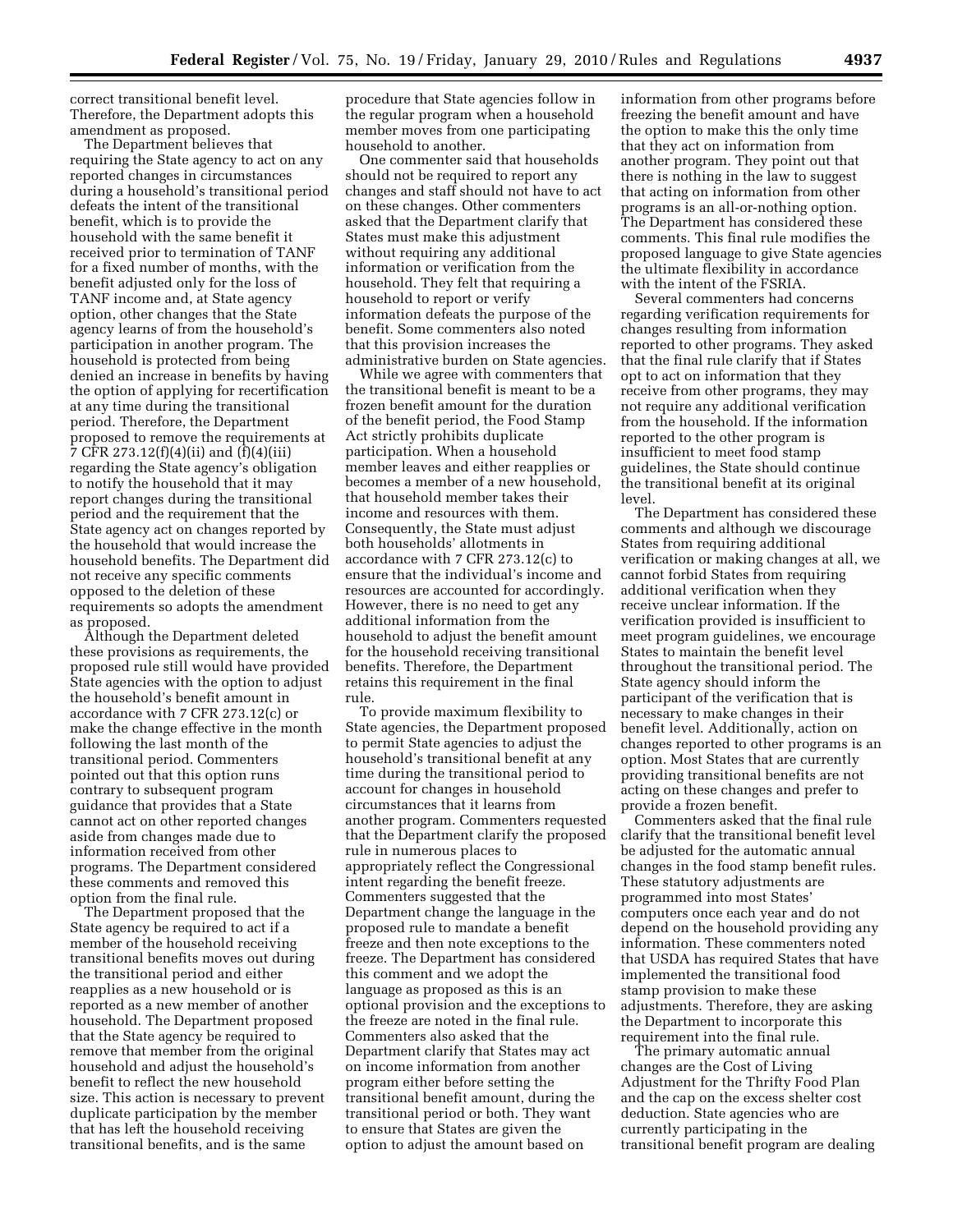with this adjustment in a variety of ways. While some States make the adjustment because it is automatically programmed into their system, others are providing a frozen benefit that does not account for any changes in circumstances. Because of the variety of methods utilized by State agencies in the implementation of this benefit, the final rule includes this as an option but not a requirement. The number of participants affected by a potential cost of living adjustment is so small that the burden of this proposed requirement would most likely outweigh its benefit.

#### *5. Impact on the Household's Certification Period*

The Department proposed to remove the prohibition on extending the household's certification period beyond the maximum period specified in 7 CFR  $273.10(f)(1)$  and  $(f)(2)$  so that the State agency may extend the household's certification period up to 5 months in order to provide the household with up to a full 5 months of transitional benefits. If the household does not apply for recertification during the transitional period, Section 4115 provides the State agency the option in the final month of the transitional period to shorten the household's certification period and require the household to undergo recertification.

The Department proposed to amend the current regulations to allow State agencies the option of shortening the household's certification period and assign the household a new certification period that conforms with the transitional period. All recertification requirements that would normally apply when the household's certification period has ended would be postponed to the end of the new certification period. The State agency would not have to issue a NOAA when the household's certification period is shortened, but would have to specify in the transitional notice that the household must be recertified at the end of the transitional benefit period or if it returns to TANF during the transitional period. Commenters suggested revising 7 CFR 273.10(f)(4) to reflect the policy in the proposed 7 CFR  $273.12(f)(4)(iv)$ . The Department has considered this comment and made the necessary amendments to provide consistency in the final rule.

#### *6. Applying for Recertification During the Transitional Period*

Section 4115 provides the household with the option of applying for recertification at anytime during the transitional period. Thus, if a household applies for recertification during the

first month of its transitional period and is determined eligible, the State agency must terminate the transitional benefits, assign the household a new certification period and begin issuing new benefits to the household. The Department, in its proposed revision of 7 CFR 273.12(f)(4), proposed to add a new 7 CFR  $273.12(f)(4)(v)$  to include the provision that a household may apply for recertification at any time during the transitional period.

The Department proposed therein a procedural scheme for the State agency to observe when a household submits a request for recertification prior to the last month of its transitional benefit period. The procedural scheme would have required the State agency to schedule an interview, provide the household with a notice of required verification, and give them 10 days to provide verification. Should the household fail to comply with these requirements or be ineligible for participation, the State agency would deny the application and continue the household's transitional benefits until the end of the period. Should the household be eligible, the new certification period would begin the first day of the month following the month in which the household submitted the application. Should the new benefit amount be lower than the transitional benefit amount, the State agency would be required to encourage the household to withdraw the application.

While some commenters supported the proposed procedures, especially since its provision were favorable to households whose benefits would be reduced or terminated after the end of the transitional period, several offered criticism and proposed changes.

Commenters noted that proposed 7 CFR  $273.12(f)(4)(v)$  mentions a few parts of the general application processing regulation at 7 CFR 273.2, but not all of it. The commenters believe that some State agencies may infer that the other parts of 7 CFR 273.2 do not apply. Therefore, they asked that the final rule state that except as otherwise specified, the provisions of 7 CFR 273.2 should apply to reapplication during the transitional benefit period. The final rule provides references to the paragraphs of 7 CFR 273.2 that are applicable to the general recertification process. It would be too cumbersome to include either a reference to all of 7 CFR 273.2 or a list of those paragraphs that do or do not specifically apply. Therefore, the Department adopts this amendment as proposed.

The proposed rule stated that if the household chooses not to withdraw an application filed during the transitional benefit period that results in a lower benefit amount, the State agency must complete the recertification process and issue the lower benefit effective the first month of the new certification period. Commenters asked that the final rule provide that if the household chooses to not to withdraw their application but instead to receive the lower benefit amount, the transitional benefit amount is the correct amount for the first month of the new certification period, there shall be no over-issuance, and the new benefit amount will be effective the following month.

The Department has considered these comments. The modification recommended by the commenters is inconsistent with the procedures followed for an application that results in an increase in benefits. An application that results in an increase in benefits is effective the first month of the new certification period, and if the State agency has already issued the transitional benefit they need to issue a supplement. The procedure proposed by the Department provides participants and administrators with a clean break, and is a consistent policy for applicants whose benefit amount either increases or decreases. The Department is seeking to simplify the administration of the program. Providing two different standards for applications filed during the transitional benefit period is too complex and does not adhere to the goal of simplification. Therefore, the final rule does not include this suggested modification.

Instead, the final rule provides State agencies with an alternative to issuing a lower benefit amount. This alternative, which was proposed by a commenter, provides State agencies with the option to deny an application and allow the transitional benefit period to run its course if the benefit amount decreases when a household recertifies. If a State agency incorporates this option into their State plan, they would avoid having to collect overpayments made to households who were already issued their transitional benefit for the first month of their new certification period. Just as a State agency needs to issue a household a supplement, if the benefit amount decreases the household may be subject to an overpayment. This is why the Department is encouraging State agencies to implement an alternative such as denying these applications. If a State agency elects to adopt this option, they must state this in their State plan of operation.

One commenter pointed out that if an application for recertification is made toward the end of the month, this would require a decrease in benefits without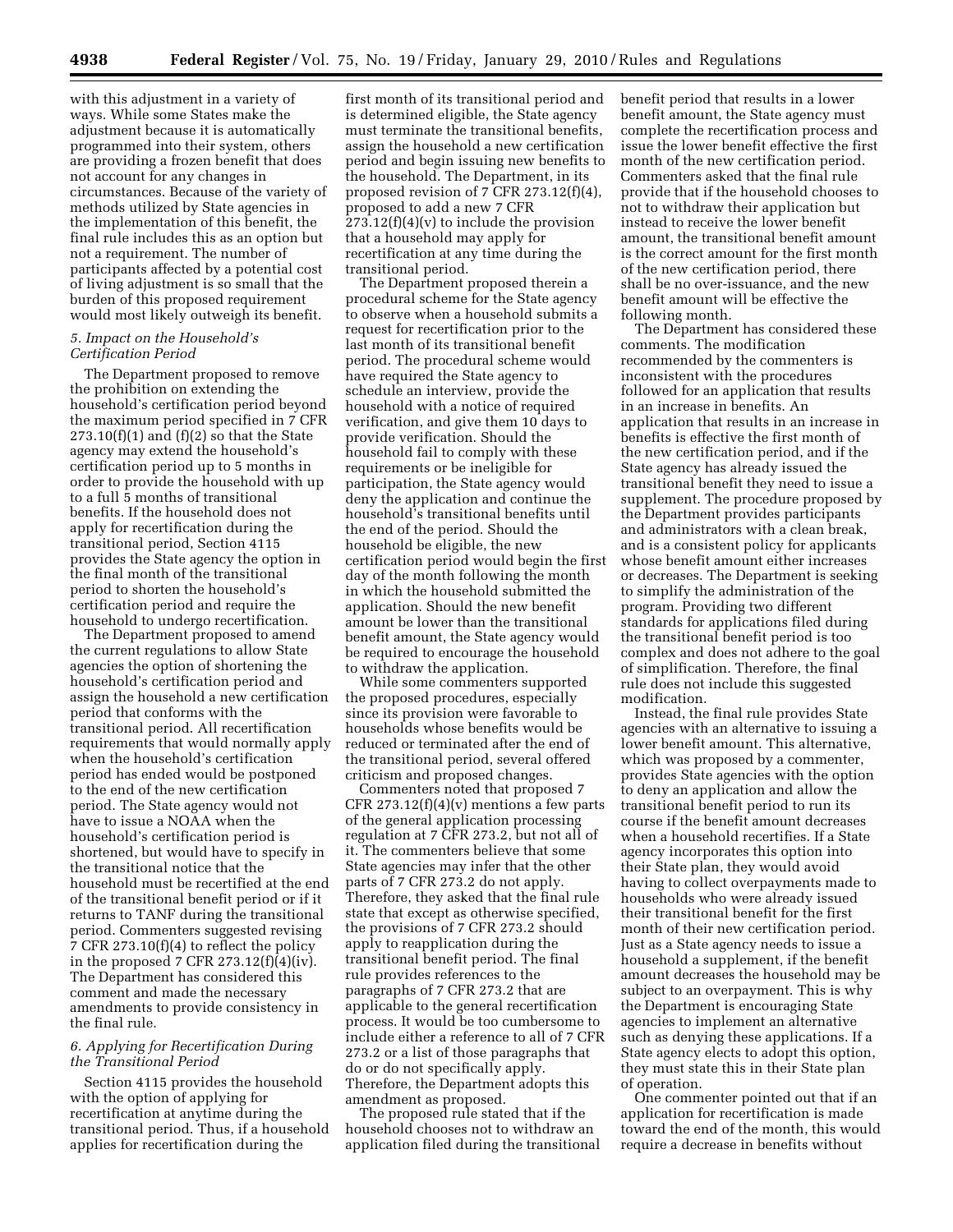advanced notice. They asked that either States be allowed to follow current notice requirements or the Department should establish quality control protections for State agencies. The Department agrees with the commenter that, depending on the timing of the recertification application, the State agency may or may not be able to provide the household with advance notice of their decrease in benefits. However, under the current rules, a NOAA is required for changes made during the certification period. Because this change will initiate a new certification period, there is no requirement for the State to issue a NOAA. The Department will not amend the current regulations to accommodate this comment and adopts the applicable language as proposed.

The proposed rule would have required that applications for recertification submitted in the final month of the transitional period to be processed in accordance with current regulations at 7 CFR 273.14. Comments related to this provision are discussed below.

#### *7. Households Who Return to TANF During the Transitional Period*

The Department proposed that when a household returns to TANF during the transitional benefit period, the State agency would apply the same procedures it would apply if the household had reached the final month of its transitional period. Thus, when the State agency learns that a household receiving transitional benefits has returned to TANF, the State agency would either issue an RFC and adjust the household's benefits based on information it has about the household's new circumstances and extend the household's certification period if it chooses, or it would shorten the household's certification period and require the household to undergo a recertification.

Because the law does not authorize State agencies to shorten a household's certification period under these circumstances, the State agency would be required to issue a NOAA rather than a notice of expiration, which the State agency may issue when the household reaches the end of its transitional period. To eliminate the delay associated with issuing a NOAA and to keep the procedure for when a household returns to TANF during the transitional benefit period consistent with the procedure for when a household reaches the end of its transitional period, the Department proposed that the State agency be required to include in the transition

notice a statement to the effect that if the household reaches the end of its transitional period, the State agency would either reevaluate the household's food stamp case or shorten the household's certification period and require it to undergo a recertification.

Commenters asked the Department to establish a process to allow for joint TANF-Food Stamp applications for families who reapply for both programs. They recommended a 30-day processing standard to ensure that these applications are processed together, noting that allowing a 30-day standard provides simplicity. The Department has considered this recommendation. We agree. Therefore, the final rule includes a provision for implementing a 30-day processing standard for households re-applying for TANF before the end of their transition period.

Commenters believed that the proposed rule did not provide adequate guidance to States on what procedures to use when a household reapplies for TANF during its transitional benefit period. They pointed out that many of the States that had implemented the transitional benefit program by late 2003 reported that a substantial number of the households that receive transitional benefits reapply for TANF before the expiration of their transitional benefit period. Proposed 7 CFR 273.12(f)(4)(ix) informs State agencies about the procedures they would need to follow if a household receiving transitional benefits returns to TANF during the transitional period. Therefore, the Department does not agree with this comment and adopts the language as proposed.

Commenters suggested that the final regulation delete the requirement that States must first approve a TANF application and then seek more information from the family to redetermine food stamp eligibility and benefit levels. Instead, they want the Department to establish a process that allows food stamp households to shift from the transitional period back to the regular program based on a joint TANF-Food Stamp application. One way to do this would be to treat the TANF application as a joint TANF-Food Stamp application and apply the new protections related to food stamp reapplication during a transitional benefit period. As suggested above, the processing time for these applications would be 30 days. The commenters pointed out that households who are reapplying for TANF are likely to have very limited resources so the final regulation should aim to deliver the appropriate benefit amount as quickly and seamlessly as possible.

The Department has considered these comments. However, because the TANF program and the Food Stamp Program are administered by different federal agencies, the Department does not have the authority to regulate the TANF program. However, State agencies may choose to conform their application process so long as they work within the guidelines of each program.

One commenter said that their State continues the transitional benefits even if the household returns to TANF, for payment accuracy. State agencies that proceed in this manner are not implementing transitional benefits properly. The transitional benefit program was intended to be implemented as a benefit that assists families who are making the transition from the TANF program. Households who return to TANF no longer need a transitional benefit because they are no longer in transition from TANF to the workforce, and the State agency now has information about current family circumstances. These households will likely qualify for the regular program. Therefore, the State agency should terminate the transitional case and enroll the household in the traditional Food Stamp Program.

One commenter noted that in their State, the eligibility and payment cycle for TANF is different from the Food Stamp Program. Additionally, the TANF program is operated by private agencies and the Food Stamp Program by public agencies. Therefore, requiring recertification for the food stamp program when a TANF case reopens increases hardship on households because they have to satisfy requirements for both programs and make multiple applications. The commenter believes that the proposed language will create a barrier to continued nutritional assistance.

The transitional program is just that, transitional. It suspends gathering household information when the household has separated from the TANF program. Once the household rejoins the TANF program and new information is gathered, it is appropriate to act on this new information. Therefore, at some point, households will have to recertify for the Food Stamp Program. The final rule allows State agencies the flexibility to develop a transitional benefit program that will work with their State TANF program. The transitional benefit program is an option provided by the Department that may not work in all States due to administrative circumstances such as those noted by this commenter. The Department cannot create a rule that will accommodate all circumstances.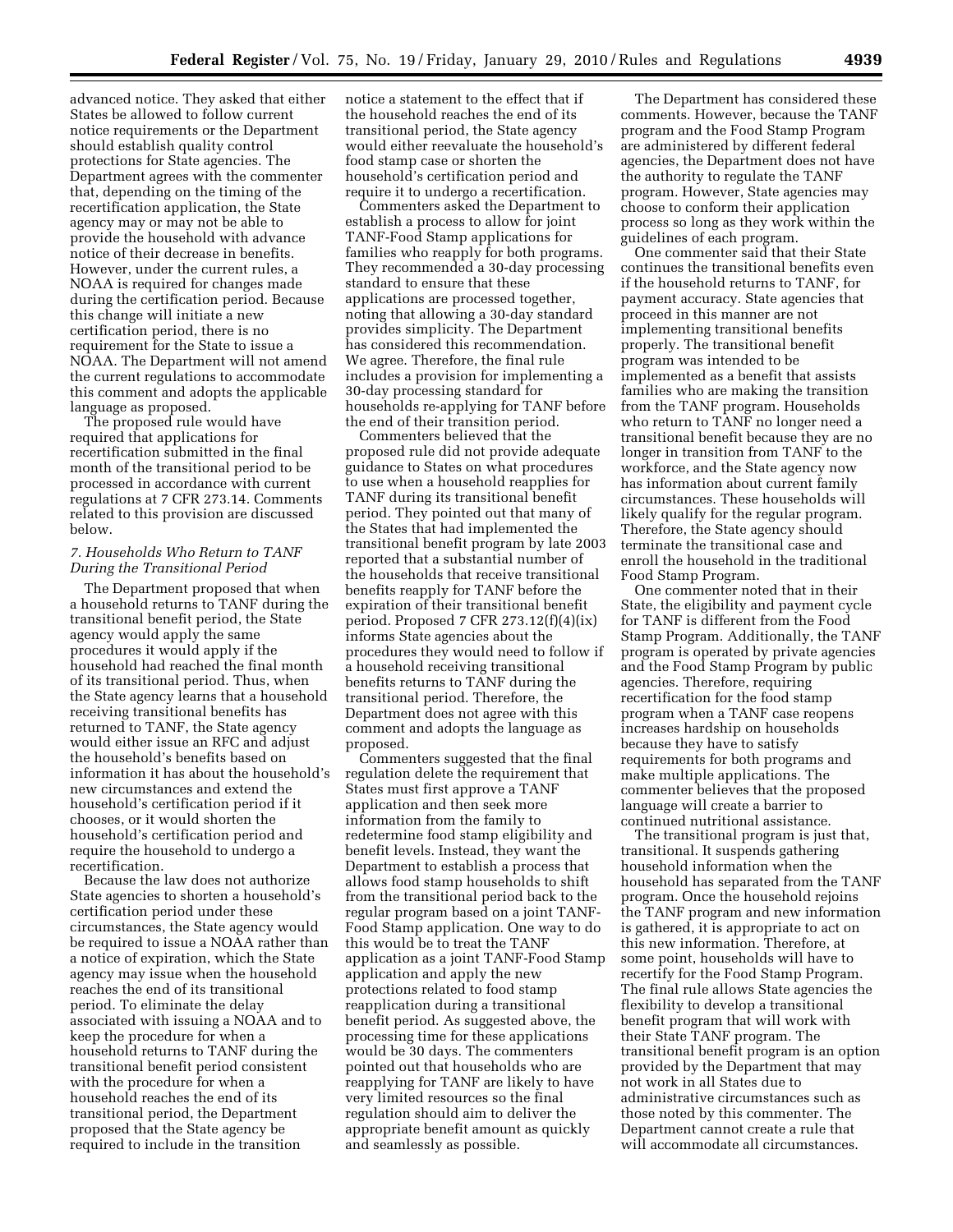Therefore, States need to work with TANF administrators in their State to develop ways to accommodate Food Stamp Program participants.

One commenter suggested that if a household returns to TANF before the end of the transitional period, the final rule should: (1) Allow the household to continue to receive transitional benefits during the TANF application process; (2) require the household to attend only one interview for the TANF and food stamp application; (3) require the State agency to determine TANF and Food Stamp Program eligibility at the same time; and (4) if the TANF application is accepted, give notice to the household that the transitional benefit period is ended and that the household is eligible for ongoing food stamp benefits. For the reasons stated in the preceding paragraph, the Department cannot impose these requirements on the TANF application process. However, a household is still eligible for the transitional benefit program until they are accepted into the TANF program. Therefore, it is not necessary to amend the proposed language to impose these requirements.

#### *8. Moving Out of the Transitional Period*

The Department proposed two options for moving the household out of the transitional period. First, in accordance with current rules at 7 CFR  $273.12(f)(4)(iv)$ , the State agency would be able to issue the household an RFC and act on any information it has about the household's new circumstances in accordance with 7 CFR  $273.12(c)(3)$ . Alternatively, in accordance with Section 4115, the State agency would be able to recertify the household in accordance with 7 CFR 273.14. Under the second option, the State agency would be able to shorten the household's prior certification period in order to recertify the household. In shortening the certification period, the State agency would be required to send the household a notice of expiration in accordance with 7 CFR 273.14(b). The Department does not believe that a NOAA is necessary to shorten the certification period because Section 4115 authorizes State agencies to shorten a household's certification period in the final month of the transitional benefit period.

Commenters noted that for the transitional benefit program to fully realize its purpose as a transitional

benefit, the households that remain eligible for food stamps after the transitional period will have to stay connected to the regular Food Stamp Program. They believed that the proposed rule would have treated the end of the transitional period the same as the end of any other certification period. They encouraged the Department to adopt final rule language that would require States to provide more complete information that will encourage families to reapply for food stamps and stay connected to the program.

Commenters asked that the final rule require State agencies to issue notices that explicitly state that most people leaving cash assistance programs with low earnings remain eligible for food stamps and that there is a high likelihood that complying with recertification requirements will result in a substantial food stamp allotment. The commenters felt that individuals who received transitional Medicaid benefits may become confused and just disregard the notice about the termination of their transitional food stamps because the transitional period is over.

While the Department agrees that this is a valid point, and the Department encourages State agencies to include this information in their notices, it is not appropriate to regulate under this section. The Department believes that the best way to encourage the successful utilization of this option is to afford States broad latitude on how to implement the option. Moreover, this final rule details six items that must be included in the notice and the Department is not receptive to adding further detail. The Department adopts this amendment as proposed.

In a recent review of notices utilized by current State agencies who offer transitional benefits, the Department discovered that most State agencies provide information that goes beyond the regulatory requirements. For example, most States include information in the initial notice about the need to reapply toward the end of the transitional period in order to continue receiving food stamp benefits. Arizona, Oregon and Pennsylvania provided the Department with copies of fact sheets that they have created for the program. These facts sheets are in plain language and provide participants with a general understanding of the program

and the requirements for participation. Finally, New York and Massachusetts provided the Department with copies of transitional benefit notices that include information about other programs, including transitional child care. The Department has provided copies of these notices to State agencies to utilize if they decide to implement this option.

#### **Implementation**

All of the provisions of FSRIA addressed in this rule, except Section 4401, were effective on October 1, 2002. Section 4401 has 3 different implementation dates. The amendments to 7 CFR 273.4(a)(6)(ii)(H), 7 CFR 273.8(b), and 7 CFR 273.9(d)(1) were to be implemented October 1, 2002. These provisions restored food stamp eligibility to qualified aliens who are otherwise eligible and who are receiving disability benefits regardless of date of entry, extended the higher resource limit to households with a disabled member, and replaced the current, fixed standard deduction with a deduction that varies according to household size. The amendments to 7 CFR  $273.4(a)(6)(ii)(B)$  through  $(a)(6)(ii)(F)$ and 273.4(a)(6)(iii) were to be implemented on April 1, 2003. These provisions restored food stamp eligibility to qualified aliens who are otherwise eligible and who have lived in the U.S. for 5 years as a qualified alien beginning on date of entry. The amendments to, 7 CFR 273.4(a)(6)(ii)(J), and 7 CFR 273.4(c)(3)(vi) were to be implemented on October 1, 2003. These provisions restored food stamp eligibility to qualified aliens who are otherwise eligible and who are under 18 regardless of date of entry and the provisions eliminating the sponsor deeming requirements for immigrant children. State agencies must implement the provisions of 7 CFR 273.4(c)(2)(v), 7 CFR 273.4(c)(3)(iv), 7 CFR 273.4(c)(3)(vii), 7 CFR 273.9(b)(1)(vii), and 7 CFR  $273.9(c)(3)(ii)(A)$  no later than August 1, 2010: State agencies may implement all other amendments on or after the effective date of this rule. States that implemented discretionary provisions, either under existing regulations or policy guidance issued by the Department, prior to the publication of this final rule have until August 1, 2010 to amend their policies to conform to the final rule requirements.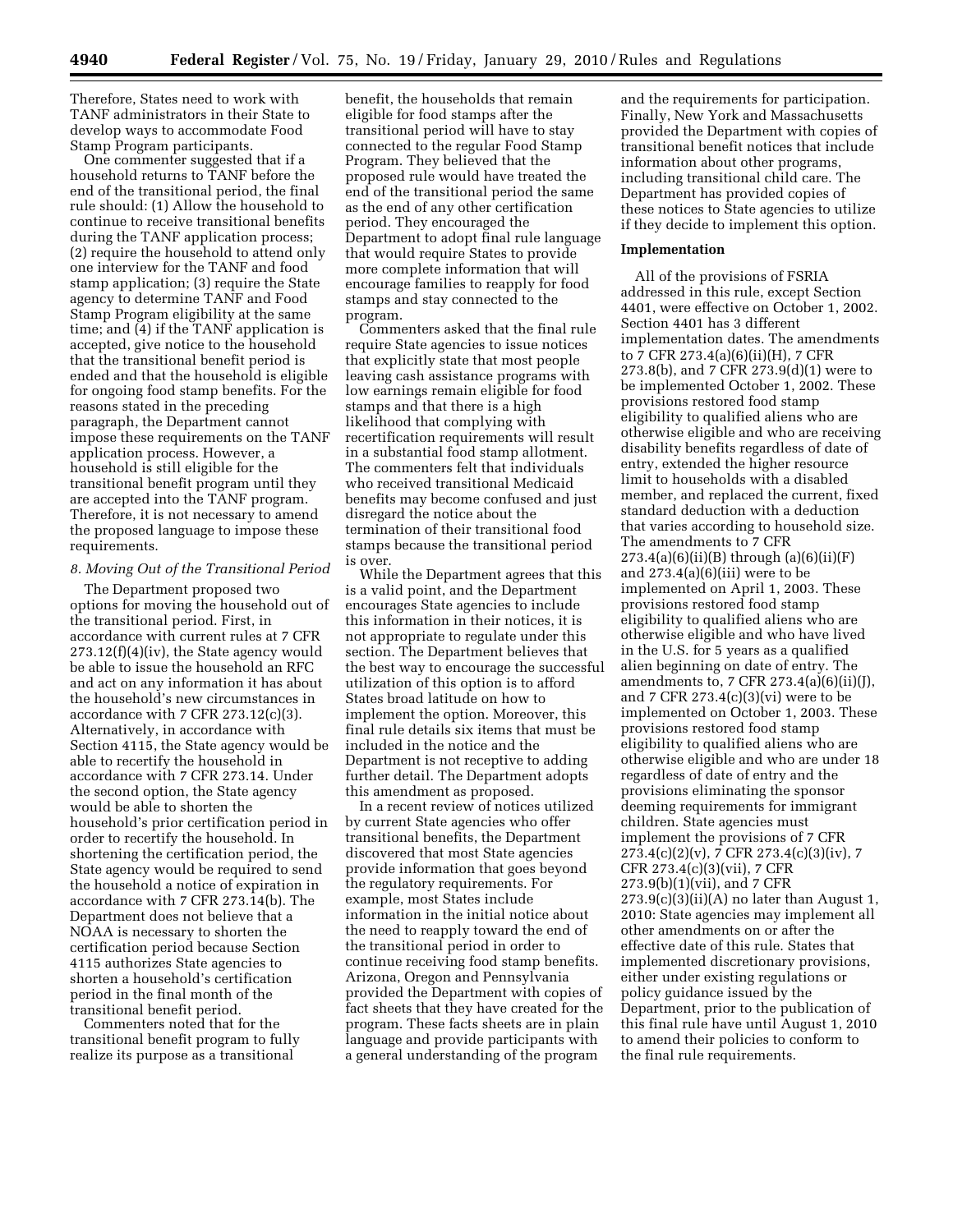#### DISTRIBUTION TABLE—THE TRANSITIONAL BENEFITS ALTERNATIVE

| CFR | Proposed rule | Final rule<br>General eligibility guidelines.              |  |  |
|-----|---------------|------------------------------------------------------------|--|--|
|     |               |                                                            |  |  |
|     |               | 273.26.                                                    |  |  |
|     |               | 273.26(a).                                                 |  |  |
|     |               | 273.26(b).                                                 |  |  |
|     |               | $273.26(c)$ .                                              |  |  |
|     |               | 273.26(c)(1).                                              |  |  |
|     |               | 273.26(c)(2).                                              |  |  |
|     |               | $273.26(c)(3)$ .                                           |  |  |
|     |               | 273.26(c)(4).                                              |  |  |
|     |               | $273.26(c)(5)$ .                                           |  |  |
|     |               | $273.26(c)(6)$ .                                           |  |  |
|     |               | $273.26(c)(7)$ .                                           |  |  |
|     |               | $273.26(d)(1)$ .                                           |  |  |
|     |               | $273.26(c)(8)$ .                                           |  |  |
|     |               | $273.26(c)(9)$ .                                           |  |  |
|     |               | $273.26(d)(2)$ .                                           |  |  |
|     |               | $273.26(d)(3)$ .                                           |  |  |
|     |               | 273.26(c)(10).                                             |  |  |
|     |               | Need to be added as 273.26(e).                             |  |  |
|     |               | General administrative quidelines.                         |  |  |
|     |               | $273.27(a)$ .                                              |  |  |
|     |               | $273.27(a)(1)$ .                                           |  |  |
|     |               | $273.27(a)(2)$ .                                           |  |  |
|     |               | 273.27(c).                                                 |  |  |
|     |               |                                                            |  |  |
|     |               | Application for Food Stamp Program recertifi-<br>cation.   |  |  |
|     |               | 273.28.                                                    |  |  |
|     |               | $273.28(a)$ .                                              |  |  |
|     |               | 273.28(b).                                                 |  |  |
|     |               | 273.28(c).                                                 |  |  |
|     |               | $273.28(c)(1)$ .                                           |  |  |
|     |               | 273.28(c)(2).                                              |  |  |
|     |               | 273.28(d).                                                 |  |  |
|     |               | 273.28(e).                                                 |  |  |
|     |               | 273.28(f).                                                 |  |  |
|     |               | $273.28(q)$ .                                              |  |  |
|     |               | 273.28(h).                                                 |  |  |
|     |               | Transitional notice requirements.                          |  |  |
|     |               | 273.29.                                                    |  |  |
|     |               | 273.29(a).                                                 |  |  |
|     |               | 273.29(b).                                                 |  |  |
|     |               | 273.29(c).                                                 |  |  |
|     |               | $273.29(d)$ .                                              |  |  |
|     |               |                                                            |  |  |
|     |               | 273.29(e).                                                 |  |  |
|     |               | 273.29(f).<br>Transitional benefits alternative change re- |  |  |
|     |               | porting requirements.                                      |  |  |
|     |               | 273.30.                                                    |  |  |
|     |               | Closing the transitional period.                           |  |  |
|     |               | 273.31.                                                    |  |  |
|     |               | $273.31(a)$ .                                              |  |  |
|     |               | $273.31(b)$ .                                              |  |  |
|     |               | Households who return to TANF during the                   |  |  |
|     |               | transitional period.                                       |  |  |
|     |               | 273.32.                                                    |  |  |
|     |               |                                                            |  |  |

#### *Executive Order 12866*

This final rule has been determined to be economically significant and was reviewed by the Office of Management and Budget in conformance with Executive Order 12866.

#### *Regulatory Impact Analysis*

As required for all rules that have been designated as Significant by the Office of Management and Budget, a Regulatory Impact Analysis (RIA) was developed for this final rule. It follows this rule as an Appendix. The following summarizes the conclusions of the regulatory impact analysis: This action is required to implement provisions of FSRIA (Pub. L. 107–171), which was enacted on May 13, 2002. This rulemaking amends FSP regulations to implement 11 provisions of FSRIA that establish new eligibility and certification requirements for the receipt of food stamps. The Department has

estimated the total FSP costs to the Government of the FSRIA provisions implemented in the final rule as \$2.669 billion in FY 2010 and \$13.541 billion over the 5 years FY 2010 through FY 2014. These impacts are already incorporated into the President's budget baseline.

#### *Regulatory Flexibility Act*

This rule has been reviewed with regard to the requirements of the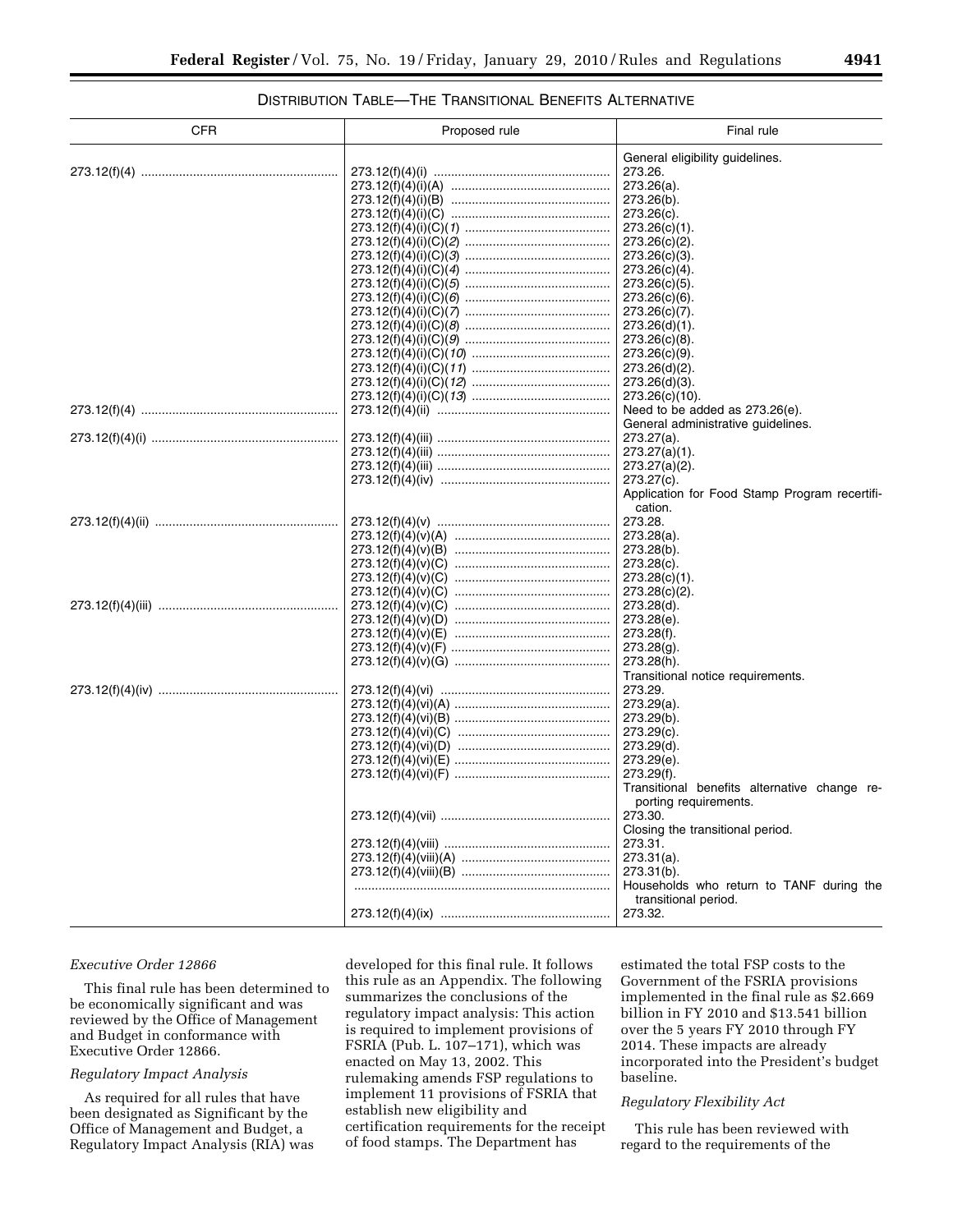Regulatory Flexibility Act (5 U.S.C. 601–612). The Under Secretary for the Food, Nutrition and Consumer Services, has certified that this rule will not have a significant economic impact on a substantial number of small entities. State and local human services agencies will be the most affected to the extent that they administer the Food Stamp Program.

#### *Unfunded Mandates Reform Act*

Title II of the Unfunded Mandates Reform Act of 1995 (UMRA), Public Law 104–4, establishes requirements for Federal agencies to assess the effects of their regulatory actions on State, local, and tribal governments and the private sector. Under Section 202 of the UMRA, the Department generally must prepare a written statement, including a cost/ benefit analysis, for proposed and final rules with Federal mandates that may result in expenditures to State, local, or tribal governments in the aggregate, or to the private sector, of \$100 million or more in any one year. When such a statement is needed for a rule, section 205 of the UMRA generally requires the Department to identify and consider a reasonable number of regulatory alternatives and adopt the least costly, more cost-effective or least burdensome alternative that achieves the objectives of the rule.

This rule contains no Federal mandates (under the regulatory provisions of Title II of the UMRA) that impose costs on State, local, or tribal governments or to the private sector of \$100 million or more in any one year. This rule is, therefore, not subject to the requirements of sections 202 and 205 of the UMRA.

#### *Executive Order 12372*

The Food Stamp Program is listed in the Catalog of Federal Domestic Assistance under No. 10.551. For the reasons set forth in the final rule in 7 CFR 3015, Subpart V and related Notice (48 FR 29115), this Program is excluded from the scope of Executive Order 12372 which requires intergovernmental consultation with State and local officials.

#### *Executive Order 13132, Federalism*

Executive Order 13132 requires Federal agencies to consider the impact of their regulatory actions on State and local governments. Where such actions have federalism implications, agencies are directed to provide a statement for inclusion in the preamble to the regulations describing the agency's considerations in terms of the three categories called for under section (6)(b)(2)(B) of Executive Order 13132.

#### *Prior Consultation With State Officials*

Before drafting this rule, we received input from State agencies at various times. Because the Program is a Stateadministered, federally funded program, our regional offices have formal and informal discussions with State and local officials on an ongoing basis regarding program implementation and policy issues. This arrangement allows State agencies to provide feedback that forms the basis for many discretionary decisions in this and other Program rules. In addition, FNS held three conferences with representatives of the State agencies specifically to discuss the provisions of FSRIA being implemented through this rule. Dates and locations of the meetings were as follows: June 11, 2002, in Alexandria, Virginia; June 13– 14, 2002 in Kennebunkport, Maine; and June 17–19, 2002 in Dallas, Texas. We have also received written requests for policy guidance on the implications of FSRIA from State agencies that deliver food stamp services. These questions have helped us make the rule responsive to concerns presented by State agencies. Finally, we solicited comments on these amendments through the rulemaking process. The comment period for the Proposed Rule opened on April 16, 2004 and closed on June 15, 2004. The comments on the Proposed Rule from State officials were carefully considered in drafting this final rule. This preamble discusses in detail the nature of the concerns of the State and local officials who commented on the Proposed Rule, our position supporting the need to issue this final rule, and the extent to which the concerns expressed by the State and local officials have been met.

#### *Nature of Concerns and the Need To Issue This Rule*

Results of the consultations that were held prior to the publication of the Proposed Rule were discussed in the preamble of that rule and therefore will not be discussed here. The comments that FNS received in response to the Proposed Rule are discussed at length later in this preamble.

#### *Extent to Which We Met Those Concerns*

FNS considered comments on the Proposed Rule prior to publishing this final rulemaking. Our responses to these comments are discussed at length later in this preamble.

#### *Executive Order 12988*

This rule has been reviewed under Executive Order 12988, Civil Justice Reform. This rule is intended to have preemptive effect with respect to any

State or local laws, regulations or policies that conflict with its provisions or that would otherwise impede its full implementation. This rule is not intended to have retroactive effect unless so specified in the ''Effective Date'' paragraph of this rule. Prior to any judicial challenge to the provisions of this rule or the application of its provisions, all applicable administrative procedures must be exhausted. In the Food Stamp Program, the administrative procedures are as follows: (1) For program benefit recipients—State administrative procedures issued pursuant to 7 U.S.C. 2020(e)(1) of the Food Stamp Act and regulations at 7 CFR 273.15; (2) for State agencies administrative procedures issued pursuant to 7 U.S.C. 2023 of the Food Stamp Act and regulations at 7 CFR 276.7 (for rules related to non-quality control liabilities) or 7 CFR Part 283 (for rules related to quality control liabilities); (3) for Program retailers and wholesalers—administrative procedures issued pursuant to Section 14 of the Food Stamp Act (7 U.S.C. 2023) and 7 CFR 279.

#### *Civil Rights Impact Analysis*

FNS has reviewed this final rule in accordance with the Department Regulation 4300–4, ''Civil Rights Impact Analysis,'' to identify and address any major civil rights impacts the rule might have on minorities, women, and persons with disabilities. After a careful review of the rule's intent and provisions, and the characteristics of food stamp households and individual participants, FNS has determined that there is no way to soften their effect on any of the protected classes. FNS has no discretion in implementing many of these changes. The changes that are required to be implemented by law have been implemented. All data available to FNS indicate that protected individuals have the same opportunity to participate in the Food Stamp Program as nonprotected individuals. FNS specifically prohibits the State and local government agencies that administer the Program from engaging in actions that discriminate based on race, color, national origin, sex, religion, age, disability, marital or family status (FSP nondiscrimination policy can be found at 7 CFR 272.6(a)). Where State agencies have options, and they choose to implement a certain provision, they must implement it in such a way that it complies with the regulations at 7 CFR 272.6.

#### *Paperwork Reduction Act*

The Paperwork Reduction Act of 1995 (44 U.S.C. Chap. 35; *see* 5 CFR part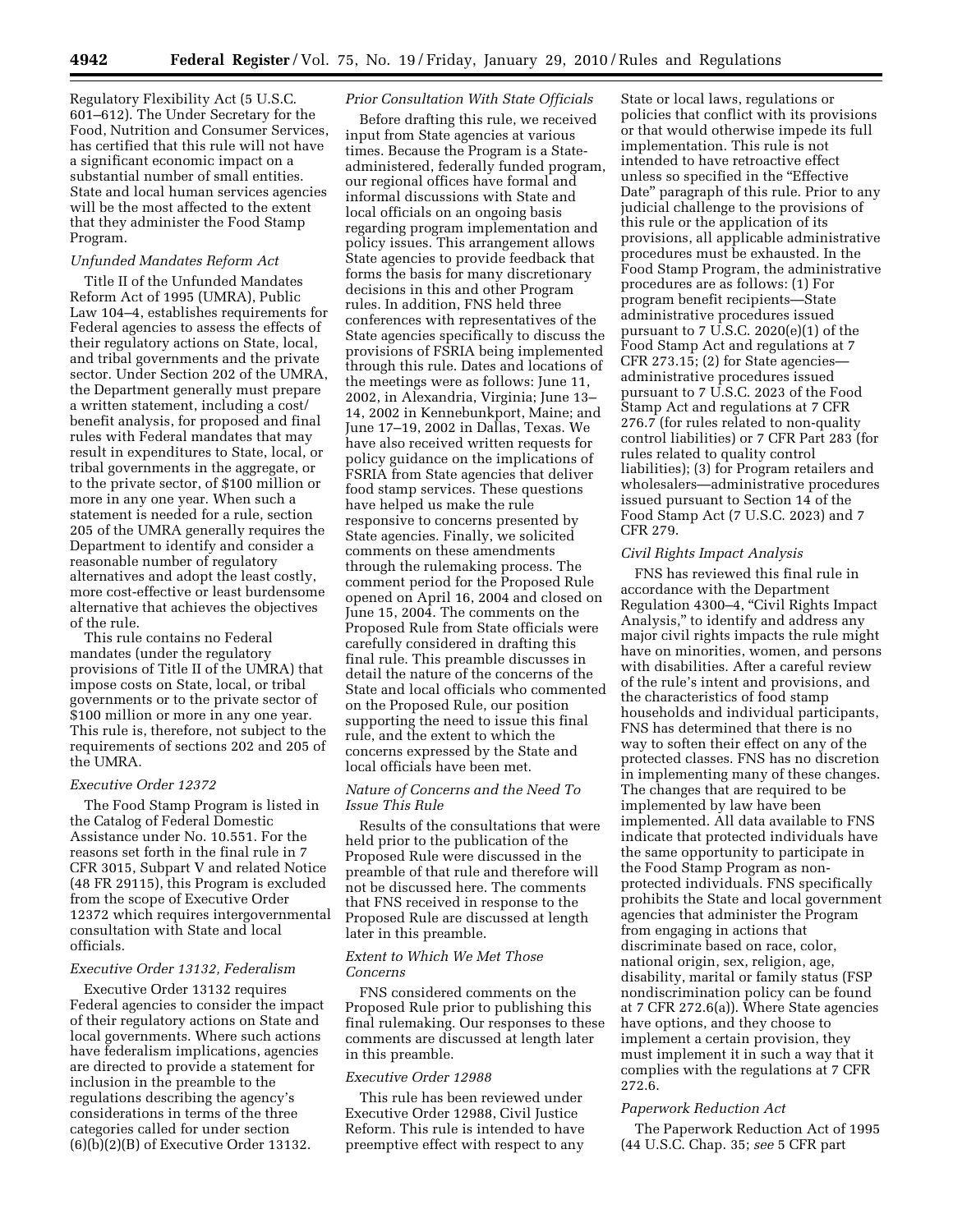1320) requires that each Federal agency establish a process to evaluate proposed collections of information and to reduce information collection burdens on the public. The Office of Management and Budget (OMB) must approve all collections of information by a Federal agency from the public before they can be implemented, and respondents are not required to respond to any information collection unless it displays a current valid OMB control number.

This final rule changes the information collection burden associated with currently-approved collections OMB No. 0584–0064, No. 0584–0496, and No. 0584–0083. Implementation of the data collection requirements resulting from this final rule is contingent upon OMB approval under the Paperwork Reduction Act of 1995.

FNS sought public comments specific to the estimated information collection burden of the proposed rule and received one comment. The commenter suggested that FNS should consider using a checklist for revisions to the State Plan as means of reducing the State agency paperwork burden related to revision of State plans. Because the comment did not impact the burden on the respondents or concern the substantive provisions of this rule, we are deferring a decision of the suggestion and will consider it when we revise State plan requirements. Thus, the provisions contained in this final rule do not differ with regard to information collection burden requirements from those set forth in the proposed rule.

The calculation of the information collection burden under the specific OMB numbers, as revised to reflect adjustments for SNAP participation increases and changes contained in this final rule, are described below. These calculations have been revised to reflect changes in the reporting and recordkeeping burdens resulting from new provisions added to the SNAP regulations by this final rule. As a result of this rulemaking, the overall information collection burden hours associated with OMB No. 0584–0064, No. 0584–0496, and No. 0584–0083 are estimated to have decreased by about 1,150,423 hours annually (920,338 hours due to program changes and 230,085 hours due to adjustments). Of the total impact, the annual burden hours are estimated to have decreased by 653,958 hours for food stamp households (523,166 hours due to program changes and 130,792 due to adjustments) and by 496,465 hours for States (397,172 hours due to program changes and 99,293 for adjustments).

The breakdown of the changes for each separate information collection burden is described separately below.

#### **OMB Number: 0584–0064**

*Title:* Application and Certification of Food Stamp Households.

*Expiration Date:* December 31, 2010. *Type of Request:* Revision of a currently approved collection.

*Abstract:* Title 7, Part 273 of the CFR sets forth the Food Stamp Program requirements for the application, certification and continued eligibility for food stamp benefits. This rulemaking revises the collection burden to account for changes required by FSRIA.

*Simplified Reporting (7 CFR 273.12(a)(5)):* 

The expanded use of simplified reporting allowed under FSRIA will greatly reduce reporting burdens for households and State agencies. To the extent that State agencies adopt simplified reporting, households will have fewer reports to file and the agency will have fewer reports to process.

*Household burden:* The expanded use of simplified reporting allowed under FSRIA reduces the household reporting burden by reducing the number of reports certain households must file with the food stamp agency as a condition of their ongoing eligibility for benefits.

Based on a 2008 survey of State choices and program data from the National Data Bank, out of 53 State agencies, 50 State agencies have implemented simplified reporting. From this, we estimate that 3,940,307 households are newly subject to the expanded simplified reporting option. Of these households, we assume that without simplified reporting 265,577 would otherwise have been subject to quarterly reporting, and 3,674,730 would have been subject to change reporting requirements. We estimate that it takes a household 8 minutes or .1336 burden hours to complete a semiannual report under simplified reporting or a quarterly report and 5 minutes or .0835 burden hours to complete a change report. We expect households to submit one report annually under simplified semi-annual reporting; 3 reports annually under quarterly reporting; and an average of 3.5 reports annually under change reporting. Based on these estimates, households subject to the simplified semi-annual report have a burden of 526,425 hours (3,940,307 semi-annual reporting households  $\times$  1 report  $\times$  .1336 hours = 526,425 hours). Under quarterly or change reporting, we estimate that these households would have had a burden of 1,180,383 hours [(265,577

quarterly reporting households  $\times$  3 reports  $\times$  .1336 hours = 106,443 hours) + (3,674,730 change reporting households  $\times$  3.5 reports  $\times$  .0835 hours  $= 1,073,940$  hours)  $= 1,180,383$  hours]. The difference indicates a net decrease in expected household burden hours of 653,958 hours  $(526, 425 - 1, 180, 383 =$  $-653.958$  hours).

*State agency burden:* The expanded use of simplified reporting also reduces the State burden for processing reports. With the exception of households consisting entirely of elderly or disabled persons, which may be subject to a reporting requirement at an interval of up to 12 months, simplified reporting typically requires a household to file a report once every 6 months, and also at any time that the household's gross income exceeds 130 percent of the poverty level. This means that States choosing the simplified reporting option will have fewer household reports to process. Consistent with the analysis of household burden, we estimate that 3,940,307 households are newly subject to the expanded simplified reporting option; 265,577 of which would otherwise have been subject to quarterly reporting, and 3,674,730 of which would have been subject to change reporting requirements. Under semiannual reporting, all of these households will submit one report annually. We estimate that a State agency spends 11 minutes or .1837 hours processing each report for a total of 723,834 burden hours (3,940,307 reports  $\times$  .1837 hours = 723,834 hours). Quarterly reporting households submit 3 reports annually and change reporting households submit an estimated average of 3.5 reports annually. We estimate that the State agency spends 11 minutes or .1837 hours processing each quarterly report and 5 minutes or .0835 hours processing each change report. If simplified reporting households continued instead to submit change or quarterly reports, the State agency would have a burden of 1,220,299 hours [(265,577 quarterly reporting households  $\times$  3 reports  $\times$  .1837 hours = 146,359 hours) + (3,674,730 change reporting households  $\times$  3.5 reports  $\times$ .0835 hours = 1,073,940 hours) = 1,220,299 hours]. As a result, the simplified reporting option results in an estimated net reduction of 496,465 burden hours  $(723, 834)$  hours  $\cdot$  $1,220,299$  hours =  $-496,465$  hours) for State agencies implementing the option contained in the final rule.

*Transition Notices, Application Revisions Reflecting the Deduction Freeze During the Certification Period, and Simplifying Child Support Payments (7 CFR 273.29):*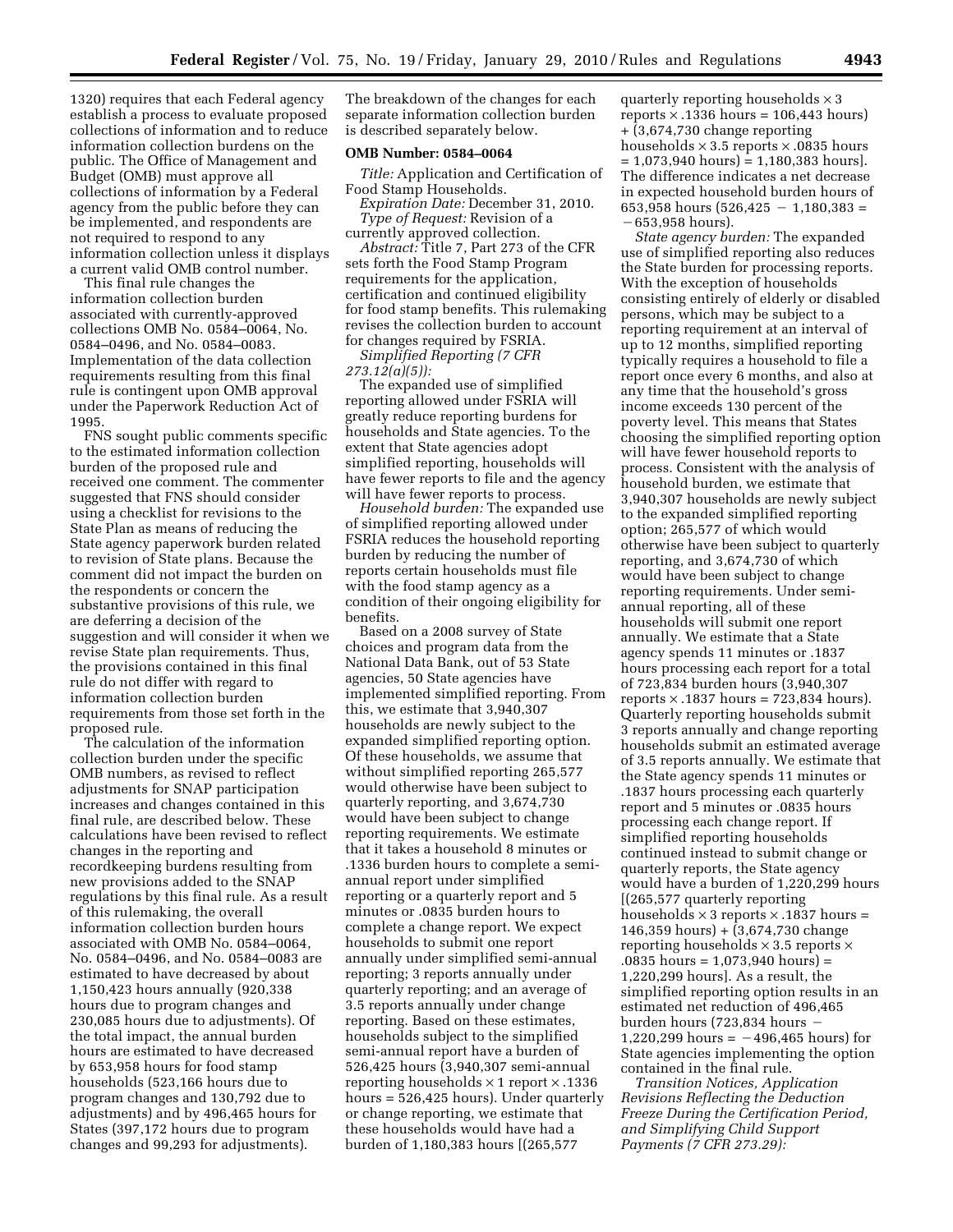There are small increases in the information collection burden expected to result from the final rule's requirements to develop transition notices, to notify households about freezing deductions during the certification period, and to simplify the determination of child support payments. These provisions are estimated to have resulted in a one-time increase in the burden for State agencies of 300 hours. There is also a small onetime increase in the burden associated with including information in the State plans related to which of the rule's optional provisions States adopt. This provision is expected to increase the overall burden by 50 hours as States amend their Plans of Operation after the final rule becomes effective. In addition, a small one-time increase in the burden already occurred in 2003 from the FSRIA's requirement that States post food stamp applications on State Web sites. We anticipate no further burden from this requirement.

*Determination of child support payments. (7 CFR 273.12(a)(1)(vi)):* 

Households that pay legally owed child support are eligible for either an exclusion or deduction of those payments. FSRIA allows State agencies to rely solely on information from the State's Child Support Enforcement (CSE) agency in determining a household's obligation and actual child support payments. As a result of this change, the household would not have further reporting and verification requirements.

*State agency burden:* This provision was intended to simplify the process by allowing State agencies to rely solely on information from the Child Support Enforcement (CSE) agency in determining the amount of child support payments made. If a State agency uses CSE data, it will not have to perform other verification of payments reported by the household. Most States already have a link to the CSE agency, and would experience no additional burden to set up an interface with the CSE agency. However, we estimate that modifying instructions to workers regarding the new process to determine child support payments will result in a burden of 20 hours per State agency. We anticipate 5 State agencies in each of the next 3 years will choose this option, resulting in a total of 100 burden hours annually (5 States  $\times$  20  $hours = 100 hours$ .

*Household burden:* This provision will also reduce the reporting burden for some households because the State agency will rely on the information from the CSE agency instead of requiring additional verification from the

household. We estimate that households spend an average of 19 minutes or .3173 hours in total completing an application for initial certification or recertification. Since only 1.5 percent of all SNAP households received the child support deduction in FY 2008 and only some of those households will be subject to the new requirement since it is a State option, the average time to complete an application will not be measurably affected by this change. Therefore, we do not estimate a change in household burden from this provision.

*Notification on reporting forms if State chooses to disregard changes in deductions (7 CFR 273.12(b)(1), 273.12 (b)(2), and 273.12(h)(2)):* States are given the option in FSRIA to postpone acting on changes that would affect the amount of deductions, except for changes in shelter expenses due to a change in residence and changes in earned income. If the State adopts this option, it must include a notice on all report forms that any reported changes that affect deductions will not be acted on until the household's next recertification.

*State agency burden:* The notification would be added to a State's existing reporting forms, so this option would not impose an additional burden for creating or sending a new notice. However, States that choose this option would have to revise their reporting forms to include notification about postponing changes in deductions. We estimate that modifying existing report forms will result in a burden of 20 hours per State agency. We assume that 5 States in each of the next 3 years will choose this option, resulting in a burden of 100 hours annually (5 States  $\times$  20 hours  $= 100$  hours).

*Household burden:* This provision does not affect the burden for households.

*Transition notice (7 CFR 273.29):*  FSRIA amended the Act to provide for an option for States to provide transitional benefits to families leaving the TANF program. The Act amended and expanded the transitional benefit alternative provided pursuant to the regulatory authority. Current regulations require that States opting to provide transitional benefits provide a Transition Notice (TN) to households. The final rule also provides for a TN but has substantially different requirements for the notice. State agencies that opt to provide transitional benefits must provide families eligible for transitional benefits a TN that includes detailed and specific information about the household's transitional benefits and rights.

*State agency burden:* The Notice of Expiration (NOE) and the TN are comparable notices, and the TN will replace the NOE in some cases. Therefore, we assume that the burden for the TN will be minimal and will be incorporated into the NOE burden calculations. Because of the substantial changes to the current TN that are required by this provision, we anticipate a burden of 20 hours per State agency for developing the TN for both States that currently provide transitional benefits pursuant to the regulatory authority and those States that have not yet provided transitional benefits. As of August 2008, 18 States have chosen to implement the transitional benefit option. FNS calculated an average annual burden of 120 hours each year (6  $\times$  20 hours = 120 hours) based on 6 States adopting this option each year over a 3 year period.

*Household burden:* FNS believes there is no burden to the household for this provision.

*Food Stamp applications on State Web sites (7 CFR 273.2(c)):* 

FSRIA requires every State agency that maintains a Web site to make its food stamp application available on the Web site in every language for which a printed copy is available. State agencies are not required to accept applications on-line.

*State agency burden:* Because States already develop applications, and all States already maintain Web sites, FNS does not project any additional ongoing reporting burden resulting from this requirement.

*Household burden:* This requirement simply makes the application available in another manner and does not impose an additional burden for households.

*Start-up burden:* The startup burden resulting from this requirement has already been incurred by State agencies. FNS estimates that each State agency has previously incurred a one-time burden of 1.5 hours to post its application(s) on the Web resulting in a total burden of 80 hours (53 State agencies  $\times$  1.5 hours = 80 hours). There is no ongoing burden from this requirement.

This rule does not affect the current recordkeeping burden involved with OMB# 0584–0064.

#### **OMB Number: 0584–0496**

*Title:* State Agency Options. *Expiration Date:* October 31, 2010. *Type of Request:* Revision of a currently approved collection.

*Abstract:* Title 7, Part 273 of the CFR sets forth the Food Stamp Program requirements for the application, certification and continued eligibility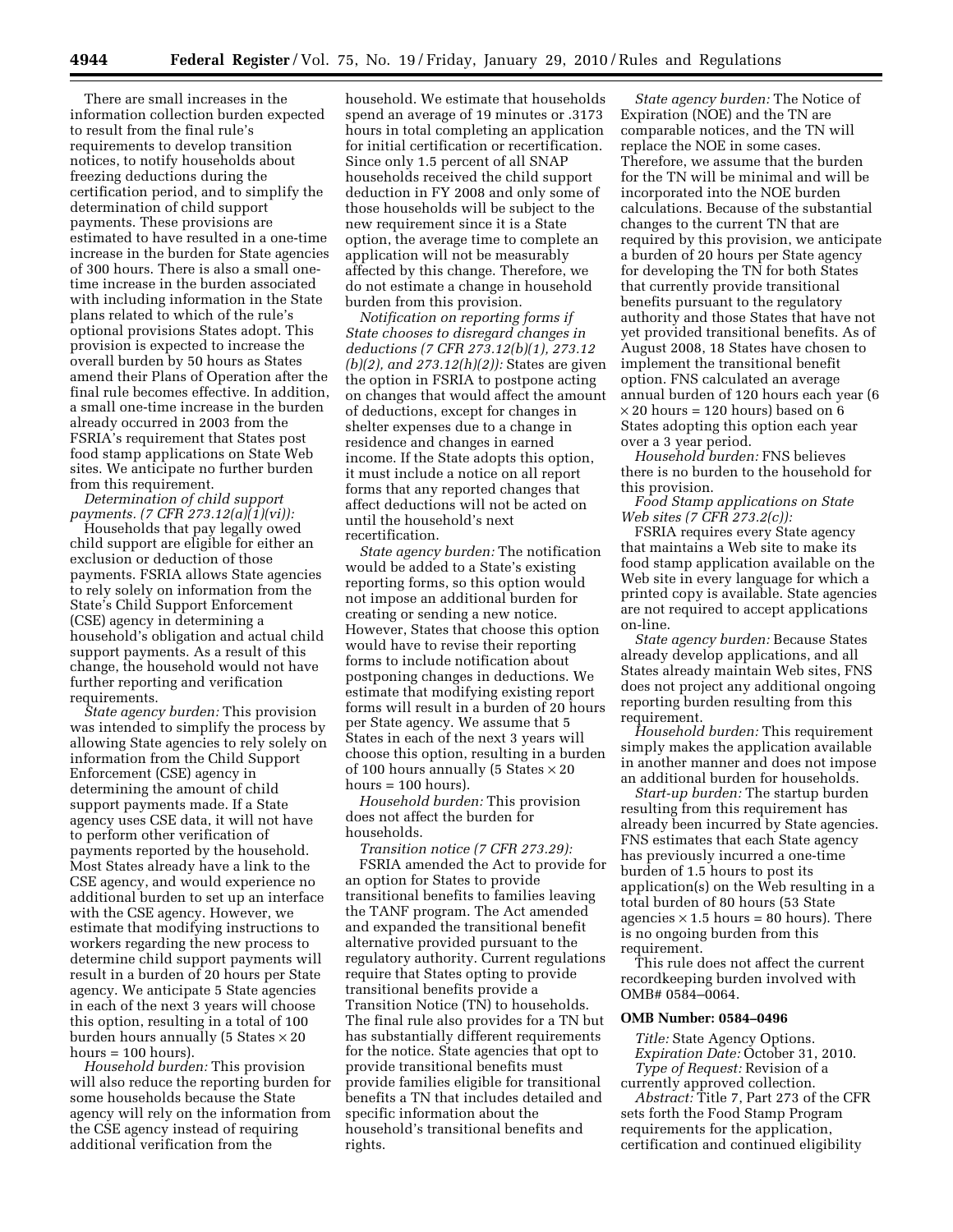for food stamp benefits. This rulemaking plus the standards that State proposes to revises the collection burden to account for changes required by FSRIA.

*Establishing and reviewing standard utility allowances (7 CFR 273.9(d)(6)(iii)(B)):* 

Section 273.9(d)(6)(iii)(B) of the food stamp regulations allows State agencies to establish standard utility allowances (SUAs) and requires State agencies to review and adjust established SUAs annually to reflect changes in the cost of utilities. Many State agencies already have one or more approved standards, which they update annually. State agencies may use information already available from case files, quality control reviews, utility companies or other sources. State agencies may make adjustments based on cost-of-living increases. The information is used to establish standards to be used in place of actual utility costs in the computation of the excess shelter deduction. State agencies are required to submit the standard amounts and methodologies to FNS when they are developed or changed.

*Estimates of burden:* Currently 52 State agencies out of 53 have a standard that includes heating or cooling costs and 31 have a standard for utility costs other than heating or cooling. In addition, 44 State agencies have a telephone allowance standard. State agencies are required to review the standards each year to determine if cost of living increases are needed. We estimate a minimum of 2.5 hours annually to review and adjust the standards (2.5 hours  $\times$  52 State agencies = 130 hours). Total burden for this provision is estimated to be 130 hours per year.

*Mandatory utility standards:*  Section 273.9(d)(6)(iii) of the regulations, as proposed to be amended, allows State agencies to mandate the use of an SUA when the excess shelter cost deduction is computed instead of allowing households to claim actual utility costs, provided the standards will not increase program costs. State agencies may establish additional standards to implement this provision. They must show that mandatory utility standards will not increase program costs. Request for FNS approval to use a standard for a single utility must include the cost figures upon which the standard is based. If the State wants to mandate use of utility standards but does not want individual standards for each utility, the State needs to submit information showing the approximate number of food stamp households that would be entitled to the nonheating and noncooling standard and the average cost of their actual utility costs now

use and an explanation of how they were computed. If the State does not have actual data, it must draw a sample of cases to obtain it.

*Estimates of burden:* Currently, 40 State agencies have elected to mandate the use of SUAs. We expect that additional States will decide to implement a mandatory SUA. There is not an additional burden in developing the standards since these agencies already establish the SUA. Therefore, since there is no additional burden, the total annual burden associated with mandatory utility standards is zero.

*Self-employment costs (7 CFR 273.11(b)):* 

Section 273.11(b) of the regulations allows self-employment gross income to be reduced by the cost of producing such income. The regulations allow the State agencies, with approval from FNS, to establish the methodology for offsetting the costs of producing selfemployment income, as long as the procedure does not increase program costs. State agencies may submit a request to FNS to use a method of producing a reasonable estimate of the costs of producing self-employment income in lieu of calculating the actual costs for each household with such income. Different methods may be proposed for different types of selfemployment. The proposal shall include a description of the proposed method, the number and type of households and percent of the caseload affected, and documentation indicating that the proposed procedure will not increase program costs. State agencies may collect this data from household case records or other sources that may be available.

*Estimates of burden:* We estimate that 10 State agencies will submit a request of this type each year for the next three years. It is estimated that these States will incur a one-time burden of at least 10 working hours gathering and analyzing data, developing the methodology, determining the cost implication, and submitting a request to FNS for a total burden of 100 hours annually.

*Record keeping burden only:* Each State agency would be required to keep a record of the information gathered and submitted to FNS. We estimate this to be 7 minutes or .1169 hours per year for the 53 State agencies to equal a total of 6 burden hours annually  $(53 \times .1169)$ hours = 6 hours annual burden).

#### **OMB Number: 0584–0083**

*Title:* Operating Guidelines, Forms and Waivers.

*Expiration Date:* October 31, 2010.

*Type of Request:* Revision of a currently approved collection.

*Abstract:* The regulations at 7 CFR 272.2 require that State agencies plan and budget program operations and establish objectives for each year. State agencies submit these plans to the regional offices for review and approval. This rulemaking amends Part 7 CFR 272.2(d) of the Food Stamp Program Regulations to require State agencies that opt to implement certain provisions of FSRIA to include these options in the State Plan of Operation. The optional provisions that must be included in the State Plan of Operation are: simplified definition of resources, simplified definition of income, optional child support deduction, homeless household shelter deduction, simplified reporting, simplified determination of deductions, and transitional benefits. The regulations at 7 CFR 272.2(f) require that State agencies only have to provide FNS with changes to these plans as they occur.

*Estimates of Burden:* Out of 53 State agencies, 50 States have adopted simplified reporting; 18 states have adopted transitional benefits; 43 States have adopted simplified definition of income; 36 States have adopted simplified definition of resources; 27 States have adopted the homeless household deduction; 8 States have adopted the option to simplify determination of deductions; and 14 states have chosen to treat legally obligated child support payments made to non-household members as an income exclusion while 39 States will continue to count the payments as a deduction. In view of the number of States that have already selected the above options, we estimate that very few additional States will elect to adopt them in the future and that the additional reporting burden resulting from revising State plans will be minimal. The additional public reporting burden for this proposed collection of information is estimated to average an additional .25 hours per response. The total burden for this collection is 40 hours (53 respondents (State agencies) X 3 responses per year per respondent X .25 hours per response). There is no impact on the recordkeeping burden involved with OMB# 0584–0083.

An Information Collection Request (ICR) package will be submitted to OMB based on the provisions of this final rule to reflect the changes to OMB No. 0584– 0064, No. 0584–0496, No. 0584–0083. These amended information collection requirements will not become effective until approved by OMB. When these information collection requirements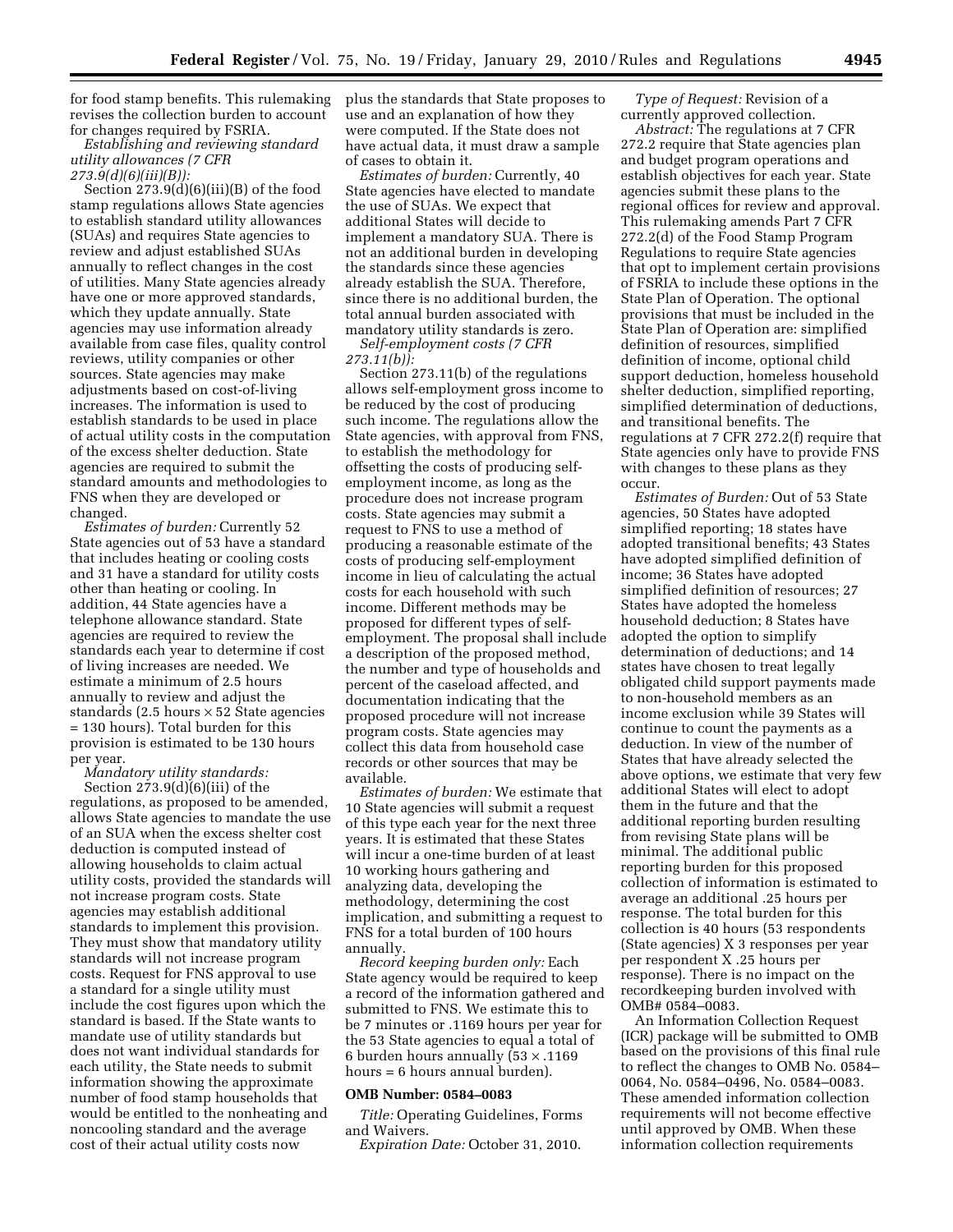have been approved, FNS will publish separate action in the **Federal Register**  announcing OMB's approval.

#### **E-Government Act Compliance**

The Food and Nutrition Service is committed to complying with the E-Government Act of 2002, to promote the use of the Internet and other information technologies to provide increased opportunities for citizen access to Government information and services, and for other purposes.

#### **List of Subjects**

#### *7 CFR Part 272*

Alaska, Civil rights, Food stamps, Grant programs—social programs, Penalties, Reporting and recordkeeping requirements.

#### *7 CFR Part 273*

Administrative practice and procedure, Aliens, Claims, Employment, Food stamps, Fraud, Government employees. Grant programs—social programs, Income taxes, Reporting and recordkeeping requirements, Students, Supplemental Security income, Wages.

■ Accordingly, 7 CFR parts 272 and 273 are amended as follows:

■ 1. The authority citation for parts 272 and 273 continues to read as follows:

**Authority:** 7 U.S.C. 2011–2036.

#### **PART 272—REQUIREMENTS FOR PARTICIPATING STATE AGENCIES**

■ 2. Section 272.1 is amended by adding a new paragraph (g)(173) to read as follows:

#### **§ 272.1 General terms and conditions.**

\* \* \* \* \*

(g) \* \* \* \*

(173) *Amendment No. 401.* The provisions of Amendment No. 401 are implemented as follows:

(i) The following amendments were to be implemented October 1, 2002: 7 CFR  $273.4(a)(6)(ii)(H)$ , 7 CFR  $273.8(b)$ , and 7 CFR 273.9(d)(1).

(ii) The following amendments were to be implemented April 1, 2003: 7 CFR 273.4(a)(6)(ii)(B) through 7 CFR 273.4(a)(6)(ii)(F) and 273.4(a)(6)(iii).

(iii) The following amendments were to be implemented October 1, 2003: 7 CFR 273.4 (a)(6)(ii)(J); 7 CFR  $273.4(c)(3)(vi).$ 

(iv) State agencies must implement the following amendments no later than August 1, 2010: 7 CFR 273.4(c)(2)(v), 7 CFR 273.4(c)(3)(iv), 7 CFR 273.4(c)(3)(vii), 7 CFR 273.9(b)(1)(vi),

and 7 CFR 273.9(c)(3)(ii)(A). (v) State agencies may implement all

other amendments on or after the effective date.

(vi) State agencies that implemented discretionary provisions, either under existing regulations or policy guidance issued by the Department, prior to the publication of this final rule have until August 1, 2010 to amend their policies to conform to the final rule requirements.

■ 3. Section 272.2 is amended by adding a new paragraph  $(d)(1)(xvi)$  to read as follows:

#### **§ 272.2 Plan of operation.**

\* \* \* \* \* (d) \* \* \*

 $(1) * * * *$ 

(xvi) If the State agency chooses to implement the optional provisions specified in:

(A) Sections  $273.2(f)(1)(xii)$ ,  $273.2(f)(8)(i)(A), 273.9(d)(5),$ 273.9(d)(6)(i), and 273.12(a)(4) of this chapter, it must include in the Plan's attachment the options it has selected;

(B) Section 273.8(e)(19) of this chapter, it must include in the Plan's attachment a statement that the option has been selected and a description of the resources being excluded under the provision;

(C) Section 273.9(c)(3) of this chapter, it must include in the Plan's attachment a statement that the option has been selected and a description of the types of educational assistance being excluded under the provision;

(D) Section 273.9(c)(18) of this chapter, it must include in the Plan's attachment a statement that the option has been selected and a description of the types of payments being excluded under the provision;

 $(E)$  Section 273.9(c)(19) of this chapter, it must include in the Plan's attachment a statement that the option has been selected and a description of the types of income being excluded under the provision;

(F) Section 273.12(a)(5) of this chapter, it must include in the Plan's attachment a statement that the option has been selected and a description of the types of households to whom the option applies;

(G) Section 273.12(c) of this chapter, it must include in the Plan's attachment a statement that the option has been selected and a description of the deductions affected; and

(H) Section 273.26 of this chapter, it must include in the Plan's attachment a statement that the option has been selected and specify the categories of households eligible for transitional benefits and the maximum number of months for which such benefits will be provided.

\* \* \* \* \*

#### **PART 273—CERTIFICATION OF ELIGIBLE HOUSEHOLDS**

■ 4. The authority citation for part 273 continues to read as follows:

**Authority:** 7 U.S.C. 2011–2036.

■ 5. Designate §§ 273.1 and 273.2 as Subpart A of part 273 and add a subpart heading to read as follows:

#### **Subpart A—General Rules**

■ 6. In § 273.2:

■ a. Paragraph (c)(3) is amended by adding three new sentences after the second sentence.

 $\blacksquare$  b. Paragraph (f)(1)(xii) is amended by adding four new sentences after the third sentence.

- c. Paragraph (f)(2)(iii) is removed.
- $\blacksquare$  d. A new paragraph  $(f)(4)(v)$  is added.
- **•** e. Paragraph  $(f)(8)(i)(A)$  is revised. The additions and revision read as follows:

#### **§ 273.2 Office operations and application processing.**

- \* \* \* \* \*
	- (c) \* \* \*

 $(3)$  \* \* \* If the State agency maintains a Web page, it must make the application available on the Web page in each language in which the State agency makes a printed application available. The State agency must provide on the Web page the addresses and phone numbers of all State food stamp offices and a statement that the household should return the application form to its nearest local office. The applications must be accessible to persons with disabilities in accordance with Section 504 of the Rehabilitation Act of 1973, Public Law 93–112, as amended by the Rehabilitation Act Amendments of 1974, Public Law 93– 516, 29 U.S.C. 794. \* \* \*

- \* \* \* \* \*
- $(f) * * * *$
- $(1) * * * *$

 $(xii) * * *$  For households that pay their child support exclusively through their State CSE agency, the State agency may use information provided by that agency in determining a household's legal obligation to pay child support, the amount of its obligation and amount the household has actually paid. A household would not have to provide additional verification unless it disagrees with the data presented by the State CSE agency. Before the State agency may use the CSE agency's information, the household must sign a statement authorizing release of the household's child support payment records to the State agency. State agencies that choose to rely on information provided by their State CSE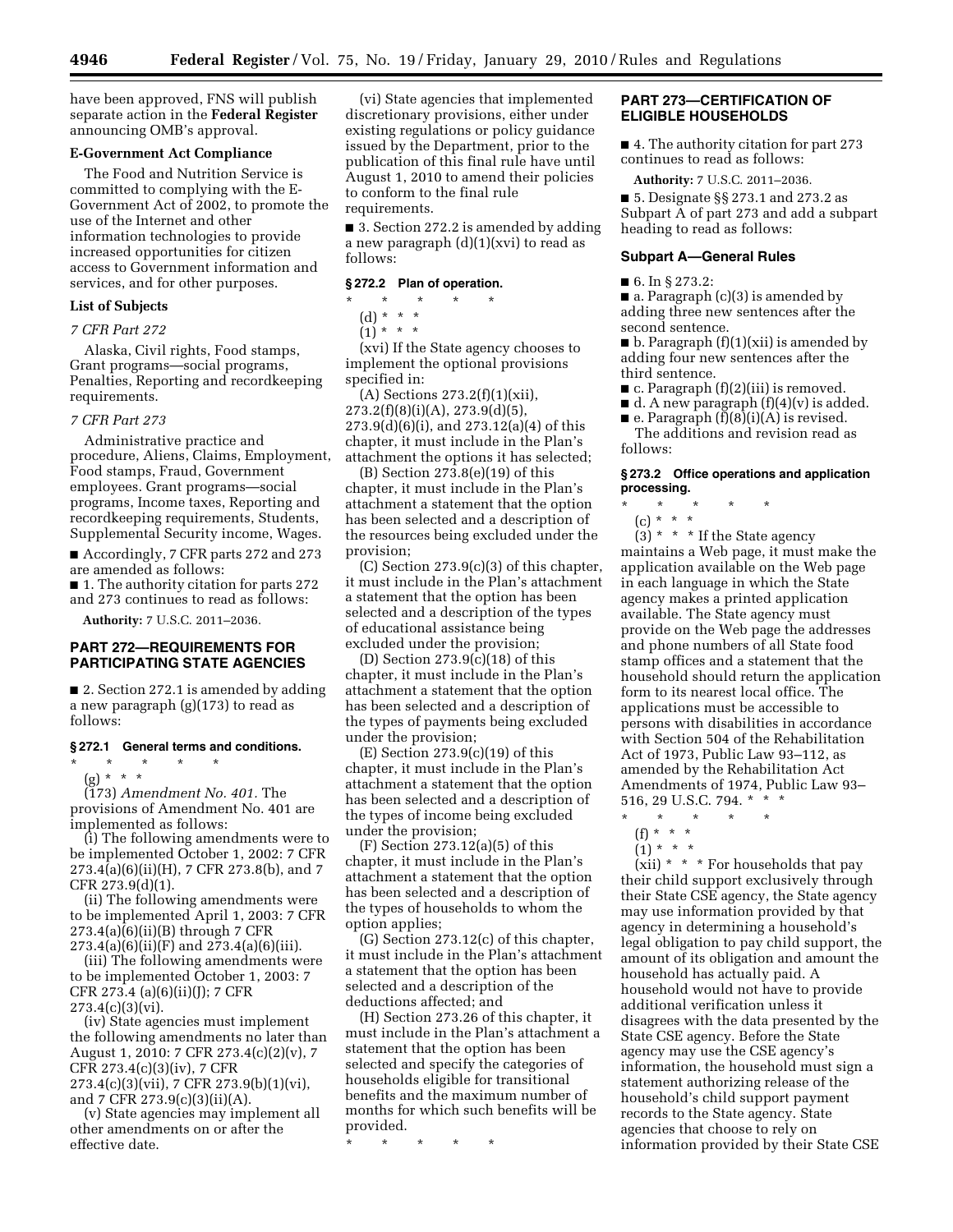agency in accordance with this paragraph (f)(1)(xii) must specify in their State plan of operation that they have selected this option. \* \* \*

- \* \* \* \* \*
	- (4) \* \* \*

(v) *Homeless households.* Homeless households claiming actual shelter expenses or those with extremely low shelter costs may provide verification of their shelter expenses to qualify for the homeless shelter deduction if the State agency has such a deduction. If a homeless household has difficulty in obtaining traditional types of verification of shelter costs, the caseworker shall use prudent judgment in determining if the verification obtained is adequate. For example, if a homeless individual claims to have incurred shelter costs for several nights and the costs are comparable to costs typically incurred by homeless people for shelter, the caseworker may decide to accept this information as adequate information and not require further verification.

- \* \* \* \* \*
	- (8) \* \* \*  $(i)$  \* \* \*
	-

(A) At recertification the State agency shall verify a change in income if the source has changed or the amount has changed by more than \$50. Previously unreported medical expenses, actual utility expenses and total recurring medical expenses which have changed by more than \$25 shall also be verified at recertification. The State agency shall not verify income if the source has not changed and if the amount is unchanged or has changed by \$50 or less, unless the information is incomplete, inaccurate, inconsistent or outdated. The State agency shall also not verify total medical expenses, or actual utility expenses claimed by households which are unchanged or have changed by \$25 or less, unless the information is incomplete, inaccurate, inconsistent or outdated. For households eligible for the child support deduction or exclusion, the State agency may use information provided by the State CSE agency in determining the household's legal obligation to pay child support, the amount of its obligation and amounts the household has actually paid if the household pays its child support exclusively through its State CSE agency and has signed a statement authorizing release of its child support payment records to the State agency. A household would not have to provide any additional verification unless they disagreed with the information provided by the State CSE agency. State agencies that choose to use information provided

by their State CSE agency in accordance with this paragraph  $(f)(8)(i)(A)$  must specify in their State plan of operation that they have selected this option. For all other households eligible for the child support deduction or exclusion, the State agency shall require the household to verify any changes in the legal obligation to pay child support, the obligated amount, and the amount of legally obligated child support a household member pays to a nonhousehold member. The State agency shall verify reportedly unchanged child support information only if the information is incomplete, inaccurate, inconsistent or outdated.

■ 7. Designate §§ 273.3 and 273.4 as Subpart B of part 273 and add a subpart heading to read as follows:

#### **Subpart B—Residency and Citizenship**

■ 8. In § 273.4:

\* \* \* \* \*

 $\blacksquare$  a. Paragraphs (a)(5) and (a)(6) are redesignated as paragraphs (a)(6) and (a)(7) respectively.

■ b. A new paragraph (a)(5) is added.

■ c. Newly redesignated paragraph (a)(6) is revised.

■ d. Newly redesignated paragraph (a)(7) is amended by removing the words "and (a)(5)(ii)(H) through  $(a)(5)(ii)(J)'$  and adding in their place "and  $(a)(6)(ii)(I)$ ."

■ e. Paragraph (c)(2) introductory text is amended by removing the words ''paragraph (a)(5)(ii)(A)'' and adding in their place "paragraph  $(a)(6)(ii)(A)$ ".  $\blacksquare$  f. Paragraph (c)(2)(v) is amended by

adding a new sentence to the end of the paragraph.

g. Paragraph  $(c)(3)(iv)$  is amended by adding three new sentences after the first sentence, and is further amended by removing the semi-colon at the end of the last sentence and adding in its place a period, and by adding three sentences to the end of the paragraph.  $\blacksquare$  h. A new paragraph (c)(3)(vi) is added.

 $\blacksquare$  i. A new paragraph (c)(3)(vii) is added. The revision and additions read as

follows:

#### **§ 273.4 Citizenship and alien status.**

(a) \* \* \*

(5) An individual who is:

(i) An alien who has been subjected to a severe form of trafficking in persons and who is certified by the Department of Health and Human Services, to the same extent as an alien who is admitted to the United States as a refugee under Section 207 of the INA; or

(ii) An alien who has been subjected to a severe form of trafficking in persons and who is under the age of 18, to the same extent as an alien who is admitted

to the United States as a refugee under Section 207 of the INA;

(iii) The spouse, child, parent or unmarried minor sibling of a victim of a severe form of trafficking in persons under 21 years of age, and who has received a derivative T visa, to the same extent as an alien who is admitted to the United States as a refugee under Section 207 of the INA; or

(iv) The spouse or child of a victim of a severe form of trafficking in persons 21 years of age or older, and who has received a derivative T visa, to the same extent as an alien who is admitted to the United States as a refugee under Section 207 of the INA; or

(6) An individual who is both a qualified alien as defined in paragraph (a)(6)(i) of this section and an eligible alien as defined in paragraph (a)(6)(ii) or (a)(6)(iii) of this section.

(i) A qualified alien is:

(A) An alien who is lawfully admitted for permanent residence under the INA;

 $(\dot{B})$  An alien who is granted asylum under section 208 of the INA;

(C) A refugee who is admitted to the United States under section 207 of the INA;

(D) An alien who is paroled into the U.S. under section 212(d)(5) of the INA for a period of at least 1 year;

(E) An alien whose deportation is being withheld under section 243(h) of the INA as in effect prior to April 1, 1997, or whose removal is withheld under section 241(b)(3) of the INA;

(F) An alien who is granted conditional entry pursuant to section 203(a)(7) of the INA as in effect prior to April 1, 1980;

(G) An alien who has been battered or subjected to extreme cruelty in the U.S. by a spouse or a parent or by a member of the spouse or parent's family residing in the same household as the alien at the time of the abuse, an alien whose child has been battered or subjected to battery or cruelty, or an alien child whose parent has been battered; 2 or

(H) An alien who is a Cuban or Haitian entrant, as defined in section 501(e) of the Refugee Education Assistance Act of 1980.

(ii) A qualified alien, as defined in paragraph (a)(6)(i) of this section, is eligible to receive food stamps and is not subject to the requirement to be in qualified status for 5 years as set forth in paragraph (a)(6)(iii) of this section, if such individual meets at least one of the criteria of this paragraph (a)(6)(ii):

(A) An alien age 18 or older lawfully admitted for permanent residence under

<sup>2</sup>For guidance, see Exhibit B to Attachment 5 of the DOJ Interim Guidance published at 62 FR 61344 on November 17, 1997.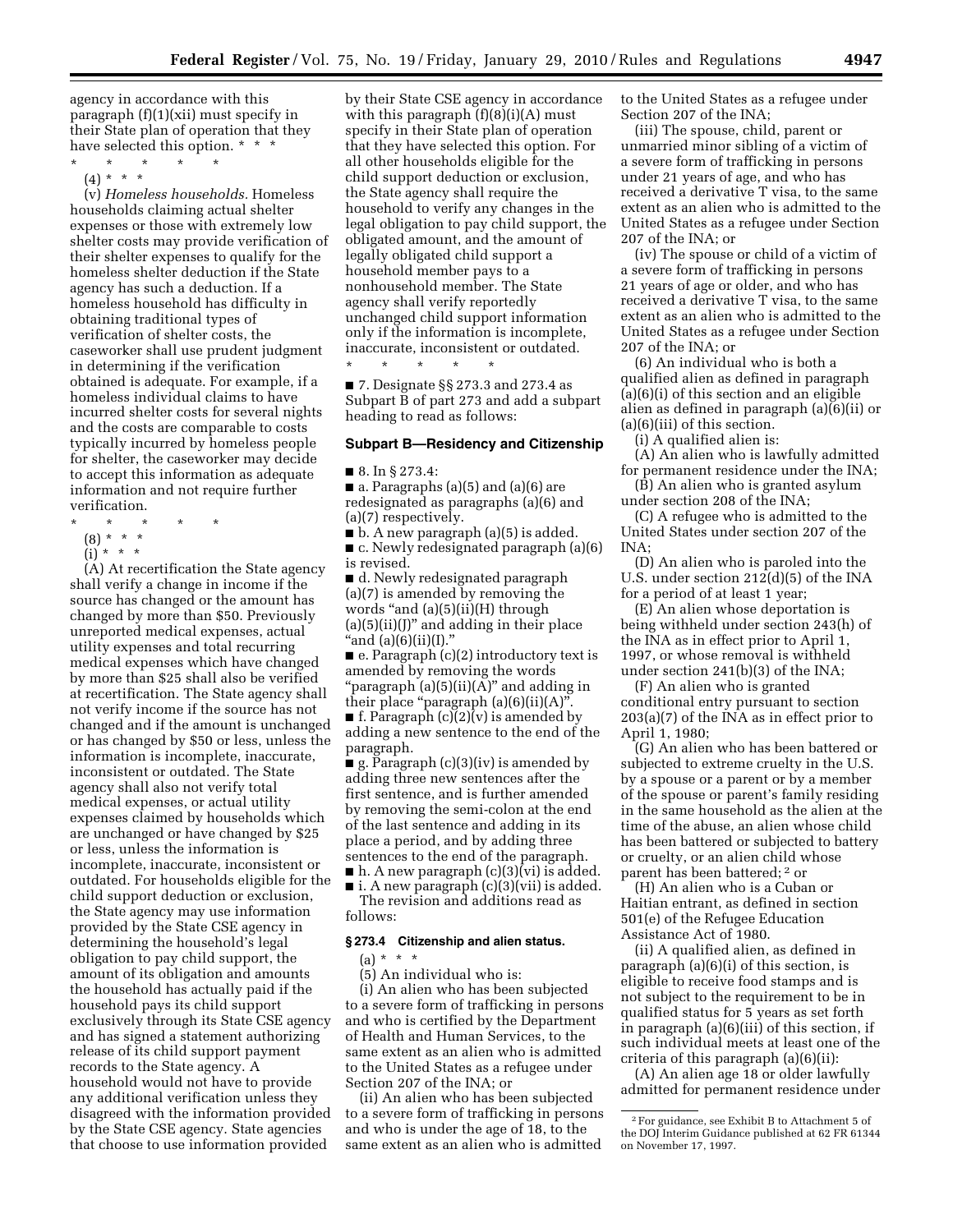the INA who has 40 qualifying quarters as determined under Title II of the SSA, including qualifying quarters of work not covered by Title II of the SSA, based on the sum of: quarters the alien worked; quarters credited from the work of a parent of the alien before the alien became 18 (including quarters worked before the alien was born or adopted); and quarters credited from the work of a spouse of the alien during their marriage if they are still married or the spouse is deceased.

(*1*) A spouse may not get credit for quarters of a spouse when the couple divorces prior to a determination of food stamp eligibility. However, if the State agency determines eligibility of an alien based on the quarters of coverage of the spouse, and then the couple divorces, the alien's eligibility continues until the next recertification. At that time, the State agency must determine the alien's eligibility without crediting the alien with the former spouse's quarters of coverage.

(*2*) After December 31, 1996, a quarter in which the alien actually received any Federal means-tested public benefit, as defined by the agency providing the benefit, or actually received food stamps is not creditable toward the 40-quarter total. Likewise, a parent's or spouse's quarter is not creditable if the parent or spouse actually received any Federal means-tested public benefit or actually received food stamps in that quarter. The State agency must evaluate quarters of coverage and receipt of Federal means-tested public benefits on a calendar year basis. The State agency must first determine the number of quarters creditable in a calendar year, then identify those quarters in which the alien (or the parent(s) or spouse of the alien) received Federal means-tested public benefits and then remove those quarters from the number of quarters of coverage earned or credited to the alien in that calendar year. However, if the alien earns the 40th quarter of coverage prior to applying for food stamps or any other Federal means-tested public benefit in that same quarter, the State agency must allow that quarter toward the 40 qualifying quarters total;

(B) An alien admitted as a refugee under section 207 of the INA;

(C) An alien granted asylum under section 208 of the INA;

(D) An alien whose deportation is withheld under section 243(h) of the INA as in effect prior to April 1, 1997, or whose removal is withheld under section 241(b)(3) or the INA;

(E) An alien granted status as a Cuban or Haitian entrant (as defined in section 501(e) of the Refugee Education Assistance Act of 1980);

(F) An Amerasian admitted pursuant to section 584 of Public Law 100–202, as amended by Public Law 100–461;

(G) An alien with one of the following military connections:

(*1*) A veteran who was honorably discharged for reasons other than alien status, who fulfills the minimum activeduty service requirements of 38 U.S.C. 5303A(d), including an individual who died in active military, naval or air service. The definition of veteran includes an individual who served before July 1, 1946, in the organized military forces of the Government of the Commonwealth of the Philippines while such forces were in the service of the Armed Forces of the U.S. or in the Philippine Scouts, as described in 38 U.S.C. 107;

(*2*) An individual on active duty in the Armed Forces of the U.S. (other than for training); or

(*3*) The spouse and unmarried dependent children of a person described in paragraphs (a)(6)(ii)(G)(*1*) or  $(a)(6)(ii)(G)(2)$  of this section, including the spouse of a deceased veteran, provided the marriage fulfilled the requirements of 38 U.S.C. 1304, and the spouse has not remarried. An unmarried dependent child for purposes of this paragraph (a)(6)(ii)(G)(*3*) is: a child who is under the age of 18 or, if a full-time student, under the age of 22; such unmarried dependent child of a deceased veteran provided such child was dependent upon the veteran at the time of the veteran's death; or an unmarried disabled child age 18 or older if the child was disabled and dependent on the veteran prior to the child's 18th birthday. For purposes of this paragraph (a)(6)(ii)(G)(*3*), child means the legally adopted or biological child of the person described in paragraph (a)(6)(ii)(G)(*1*) or (a)(6)(ii)(G)(*2*) of this section.

(H) An individual who is receiving benefits or assistance for blindness or disability (as specified in § 271.2 of this chapter).

(I) An individual who on August 22, 1996, was lawfully residing in the U.S., and was born on or before August 22, 1931; or

(J) An individual who is under 18 years of age.

(iii) The following qualified aliens, as defined in paragraph (a)(6)(i) of this section, must be in a qualified status for 5 years before being eligible to receive food stamps. The 5 years in qualified status may be either consecutive or nonconsecutive. Temporary absences of less than 6 months from the United States with no intention of abandoning U.S. residency do not terminate or interrupt the individual's period of U.S.

residency. If the resident is absent for more than 6 months, the agency shall presume that U.S. residency was interrupted unless the alien presents evidence of his or her intent to resume U.S. residency. In determining whether an alien with an interrupted period of U.S. residency has resided in the United States for 5 years, the agency shall consider all months of residency in the United States, including any months of residency before the interruption:

(A) An alien age 18 or older lawfully admitted for permanent residence under the INA.

(B) An alien who is paroled into the U.S. under section 212(d)(5) of the INA for a period of at least 1 year;

(C) An alien who has been battered or subjected to extreme cruelty in the U.S. by a spouse or a parent or by a member of the spouse or parent's family residing in the same household as the alien at the time of the abuse, an alien whose child has been battered or subjected to battery or cruelty, or an alien child whose parent has been battered;

(D) An alien who is granted conditional entry pursuant to section 203(a)(7) of the INA as in effect prior to April 1, 1980.

(iv) Each category of eligible alien status stands alone for purposes of determining eligibility. Subsequent adjustment to a more limited status does not override eligibility based on an earlier less rigorous status. Likewise, if eligibility expires under one eligible status, the State agency must determine if eligibility exists under another status.

(c) \* \* \*

 $(v) * * *$  The State agency must use the same procedure to determine the amount of deemed income and resources to exclude in the case of a sponsored alien or a citizen child of a sponsored alien who is exempt from deeming in accordance with paragraphs  $(c)(3)(vi)$  or  $(c)(3)(vii)$  of this section.  $(3) * *$ 

 $(iv)$  \* \* \* Prior to determining whether an alien is indigent, the State agency must explain the purpose of the determination to the alien and/or household representative and provide the alien and/or household representative the opportunity to refuse the determination. If the household refuses the determination, the State agency will not complete the determination and will deem the sponsor's income and resources to the alien's household in accordance with paragraph (c)(2) of this section. The State agency must inform the sponsored alien of the consequences of refusing

<sup>\* \* \* \* \*</sup> 

 $(2) * * * *$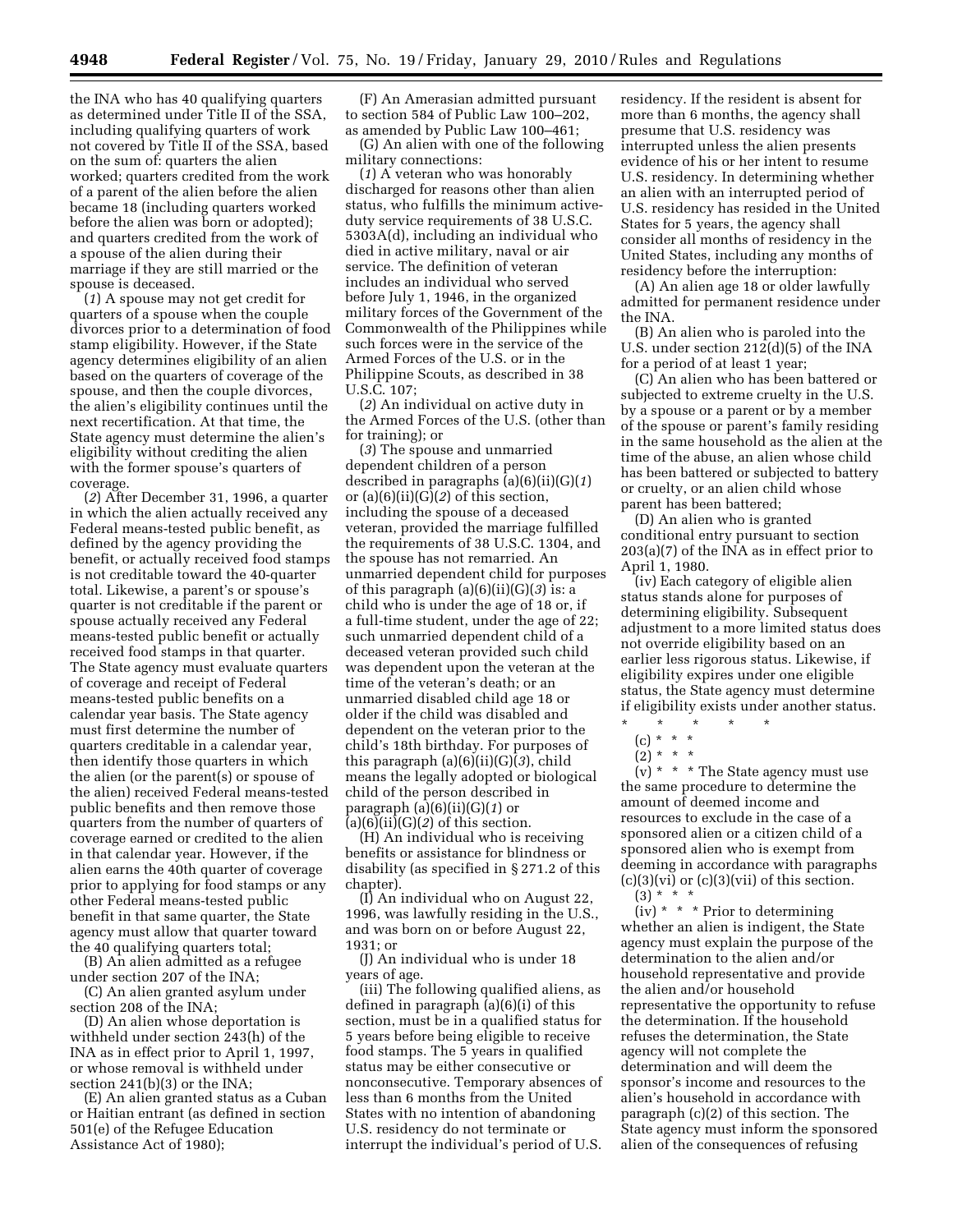this determination. \* \* \* State agencies may develop an administrative process under which information about the sponsored alien is not shared with the Attorney General or the sponsor without the sponsored alien's consent. The State agency must inform the sponsored alien of the consequences of failure to provide such consent. If the sponsored alien fails to provide consent, he or she shall be ineligible pursuant to paragraph (c)(5) of this section, and the State agency shall determine the eligibility and benefit level of the remaining household members in accordance with § 273.11(c).

\* \* \* \* \*

(vi) A sponsored alien child under 18 years of age of a sponsored alien.

- (vii) A citizen child under age 18 of a sponsored alien.
- \* \* \* \* \*

■ 9. Designate §§ 273.5, 273.6, and 273.7 as Subpart C of part 273 and add a subpart heading to read as follows:

#### **Subpart C—Education and Employment**

■ 10. Designate §§ 273.8, 273.9, 273.10, and 273.11 as Subpart D of part 273 and add a subpart heading to read as follows:

#### **Subpart D—Eligibility and Benefit Levels**

■ 11. Section 273.8 is amended in paragraph (b) after the words ''for households including'' by adding ''one or more disabled members or'' and by adding a new paragraph (e)(19) to read as follows:

#### **§ 273.8 Resource eligibility standards.**

\* \* \* \* \* (e) \* \* \*

(19) At State agency option, any resources that the State agency excludes when determining eligibility or benefits for TANF cash assistance, as defined by 45 CFR 260.31 (a)(1) and (a)(2), or medical assistance under Section 1931 of the SSA. Resource exclusions under TANF and Section 1931 programs that do not evaluate the financial circumstances of adults in the household and programs grandfathered under Section 404(a)(2) of the SSA shall not be excluded under this paragraph (e)(19). Additionally, licensed vehicles not excluded under Section 5(g)(2)(C) or (D) of the Food Stamp Act of 1977, as amended (7 U.S.C. 2014(g)(2)(C) or (D)), cash on hand, amounts in any account in a financial institution that are readily available to the household including money in checking or savings accounts, savings certificates, stocks, or bonds

shall also not be excluded. The term ''readily available'' applies to resources that the owner can simply withdraw from a financial institution. State agencies may exclude deposits in individual development accounts (IDAs). A State agency that chooses to exclude resources under this paragraph (e)(19) must specify in its State plan of operation that it has selected this option and provide a description of the resources that are being excluded.

\* \* \* \* \*

■ 12. In § 273.9:

 $\blacksquare$  a. Paragraph (b)(1)(vi) is amended by adding a new sentence to the end of the paragraph.

■ b. Paragraph (c)(3)(ii) is amended by redesignating paragraphs (c)(3)(ii)(A) and (c)(3)(ii)(B) as paragraphs  $(c)(3)(ii)(B)$  and  $(c)(3)(ii)(C)$ , respectively and adding a new paragraph  $(c)(3)(ii)(A).$ 

■ c. Paragraph (c)(3)(iii), first sentence is amended by removing the reference ''paragraph (c)(3)(ii)(B)'' and adding in its place the reference ''paragraph  $(c)(3)(ii)(C)$ ".

 $\blacksquare$  d. A new paragraph (c)(3)(v) is added. ■ e. New paragraphs (c)(17), (c)(18) and  $(c)(19)$  are added.

 $\blacksquare$  f. Paragraph  $(d)(1)$  is revised.

■ g. Paragraph (d)(2) is amended by revising the second sentence.

■ h. Paragraph (d)(5) is revised.

■ i. Paragraph (d)(6) is amended by revising the paragraph heading.

 $\blacksquare$  j. Paragraph (d)(6)(i) is amended by revising the first sentence and adding a new sentence at the end of the paragraph.

 $\blacksquare$  k. Paragraph (d)(6)(iii)(C) is amended by adding at the end of the third sentence the words ''unless the State agency mandates the use of standard utility allowances in accordance with paragraph (d)(6)(iii)(E) of this section''. ■ l. Paragraph  $(d)(6)(iii)(E)$  is amended by removing the fifth sentence and adding four new sentences after the second sentence.

■ m. Paragraph (d)(6)(iii)(F) is amended by revising the first sentence and by removing the word "However," at the beginning of the second sentence and capitalizing the next word, "The".

The additions and revisions read as follows:

#### **§ 273.9 Income and deductions.**

#### $\star$   $\qquad$   $\star$   $\qquad$   $\star$

- (b) \* \* \*
- $(1) * * * *$

(vi) \* \* \* Earned income from work study programs that are funded under section 20 U.S.C. 1087uu of the Higher Education Act is excluded.

 $(c) * * * *$  $(3) * * * *$ 

 $(ii) * * * *$ 

\* \* \* \* \*

(A) Received under 20 CFR 1087uu. This exemption includes student assistance received under part E of subchapter IV of Chapter 28 of title 20 and part C of subchapter I of chapter 34 of title 42, or under Bureau of Indian Affairs student assistance programs.

(v) At its option, the State agency may exclude any educational assistance that must be excluded under its State Medicaid rules that would not already be excluded under this section. A State agency that chooses to exclude educational assistance under this paragraph  $(c)(3)(v)$  must specify in its State plan of operation that it has selected this option and provide a description of the educational assistance that is being excluded. The provisions of paragraphs (c)(3)(ii), (c)(3)(iii) and (c)(3)(iv) of this section do not apply to income excluded under this paragraph  $(c)(3)(v).$ 

\* \* \* \* \* (17) Legally obligated child support payments paid by a household member to or for a nonhousehold member, including payments made to a third party on behalf of the nonhousehold member (vendor payments) and amounts paid toward child support arrearages. However, at its option, the State agency may allow households a deduction for such child support payments in accordance with paragraph (d)(5) of this section rather than an income exclusion.

(18) At the State agency's option, any State complementary assistance program payments excluded for the purpose of determining eligibility under section 1931 of the SSA for a program funded under Title XIX of the SSA. A State agency that chooses to exclude complementary assistance program payments under this paragraph (c)(18) must specify in its State plan of operation that it has selected this option and provide a description of the types of payments that are being excluded.

(19) At the State agency's option, any types of income that the State agency excludes when determining eligibility or benefits for TANF cash assistance as defined by 45 CFR 260.31(a)(1) and (a)(2), or medical assistance under Section 1931 of the SSA, (but not for programs that do not evaluate the financial circumstances of adults in the household and programs grandfathered under Section 404(a)(2) of the SSA). The State agency must exclude for food stamp purposes the same amount of income it excludes for TANF or

<sup>\* \* \* \* \*</sup>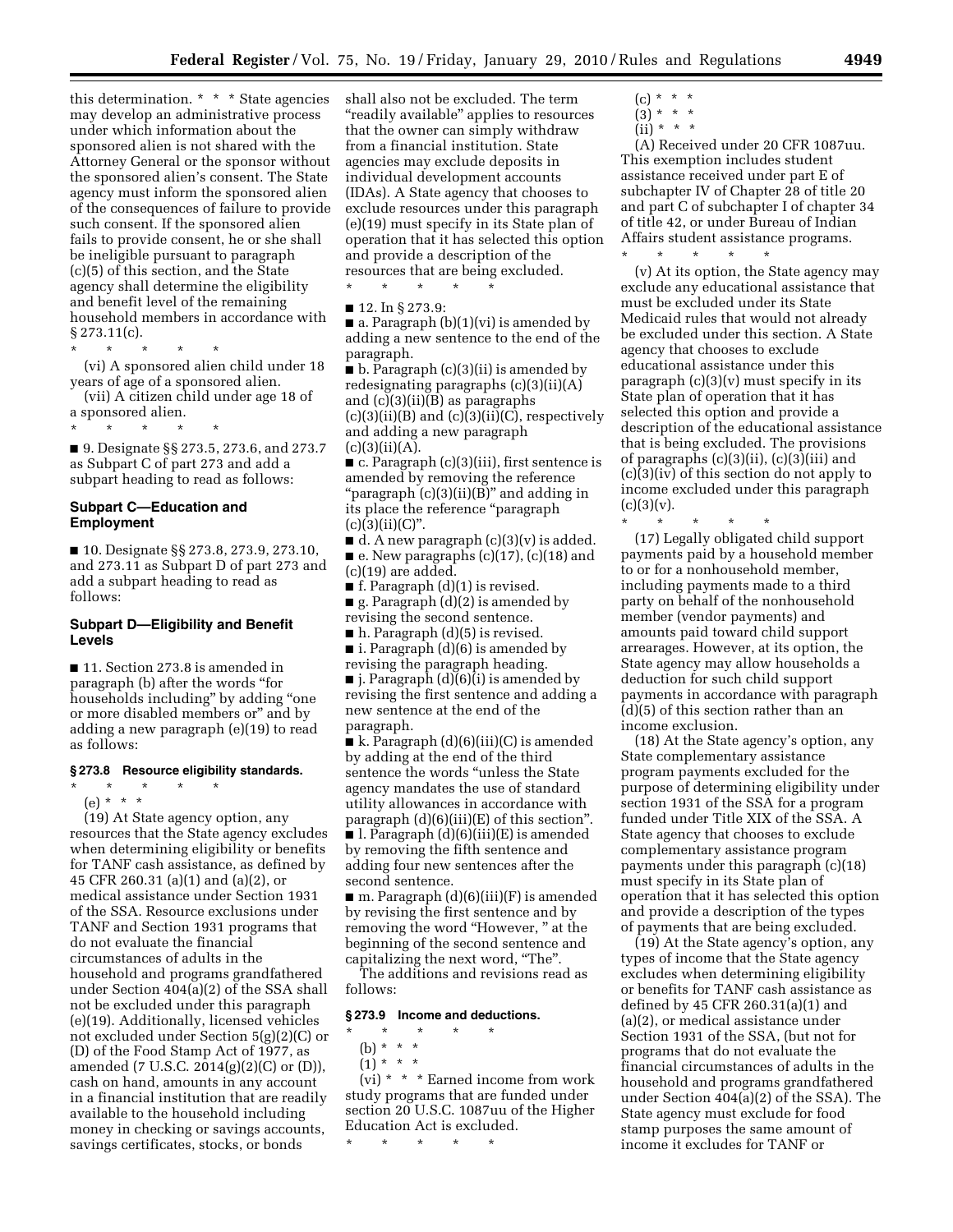Medicaid purposes. A State agency that chooses to exclude income under this paragraph (c)(19) must specify in its State plan of operation that it has selected this option and provide a description of the resources that are being excluded. The State agency shall not exclude:

(i) Wages or salaries;

(ii) Gross income from a selfemployment enterprise, including the types of income referenced in paragraph (b)(1)(ii) of this section. Determining monthly income from self-employment must be calculated in accordance with § 273.11(a)(2);

(iii) Benefits under Title I, II, IV, X, XIV or XVI of the SSA, including supplemental security income (SSI) benefits, TANF benefits, and foster care and adoption payments from a government source;.

(iv) Regular payments from a government source. Payments or allowances a household receives from an intermediary that are funded from a government source are considered payments from a government source;

(v) Worker's compensation;

(vi) Child support payments, support or alimony payments made to the household from a nonhousehold member;

(vii) Annuities, pensions, retirement benefits;

(viii) Disability benefits or old age or survivor benefits; and

(ix) Monies withdrawn or dividends received by a household from trust funds considered to be excludable resources under § 273.8(e)(8).

(d) \* \* \*

(1) *Standard deduction*—(i) *48 States, District of Columbia, Alaska, Hawaii, and the Virgin Islands.* Effective October 1, 2002, in the 48 States and the District of Columbia, Alaska, Hawaii, and the Virgin Islands, the standard deduction for household sizes one through six shall be equal to 8.31 percent of the monthly net income eligibility standard for each household size established under paragraph (a)(2) of this section rounded up to the nearest whole dollar. For household sizes greater than six, the standard deduction shall be equal to the standard deduction for a six-person household.

(ii) *Guam.* Effective October 1, 2002, in Guam, the standard deduction for household sizes one through six shall be equal to 8.31 percent of double the monthly net income eligibility standard for each household size for the 48 States and the District of Columbia established under paragraph (a)(2) of this section rounded up to the nearest whole dollar. For household sizes greater than six, the standard deduction shall be equal to the

standard deduction for a six-person household.

(iii) *Minimum deduction levels.*  Notwithstanding paragraphs (d)(1)(i) and (d)(1)(ii) of this section, the standard deduction in any year for each household in the 48 States and the District of Columbia, Alaska, Hawaii, Guam, and the Virgin Islands shall not be less than \$134, \$229, \$189, \$269, and \$118, respectively.

(2) \* \* \* Earnings excluded in paragraph (c) of this section shall not be included in gross earned income for purposes of computing the earned income deduction, except that the State agency must count any earnings used to pay child support that were excluded from the household's income in accordance with the child support exclusion in paragraph (c)(17) of this section.

\* \* \* \* \*

(5) *Optional child support deduction.*  At its option, the State agency may provide a deduction, rather than the income exclusion provided under paragraph (c)(17) of this section, for legally obligated child support payments paid by a household member to or for a nonhousehold member, including payments made to a third party on behalf of the nonhousehold member (vendor payments) and amounts paid toward child support arrearages. Alimony payments made to or for a nonhousehold member shall not be included in the child support deduction. A State agency that chooses to provide a child support deduction rather than an exclusion in accordance with this paragraph (d)(5) must specify in its State plan of operation that it has chosen to provide the deduction rather than the exclusion.

(6) *Shelter costs.* (i) \* \* \* A State agency may provide a standard homeless shelter deduction of \$143 a month to households in which all members are homeless individuals but are not receiving free shelter throughout the month. \* \* \* A State agency that chooses to provide a homeless household shelter deduction must specify in its State plan of operation that it has selected this option.

\* \* \* \* \*

 $(iii) * * * *$ 

 $(E)$  \* \* \* If the State agency chooses to mandate use of standard utility allowances, it must provide a standard utility allowance that includes heating or cooling costs to residents of public housing units which have central utility meters and which charge the households only for excess heating or cooling costs. The State agency also must not prorate a standard utility

allowance that includes heating or cooling costs provided to a household that lives and shares heating or cooling expenses with others. In determining whether the standard utility allowances increase program costs, the State agency shall not consider any increase in costs that results from providing a standard utility allowance that includes heating or cooling costs to residents of public housing units which have central utility meters and which charge the households only for excess heating or cooling costs. The State agency shall also not consider any increase in costs that results from providing a full (*i.e.,*  not prorated) standard utility allowance that includes heating or cooling costs to a household that lives and shares heating or cooling expenses with others. \* \* \*

(F) If a household lives with and shares heating or cooling expenses with another individual, another household, or both, the State agency shall not prorate the standard for such households if the State agency mandates use of standard utility allowances in accordance with paragraph (d)(6)(iii)(E) of this section.  $*$ 

■ 13. In § 273.10:

■ a. The introductory text of paragraph (d) is revised.

 $\blacksquare$  b. Paragraph  $(d)(8)$  is revised.

 $\blacksquare$  c. Paragraph (e)(1)(i)(B) is amended by adding a new sentence to the end of the paragraph.

 $\blacksquare$  d. Paragraph (e)(1)(i)(F) is revised.

■ e. The introductory text of paragraph (f) is revised.

■ f. Paragraph (f)(4) is revised.

The revisions and addition read as follows:

#### **§ 273.10 Determining household eligibility and benefit levels.**

\* \* \* \* \* (d) *Determining deductions.*  Deductible expenses include only certain dependent care, shelter, medical and, at State agency option, child support costs as described in § 273.9. \* \* \* \* \*

(8) *Optional child support deduction.*  If the State agency opts to provide households with an income deduction rather than an income exclusion for legally obligated child support payments in accordance with  $\S 273.9(d)(5)$ , the State agency may budget such payments in accordance with paragraphs (d)(2) through (d)(5) of this section, or retrospectively, in accordance with § 273.21(b) and § 273.21(f)(2), regardless of the budgeting system used for the household's other circumstances.

<sup>(</sup>e) \* \* \*  $(1) * * * *$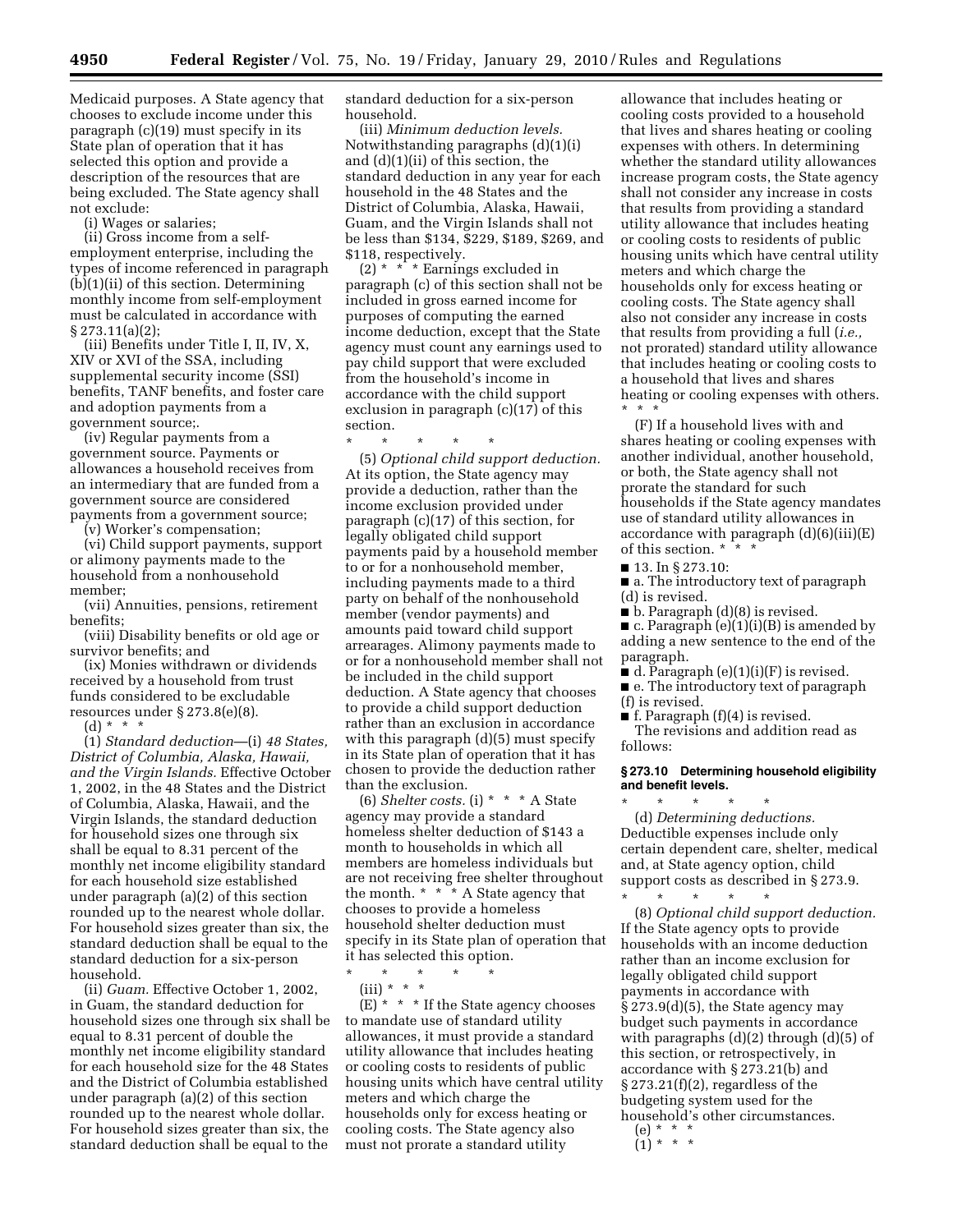$(i) * * * *$ 

 $(B)$  \* \* \* If the State agency has chosen to treat legally obligated child support payments as an income exclusion in accordance with § 273.9(c)(17), multiply the excluded earnings used to pay child support by 20 percent and subtract that amount from the total gross monthly income. \* \* \* \* \*

(F) If the State agency has chosen to treat legally obligated child support payments as a deduction rather than an exclusion in accordance with § 273.9(d)(5), subtract allowable monthly child support payments in accordance with  $\S$  273.9(d)(5).

\* \* \* \* \* (f) *Certification periods.* The State agency must certify each eligible household for a definite period of time. State agencies must assign the longest certification period possible based on the predictability of the household's circumstances. The first month of the certification period will be the first month for which the household is eligible to participate. The certification period cannot exceed 12 months except to accommodate a household's transitional benefit period and as specified in paragraphs  $(f)(1)$  and  $(f)(2)$ of this section.

\* \* \* \* \* (4) *Shortening certification periods.*  The State agency may not end a household's certification period earlier than its assigned termination date, unless the State agency receives information that the household has become ineligible, the household has not complied with the requirements of § 273.12(c)(3), or the State agency must shorten the household's certification period to comply with the requirements of § 273.12(a)(5). Loss of public assistance or a change in employment status is not sufficient in and of itself to meet the criteria necessary for shortening the certification period. The State agency must close the household's case or adjust the household's benefit amount in accordance with § 273.12(c)(1) or (c)(2) in response to reported changes. The State agency must issue a notice of adverse action as provided in § 273.13 to shorten a participating household's certification period in connection with imposing the simplified reporting requirement. The State agency may not use the Notice of Expiration to shorten a certification period, except that the State agency must use the Notice of Expiration to shorten a household's certification period when the household is receiving transitional benefits under Subpart H, has not reached the maximum allowable

number of months in its certification period during the transitional period, and the State agency has chosen to recertify the household in accordance with § 273.28(b). If the transition period results in a shortening of the household's certification period, the State agency shall not issue a household a notice of adverse action but shall specify in the transitional notice required under § 273.29 that the household must be recertified when it reaches the end of the transitional benefit period or if it returns to TANF during the transitional period. \* \* \* \* \*

■ 14. In § 273.11:

 $\blacksquare$  a. Paragraph  $(c)(1)(ii)$  is amended by redesignating paragraphs (c)(1)(ii)(B) and (c)(1)(ii)(C) as paragraphs  $(c)(1)(ii)(C)$  and  $(c)(1)(ii)(D)$ , respectively, and adding a new paragraph  $(c)(1)(ii)(B)$ .  $\blacksquare$  b. Paragraph (c)(2)(iv) is amended by redesignating paragraphs (c)(2)(iv)(B) and (c)(2)(iv)(C) as paragraphs  $(c)(2)(iv)(C)$  and  $(c)(2)(iv)(D)$ , respectively, and adding a new paragraph  $(c)(2)(iv)(B)$ .

The additions read as follows:

#### **§ 273.11 Action on households with special circumstances.**

\* \* \* \* \*

- $(c) * * * *$
- $(1) * * * *$
- $(ii) * * * *$

(B) Assigning a standard deduction to the household;

\* \* \* \* \*

\* \* \* \* \*

- $(2) * * * *$
- $(iv) * * * *$

(B) Assigning a standard deduction to the household;

■ 15. Designate §§ 273.12, 273.13, and 273.14 as Subpart E of part 273 and add a subpart heading to read as follows:

#### **Subpart E—Continuing Participation**

- 16. In § 273.12:
- a. The heading is revised;

■ b. Paragraph (a)(1) introductory text is amended by adding a sentence after the second sentence;

■ c. Paragraph (a)(1)(vi) is amended by adding a new sentence to the end of the paragraph;

■ d. Paragraph (a)(1)(vii) is removed and paragraph (a)(1)(viii) is redesignated as paragraph (a)(1)(vii);

 $\blacksquare$  e. Paragraphs (a)(5) and (a)(6) are redesignated as paragraphs (a)(6) and (a)(7) respectively, and a new paragraph (a)(5) is added;

■ f. Newly redesignated paragraph (a)(6) introductory text is amended by

removing the first sentence and by adding four new sentences to the beginning of the paragraph;

- g. A new paragraph (b)(1)(vi) is added;
- h. Paragraph (b)(2) is revised;
- i. The introductory text of paragraph (c) is amended by:

■ 1. Removing the word "shall" in the second sentence and adding in its place the word "may";

■ 2. Removing the word "However," at the beginning of the fourth sentence and capitalizing the next word, "During"; and

■ 3. Adding one new sentence after the first sentence.

 $\blacksquare$  j. A new paragraph (c)(4) is added;

 $\blacksquare$  k. Paragraph (f)(4) is removed. The additions and revisions read as follows:

#### **§ 273.12 Reporting requirements.**

 $(a) * * * *$ 

 $(1)$  \* \* \* Simplified reporting households are subject to the procedures as provided in paragraph (a)(5) of this section.  $* * *$ \* \* \* \* \*

(vi) \* \* \* However, the State agency may remove this reporting requirement if it has chosen to use information provided by the State's CSE agency in determining a household's legal obligation to pay child support, the amount of its obligation, and amounts the household has actually paid in accordance with  $\S 273.2(f)(1)(xii)$ .

\* \* \* \* \* (5) The State agency may establish a simplified reporting system in lieu of the change reporting requirements specified under paragraph (a)(1) of this section. The following requirements are applicable to simplified reporting systems:

(i) *Included households.* The State agency may include any household certified for at least 4 months within a simplified reporting system.

(ii) *Notification of simplified reporting requirement.* At the initial certification, recertification and when the State agency transfers the households to simplified reporting, the State agency shall provide the household with the following:

(A) A written and oral explanation of how simplified reporting works;

(B) A written and oral explanation of the reporting requirements including:

(*1*) What needs to be reported and verified;

(*2*) When the report is due;

(*3*) How to obtain assistance; and

(*4*) The consequences of failing to file a report.

(C) Special assistance in completing and filing periodic reports to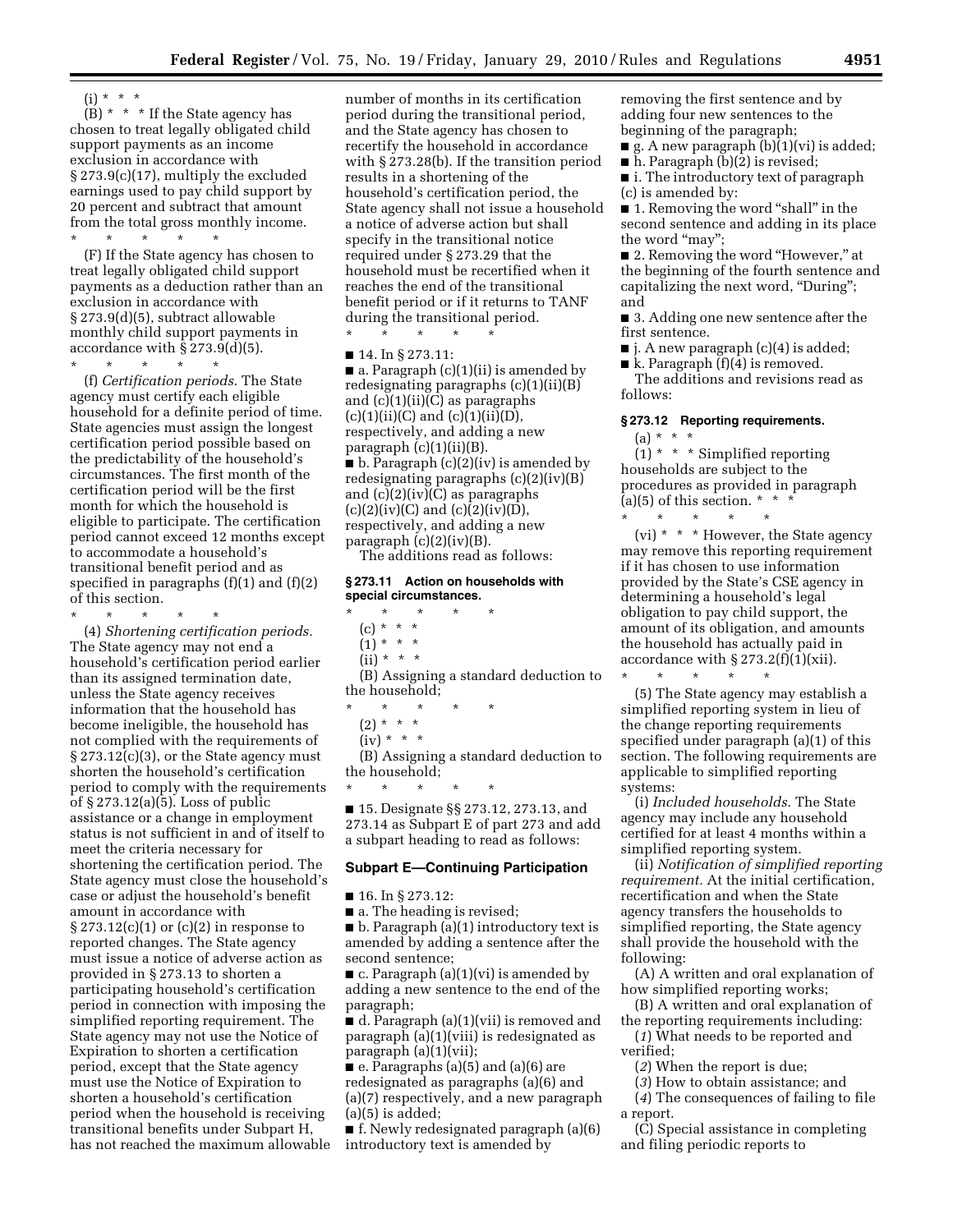households whose adult members are all either mentally or physically handicapped or are non-English speaking or otherwise lacking in reading and writing skills such that they cannot complete and file the required report; and

(D) A telephone number (toll-free number or a number where collect calls will be accepted outside the local calling area) which the household may call to ask questions or to obtain help in completing the periodic report.

(iii) *Periodic report.* (A) The State agency may require a household to submit a periodic report on its circumstances from once every 4 months up to once every 6 months. The State agency need not require a household certified for 6 months or less to submit a periodic report during its certification period. However, except for households in which all adults are elderly or disabled with no earned income, a household certified for more than 6 months must submit a periodic report at least once every 6 months. Households in which all adults are elderly or disabled with no earned income must not be required to submit periodic reports more frequently than once a year.

(B) The periodic report form must request from the household information on any changes in circumstances in accordance with paragraphs (a)(1)(i) through (a)(1)(vii) of this section and conform to the requirements of paragraph (b)(2) of this section.

(C) If the household files a complete report resulting in reduction or termination of benefits, the State agency shall send an adequate notice, as defined in § 271.2 of this chapter. The notice must be issued so that the household will receive it no later than the time that its benefits are normally received. If the household fails to provide sufficient information or verification regarding a deductible expense, the State agency will not terminate the household, but will instead determine the household's benefits without regard to the deduction.

(D) If a household fails to file a complete report by the specified filing date, the State agency will send a notice to the household advising it of the missing or incomplete report no later than 10 days from the date the report should have been submitted. If the household does not respond to the notice, the household's participation shall be terminated. The State agency may combine the notice of a missing or incomplete report with the adequate notice of termination described in paragraph  $(a)(5)(iii)(C)$  of this section.

(E) The periodic report form shall be the sole reporting requirement for any information that is required to be reported on the form, except that a household required to report less frequently than quarterly shall report when its monthly gross income exceeds the monthly gross income limit for its household size in accordance with paragraph  $(a)(5)(v)$  of this section, and able-bodied adults subject to the time limit of § 273.24 shall report whenever their work hours fall below 20 hours per week, averaged monthly.

(iv) *Processing periodic reports.* In selecting a due date for the periodic report, the State agency must provide itself sufficient time to process reports so that households will receive adequate notice of action on the report in the first month of the new reporting period.

(v) *Reporting when gross income exceeds 130 percent of poverty.* A household subject to simplified reporting in accordance with paragraph (a)(5)(i) of this section, whether or not it is required to submit a periodic report, must report when its monthly gross income exceeds the monthly gross income limit for its household size, as defined at § 273.9(a)(1). The household shall use the monthly gross income limit for the household size that existed at the time of its most recent certification or recertification, regardless of any subsequent changes in its household size.

(vi) *State agency action on changes reported outside of a periodic report.*  The State agency must act when the household reports that its gross monthly income exceeds the gross monthly income limit for its household size. For other changes, the State agency need not act if the household reports a change for another public assistance program in which it is participating and the change does not trigger action in that other program but results in a decrease in the household's food stamp benefit. The State agency must act on all other changes reported by a household outside of a periodic report in accordance with one of the following two methods:

(A) The State agency must act on any change in household circumstances in accordance with paragraph (c) of this section; or

(B) The State agency must act on any change in accordance with paragraph (c)(1) of this section if it would increase the household's benefits. The State agency must not act on changes that would result in a decrease in the household's benefits unless:

*(1)* The household has voluntarily requested that its case be closed in accordance with § 273.13(b)(12);

*(2)* The State agency has information about the household's circumstances considered verified upon receipt; or

*(3)* There has been a change in the household's PA grant, or GA grant in project areas where GA and food stamp cases are jointly processed in accord with § 273.2(j)(2).

(vii) *State plan requirement.* A State agency that chooses to use simplified reporting procedures in accordance with this section must state in its State plan of operation that it has implemented simplified reporting and specify the types of households to whom the reporting requirement applies.

(6) For households eligible for the child support exclusion at § 273.9(c)(17) or deduction at § 273.9(d)(5), the State agency may use information provided by the State CSE agency in determining the household's legal obligation to pay child support, the amount of its obligation and amounts the household has actually paid if the household pays its child support exclusively through its State CSE agency and has signed a statement authorizing release of its child support payment records to the State agency. A household would not have to provide any additional verification unless they disagreed with the information provided by the State CSE agency. State agencies that choose to utilize information provided by their State CSE agency in accordance with this paragraph (a)(6) must specify in their State plan of operation that they have selected this option. If the State agency chooses not to utilize information provided by its State CSE agency, the State agency may make reporting child support payments an optional change reporting item in accordance with paragraph (a)(5) of this section. \* \* \*

(vi) If the State agency has chosen to disregard reported changes that affect some deductions in accordance with paragraph (c) of this section, a statement explaining that the State agency will not change certain deductions until the household's next recertification and identifying those deductions.

(2) The quarterly report form, including the form for the quarterly reporting of the child support obligation, and the periodic report form used in simplified reporting under paragraph (a)(5)(ii) of this section, must:

(i) Be written in clear, simple language;

(ii) Meet the bilingual requirements described in § 272.4(b) of this chapter;

(iii) Specify the date by which the agency must receive the form;

<sup>\* \* \* \* \*</sup> 

<sup>(</sup>b) \* \* \*

<sup>(1) \* \* \*</sup>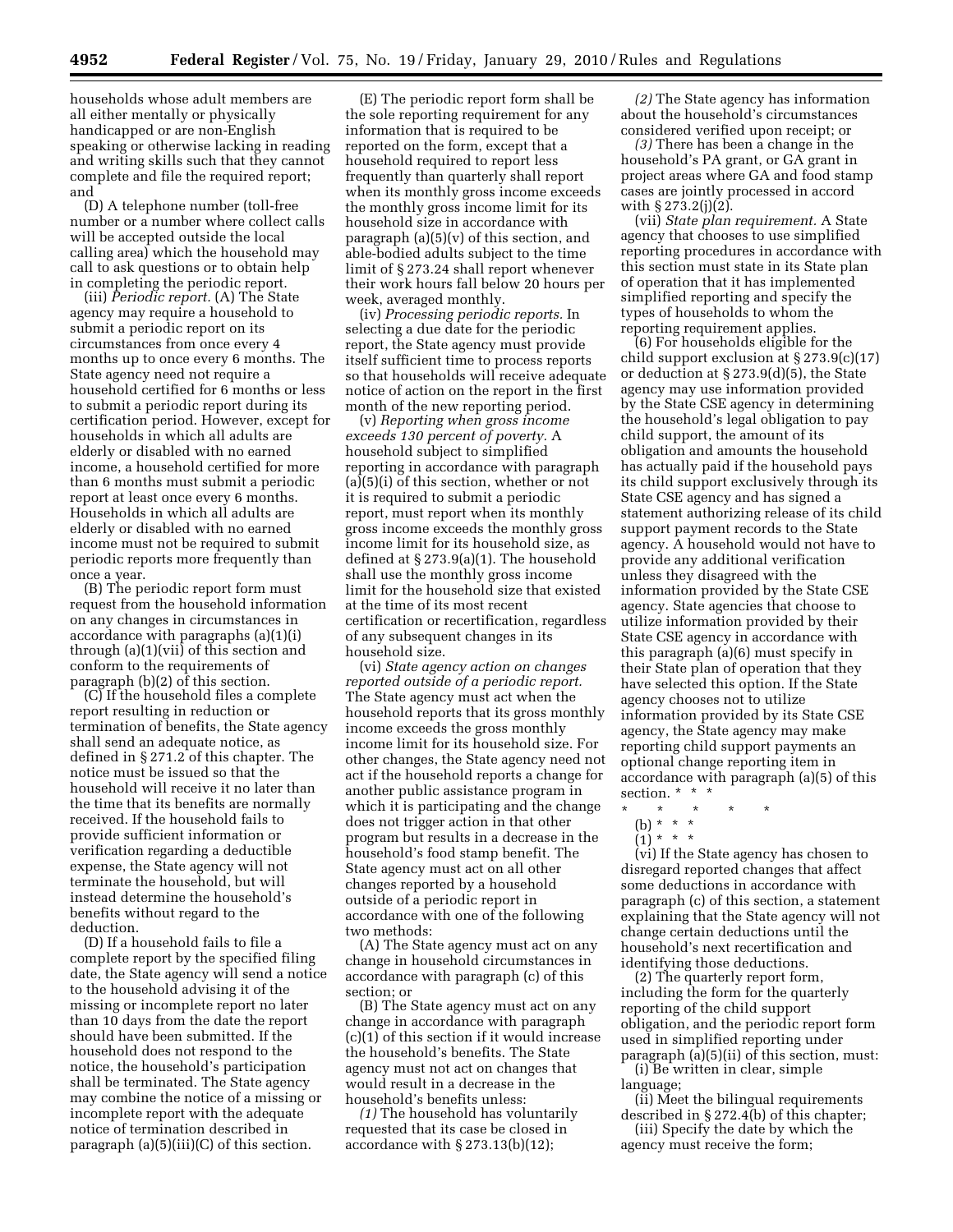(iv) Specify the consequences of submitting a late or incomplete form including whether the State agency shall delay payment if the form is not received by a specified date;

(v) Specify the verification the household must submit with the form; (vi) Inform the household where to

call for help in completing the form;

(vii) Include a statement to be signed by a member of the household indicating his or her understanding that the information provided may result in a reduction or termination of benefits;

(viii) Include a brief description of the Food Stamp Program fraud penalties;

(ix) Include a statement explaining that the State agency will not change certain deductions until the household's next recertification and identify those deductions if the State agency has chosen to disregard reported changes that affect certain deductions in accordance with paragraph (c) of this section;

(x) If the form requests Social Security numbers, include a statement of the State agency's authority to require Social Security numbers (including the statutory citation, the title of the statute, and the fact that providing Social Security numbers is mandatory), the purpose of requiring Social Security numbers, the routine uses for Social Security numbers, and the effect of not providing Social Security numbers. This statement may be on the form itself or included as an attachment to the form.

\* \* \* \* \* (c) \* \* \* However, the State agency has the option to disregard a reported change to an established deduction in accordance with paragraph (c)(4) of this section. \* \* \*

\* \* \* \* \*

(4) *State agency option for processing changes in deductible expenses.* (i) If the household reports a change to an established deduction amount during the first six months of the certification period, other than a change in earnings or residence, that would affect the household's eligibility for, or amount of, the deduction under § 273.9(d), the State agency may at its option disregard the change and continue to provide the household the deduction amount that was established at certification until the household's next recertification or after the sixth month for households certified for 12 months. When a household reports a change in residence, the State agency must investigate and take action on potential changes in shelter costs arising from this reported change. However, if a household fails to provide information regarding the associated changes in shelter costs within 10 days

of the report, the State agency should send a notice to the household that their allotment will be recalculated without the deduction. The notice will make it clear that the household does not need to await its first regular utility or rental payments to contact the food stamp office. Alternative forms of verification can be accepted, if necessary.

(ii) In the case of a household assigned a 24-month certification period in accordance with § 273.10(f)(1) and (f)(2), the State agency must act on any disregarded changes reported during the first 12 months of the certification period at the required 12-month contact for elderly and disabled households and in the thirteenth month of the certification period for households residing on a reservation who are required to submit monthly reports. Changes reported during the second 12 months of the certification period can be disregarded until the household's next recertification.

(iii) If the State agency chooses to act on changes that affect a deduction, it may not act on changes in only one direction, i.e., changes that only increase or decrease the amount of the deduction, but must act on all changes that affect the deduction.

(iv) The State agency may disregard changes reported by the household in accordance with paragraph (a)(1) of this section and changes it learns of from a source other than the household. The State agency must not disregard new deductions, changes in earned income or changes in shelter costs arising from a reported change in residence until the household's next recertification or after the sixth month of a 12-month certification period but must act on those reports in accordance with paragraphs (c)(1) and (c)(2) of this section. When a household reports a change in residence, the State agency must investigate and take action on potential changes in shelter costs arising from this reported change. However, if a household fails to provide information regarding the associated changes in shelter costs within 10 days of the report, the State agency should send a notice to the household that their allotment will be recalculated without the deduction. The notice will make it clear that the household does not need to await its first regular utility or rental payments to contact the food stamp office. Alternative forms of verification can be accepted, if necessary.

(v) A State agency that chooses to postpone action on reported changes in deductions in accordance with this paragraph (c) must state in its State plan of operation that it has selected this

option and specify the deductions affected.

\* \* \* \* \*

■ 17. Designate §§ 273.15, 273.16, 273.17, 273.18, and 273.19 as Subpart F of part 273 and add a subpart heading to read as follows:

#### **Subpart F—Disqualification and Claims**

■ 18. Designate §§ 273.20, 273.21, 273.22, 273.23, 273.24, and 273.25 as Subpart G of part 273 and add a subpart heading to read as follows:

#### **Subpart G—Program Alternatives**

■ 19. Add Subpart H to read as follows:

#### **Subpart H—The Transitional Benefits Alternative**

- Sec.<br>273.26 General eligibility guidelines.
- 273.27 General administrative guidelines.
- 273.28 Application for Food Stamp Program recertification.
	-
- 273.29 Transitional notice requirements. 273.30 Transitional benefit alternative
- change reporting requirements. 273.31 Closing the transitional period.
- 273.32 Households who return to TANF

during the transitional period.

#### **Subpart H—The Transitional Benefits Alternative**

#### **§ 273.26 General eligibility guidelines.**

The State agency may elect to provide households leaving TANF with transitional food stamp benefits as provided in this section. A State agency that chooses to provide transitional benefits must state in its State plan of operation that it has selected this option and specify the categories of households eligible for such benefits, the maximum number of months for which transitional benefits will be provided and any other items required to be included under this subpart H. The State agency may choose to limit transitional benefits to households in which all members had been receiving TANF, or it may provide such benefits to any household in which at least one member had been receiving TANF.

The State agency may not provide transitional benefits to a household which is leaving TANF when:

(a) The household is leaving TANF due to a TANF sanction;

(b) The household is a member of a category of households designated by the State agency as ineligible for transitional benefits;

(c) All household members are ineligible to receive food stamps because they are: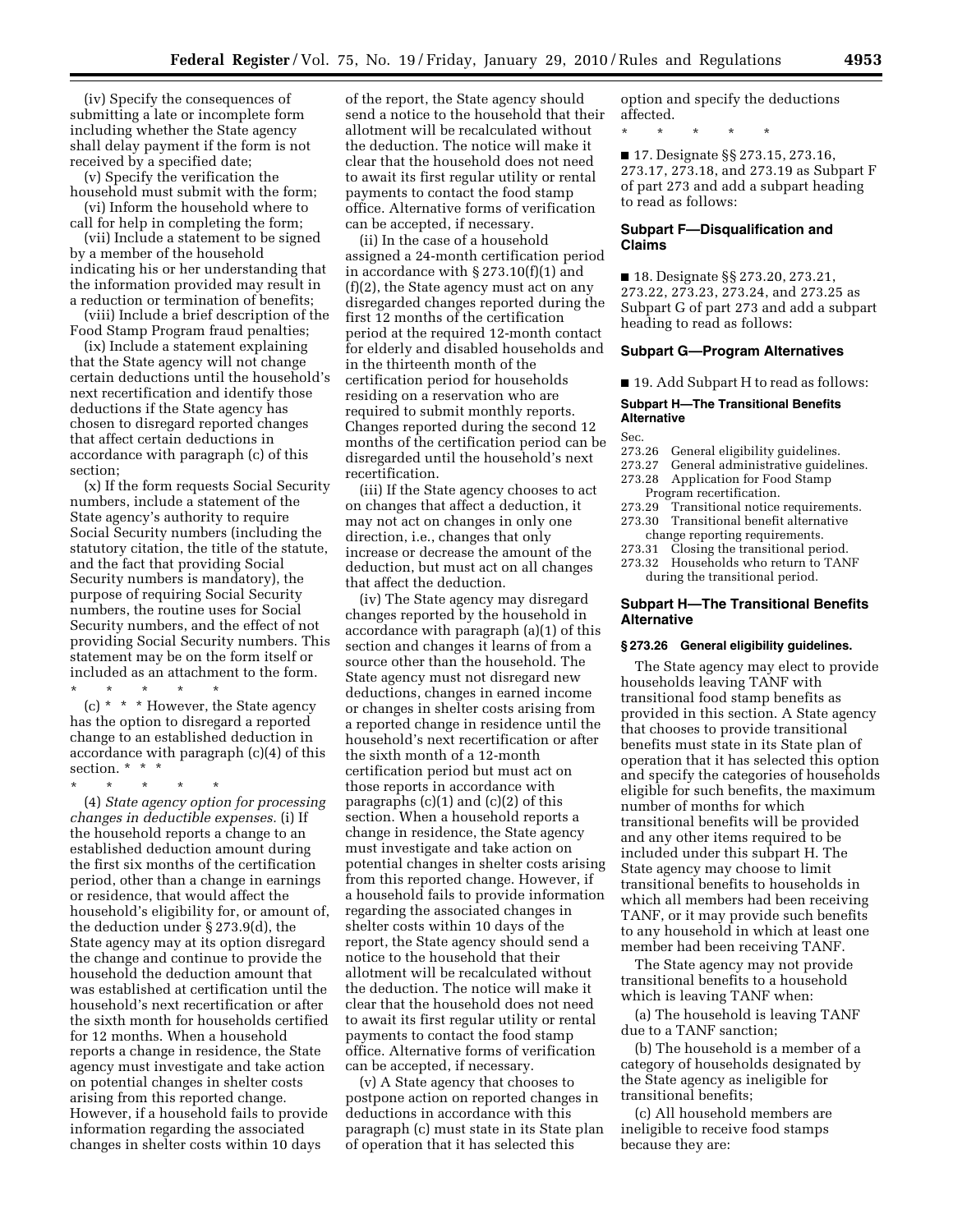(1) Disqualified for intentional program violation in accordance with § 273.16;

(2) Ineligible for failure to comply with a work requirement in accordance with § 273.7;

(3) Receiving SSI in a cash-out State in accordance with § 273.20;

(4) Ineligible students in accordance with § 273.5;

(5) Ineligible aliens in accordance with § 273.4;

(6) Disqualified for failing to provide information necessary for making a determination of eligibility or for completing any subsequent review of its eligibility in accordance with § 273.2(d) and § 273.21(m)(1)(ii);

(7) Disqualified for knowingly transferring resources for the purpose of qualifying or attempting to qualify for the program as provided at § 273.8(h);

(8) Disqualified for receipt of multiple food stamps;

(9) Disqualified for being a fleeing felon in accordance with § 273.11(n); or

(10) Able-bodied adults without dependents who fail to comply with the requirements of § 273.24;

(d) The State agency has the option to exclude households where all household members are ineligible to receive food stamps because they are:

(1) Disqualified for failure to perform an action under Federal, State or local law relating to a means-tested public assistance program in accordance with  $§ 273.11(k);$ 

(2) Ineligible for failing to cooperate with child support agencies in accordance with § 273.11(o) and (p); or

(3) Ineligible for being delinquent in court-ordered child support in accordance with § 273.11(q).

(e) The State agency must use procedures at § 273.12(f)(3) to determine the continued eligibility and benefit level of households denied transitional benefits under this section 273.26.

#### **§ 273.27 General administrative guidelines.**

(a) When a household leaves TANF, the State agency may freeze for up to 5 months the household's benefit amount after making an adjustment for the loss of TANF. This is the household's transitional period. To provide the full transitional period, the State agency may extend the certification period for up to 5 months and may extend the household's certification period beyond the maximum periods specified in § 273.10(f). Before initiating the transitional period, the State agency must recalculate the household's food stamp benefit amount by removing the TANF payment from the household's food stamp income. At its option, the

State agency may also adjust the benefit to account for:

(1) Changes in household circumstances that it learns about from another State or Federal means-tested assistance program in which the household participates; or

(2) Automatic annual changes in the food stamp benefit rules, such as the annual cost of living adjustment.

(b) The State agency must include in its State plan of operation whether it has elected to make these changes:

(1) At the beginning of the transitional period; or

(2) Both at the beginning and during the transitional period.

(c) When a household leaves TANF, the State agency at its option may end the household's existing certification period and assign the household a new certification period that conforms to the transitional period. The recertification requirements at § 273.14 that would normally apply when the household's certification period ends must be postponed until the end of the new certification period. If the transitional period results in a shortening of the household's certification period, the State agency shall not issue a household a notice of adverse action under § 273.10(f)(4) but shall specify in the transitional notice required under § 273.29 that the household must be recertified when it reaches the end of the transitional benefit period or if it returns to TANF during the transitional period.

#### **§ 273.28 Application for Food Stamp Program recertification.**

At any time during the transitional period, the household may apply for recertification. If a household applies for recertification during its transitional period, the State agency shall observe the following procedures:

(a) The State agency must schedule an interview in accordance with § 273.2(e);

(b) The State agency must provide the household with a notice of required verification in accordance with § 273.2(c)(5) and provide the household a minimum of 10 days to provide the required verification in accordance with § 273.2(f).

(c) Households that have met all of the required application procedures shall be notified of their eligibility or ineligibility as soon as possible, but no later than 30 calendar days following the date the application was filed.

(1) If the State agency does not determine a household's eligibility and provide an opportunity to participate within 30 days following the date the application was filed, the State agency shall continue processing the

application while continuing the household's transitional benefits.

(2) If the application process cannot be completed due to State agency fault, the State agency must continue to process the application and provide a full month's allotment for the first month of the new certification period. The State agency shall determine cause for any delay in processing a recertification application in accordance with the provisions of § 273.2(h)(1).

(d) If the application process cannot be completed because the household failed to take a required action, the State agency may deny the application at that time or at the end of the 30 days. If the household is determined to be ineligible for the program, the State agency will deny the household's application for recertification and continue the household's transitional benefits to the end of the transitional benefit period, at which time the State agency will either recertify the household or send a RFC in accordance with § 273.31;

(e) If the household is determined eligible for the regular Food Stamp Program but is entitled to a benefit lower than its transitional benefit, the State agency shall encourage the household to withdraw its application for recertification and continue to receive transitional benefits. If the household chooses not to withdraw its application, the State agency has the option to deny the application and allow the transitional period to run its course, or complete the recertification process and issue the household the lower benefit amount beginning with the first month of the new certification period.

(f) If the household is determined eligible for the program, its new certification period will begin with the first day of the month following the month in which the household submitted the application for recertification. The State agency must issue the household full benefits for that month. For example, if the household applied for recertification on the 25th day of the third month of a 5-month transitional period, and the household is determined eligible for the regular Food Stamp Program, the State agency will begin the household's new certification period on the first day of what would have been the fourth month of the transitional period.

(g) If the household is eligible for the regular Food Stamp Program and entitled to benefits higher than its transitional benefits, and the State agency has already issued the household transitional benefits for the first month of its certification period,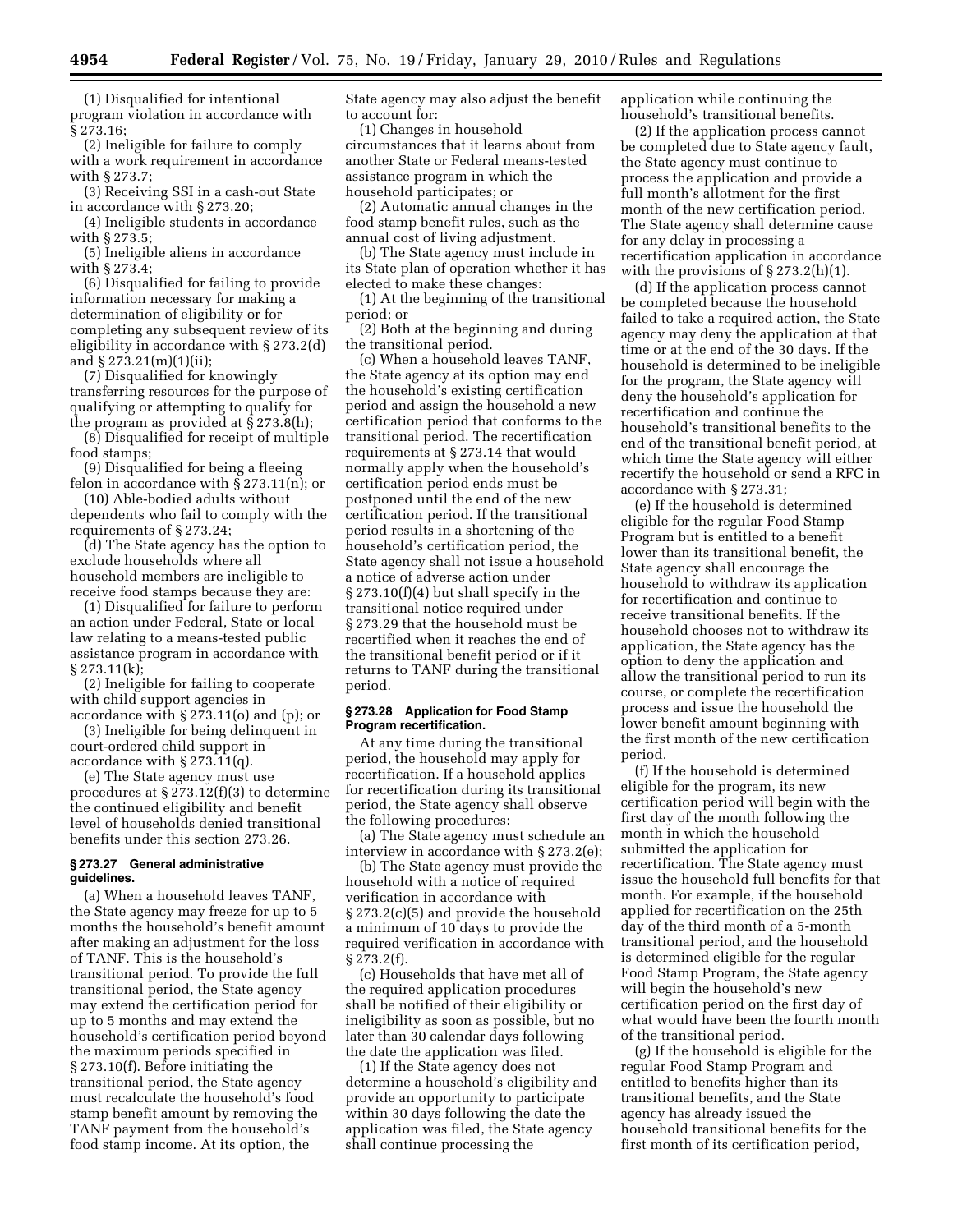the State agency must issue the household a supplement.

(h) Applications for recertification submitted in the final month of the transitional period must be processed in accordance with § 273.14.

#### **§ 273.29 Transitional notice requirements.**

The State agency must issue a transitional notice (TN) to the household that includes the following information:

(a) A statement informing the household that it will be receiving transitional benefits and the length of its transitional period;

(b) A statement informing the household that it has the option of applying for recertification at any time during the transitional period. The household must be informed that if it does not apply for recertification during the transitional period, the State agency must, at the end of the transitional period, either reevaluate the household's food stamp case or require the household to undergo a recertification;

(c) A statement that if the household returns to TANF during its transitional benefit period, the State agency will either reevaluate the household's food stamp case or require the household to undergo a recertification. However, if the household has been assigned a new certification period in accordance with § 273.27(c), the notice must inform the household that it must be recertified if it returns to TANF during its transitional period;

(d) A statement explaining any changes in the household's benefit amount due to the loss of TANF income and/or changes in household circumstances learned from another State or Federal means-tested assistance program;

(e) A statement informing the household that it is not required to report and provide verification for any changes in household circumstances until the deadline established in accordance with  $\S 273.12(c)(3)$  or its recertification interview; and

(f) A statement informing the household that the State agency will not act on changes that the household reports during the transitional period prior to the deadline specified in § 273.29(e) and that if the household experiences a decrease in income or an increase in expenses or household size prior to that deadline, the household should apply for recertification.

#### **§ 273.30 Transitional benefit alternative change reporting requirements.**

If the household does report changes in its circumstances during the

transitional period, the State agency may make the change effective the month following the last month of the transitional period or invite the household to reapply and be certified to receive benefits. However, in order to prevent duplicate participation, the State agency must act to change the household's transitional benefit when a household member moves out of the household and either reapplies as a new household or is reported as a new member of another household. Moreover, the State agency must remove any income, resources and deductible expenses clearly attributable to the departing member.

#### **§ 273.31 Closing the transitional period.**

In the final month of the transitional benefit period, the State agency must do one of the following:

(a) Issue the RFC specified in § 273.12(c)(3) and act on any information it has about the household's new circumstances in accordance with  $\S 273.12(c)(3)$ . The State agency may extend the household's certification period in accordance with § 273.10(f)(5) unless the household's certification period has already been extended past the maximum period specified in § 273.10(f) in accordance with § 273.27(a); or

(b) Recertify the household in accordance with § 273.14. If the household has not reached the maximum number of months in its certification period during the transitional period, the State agency may shorten the household's prior certification period in order to recertify the household. When shortening the household's certification period pursuant to this section, the State agency must send the household a notice of expiration in accordance with § 273.14(b).

#### **§ 273.32 Households who return to TANF during the transitional period.**

If a household receiving transitional benefits returns to TANF during the transitional period, the State agency shall end the household's transitional benefits and follow the procedures in § 273.31 to determine the household's continued eligibility and benefits for the Food Stamp Program. This includes processing the application within 30 days. However, for a household assigned a new certification period in accordance with § 273.27(c), the household must be recertified if it returns to TANF during its transitional period.

Dated: January 11, 2010. **Kevin Concannon,**  *Under Secretary, Food, Nutrition, and Consumer Services.* 

**Note:** The following attachment will not appear in the Code of Federal Regulations.

#### **Regulatory Impact Analysis—Sections 4101 through 4401**

This action is required to implement provisions of the Farm Security and Rural Investment Act of 2002 FSRIA (Pub. L. 107–171), which was enacted on May 13, 2002. This rulemaking amends Food Stamp Program (FSP) regulations to implement 11 provisions of FSRIA that establish new eligibility and certification requirements for the receipt of food stamps. The Department has estimated the total FSP costs to the Government of the FSRIA provisions implemented in the final rule as \$2.669 billion in fiscal year (FY) 2010 and \$13.541 billion over the 5 years FY 2010 through FY 2014. These impacts are already incorporated into the President's budget baseline.

#### *Encouragement of Payment of Child Support—Section 4101*

*Discussion:* Current rules at 7 CFR 273.9(d)(5) provide households with a deduction from income for legally obligated child support payments paid by a household member to or for a nonhousehold member. This provision gives State agencies the option of treating such payments as either an income exclusion or an income deduction. The rule provides that: (1) A household can receive an exclusion or deduction only for legally obligated child support payments paid by a household member to or for a nonhousehold member, including payments made to a third party on behalf of the non-household member (vendor payments); (2) no exclusion or deduction is allowed for any amounts the household member is not legally obligated to pay; (3) State agencies may determine what constitutes a legal obligation to pay child support under State law; (4) an exclusion or deduction is allowed for amounts paid toward child support arrearages; (5) if the State agency opts to provide households a deduction for legally obligated child support payments rather than an exclusion, the deduction must be determined before computation of the excess shelter deduction; and (6) State agencies may, in determining a household's legal obligation to pay child support, the amount of its obligation, and amounts the household has actually paid, rely solely on information provided through its State's Child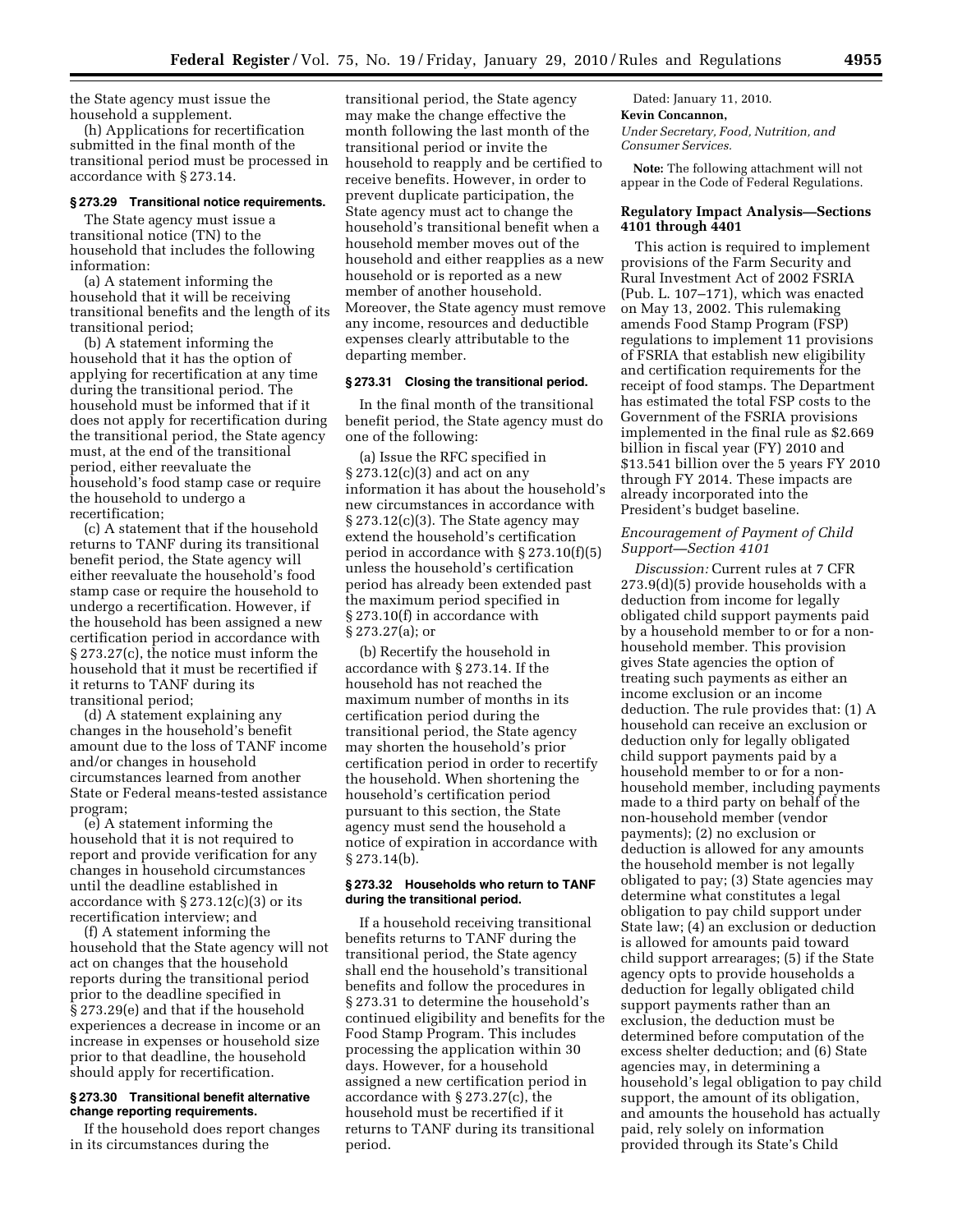Support Enforcement agency and not require further reporting or verification by the household.

*Effect on Low-Income Families:* The effect of this provision on low-income families will depend on their State of residence. Families that live in States that choose to treat child support payments as a deduction from income will see no change in their eligibility or benefit. Some families that live in States that elect to exclude child support payments from countable income may become eligible if the exclusion lowers their gross income below 130 percent of the poverty guidelines.

*Cost Impact:* The cost to the Government of this provision is minimal (less than \$1 million) in FY 2010 and over the 5 years FY 2010 through FY 2014. These impacts are already incorporated into the President's budget baseline.

To estimate the effect of this provision, we used a micro-simulation model and data from the U.S. Census Bureau's Survey of Income and Program Participation (SIPP) which includes information on household income and expenses. We simulated the impact of excluding all child support payments, rather than deducting these payments, when determining household FSP eligibility and benefit levels. Among current participants, there is no impact; the effect of treating the payment as an income exclusion or as a deduction is the same in the benefit calculation. However, this provision could make some families newly eligible if their gross income is above 130 percent of the poverty guidelines when the child support payment is counted as income and less than 130 percent when the payment is excluded. Some of these newly eligible families may choose to participate in the FSP, potentially increasing program costs. In our analysis, we found a very small number of un-weighted cases in the SIPP data, affected by this provision. Estimates based on so few un-weighted cases are unreliable, but suggests that the number of affected households is minimal. In addition, the cost impact depends on the number of States that elect to exclude, rather than deduct, child support. As of November 2007, only fourteen States had made this election. Therefore, it is estimated that this provision will have a minimal impact on FSP costs.

*Participation Impacts:* Very few households will be affected by this provision.

*Uncertainty:* There is a moderate level of uncertainty associated with this estimate. While the estimate is based on a large national dataset, the small

number of un-weighted cases affected by this provision introduces substantial uncertainty. However, the small number of affected cases indicates that the cost to the Government of this provision is likely to be small.

#### *Simplified Definition of Income— Section 4102*

*Discussion:* This provision adds three new categories of income that, at the option of the State agency, may be excluded from household income in determining a household's eligibility for FSP and its benefit levels. The three categories of income are:

(1) Educational loans on which payment is deferred, grants, scholarships, fellowships, veteran's educational benefits and the like that are required to be excluded under a State's Medicaid rules as well as student financial assistance received under 20 U.S.C. 1087uu of the Higher Education Act; (2) State complementary assistance program payments excluded for the purpose of determining eligibility for Medicaid under section 1931 of the SSA; and (3) any types of income that the State agency does not consider when determining eligibility or benefits for TANF cash assistance or eligibility for Medicaid under section 1931. However, the statute provides an extensive list of income types that may not be excluded and gives the Secretary authority to propose other income types that may not be excluded. As a result, the rule provides that a State agency may not exclude the following types of income: benefits under Titles I (Grants to States for Old-Age Assistance for the Aged), II (Federal Old Age, Survivors, and Disability Insurance Benefits), IV (Grants to States for Aid and Services to Needy Families with Children and for Child-Welfare Services), X (Grants to States for Aid to the Blind), XIV (Grants to States for Aid to the Permanently and Totally Disabled) or XVI (Grants To States For Aid To The Aged, Blind, Or Disabled and Supplemental Security Income) of the SSA; wages and salaries; regular payments from a government source (such as unemployment benefits and general assistance); worker's compensation; or legally obligated child support payments made to the household. This rule also allows States to include certain income as earned income if the household is receiving TANF cash assistance or Medicaid.

Discretion was given to USDA to mandate what other types of income could not be excluded by States implementing this option. Of the types of income not explicitly included in the FSRIA, FNS is adding alimony, selfemployment income, annuities, and

pensions and retirement benefits. FNS could have allowed States to exclude these types of income but decided that they ought to be counted as income because they are very similar to other types of income we count (for example, earnings other than self-employment or child support income).

*Effect on Low-Income Families:* This provision will reduce reporting burdens and increase benefits for low-income families that have these sources of income to the extent they live in States that take this State option.

*Cost Impact:* The cost to the Government of this provision is \$13 million in FY 2010, and \$65 million over the 5 years FY 2010 through FY 2014. These impacts are already incorporated into the President's budget baseline.

As stated above, there are three components of this provision. The first excludes education assistance excluded under the SSA Title XIX (Medicaid) and 20 U.S.C. 1087uu of the Higher Education Act. Relatively few current FSP households have income from these sources. Excluding this income would increase total FSP benefits by \$12.5 million (0.02 percent of projected benefit costs in fiscal year 2010) if all States adopted the option.

The second component of this estimate is to exclude State Complementary Assistance Programs. Because there is little information on the State programs that fit into this category and the number of people who receive assistance, the provision will have an unknown, but we presume, minimal impact.

The third component is the option to allow States to exclude some types of income excluded in their cash assistance and Medicaid programs. The Congressional Budget Office estimates this provision would cost \$2 million a year; USDA has concurred with this estimate.

Each of the estimates shown above represents full-year national costs if all States adopt all options. Since passage of the FSRIA, 29 States have implemented one or more of the options, representing 90.6 percent of total issuance in fiscal year 2006. We therefore take only 90.6 percent of the estimated costs of each provision. Therefore the total impact of this provision is \$13 million in FY 2010 and \$65 million over the 5 years FY 2010 through FY 2014.

*Participation Impacts:* We expect minimal effects of these provisions on participation. None of the optional income exclusions are likely to make many more households eligible. Some unknown but small number of current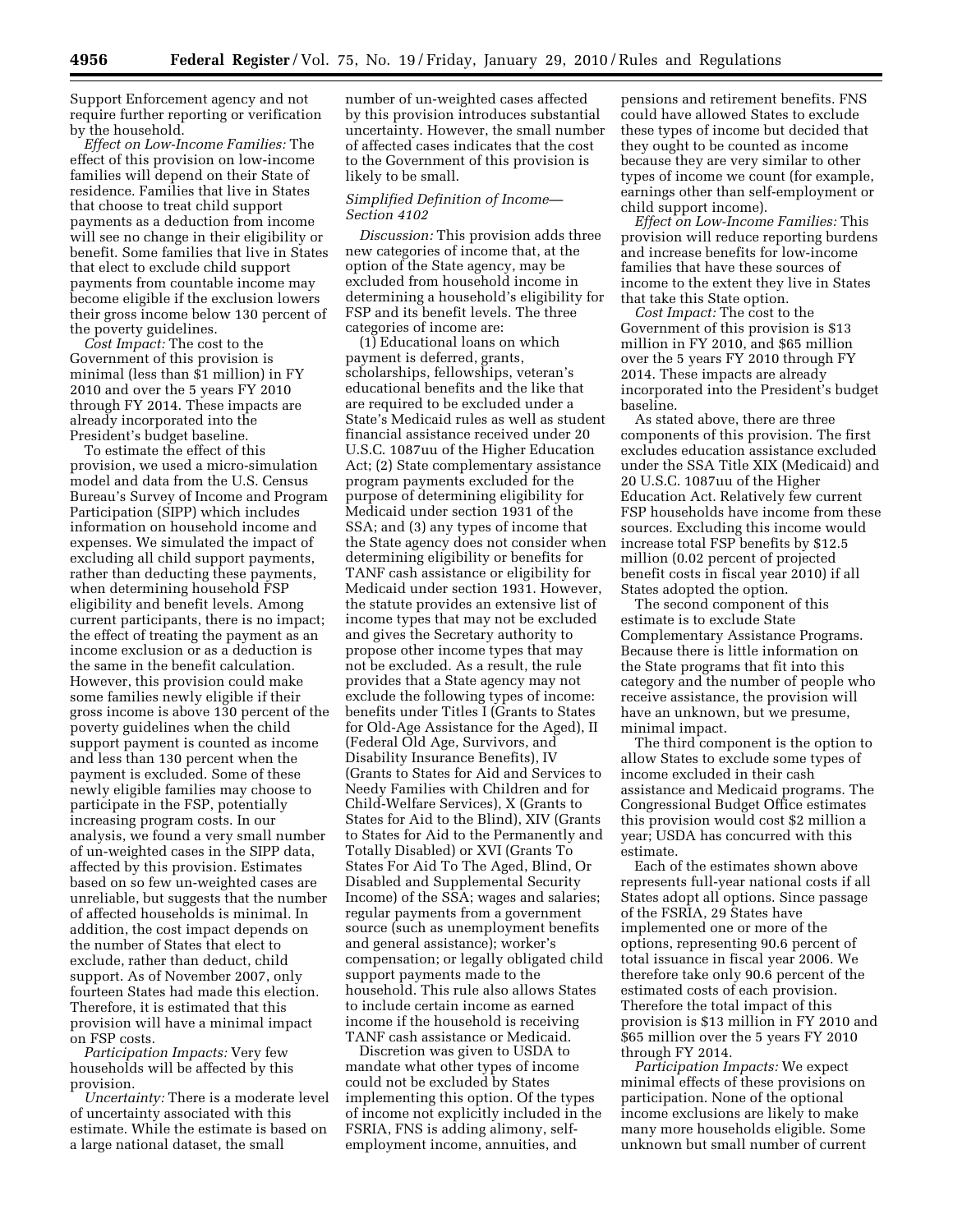participants will receive somewhat higher benefits.

*Uncertainty:* There is a moderate level of uncertainty associated with this estimate. While part of the estimate is based on a large national dataset, the small number of un-weighted cases affected by these provisions introduces substantial uncertainty. However, the small number of affected cases indicates that the cost to the Government of this provision is likely to be small.

*Alternatives:* FNS considered whether or not to allow States to exclude alimony, self-employment income, annuities, and pensions and retirement benefits from household income. The final rule does not allow States to exclude these types of income because they are believed to be very similar to other types of income that are counted.

#### *Standard Deduction—Section 4103*

*Discussion:* This provision replaces a fixed standard deduction (used in calculating a household's benefit level) with one that is adjusted annually and that varies by household size. This rule provides that: (1) For the 48 contiguous States, the District of Columbia, Hawaii, Alaska, and the U.S. Virgin Islands, the standard deduction will be equal to 8.31 percent of the FSP's monthly net income limit for household sizes up to six; (2) for Guam, the standard deduction will be equal to 8.31 percent

of twice the FSP's monthly net income limit for household sizes up to six; (3) for the 48 contiguous States, the District of Columbia, Hawaii, Alaska, the U.S. Virgin Islands, and Guam, households with more than six members must receive the same standard deduction as a six-person household; and (4) the standard deduction for any household must not fall below the standard deduction in effect in FY 2002.

*Effect on Low-Income Families:* This provision will affect some low-income families not already receiving the maximum FSP benefit by allowing them to claim a larger standard deduction and to obtain higher FSP benefits. Larger households will be affected by the provision at implementation and smaller households will be affected over time as the new values of the standard deduction rise with inflation.

*Cost Impact:* We estimate that the cost to the Government of this provision will be \$424 million in FY 2010 and \$2.510 billion over the 5 years, FY 2010 through FY 2014. These impacts are already incorporated into the President's budget baseline.

First, the new standard deduction values were projected for each household size (one-person through six or more-persons) for each year. The new standard deduction values were based on monthly poverty guideline values by household size, as calculated by the

U.S. Department of Health and Human Services (DHHS) and used for FSP eligibility standards. The poverty guidelines used for setting the FY 2010 FSP net income limits were published on January 23, 2009. The poverty threshold values for use in FY 2011 and beyond were calculated by inflating the FY 2010 values by the Consumer Price Index for All Urban Consumers as forecasted in the Office of Management and Budget's economic assumptions. For each household size and for each year, these values were multiplied by 8.31 percent. Comments received on the proposed rule suggested that the result be rounded up to the nearest whole dollar to ensure that no household be given a standard deduction less than 8.31 percent. This comment is incorporated into the final rule. Therefore, beginning in FY 2008, the result was rounded up to the nearest whole dollar. The rounded product was then compared to the current standard deduction value of \$134, the higher of which was adopted as the new standard deduction for each household size. (For example, the monthly poverty threshold for a five-person household is \$2,149 in FY 2010. Multiplying this value by 8.31 percent and rounding up yields a product of \$179, which is larger than the standard deduction value of \$134. The new standard deduction value for these households is \$179.

EXPECTED DOLLAR INCREASE IN THE FSP STANDARD DEDUCTION BY HOUSEHOLD SIZE AND FISCAL YEARS 2010 THROUGH 2014

| Household size | 2010     | 2011 | 2012           | 2013           | 2014           |
|----------------|----------|------|----------------|----------------|----------------|
|                | 19<br>45 | 74   | 25<br>52<br>79 | 28<br>56<br>83 | 32<br>60<br>88 |

Second, the number of households affected for each household size and in each year was estimated based on participation projections from the President's budget baseline. The projections were adjusted based on data on the proportion of households of each size not receiving the maximum allotment, from *Characteristics of Food Stamp Households: Fiscal Year 2007.*  Households already receiving the maximum allotment are excluded because their benefits cannot increase even though the larger standard deduction decreases their net income. [For example, 5.3 percent of all households included five members in 2007, 18.5 percent of which received the maximum benefit. The projected total

number of FSP households in 2010 is 15,896,000. Thus, the number of fiveperson households affected by the provision in FY 2010 was calculated as 15,896,000 households times 5.3 percent (in five-person households) times 81.5 percent (not receiving the maximum benefit)—equal to 687,000 five-person households.]

The cost of this provision was then calculated for each household size in each year. The cost equaled the product of the change in the standard deduction for each household size, the number of households affected, 12 months, and a benefit reduction rate of 39 percent. This benefit reduction rate represents the average change in benefits for each dollar change in the standard deduction. Because the excess shelter deduction is calculated based on a household's gross income less all other deductions, a change in the standard deduction can change the shelter deduction for some households. In 2007, about 60 percent of food stamp households claimed a shelter deduction that is expected to increase with an increase in the standard deduction. Among these households, the benefit reduction rate is 45 percent. The remaining 40 percent of food stamp households did not claim a shelter deduction or already receive the maximum shelter deduction allowable. Among these households, the benefit reduction rate is 30 percent. Taking the weighted average of these two groups yields a benefit reduction rate of 39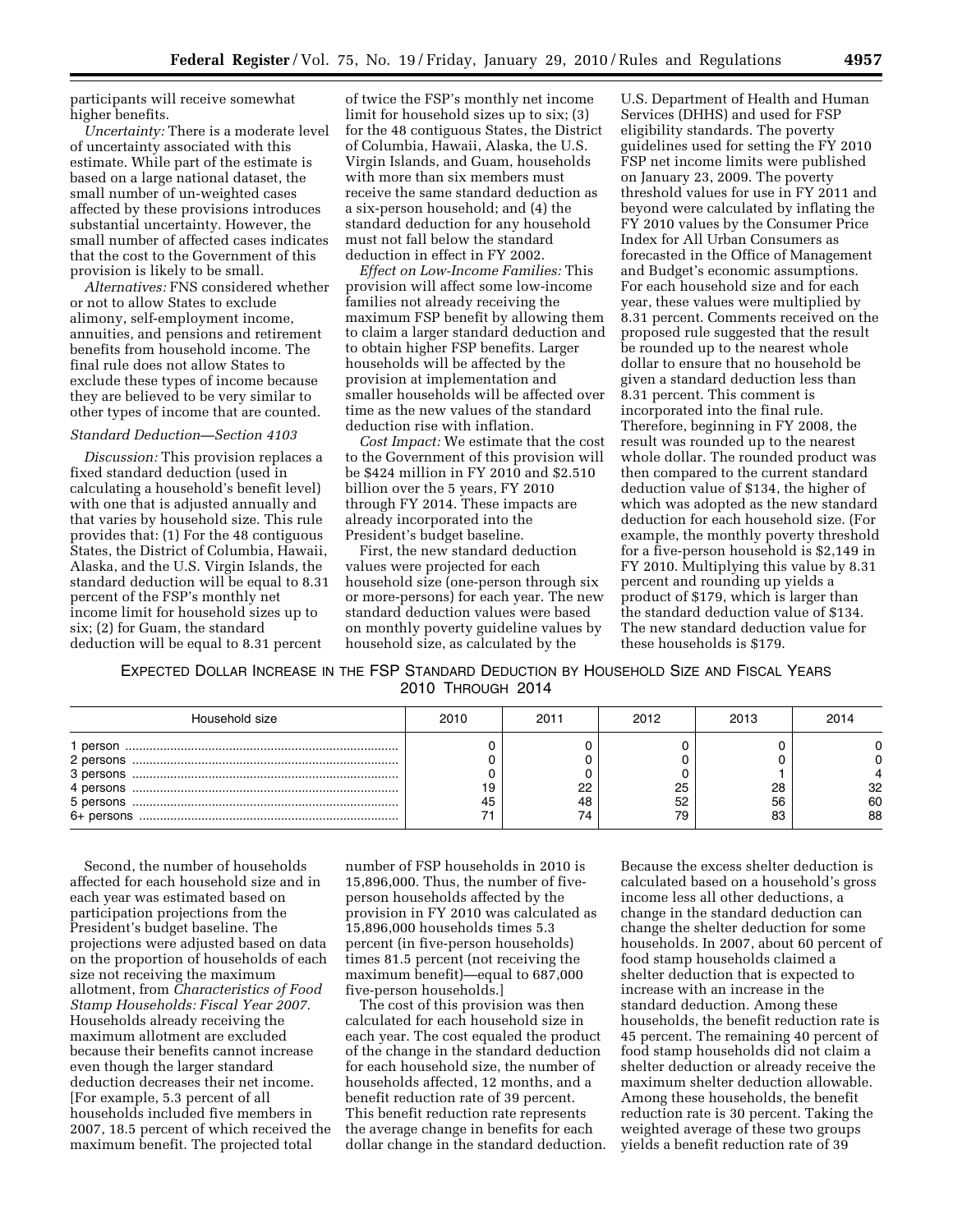percent. (For five-person households in FY 2010, the cost of this provision was estimated as a \$45 change in the standard deduction (\$179–\$134), times 687,000 households, times 12 months, times 39 percent—equal to about \$144,607 million.)

The individual costs for each household size were summed in each year and rounded to the nearest million dollars.

*Participation Impacts:* While we do not expect this provision to significantly increase FSP participation, we estimate that setting the standard deduction equal to 8.31 percent of poverty by household size will raise benefits among households currently participating. In FY 2010, households with four or more persons will be affected by this provision. Persons in smaller households will be affected in later years, as the indexed values of 8.31 percent of the poverty guidelines for their household size exceed \$134. The number of persons affected was calculated from the number of households affected, times the number of persons per households, summed across household sizes. In FY 2010, we expect almost 11.9 million persons to receive an average of \$3.57 more per month in food stamp benefits as a result of this provision.

*Uncertainty:* Because these estimates are largely based on recent quality control data, they have a high level of certainty. To the extent that the distribution of FSP households by household size and income changes over time, the cost to the Government could be larger or smaller. To the extent that actual poverty guidelines are higher or lower than projected, the cost to the Government could be larger or smaller.

*Alternatives:* The proposed rule stated that the methodology for calculating the standard deduction each fiscal year would be based on 8.31 percent of the monthly net income limits for household sizes one through six, rounded to the nearest whole dollar (''regular rounding rules''). Comments received on the proposed rule pointed out, however, that the regular rounding rules could lead to a calculation that is fractionally less than 8.31 percent of the net income limit because the Department would round down in cases where the number of odd cents in the exact figure is less than 50. As a result, the final rule will "round up" all fractional results to ensure that no household is denied a standard deduction at least "equal to" 8.31 percent of the net income limits.

#### *Simplified Utility Allowance—Section 4104*

*Discussion:* This provision simplifies current rules relating to the SUA when the State agency elects to make the SUA mandatory. The rule provides that State agencies which elect to make the SUA mandatory: (1) May provide a SUA that includes heating or cooling costs to residents of public housing units which have central utility meters and which charge the households only for excess heating or cooling costs; and (2) must not prorate the SUA when a household shares living quarters with others. The rule also provides that in determining if a State agency's mandatory SUAs are cost neutral, the Department must not count any increase in cost that is due to providing a SUA that includes heating or cooling costs to residents of certain public housing units or to eliminating proration of the SUA for a household that shares living quarters and expenses with others.

*Effect on Low-Income Households:*  Relative to current regulations, this provision will increase the shelter deduction and raise FSP benefits among low-income households in shared living arrangements and certain public housing situations to the extent they reside in States with mandatory SUA policies. This provision will decrease the shelter deduction and lower FSP benefits among low-income households with utility expenses greater than the SUA to the extent that they reside in States that adopt mandatory SUA policies as a result of this provision.

*Cost Impact:* We estimate that the cost to the Government of this provision will be \$532 million in FY 2010 and \$2.605 billion over the 5 years FY 2010 through FY 2014. These impacts are already incorporated into the President' budget baseline.

According to individual State SUA plans, there were 11 States with mandatory SUA policies in FY 2002 at the time of enactment. Based on participant data from the National Data Bank, those 11 States contained approximately 25 percent of all food stamp participants in FY 2002. By November 2007, the number of States with mandatory SUA policies had grown to 40. As a result of this provision, roughly 66 percent of FSP participants are now subject to mandatory SUA policies. We consider this provision to be fully implemented by FY 2010 and attribute the increase in States with mandatory SUA policies since FY 2002 to this provision.

The cost impact of this provision includes three components: (1) Savings from limiting households with high

utility expenses to the SUA value among States adopting a mandatory SUA policy as a result of this provision; (2) increased costs due to ending the SUA proration requirements; and (3) increased costs due to extending the full heating and cooling SUA to certain households in public housing with shared utility meters.

The national savings impact of limiting households with high utility expenses to a mandatory SUA was estimated using a micro-simulation model with September 2005 SIPP data and current FSP program rules. This model was used because SIPP contains information on household income and expenses, including the information about household utility expenses necessary to estimate changes in household benefits resulting from changes to their excess shelter expense deduction value. We used this model to substitute the mandatory SUA for actual utility expenses. We estimate that this substitution would reduce total FSP benefits by 0.248 percent. We applied this percentage to the baseline cost projections for each year and adjusted the product to reflect the proportion of FSP participants (40 percent) expected to be made newly subject to a mandatory SUA as a result of this provision.

The national cost impact of ending the proration requirement of the heating and cooling SUA was estimated using quality control data prior to enactment. quality control data includes information on household income and expenses and allows us to identify which households received a prorated SUA. Using this data, we calculated the change in each household's benefit as a result of changing the SUA proration rules and estimated a national increase in benefits of 1.509 percent. This percentage increase was multiplied by the baseline cost projections from the President's budget baseline for each year. Since this provision is available only to those households in States with mandatory SUA policies, the costs were adjusted to account for the proportion of FSP participants subject to mandatory SUA policies. As outlined above, we estimate that 66 percent of FSP participants were subject to mandatory SUA policies in FY 2007 and beyond.

The national cost impact of extending the full heating and cooling SUA to certain households in public housing with shared utility meters was based on participation projections from the President's FY 2010 budget baseline. Based on tabulations of control data prior to enactment, 39.2 percent of households reported positive utility expenses lower than their State's SUA.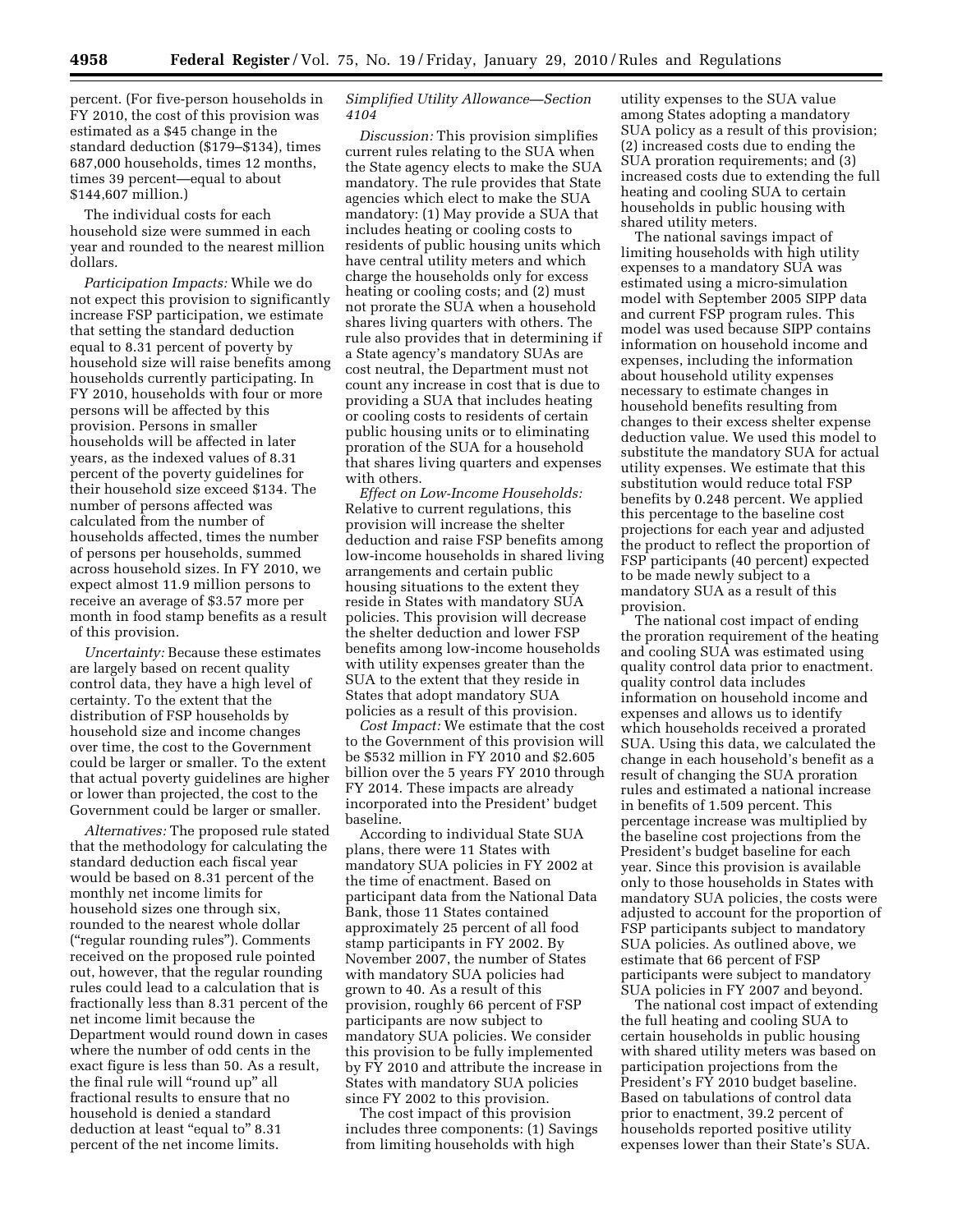These were generally households who were claiming actual utility expenses rather than the SUA when determining their excess shelter expense deduction and were likely to be affected by this provision. Their average utility expenses were estimated at \$109 and the average SUA value was \$244. Based on data from the U.S. Department of Housing and Urban Development (HUD), about 8 percent of these households were assumed to live in public housing. Based on multiple conversations with officials from HUD, the U.S. Department of Energy, utility companies, and building associations, the proportion of those households with shared utility meters was assumed to be five percent. The national cost for the provision was then determined by multiplying the number of affected households (39.2 percent of the baseline number of households in each fiscal year times 8 percent times 5 percent) times the average difference in the utility expenses used for the shelter deduction (\$244 less \$109 = \$135) times 12 months times a benefit reduction rate of 30 percent. The benefit reduction rate represents how much benefits change for each dollar change in the excess shelter deduction. Again, the national cost was then adjusted to reflect the proportion of FSP participants subject to mandatory SUA policies, approximately 66 percent of participants.

The impacts of the three components were summed and rounded to the nearest million dollars.

*Participation Impact:* In FY 2010, 384,000 persons are expected to gain an average of \$127.92 per month in FSP benefits as a result of this provision. In addition, 35,000 persons are expected to lose an average of \$139.30 per month in FSP benefits, including 27,000 persons who will be ineligible in 2010 as a result of this provision and not participate in FSP. The number of persons made newly eligible by this provision is expected to be minimal.

Participation effects were estimated using the same methodology as the cost estimate. The simulation results from quality control and SIPP data produced participation impacts for those gaining benefits, losing benefits and losing eligibility for those affected by eliminating the SUA proration requirement and households with high utility expenses made newly subject to a mandatory SUA. The impacts, expressed as a percent change from the model's baselines, were multiplied by the participation projections in the President's FY 2010 budget baseline, and were adjusted according to the methodology outlined for the cost estimate. The number of persons in

households affected by the public housing component of the provision was estimated by taking the number of households affected times the average number of persons per household. The estimates from the individual components were then summed.

*Uncertainty:* The estimate of this provision has a moderate level of certainty. The analyses are largely based on the results of computer simulation models of large national datasets, which yield fairly precise estimates. Data on which States choose to adopt this option is quite strong, as it is based on reports from States about their policy choices. However, the estimate on the impact of ending pro-rationing is based on older QC data, because QC data from after enactment of this provision no longer contains the data needed to make this estimate. The most uncertain part of the estimate is the assumption about the number of households in public housing with shared meters. Despite an extensive search, data on this subject were difficult to obtain. The assumption that 5 percent of families in public housing have shared meters is a best guess, but is fairly uncertain. To the extent that the actual number of households with shared meters is smaller or larger, the cost to the Government of this provision would be lower or higher.

#### *Simplified Determination of Deductions—Section 4106, and State Option To Reduce Reporting Requirements—Section 4109*

*Discussion:* The provision of the rule implementing Section 4106 provides State agencies the option of disregarding until a household's next recertification any reported changes that affect the amount of deductions for which a household is eligible. However, the State agency must act on any change in a household's excess shelter cost stemming from a change in residence and any changes in the household's earned income. The rule provides: (1) The State agency has the option of ignoring changes (other than changes in earned income and changes in shelter costs related to a change in residence) for all deductions or for any particular deduction; (2) the State agency may ignore changes for deductions for certain categories of households while acting on changes for those same deductions for other types of households; and (3) the State agency may not act on changes in only one direction; *i.e.,* if it chooses to act on changes that increase a household's deduction, it must also act on changes that would decrease the deduction.

The provision of the rule implementing Section 4109 provides State agencies the option to extend simplified reporting procedures, which are restricted to households with earnings under current rules, to all FSP households. The rule provides that: (1) The State agency may include any household certified for at least 4 months within a simplified reporting system, except that the state agency may not include households with no earned income in which all adult members are elderly or disabled; (2) households exempt from periodic reporting, including homeless households and migrant and seasonal farm workers, may be subject to simplified reporting but may not be required to submit periodic reports; (3) the State agency may require other households subject to simplified reporting to submit periodic reports on their circumstances from once every 4 months up to once every 6 months; and (4) households subject to simplified reporting must report when their monthly gross income exceeds the monthly gross income limit for their household size. FNS is extending Section 4109 to homeless and migrant workers, with the distinctions noted above. FNS is using discretion here to allow States to put a homeless person into a simplified reporting system. Another final rule, the Non-citizen Eligibility, and Certification Provisions (NECP) of Public Law 104–193, as Amended by Public Laws 104–208, 105–33, 105–185 (the NCEP Rule) allowed homeless and migrant workers with earnings to be in a simplified reporting system identical to this provision, so for consistency with previous rulemaking, FNS is extending simplified reporting to homeless persons and migrant workers without earnings. The final rule allows states to act on all changes without seeking a waiver from FNS, which many States had done after passage of the FSRIA.

*Effect on Low-Income Families:* Lowincome families who reside in States who implement this option may be impacted by this provision. Changes in household circumstances may be disregarded for up to 6 months, which reduces the reporting burden on households.

*Cost impact:* The cost to the Government of section 4106—simplified determination of deductions is included in the cost estimate of section 4109 simplified reporting. The cost to the Government in FY 2010 is expected to be \$336 million. The 5-year total for FY 2010 through FY 2014 is \$1.644 million. These impacts are already incorporated into the President's FY 2010 budget baseline.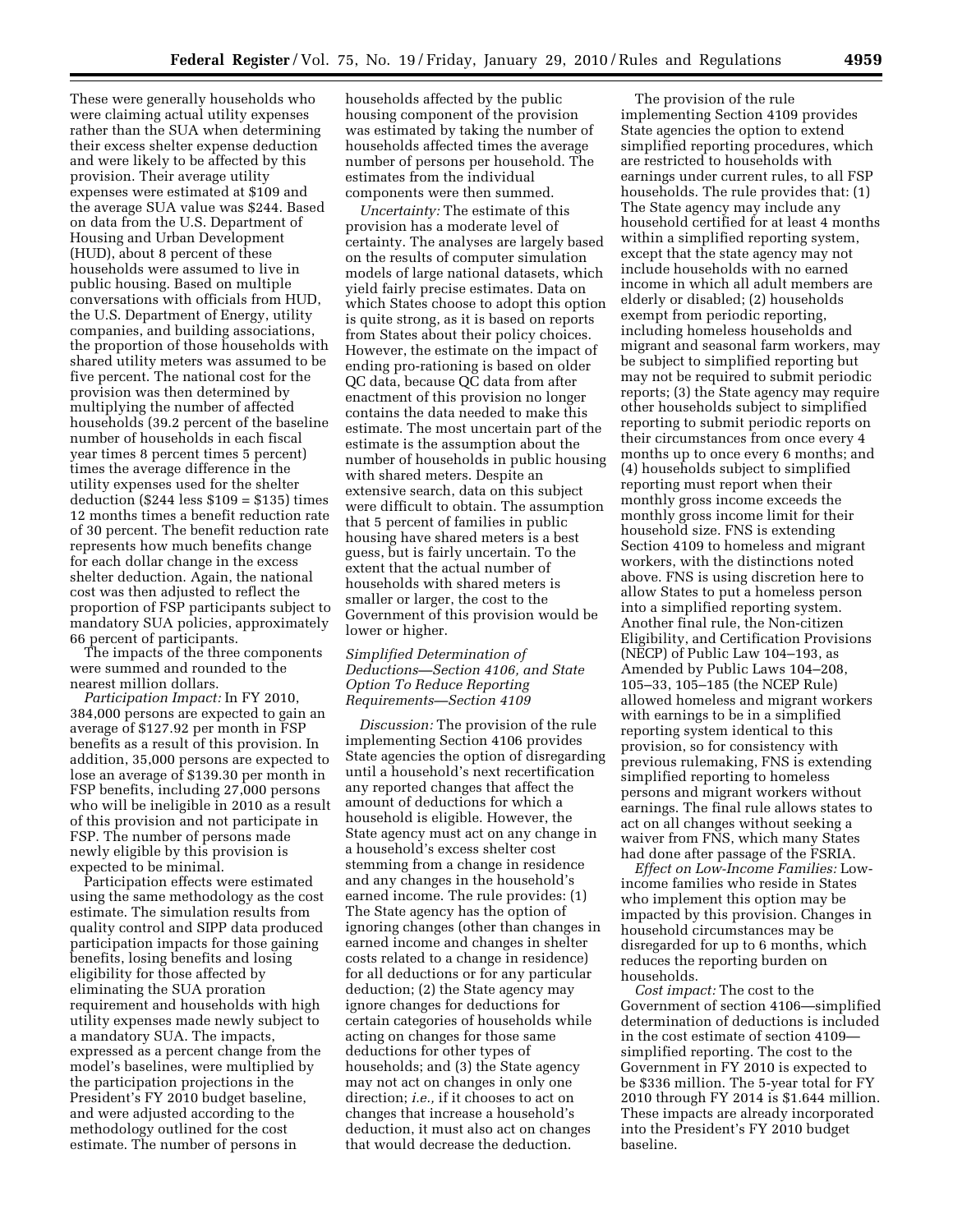Section 4106 allows States to disregard changes in deduction amounts. The impact of this provision is assumed to be included in the cost of simplified reporting. Section 4109 extends the State option of simplified reporting to all households, not just earners that existed under regulation prior to the FSRIA. In addition, FNS implemented a universal quarterly reporting system via the Anticipating Income and Reporting Changes proposed rule for some time prior to passage of the FSRIA. The details of these systems are similar enough that we took the estimated cost of universal quarterly reporting and multiplied by 2 (from 3 months to 6 months). Combined those 47 States accounted for 90.6 percent of all benefit costs in fiscal year 2006; we assume by extension that they account for 90.6 percent of the cost of simplified reporting: 90.6 percent of the estimate equals \$336 million in fiscal year 2010.

*Participation Impact:* This provision only affects current participants in the States that opt to implement. All households who are placed in this reporting system benefit by reducing the frequency of reports they must submit. FY 2007 quality control data indicate that 28.69 percent of all households are coded as being in simplified reporting and have no earnings. In 2010, this represents 10.033 million people affected by this provision. They will see about \$2.79 per month more in benefits because of this provision in fiscal year 2010. There are no new participants brought onto the program from this provision.

*Uncertainty:* There is a moderate level of certainty associated with this estimate. This estimate is based on previous reporting estimates that use SIPP longitudinal data to track how much circumstances change because of the new reporting rules. Adjustments based on quality control data have a high level of certainty as well. Some uncertainty is introduced, however, with the use of two different data sources and other out-of-model adjustments.

*Alternatives:* For consistency with prior rulemaking, the final rule permits States to extend the certification periods of certain homeless and migrant workers to allow them to be included in a simplified reporting system. The costs of this alternative are thought to be minimal because relatively few homeless and migrants participate in the program.

#### *Simplified Definition of Resources— Section 4107*

*Discussion:* The provision amends current rules relating to the FSP's resource limit. The provision increases the resource limit for households with a disabled person from \$2,000 to \$3,000. It also provides State agencies the option to exclude from resource consideration any resources that the State agency excludes when determining eligibility for TANF cash assistance or medical assistance under Section 1931 of the SSA. State agencies that choose this option may not exclude cash, licensed vehicles, or readily available amounts deposited in financial institutions when determining FSP eligibility.

*Effect on Low-Income Households:*  Under previous law, only households with elderly members were able to exclude the first \$3,000 of countable resources; all other households were subject to the \$2,000 resource limit. The provision to raise the asset limit for households with disabled members will bring these households in line with those with elderly members. Second, the provision permits States to exclude some resources currently counted in the FSP. By exercising this option, States will reduce the resource total for some households. As a result, both provisions will increase the number of low-income families who are eligible for FSP benefits by either reducing the amount of assets that are countable or by raising the resource limit for eligibility. These provisions will have no impact on those currently eligible for food stamps.

*Cost Impact:* We estimate that the cost to the Government of the provision to raise the asset limit for households with disabled members will be \$33 million in FY 2010, and \$163 million over the 5 years FY 2010 through FY 2014. The cost to the Government of the provision to allow States to exclude non-vehicle and non-cash assets in accordance with their TANF or Medicaid program rules will be \$67 million in FY 2010 and \$326 million over the 5-year period. The impacts of both provisions are already incorporated into the President's FY 2010 budget baseline.

The estimate to raise the asset limit to \$3,000 for households with disabled members was derived using FY 2007 quality control data. Because the provision was fully implemented in FY 2007, the quality control data already included disabled households made eligible by the reform so we were able to estimate the impact of this provision on eligibility and benefits by simulating the reversal of the reform. In other words, we examined current quality

control data to determine the value of benefits issued to households with noncategorically-eligible disabled members who had assets greater than \$2,000 but less than \$3,000. The simulation model indicated that reversing the provision would reduce benefits by 0.057 percent. The annual cost of raising the asset limit for these households was calculated as (positive) 0.057 percent times the baseline cost projections from the President's budget baseline for each year.

The estimate to allow States to exclude non-cash non-vehicle assets that are excluded from their TANF or Medicaid programs was derived from a micro-simulation model using SIPP data and FY 2009 program rules. We used this model because SIPP is the only national survey with detailed information about assets for a sample of low-income households, and because we were able to generate a large enough sample to generate a credible estimate.

Because the only non-vehicle, noncash asset that SIPP collects data on is retirement savings, our estimate is based on the impact of excluding IRA and Keogh retirement accounts. We simulated the effect of the new provision by excluding these retirement savings from countable assets, identifying households made newly eligible, and determining the value of benefits that would be issued to those newly eligible likely to participate. The model estimated that excluding retirement savings would increase total benefits by 1.71 percent. However, we made a few adjustments to the model results.

First, our experience with the SIPP model is that it overestimates the participation rate among new eligibles in simulations of expanding eligibility to asset-ineligible households, who are more likely to be elderly or working than other households. Therefore, we adjusted the estimate by half. The second adjustment was to only count the impact among the three States that chose to exclude retirement savings— Illinois, Ohio, and Pennsylvania after this law was implemented but prior to the implementation of the Food, Conservation, and Energy Act of 2008 (Pub. L. 110–246), which excluded retirement savings for all States. The three States accounted for 13.32 percent of benefits issued in FY 2008.

*Participation Impact:* In FY 2010, 25,000 newly eligible persons living in households with disabled members are expected to participate as a result of the increase in the asset limit. Their average monthly FSP benefit is expected to be \$110.46. An additional 31,000 newly eligible persons are expected to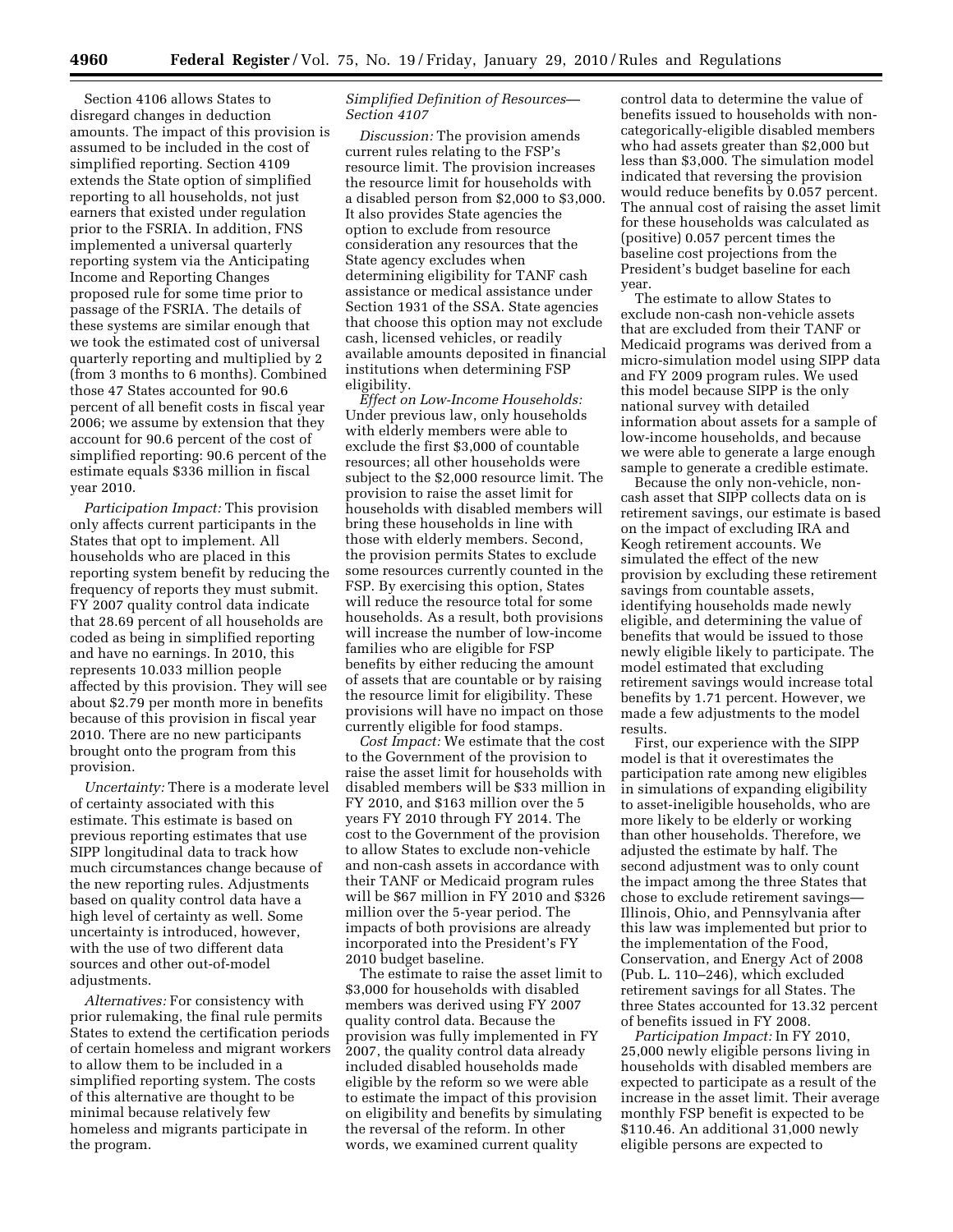participate as a result of the State option to exclude non-vehicle, non-cash assets in fiscal year 2010 with an average monthly FSP benefit of \$178.95. Neither provision will have an impact on the benefit size for those who are currently participating.

The participant impact of the provision to raise the asset limit for disabled households was estimated using the same methodology as the cost estimate. The simulation results using quality control data produced an estimated participation drop of 0.072 percent by lowering the asset limit to \$2,000 for disabled households. Applying this percentage to the 2010 President's budget baseline yields a decrease of 25,000 participants in 2010. To show the impact of the participation increase, we simply changed the decrease to an increase.

The participant impact of the provision to allow States to use TANF or Medicaid asset rules on FSP participation was estimated using the same methodology as the cost estimate. The simulation results of the SIPP model produced participation impacts for those gaining eligibility. The impacts, measured as the percentage increase in FSP participation in the SIPP database (1.39 percent), were multiplied by the participation projections in the President's FY 2010 budget baseline and were adjusted according to the methodology outlined for the cost estimate.

*Uncertainty:* There is a small degree of uncertainty associated with the estimate to raise the asset limit for disabled households. The estimate is based on 2007 quality control data. To the extent that asset values are not accurately recorded, this could affect the validity of the result. However, the data are fairly recent and of high quality.

There is a moderate level of uncertainty associated with the estimate to provide States with an option to exclude non-cash and non-vehicle assets that are excluded by States' TANF plans. The estimate is based on a microsimulation model with SIPP data, and the sample size of newly eligible and participating households and individuals is rather small. Second, the only non-cash, non-vehicle assets that the SIPP data are able to identify are retirement savings; thus these assets are the only ones included in the estimate.

#### *Transitional Food Stamps for Families Moving From Welfare—Section 4115*

*Discussion:* This provision expands the current option to provide transitional benefits to households leaving the TANF program. The rule

provides that State agencies: (1) May lengthen the maximum transitional period from up to three months to up to 5 months; (2) may extend the household's certification period beyond the limits established under current rules to provide the household with up to a full 5 months of transitional benefit; (3) must adjust the household's benefit in the transitional period to take into account the reduction in income due to the loss of TANF; (4) may further adjust the household's benefit in the transitional period to take into account changes in circumstances that it learns of from another program in which the household participates; (5) must permit the household to apply for recertification at any time during the transitional period; (6) may shorten the household's certification period in the final month of the transitional period and require the household to undergo recertification; and (7) must deny transitional benefits to households made ineligible for such benefits by law.

*Effect on Low-Income Families:* This provision impacts low-income families who leave TANF. If the State opts to provide transitional benefits, these families receive up to 5 months of transitional food stamps after they exit from TANF.

*Cost Estimate:* The cost to the Government of this provision in FY 2010 is \$191 million, and it costs \$975 million over the 5 years FY 2010 through FY 2014. These impacts are already incorporated into the President's budget baseline.

This estimate uses data on the number of households receiving transitional benefits in the 2007 quality control data and projects it over the 2010–2014 period using expected FSP participation from the President's FY 2010 budget baseline. We assume that about 48 percent of TANF leavers have earnings and other financial changes that offset the loss of the TANF income and therefore their food stamp benefit is not dramatically different from their pretransitional benefit amount. Therefore we score the cost of the remaining 52 percent whose FSP benefit is now higher due to the loss of TANF.

We estimate that in FY 2010 there are 49,000 leavers eligible for the transitional benefit. The average food stamp benefit for TANF households in FY 2007 was about \$303 a month. However, the statute states that the FSP benefit shall be adjusted due to the loss of TANF cash. The average TANF benefit was \$352 a month in FY 2007. A \$352 decrease in cash assistance times an expected benefit reduction rate of 0.3250 for households with TANF and earned income produces a \$114

increase in FSP benefits. Therefore, we assign a monthly transitional benefit for each leaver household of \$417 in 2007. Inflating this benefit based on the change in the Thrifty Food Plan equals a \$504 monthly benefit in 2010. This amount times the number of leavers produces the gross cost per month. The cost of the transitional period is 4 times this monthly cost. The current process results in an extra month of benefits so the 5-month traditional benefit period results in four extra months of benefits.

The annual cost is the monthly cost times 12 months. However, we know that leavers tend to "churn," that is, return to the program shortly after leaving. In these cases, the cost is reduced because they return to the FSP even in the absence of a transitional benefit. If the case returns in the first month, there is no additional savings since it takes one month to close an FSP case normally. Returners in the second through fifth month, however, do generate savings. Data from DHHS show that 5 percent of leavers return to TANF in the second month, 4 percent return in the third month, 3 percent return in the fourth month, and 2 percent return in the 5th month. After weighting these by the number of months transitional benefits would not be paid, we multiply the percentage returning times the cost for the year.

Prior to the passage of the FSRIA, some States had been operating a threemonth transitional benefit option that FNS allowed via regulation. We therefore reduced the cost further to avoid double counting what is already in the baseline. We assumed these States would move to the 5-month option. The full cost of the three-month option was subtracted from the full cost of the 5-month option to get the cost due to the legislative change.

Finally, we make adjustments for the proportion of States that have taken up the option. In FY 2006, 17 States, which account for about 44 percent of food stamp issuance, adopted a transitional benefit option. Therefore, we take 44 percent of the cost in each year.

*Participation Impact:* We estimate that in FY 2010, an average of 49,000 TANF leavers will receive the food stamp transitional benefit per month.

*Uncertainty:* There is a moderate level of uncertainty with this estimate. The estimate is based on 2007 quality control data which is considered timely and reliable. Some uncertainty is introduced, however, from our assumptions about recidivism and the portion of transitional benefit caseload that would have otherwise participated in the FSP in the absence of the transitional benefit.